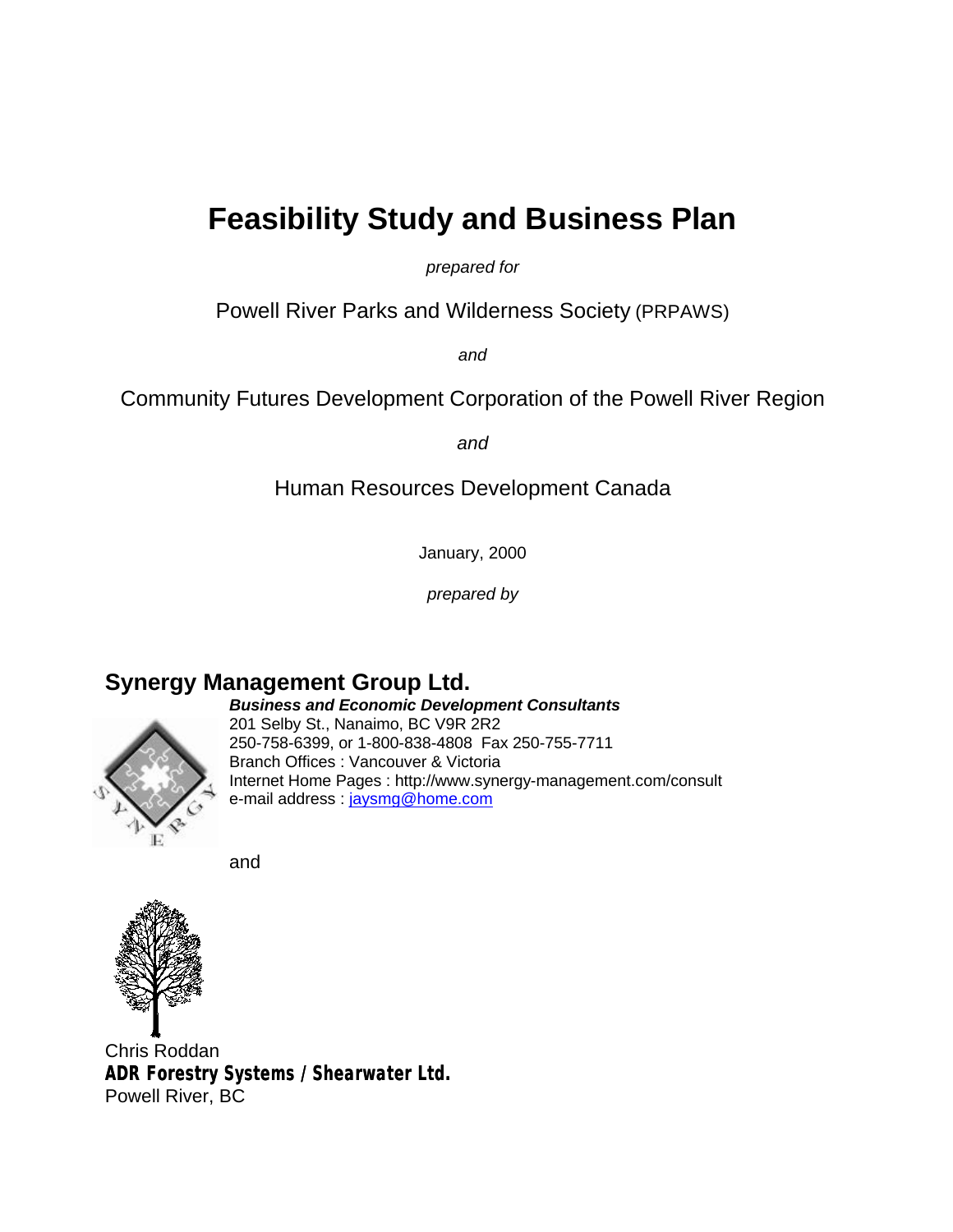# **Table of Contents**

| <b>Section</b> | <b>Description</b>                                             | Page           |
|----------------|----------------------------------------------------------------|----------------|
| 1.0            | <b>EXECUTIVE SUMMARY</b>                                       | 1              |
| 1.1            | The Role of Tourism in Sustainable Development                 | 1              |
| 1.2            | The Link Between Trail Development and Tourism                 | $\overline{2}$ |
| 1.3            | Powell River, and the Region's Outdoor Adventure Opportunities | 3              |
| 1.4            | Dependency and Diversity and Tourism Multipliers in the Region | 4              |
| 1.5            | Sunshine Coast Trail Backgrounder and Specifications           | 5              |
| 1.6            | Local Infrastructure to Support the Trail                      | 5              |
| 1.7            | Ecotourists: Profile                                           | 6              |
| 1.8            | Role Modelling of Long Distance BC Trails                      | 7              |
| 1.9            | Regional Stakeholder Interviews                                | 8              |
| 1.10           | Jurisdiction, Tenure and Forestry Issues                       | 9              |
| 1.11           | Marketing and Imaging the Sunshine Coast Trail                 | 11             |
| 1.12           | Ownership, Governance and Management Model                     | 13             |
| 1.13           | <b>Trail Development: Capital Costs</b>                        | 14             |
| 1.14           | <b>Proposed Revenue Streams</b>                                | 16             |
| 1.15           | <b>Budget and Proformas</b>                                    | 18             |
| 1.16           | <b>Sliammon First Nation</b>                                   | 25             |
| 1.17           | <b>Economic Benefits Analysis</b>                              | 26             |
| 1.18           | Strengths, Weaknesses and Risks                                | 29             |
| 1.19           | <b>Action Plan &amp; Timelines Chart</b>                       | 32             |
|                |                                                                |                |
| 2.0            | <b>FEASIBILITY PLAN AND MARKET / INDUSTRY RESEARCH</b>         | 38             |
| 2.1            | Powell River and the Region's Outdoors / Adventure Tourism     | 39             |
| 2.2            | Dependency, Diversity and Tourism Multipliers in the Region    | 50             |
| 2.3            | Sunshine Coast Trail History and Description                   | 51             |
|                |                                                                |                |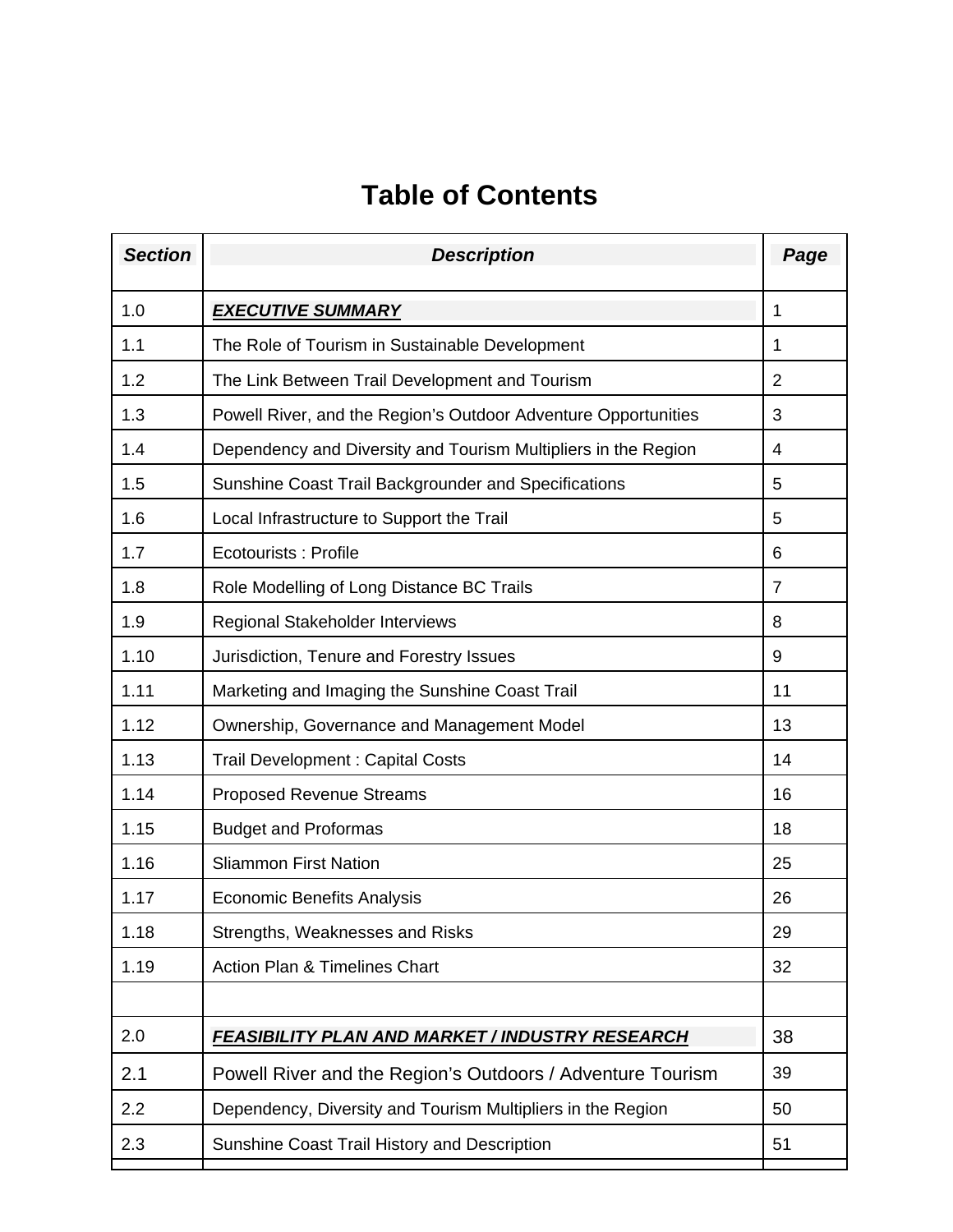| <b>Section</b> | <b>Description</b>                                    | Page |
|----------------|-------------------------------------------------------|------|
| 2.4            | Powell River Parks and Wilderness Society (PRPAWS)    | 54   |
| 2.5            | The Ecotourism Marketplace and Industry               | 56   |
| 2.6            | Role Modelling Other Long Distance Trails             | 62   |
| 2.7            | Overview of Long Distance Trails in B C               | 67   |
| 2.8            | <b>Powell River Stakeholders' Interviews</b>          | 75   |
| 2.9            | <b>Interview Results</b>                              | 75   |
| 2.10           | <b>Economic Role Modelling</b>                        | 82   |
| 2.11           | Trail Liability and Risk Management Issues            | 93   |
|                |                                                       |      |
| 3.0            | <b>BUSINESS PLAN AND ACTION PLAN</b>                  | 97   |
| 3.1            | Local Infrastructure in Place to Support the Trail    | 98   |
| 3.2            | Jurisdiction, Tenure and Forestry Issues              | 100  |
| 3.3            | Marketing and Imaging the Trail                       | 110  |
| 3.4            | Ownership, Governance and Management Model            | 120  |
| 3.5            | <b>Trail Development Costs</b>                        | 125  |
| 3.6            | <b>Sliammon First Nation</b>                          | 127  |
| 3.7            | <b>Proposed Revenue Streams</b>                       | 129  |
| 3.8            | Budget and Proformas, Including Financial Assumptions | 132  |
| 3.9            | <b>Economic Benefits Analysis</b>                     | 138  |
| 3.10           | Strengths, Weaknesses and Risks                       | 141  |
| 3.11           | <b>Training Issues and Opportunities</b>              | 143  |
| 3.12           | <b>Action Plan and Timelines</b>                      | 145  |
|                | Bibliography                                          | 151  |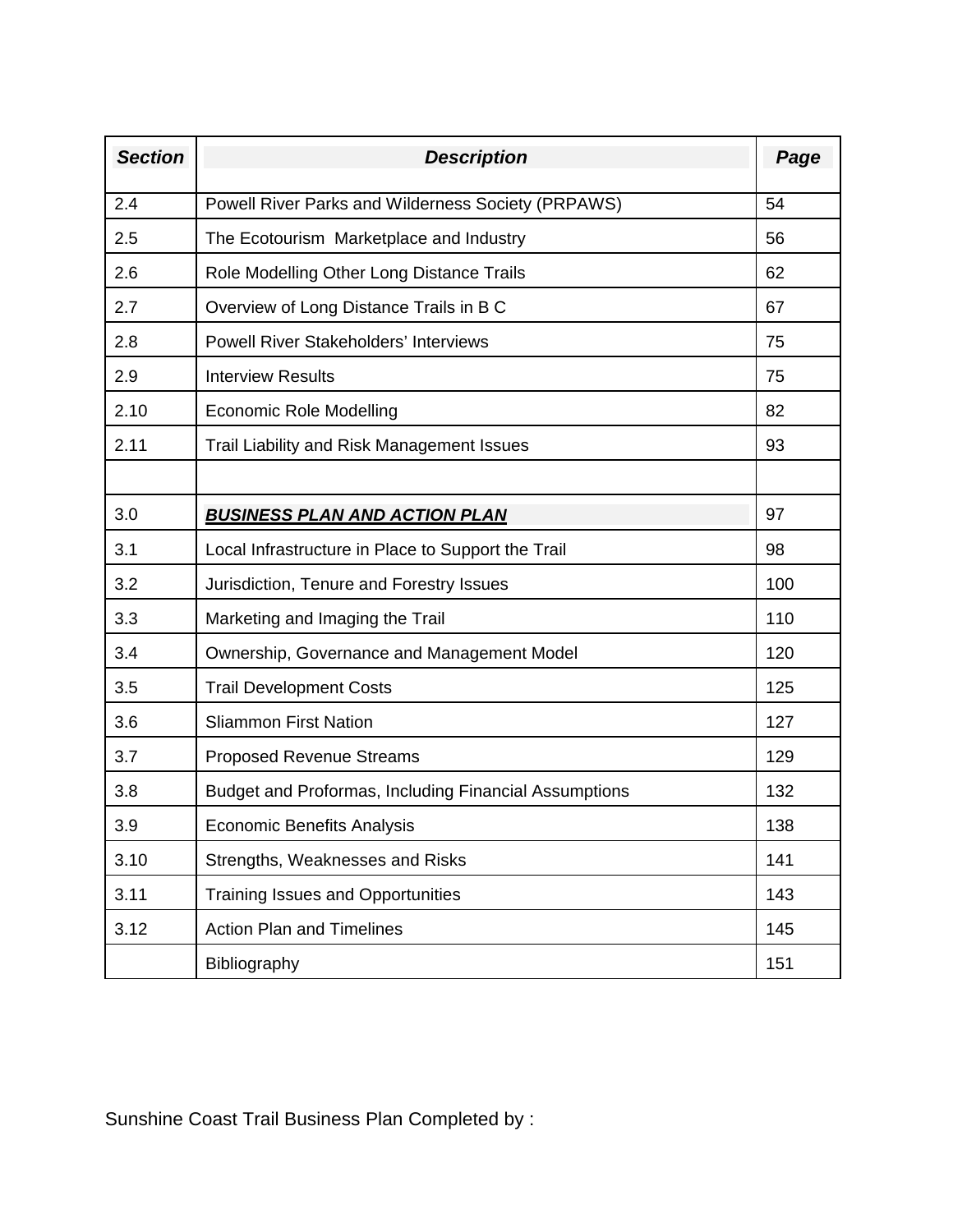### **Synergy Management Group Ltd.**

*Business and Economic Development Consultants* 201 Selby St., Nanaimo, BC V9R 2R2

250-758-6399, or 1-800-838-4808 Fax 250-755-7711 Branch Offices : Vancouver & Victoria

Internet Home Pages : http://www.synergy-management.com/consult e-mail address : jaysmg@home.com



and



Chris Roddan **ADR Forestry Systems / Shearwater Ltd.** Powell River, BC

January, 2000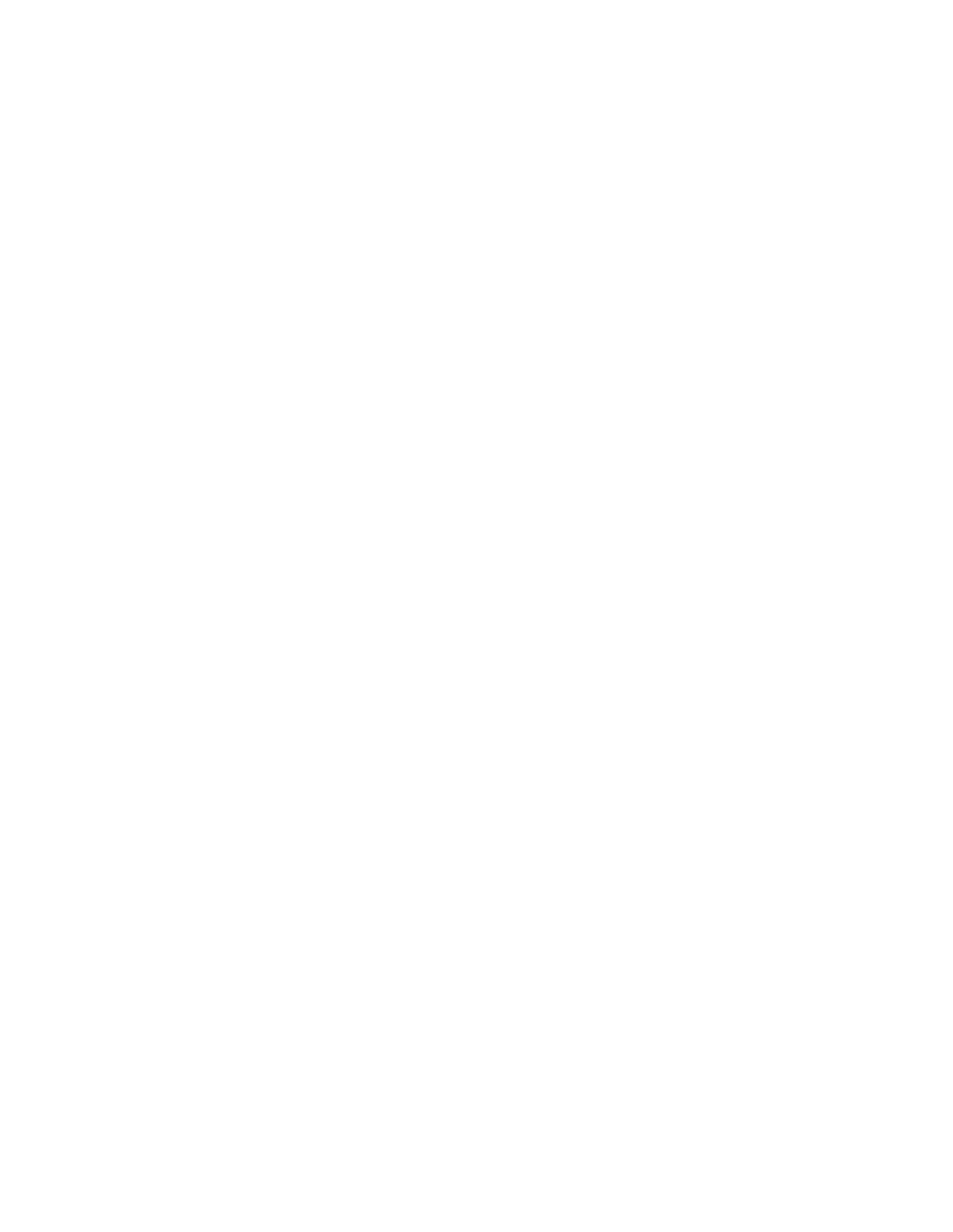## **Readers Note**

This report represents a combination of a Feasibility Study and a Business / Action Plan.

From the onset of Synergy's mandate, it was apparent that examining the feasibility and viability of the Sunshine Coast Trail was a critical component of the workload, and preceded the ability to design a Business Plan document that would establish a gameplan for proposed continued implementation of the trail initiative.

The results of the research, lessons learned from role modeling and comprehensive feasibility work were integrated into the Business / Action Plan portion of this document.

This report is divided into three tabbed sections.

| 1              | <b>Executive Summary</b>                         | Presents only an overview of the highlights of the Feasibility<br>Plan and Business / Action Plan.                                                                                                                                                                                                                                                                                                                                                                                                                             |
|----------------|--------------------------------------------------|--------------------------------------------------------------------------------------------------------------------------------------------------------------------------------------------------------------------------------------------------------------------------------------------------------------------------------------------------------------------------------------------------------------------------------------------------------------------------------------------------------------------------------|
| $\overline{2}$ | <b>Feasibility Plan &amp;</b><br><b>Research</b> | Represents the results of market research, ecotourism<br>industry research, ecotourist traveler profiling, regional<br>stakeholder interviews, regional infrastructure analysis,<br>jurisdiction and tenure, first nations, and extensive role<br>modeling of other provincial, national and international<br>trails. Further, each area covered herein is accompanied by<br>a analysis of what was learnt from the exercise in direct<br>relation to the Sunshine Coast Trail, and<br>key<br>recommendations and conclusions. |
| 3              | <b>Business / Action</b><br>Plan                 | The Business / Action Plan encompasses a strategic<br>analysis of the Sunshine Coast Trail's proposed operation,<br>financial forecasting, benefits analysis, strengths and<br>weaknesses, capital and operating costs, proposed<br>ownership and governance, marketing strategies and a<br>Gant Chart Action and Implementation Plan.                                                                                                                                                                                         |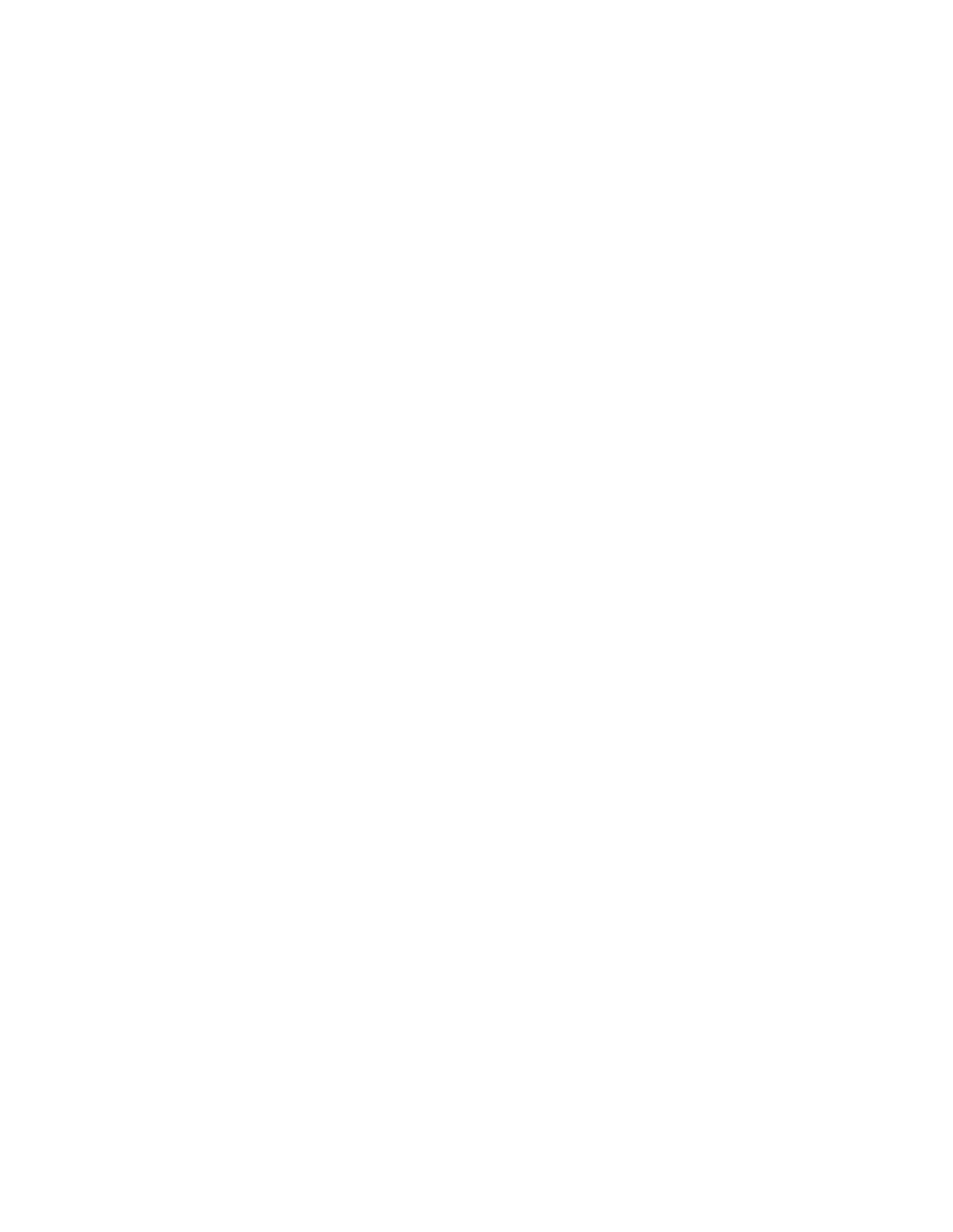## **1. Executive Summary and Action Plan**

The economic impact of outdoor recreational opportunities has been defined as *"the sum total of economic gains to all sectors of the economy.....*" <sup>1</sup>. Research shows that trails create jobs, enhance property values, expand local businesses, attract new or relocating businesses, increase tax revenues, decrease local government expenditures and promote community well-being.

## **1.1 The Role of Tourism in Sustainable Development**

Ecotourism, a specialty segment of the larger nature tourism market, is defined as an *enlightening nature travel experience that contributes to conservation of the ecosystem, while* respecting the integrity of host communities...."<sup>2</sup>. Definitions also include nature-based travel, adventure travel, sustainable tourism, cultural tourism and alternative tourism.

Eco-tourism is categorized by groupings which match the activities with the destination and/or season as follows:

| Land            | Backpacking, mountain climbing, hiking, camping, trail<br>riding. |
|-----------------|-------------------------------------------------------------------|
| <b>River</b>    | Rafting, canoeing, kayaking.                                      |
| <b>Winter</b>   | Cross country skiing, snowmobiling, ski-touring, dog<br>sledding. |
| <b>Wildlife</b> | Wildlife viewing, photo safaris.                                  |
| <b>Cultural</b> | Historic site viewing, educational tours, native villages.        |

Consideration of tourism, the environment, and concepts of sustainability should encompass four key challenges:

- · An understanding of how tourists value and use natural environments;
- · Enhancement of the communities dependent on tourism as a industry;
- Identification of the social and environmental impact of tourism; and
- · Implementation of systems to manage these impacts.

-

<sup>1</sup> Ministry of Natural Resources, 1994

<sup>2</sup> Canadian Environmental Advisory Council, 1992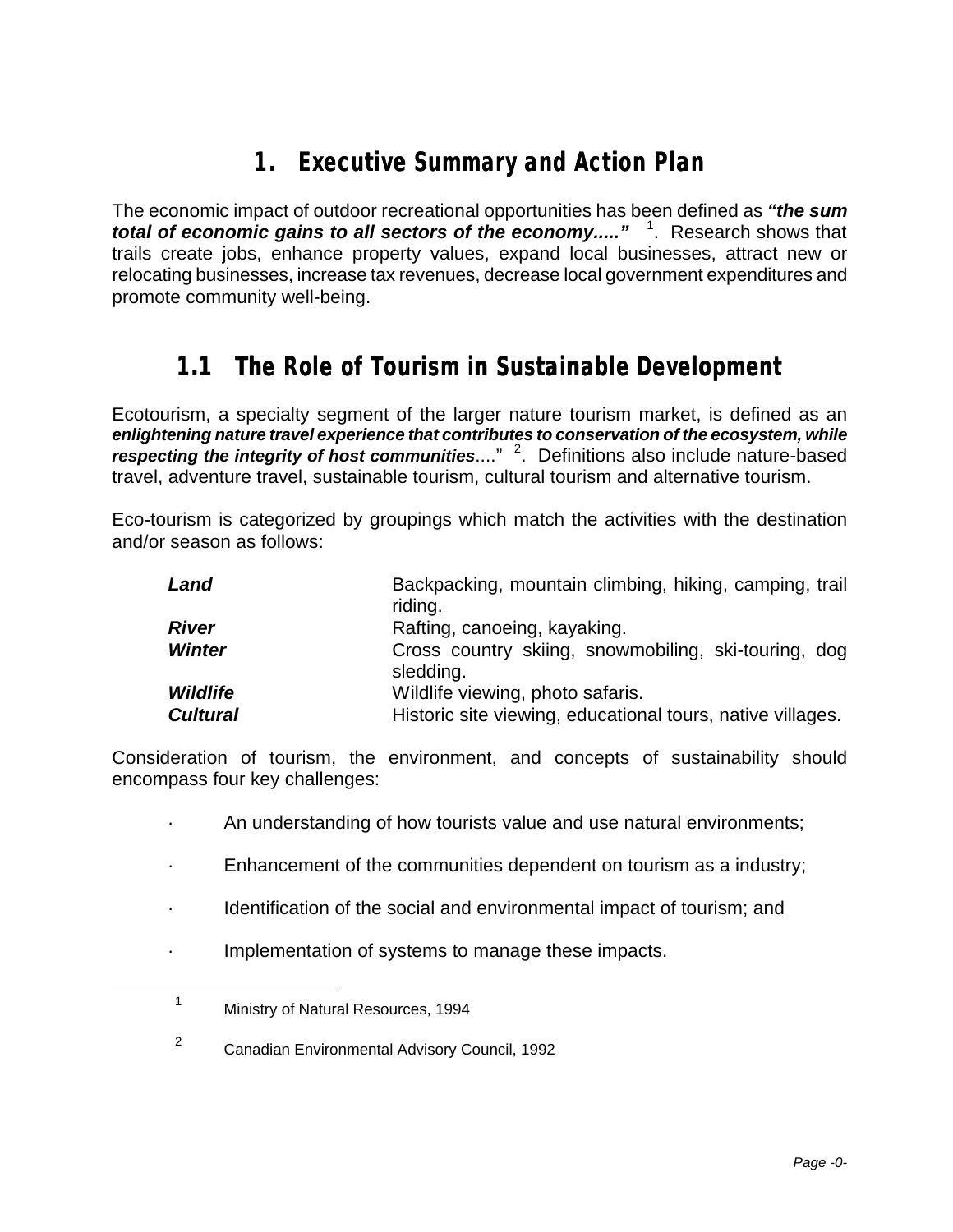The linkage between environment as an attraction and economic impact can be substantial. Outdoor recreation activities that is, pursuits that are heavily dependent on natural environments, are important components of many region's tourism industries.  $\frac{3}{2}$ 

Ecotourism is one of the fastest growing sectors of the tourism industry in B.C., currently worth \$150 million a year and expanding at the rate of 20% a year. In recent years, B.C. has built up a reputation for being one of the premier sources for outdoor experiences.

## **1.2 The Link Between Trail Development and Tourism**

Trails can be defined as *"narrow, linear recreational routes normally used for activities such as hiking, bicycling, horseback riding, motorcycling, snowmobiling and cross country skiing......."*

Tourism can be defined as *" the phenomena associated with people travelling overnight for pleasure......"* <sup>4</sup>

When trails and tourism are brought together through planning and management, trail tourism results.

Around the world there are numerous examples of flourishing trail tourism; the longstanding success of trail tourism in the European Alps; the recent popularity of the Milford Track in New Zealand, the Inca Way in Peru; the trails in Nepal, and the route to Everest being used by over 10,000 tourists annually. In the U.S. the Appalachian Trail has long been popular and there is substantial and growing use of national and provincial park trails by domestic and foreign tourists. The West Coast Trail is so popular that use is restricted, fees are charged and an alternative trail has been provided to cater to the demand. In Ontario, the Bruce Trail, in particular, is a tourist attraction and the Lake Ontario Waterfront Trail is becoming one.

The primary goals are to develop a trail experience that:

l

<sup>3</sup> Linking Tourism, the Environment, and Concepts of Sustainability, Stephen F. McCool

<sup>4</sup> Trails and Tourism: An Overview, John Marsh, Trent University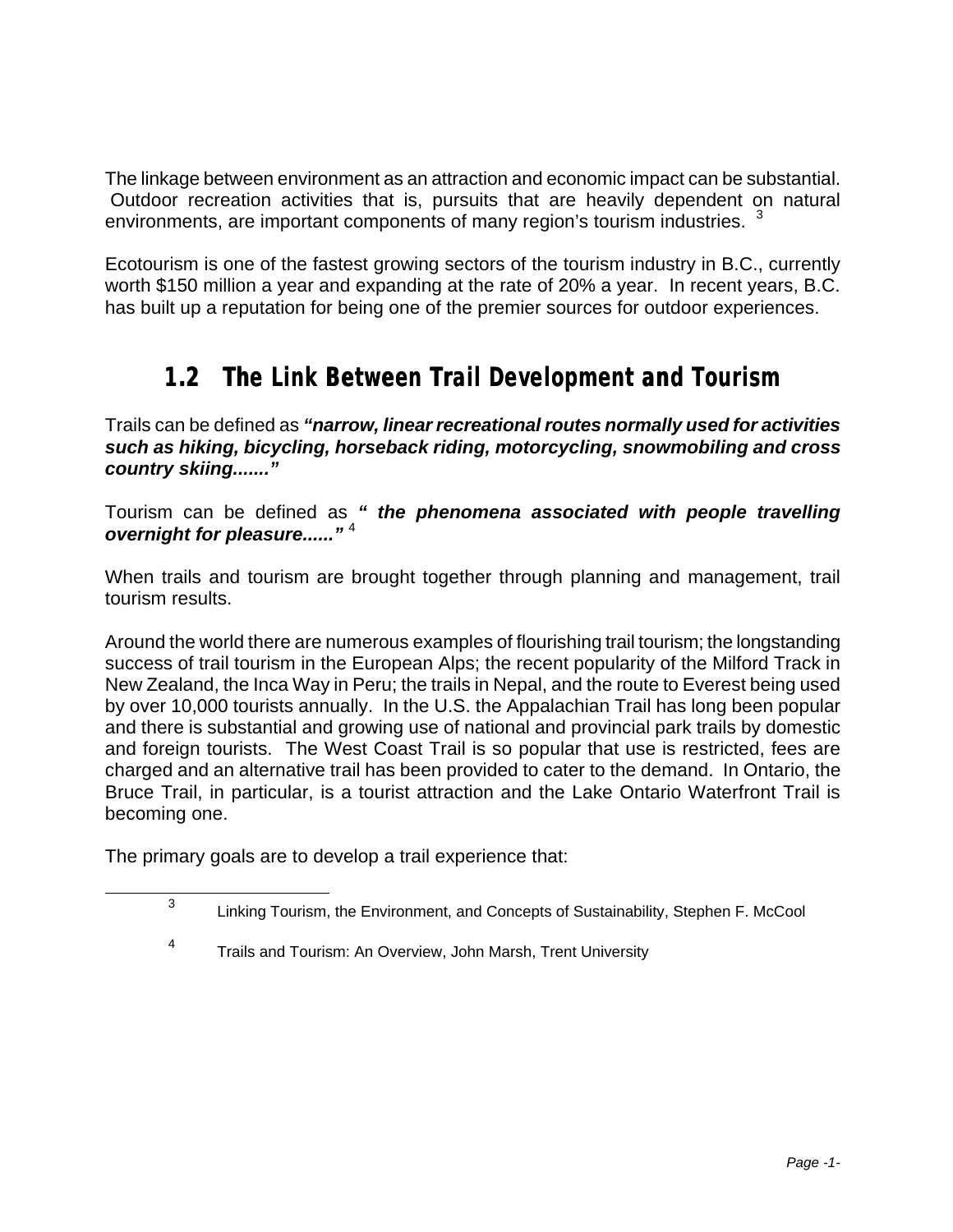- Captures the essence of the surrounding landscape and setting and is distinctive in image and appeal from similar trails in other locations;
- Will attract a wide variety of users from those seeking the ultimate outdoor challenge to those wanting a less demanding experience and even where possible to give disabled visitors an opportunity to experience the trail;
- Will ensure the safety of all visitors;
- · Will protect the landscape and work within the development guidelines set by Ministry of Forests;
- · Will provide additional services and facilities as necessary to enhance visitors' overall experiences and ensure the trail operates in a cost effective manner; and
- Expands opportunities for the involvement of different private/public sector interests through partnerships and individual efforts that can further promote other tourism related activities within the region.

### **1.3 Powell River, and the Region's Outdoors / Adventure Tourism Assets and Opportunities**

An extensive study was recently (August, 1999) completed by PriceWaterhouseCoopers. Certain brief and select highlights regarding tourism visitor flow, outdoors adventure tourism data and tourism infrastructure are included herein.

#### *What do these findings reveal about Powell River in relation to the Sunshine Coast Trail?*

- The Powell River region is considered by many industry experts as 'an outdoors paradise' that is far from being developed close to its potential.
- Existing hiking venues include not only the Sunshine Coast Trail, but thirty six other hiking and mountain biking trails, the Back Country Trail and the Front Country Trail.
	- Marine tourism (both fresh and saltwater) are a prime focus of outdoors tourism activity, with saltwater being the predominant area.
	- Water-based tourism far exceeds land-based. Of the 36 tourism operators in the region, only three are land based (biking, hiking services) and another small group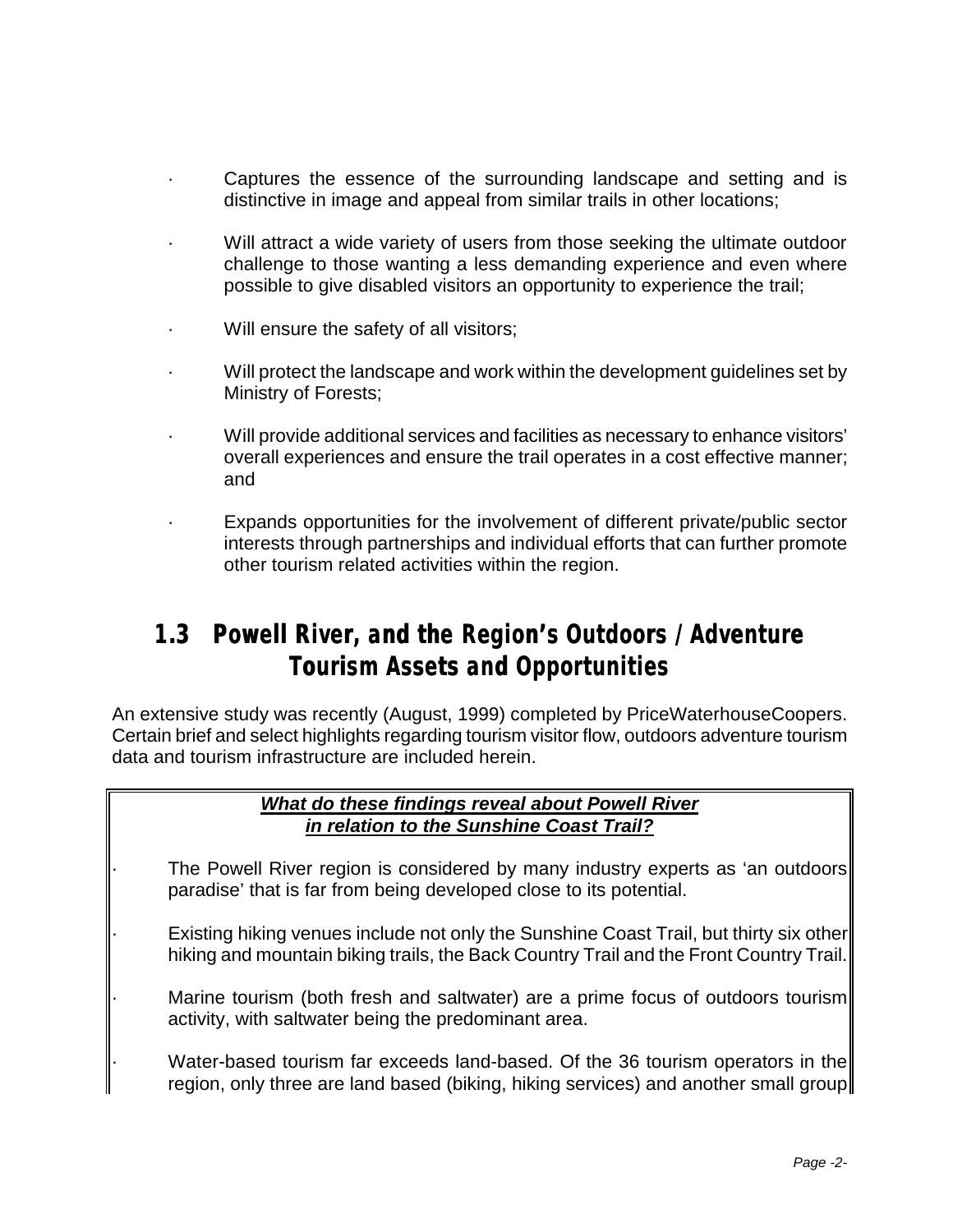are freshwater (canoeing, etc.). The balance are saltwater (diving, cruising, charters, sailing, houseboats, and others).

There is an existing infrastructure of accommodations, camping, hospitality and travel services.

· **Visitor traffic to Powell River is 67,000 to 151,000, including commercial and non-tourist traffic. This limited tourist traffic is an identified weaknesses of this project, and is dealt with separately in this report.**

· The Sunshine Coast visitor and resident traffic (2.46 million) corridor, as well as the Vancouver, Vancouver Island, and Washington marketplaces are all viable target markets for the Sunshine Coast Trail. Their proximity to Powell River and their demographics and interest in outdoors adventure tourism clearly identify these as priority marketplaces and accessible through creative, proactive and, in certain instances, 'piggyback' marketing (dealt with separately in this report).

## **1.4 Dependency and Diversity, and Tourism Multipliers in the Powell River Region**

Every region within BC has been analyzed and assigned a series of indices and multipliers to reflect dependency on various economic sectors, the impact of growth (or decline) in any one sector and it's trickle effect onto other areas of a region's economy.

| <b>Indicator</b>                  | <b>Score</b> | <b>What it Means</b>                                                                                                                                                                                                                                                                                                          |
|-----------------------------------|--------------|-------------------------------------------------------------------------------------------------------------------------------------------------------------------------------------------------------------------------------------------------------------------------------------------------------------------------------|
| Income Dependency for<br>Forestry | 34           | This show how much the community relies on each of the basic<br>sectors. The Income Dependency is the percentage of basic sector<br>income for the region that is attributable to each basic sector. 34%<br>of all basic employment income in Powell River is derived from<br>forestry and pulp & paper. The norm is '10-15'. |
| Direct Tourism Ratio              | 2.38         | Ten new tourism jobs will create 23.8 direct and indirect tourism<br>jobs.                                                                                                                                                                                                                                                    |

5

l

<sup>&</sup>quot;British Columbia Local Area Dependencies and Impact Ratios, 1996". Ministry of Finance and Corporate Relations, Published May, 1999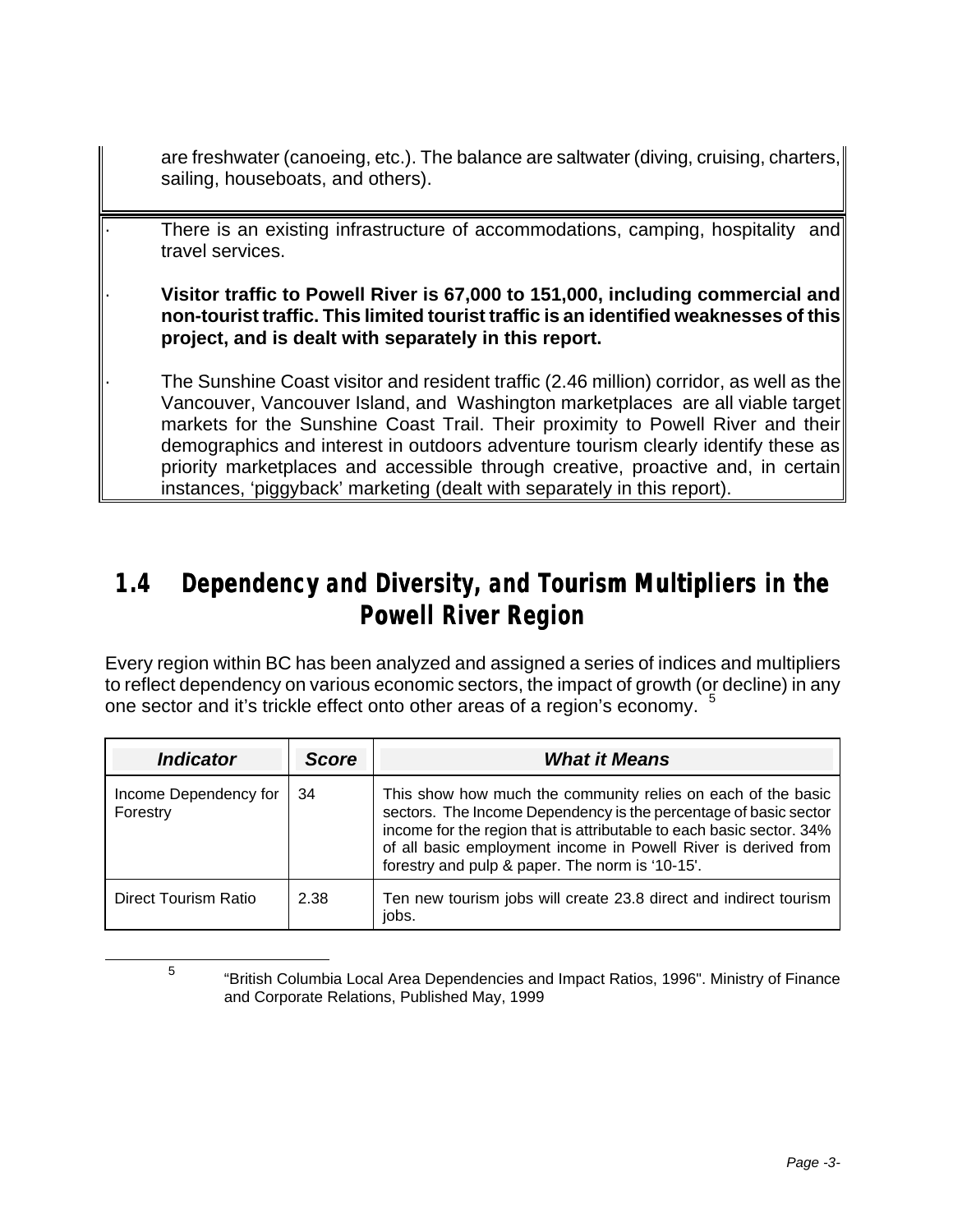## **1.5 Sunshine Coast Trail Background and Specifications**

### **1.5.1 History**

-

The Sunshine Coast Trail was conceived in 1992 when a handful of outdoor enthusiasts realized that there was a vanishing amount of accessible old growth left on the Upper Sunshine Coast. They formed the Powell River Parks and Wilderness Society (PRPAWS), a registered non-profit charitable society to set aside protected areas linked by corridors, as well as beginning work on the 180 km trail connecting the old growth from Saltery Bay to Sarah Point.

**Phase I** of the Sunshine Coast Trail was completed in the fall of 1998 connecting the old growth areas of Mount Troubridge, Smith Range, Confederation Lake and the Gwendoline Hills. PRPAWS has also successfully negotiated a further 4,000 hectares of land contained in two protected areas in the Powell River region; the Inland/Confederation/Haslam area and the Duck Lake area. PRPAWS visualize that eventually a hiker will have the option to hike hut-to-hut or complete a section one day at a time and leave the trail to stay in nearby hotels overnight. Currently, there are three bed and breakfasts, one hut, one hostel, one motel and two restaurants along the route.

*Phase 2* is being planned to build more outhouses, picnic tables and campsites, with *Phase*  **3** including the construction of cabins. With its many access points, the trail offers a choice of difficulty, duration, terrain and activity. and is intended to lay the foundation of a sustainable environment and economy in Powell River for future generations.

### **1.6 Local Infrastructure In Place to Support the Sunshine Coast Trail <sup>6</sup>**

An analysis of the hospitality sector and goods and service providers in the region has shown that there is a reasonably established infrastructure already in place to service potential trail visitor users, although the quality of accommodations was a limiting factor for the higher end marketplace . These infrastructure organizations include accommodations,

**<sup>6</sup> Information extracted from the Powell River Tourism Study, PriceWaterhouseCoopers for Community Futures Development Corporation of the Powell River Region, August 1999**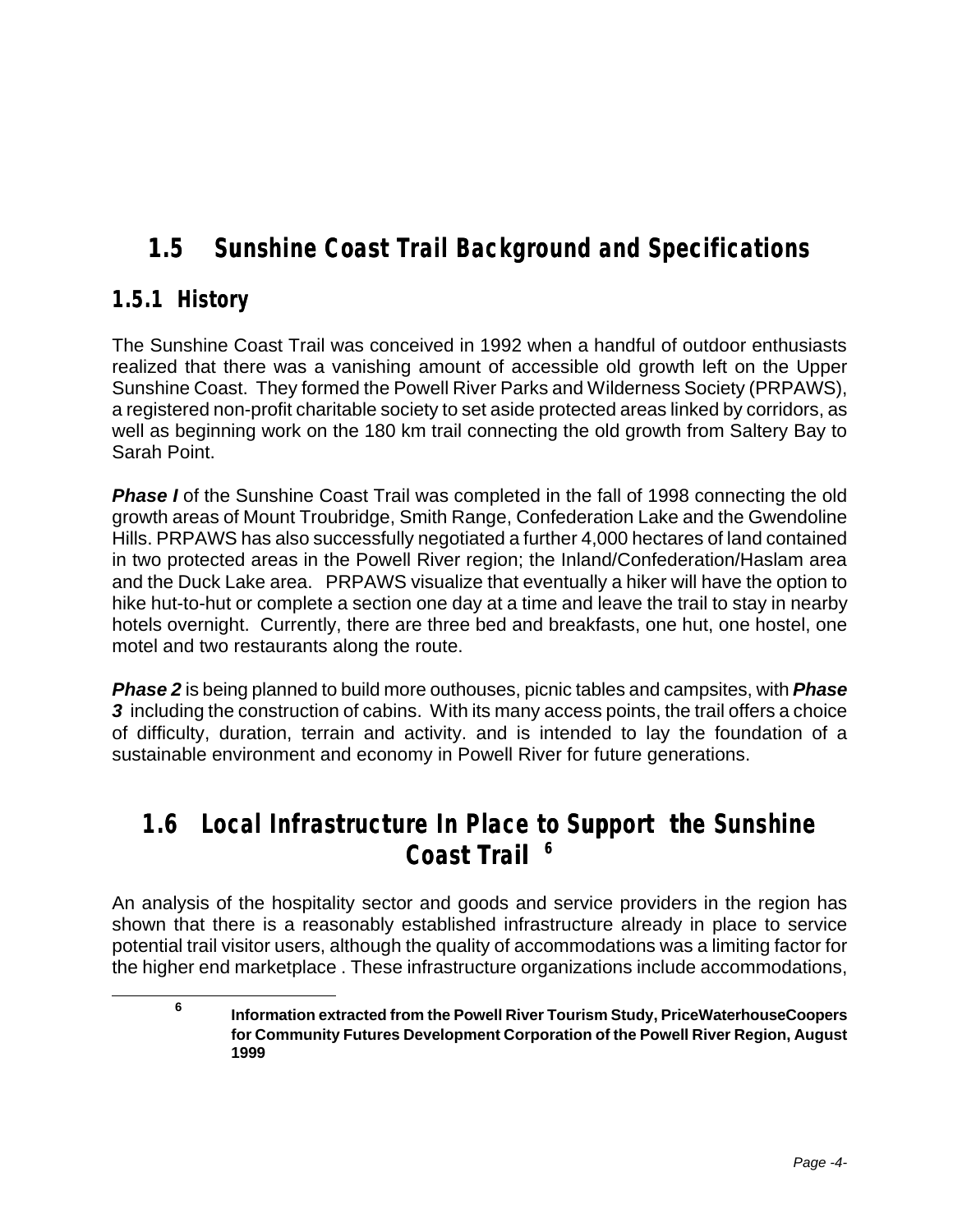food and beverage, tour operators, travel service and transportation. It has also been determined that there is room for growth in the more direct service providers (i.e. guiding, outfitting, equipment rentals, etc.).

## **1.7 Ecotourists - Who Are They and What Are Their Outdoors Adventure Needs and Tastes ?**

· **Eco-vacations are a significant growth in the travel trade, worldwide.** · **There is an increased demand and interest in 'soft adventures'.** · **Environmental concerns are important in destination selections.** · **There is a strong growth in education and awareness in eco-travelling.** · **Walking and, particularly hiking, are the highest priority activities. Hiking is the highest activity preference by 24-37% of eco-travellers interviewed, while 45- 60% of experienced ecotravellers prefer hiking.** · **Ecotravellers are well read (Outdoor Life, National Geographic) and well educated** · **These ecotravellers are strong joiners, i.e. clubs, organizations, special interest groups.** · **The age group is broad based - 25 to 54.** Scenery and nature experiences are of paramount importance. A 'natural **wilderness' and undisturbed appearance is also of importance. Based on the extensive eco-profiling work researched and carried out, it is apparent that the Sunshine Coast Trail appeals to a broad based, economically comfortable, somewhat adventurous group who prefer hiking, nature appreciation and soft adventures. There is a definite 'fit' between the offerings of the Sunshine Coast Trail**

**and the prospective trail users.**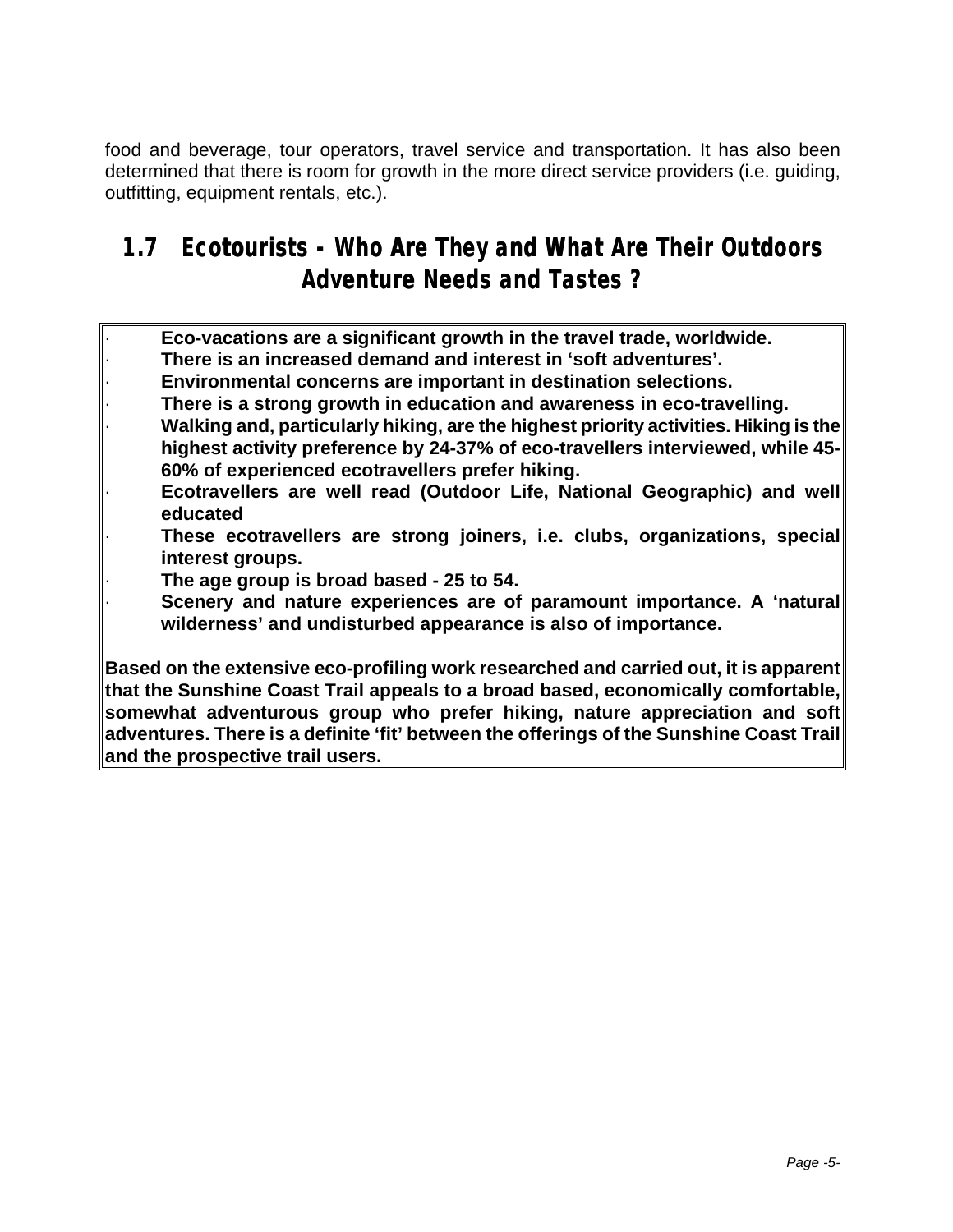## **1.8 Role Modelling of Long Distance**

## **BC Trails (Over 25 km)**

#### *What has been learned from the role modelling of established BC Trails ?*

Most trails are short distance (5-11 km), and easy hiking.

Purist trail users are in the minority. The 'Baby Boomer' market is a strong user niche.

The majority of hikers using longer distance, more difficult trails are young (25-34), travel in small parties (3-4), and the majority (75%) have some hiking experience.

Soft adventure hiking is the most popular and in most demand, and widens the trail user age group (25-54).

Varied activities, multi-uses and interpretive services / guiding are strong selling features.

Private sector and First Nation contracts are commonly awarded for maintenance, traversing streams and ravines, and facility management.

The Westcoast Trail hosts 10,000 users each year, each paying \$95 in user fees. Visitors come from the Lower Mainland (23%), Vancouver Island (15%), Alberta (19%), Germany (11%) and the U S West Coast (6%).

Internet and word of mouth are the most often quoted information and referral sources.

85% target the trail as their main destination, with few touring the region before or after their trail experience.

Private sector ventures that succeed provide transport, camping facilities, groceries, supplies, hiking supplies and equipment and food. Least successful are other attractions, gift shops and hotels / motels.

Of great importance to hikers is the quality and accuracy of trail information provided, the maintenance of trails and safety.

### **1.9 Regional Stakeholder Interviews**

A spot survey of stakeholders in the Powell River region was conducted with the following results. A sampling of operators in the following categories were selected: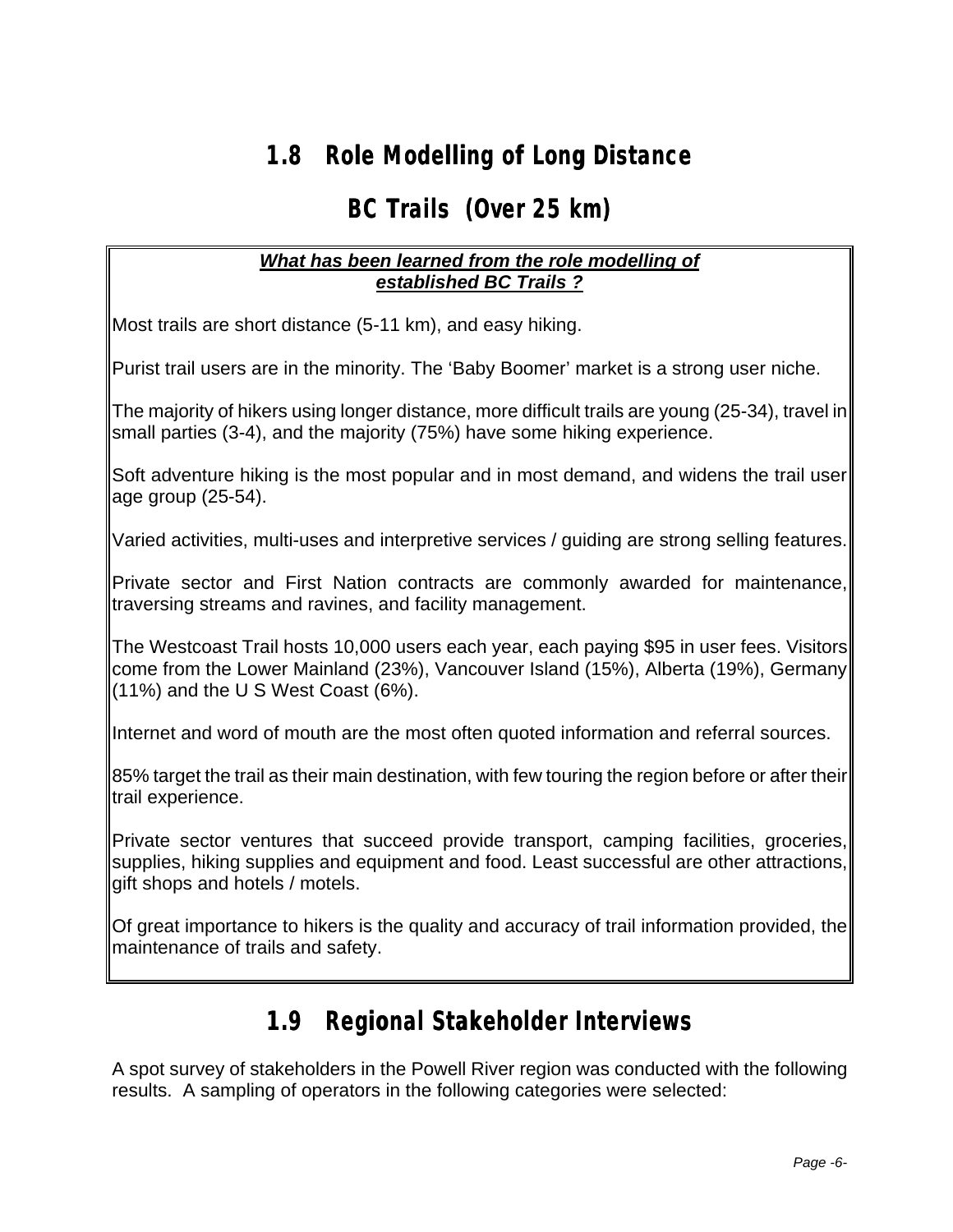- · Hotel and Motels
- · Bed and Breakfasts
- · Resorts and Marinas
- · Cabins and Cottage Rentals
- **Campsites**
- **Commercial Operations**
- **Transportation Services**

### **1.9.1 Interview Results**

- · All were familiar with the trail and the ongoing initiative;
- 95% reacted positively when asked their opinion of the trail complex;
- 85% stated their business was improved by the trail and the visitors, but only 15% stated that the trail created more jobs in their companies (this is due to the current low volume of trail users and visitors from outside the region);
- · 40% would diversify and expand their businesses as trail usage increases;
- · 60% currently market the trail along with their own companies;
- 85% would offer, or do offer special packages to trail users;
- · 0% see the trail as 'competition', or that the trail will create competition, or reduce their business;
- · benefits accrued to the trail (particularly as it grows in popularity) are: attracting more visitors, more use of existing facilities, attracting new businesses, attracting different age groups and visitors from different origins (i.e. different than current visitor traffic), and the creation of additional infrastructure to service trail users;
- · trail management is foreseen as volunteers (20%), paid (25%), government (10%) and the balance as a combination of the preceding;
- 60% stated the trail should not charge user fees;
- · Internet marketing, brochures and 'word of mouth' were the most often suggested marketing tools;
- trail funding sources include donations, user fees, taxes, fundraising events, government grants and economic development funds; and
- 45% stated they would 'become involved' in some facets of the trail and its ongoing development.

### **1.10 Jurisdiction, Tenure, Forestry Issues**

The Sunshine Coast Trail traverses 8 jurisdictions in its 180 km trek. Addressing the tenure issue and securing agreements for access and management of the trail is an issue that requires resolution.

For the majority of the trail, jurisdiction is not an insurmountable task, however, there are several key tenure issues that will require resolution. The jurisdictions traversed by this trail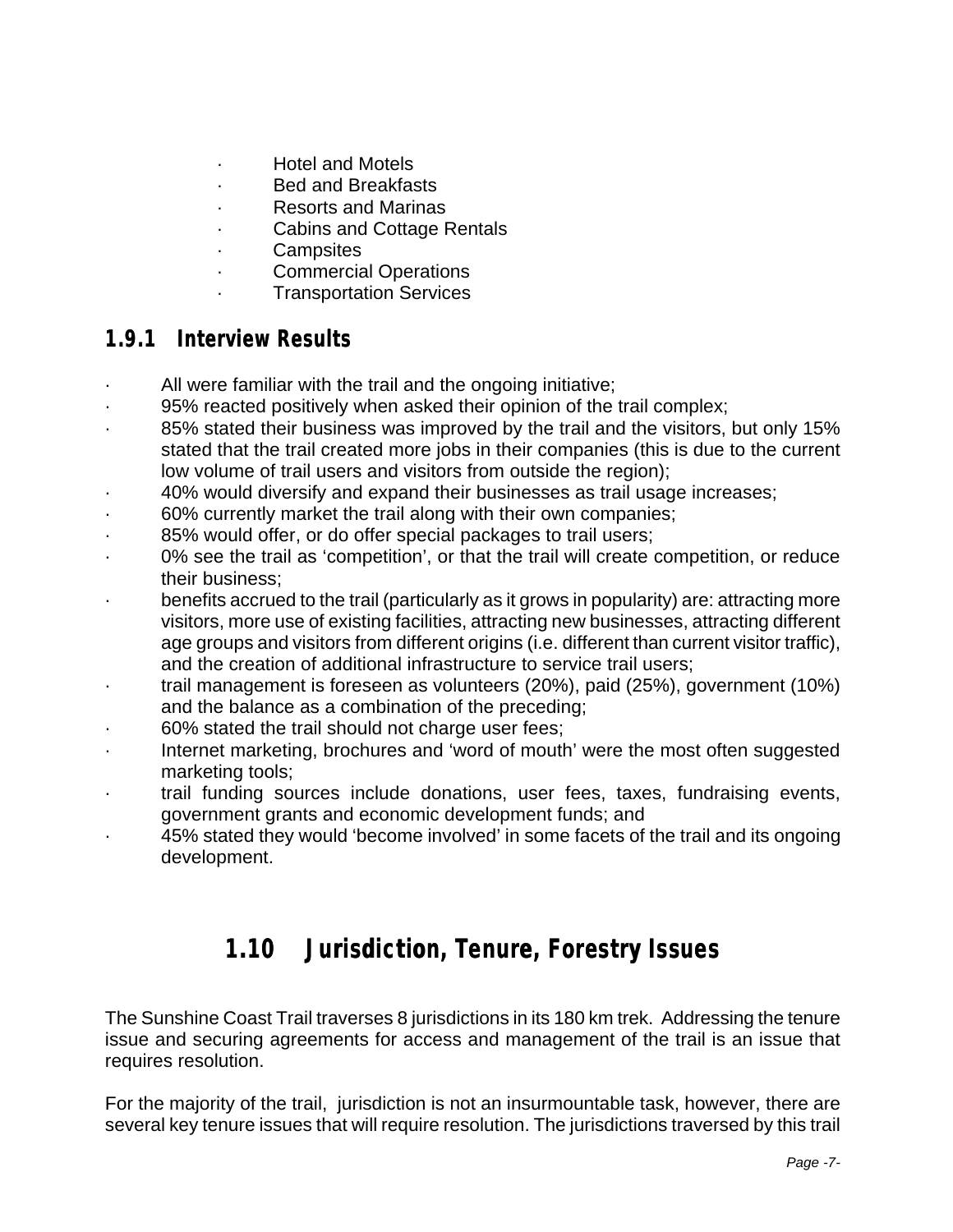include the following:

1

- Provincial Crown Forest Land:
- Powell River Regional District Parks;
- Corporation of the District of Powell River Parks and roads;
- BC Ministry of Highways;
- BC Ministry of Environment Lands and Parks and Protected Areas;
- **Weyerhaeuser Fee Simple Lands**  $^7$  ; and
- Pacifica Paper Fee Simple Lands

In addition, the trail also overlays Sliammon First Nation's identified Treaty Settlement Lands.

### **1.10.1 Provincial Crown Forest Land**

#### *Management of the Forest Resources Adjacent to the Trail : Recommendations*

· A management agreement must be mediated between the Ministry of Forests (MOF) and the Sunshine Coast Trail Committee. The results of this process should include agreed measures for trail management. It is assumed that the existing forest tenure holders will be represented at the table; however, MOF as the primary representative of the Crown will be negotiating on their behalf. The results of the negotiations for management of the trail will result in appropriate marketing, trail development and management strategies.

· Prior to initiating mediation for the preferred management of the forest resources adjacent to the Sunshine Coast Trail, a data set must be established upon which discussion and strategy development could be built. The data required includes:

 $7$  Weyerhaeuser reiterated its position in a Jan 4/00 letter that there are no commitments to maintain buffers along the trail. Further, it is believed that portions of the trail can be relocated into areas already removed from forestry. It is also stated that the buffer zone and ribbon of old growth concepts are unrealistic. Discussions must ensue to permit both forestry and the trail to co-exist without impacting on forestry.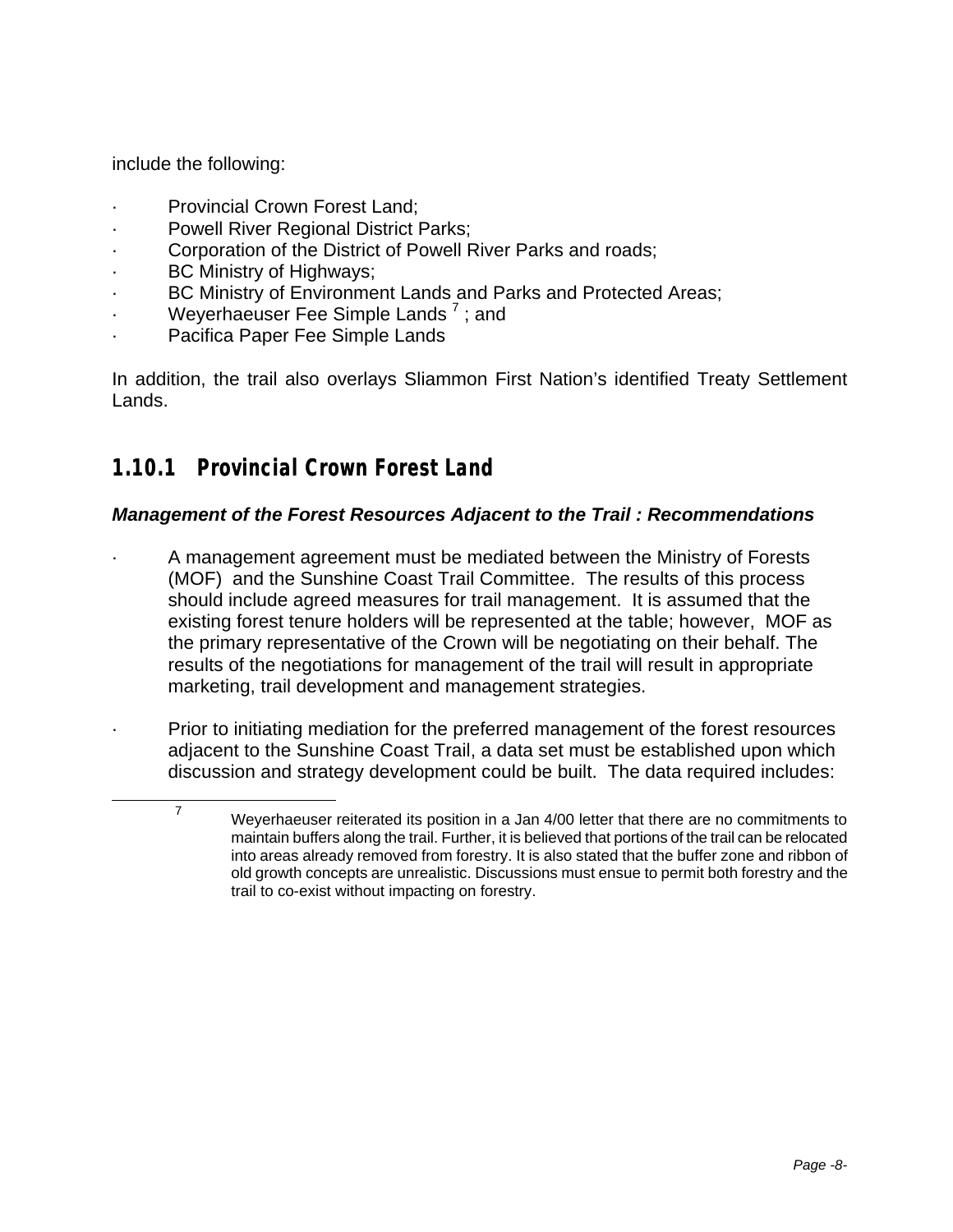- $\triangleright$  An accurate inventory and valuation of timber resource values that will be impacted by trail buffering.
- $\triangleright$  A market assessment of the sensitivities of potential trail users to harvesting activities adjacent to the trail. This could be conducted by telephone and mail-out surveys of existing clients of selected travel trade businesses who offer ecotourism experiences.
- $\triangleright$  An assessment of the potential revenues to be generated from the Sunshine Coast Trail.
- $\triangleright$  A discussion paper detailing a spectrum of options for management of the forest resources adjacent to the trail. This would include clear-cut to full buffering.
- $\triangleright$  An assessment of the total harvesting chances that exist along the trail within the next 25 years.

#### *Tenure Options for the Crown Portion of the Sunshine Coast Trail : Recommendations*

The Sunshine Coast Trail Committee and Ministry of Parks need to formalize the following:

- Location of the trail in Provincial Parks;
- Tenure agreements for the trail in Parks;
- Create Signage for the Trail in the Parks, and;
- · Create management plans for the trail where it crosses Provincial Parks.

#### *Powell River Regional District Parks : Recommendations*

The Sunshine Coast Trail Committee should work with the Regional District to outline a management strategy for the trail in development of Haywire Bay Park.

#### *Municipal Parks and Municipal Lands*

The Municipality Planning Department sees the Sunshine Coast Trail as a benefit to Powell River. They request that the Sunshine Coast Trail Committee and PRPAWS give them regular updates on intended plans and activities.

#### *Ministry of Transportation and Highways : Recommendations*

The Sunshine Coast Trail Committee meet with the Ministry of Transportation and Highways (MOTH) to address issues such as: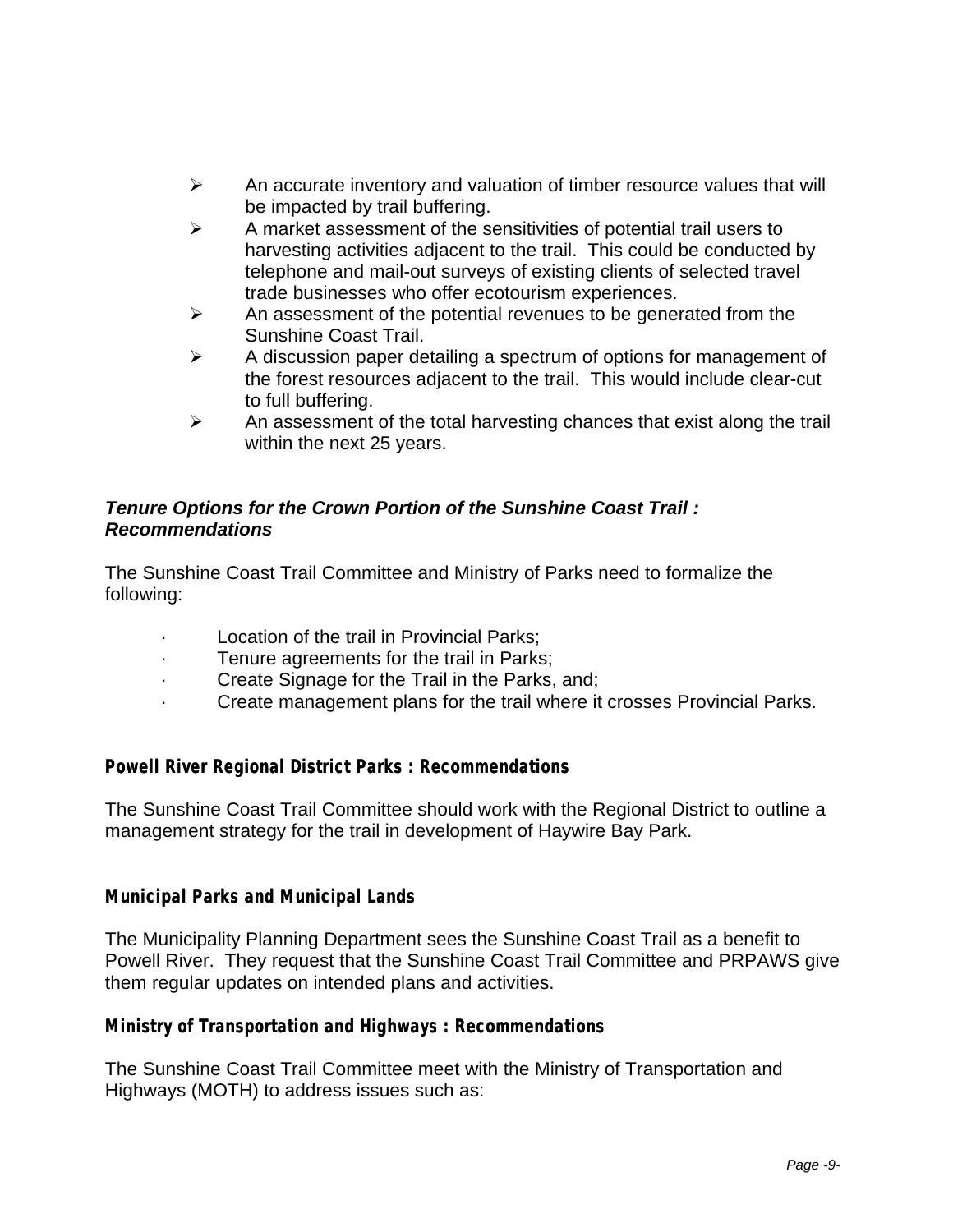- · Alignment of portions of the trail crossing roads and highways administered by MOTH;
- · Signage for trail crossings; and,
- · Adequate design of parking in marshalling areas.

#### *Private Land Interests : Recommendations*

The Sunshine Coast Trail Committee needs to develop a process for dealing with conflicts on Private Property. The alternatives would include:

- Exploring liability issues when marketing a product that crosses private property without formal tenure agreements in place;
- · Initiating negotiations with private landholders for informal agreements of use;
- · Developing alternate courses of action for private land issues such as planning for purchase of key lots or portions of lots. For example, Lot 4067 is for sale for \$150,000; and
- · Incorporating boat trips or water taxis into future planning for the trail at Lois Lake and Powell Lake (This alternative if feasible may be attractive to users of the trail and be a marketing point).

## **1.11 Marketing and Imaging the Sunshine Coast Trail**

A key to sustainability is harmony between the place, the visitor and the host community. A successful strategy is an appropriate mix of culture, heritage, recreation, nature, soft adventure, wildlife viewing and so on. The challenge is to develop opportunities to link the relevant activities and attractions into an integrated experience for ecotourists.

### **1.11.1 Marketing Strategies for the Sunshine Coast Trail**

The marketing strategy developed for the Sunshine Coast Trail, and included in detail in this Business Plan, presents marketing initiatives encompassing the following venues.

- · Positioning the Sunshine Coast Trail in the Minds of Tourists
- **Printed Materials**
- **Advertising**
- · Media Attention
- · Multi-Trail Marketing
- Internet and Website
- Public Relations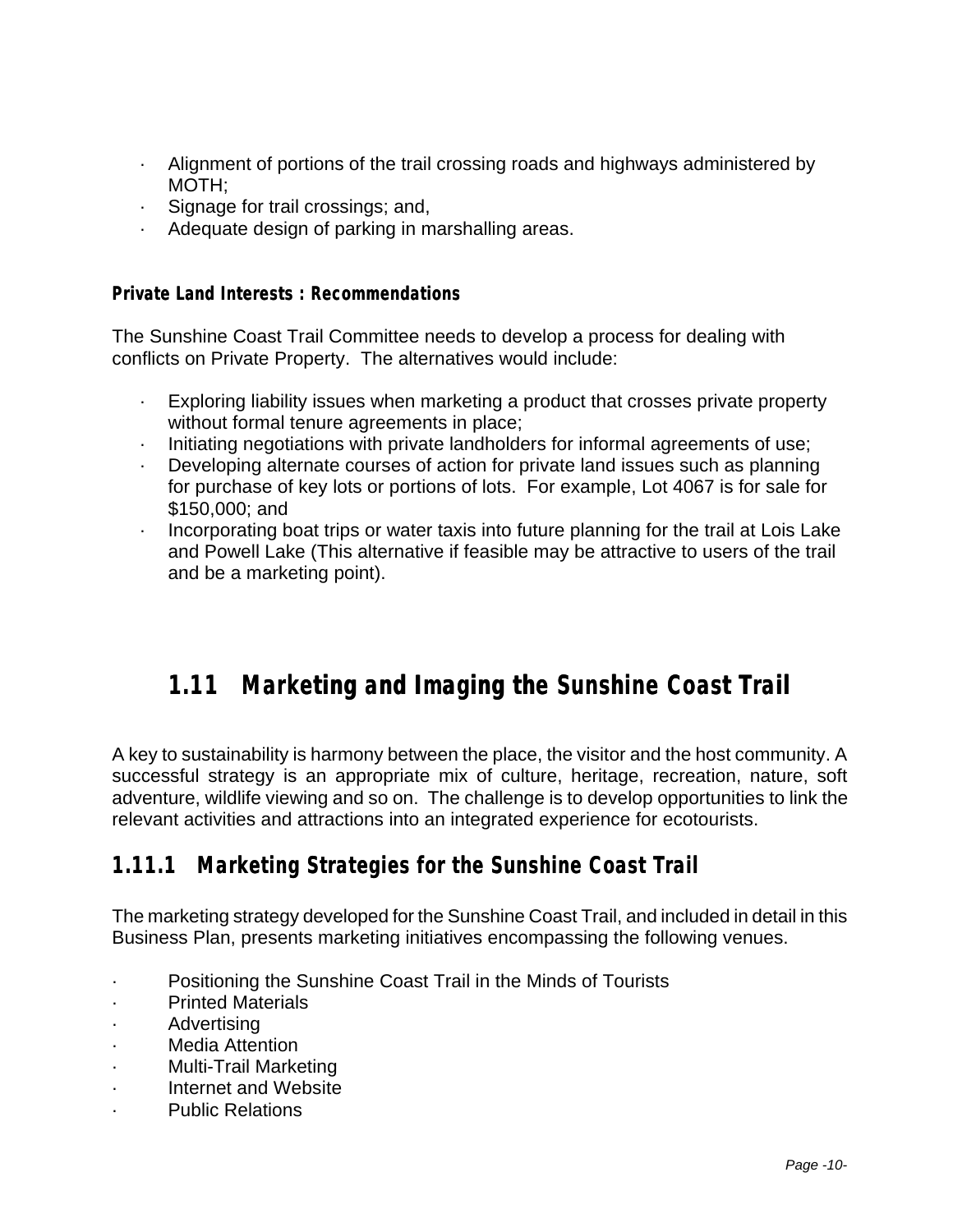- · Ambassadors
- Personalities
- **Endorsements**
- **Multipliers**
- · Coat Tailing Existing Marketing
- Joint Event Packaging
- Multi Use Marketing
- Passport to the Sunshine Coast Trail
- **Events**
- First Nation / Heritage
- · Host a 'Work Party'
- · Joint Marketing of ALL Regional Trails

#### *Conclusion : The Need for a Proactive Marketing Organization*

The marketing strategies developed and presented herein are diverse and viable, well suited for the Sunshine Coast Trail. That having been said, designing, developing, implementing, following through, and monitoring the effectiveness of these strategies is more than can be asked of strictly a volunteer committee.

It is recommended, and included in the operating budget within this Business Plan, to hire a Marketing Manager, or to enter into a contract with an Outdoors Recreation Marketing Organization, to develop and implement a number of these marketing initiatives. The individual or organization would be assisted by a staff of local volunteers, as well as assistance, as may be available from established regional organizations (Chamber of Commerce, Economic Development, Community Futures, etc.).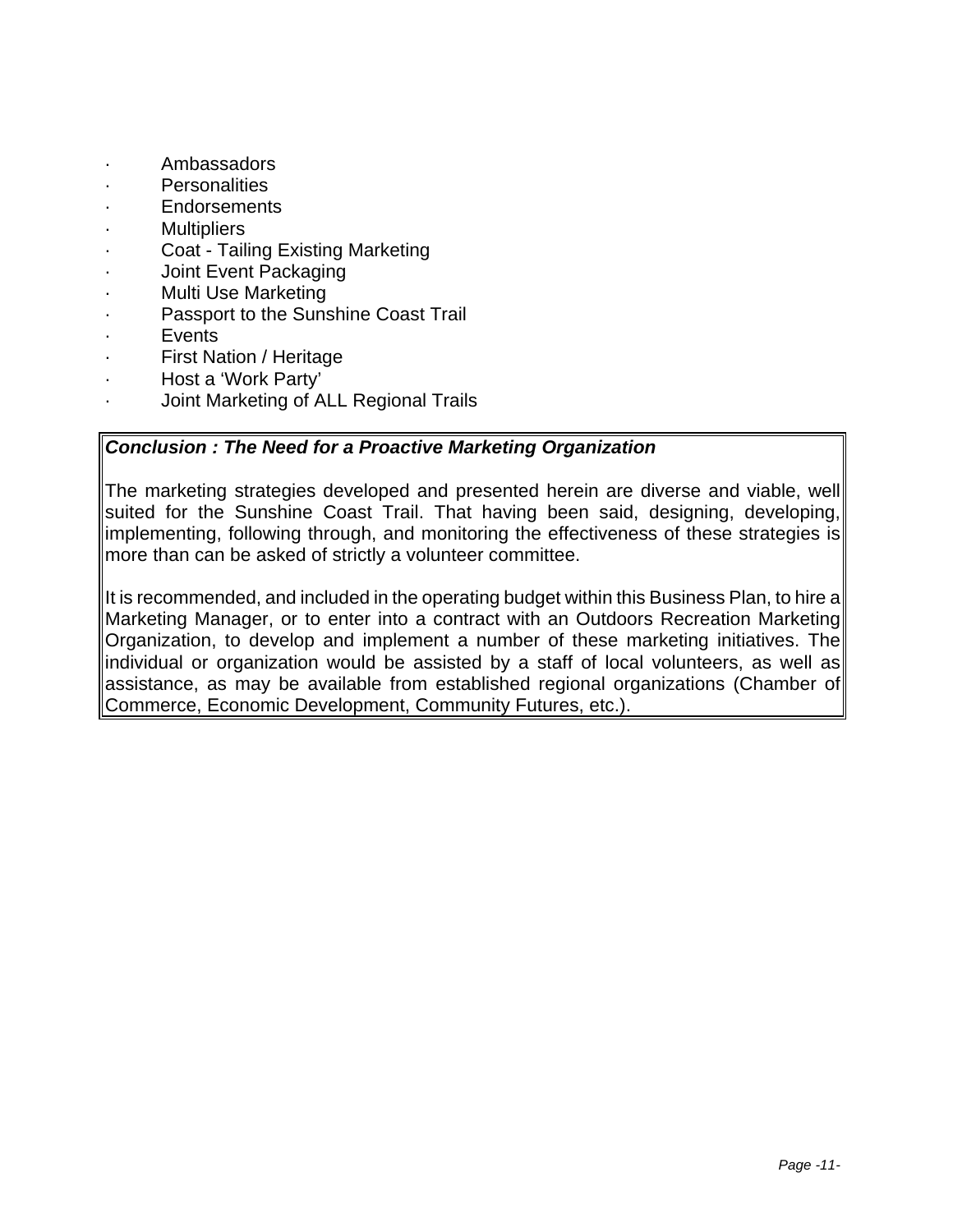## **1.12 Ownership, Governance, Management, Proposed Organizational Structure and Staffing**

**Insert chart**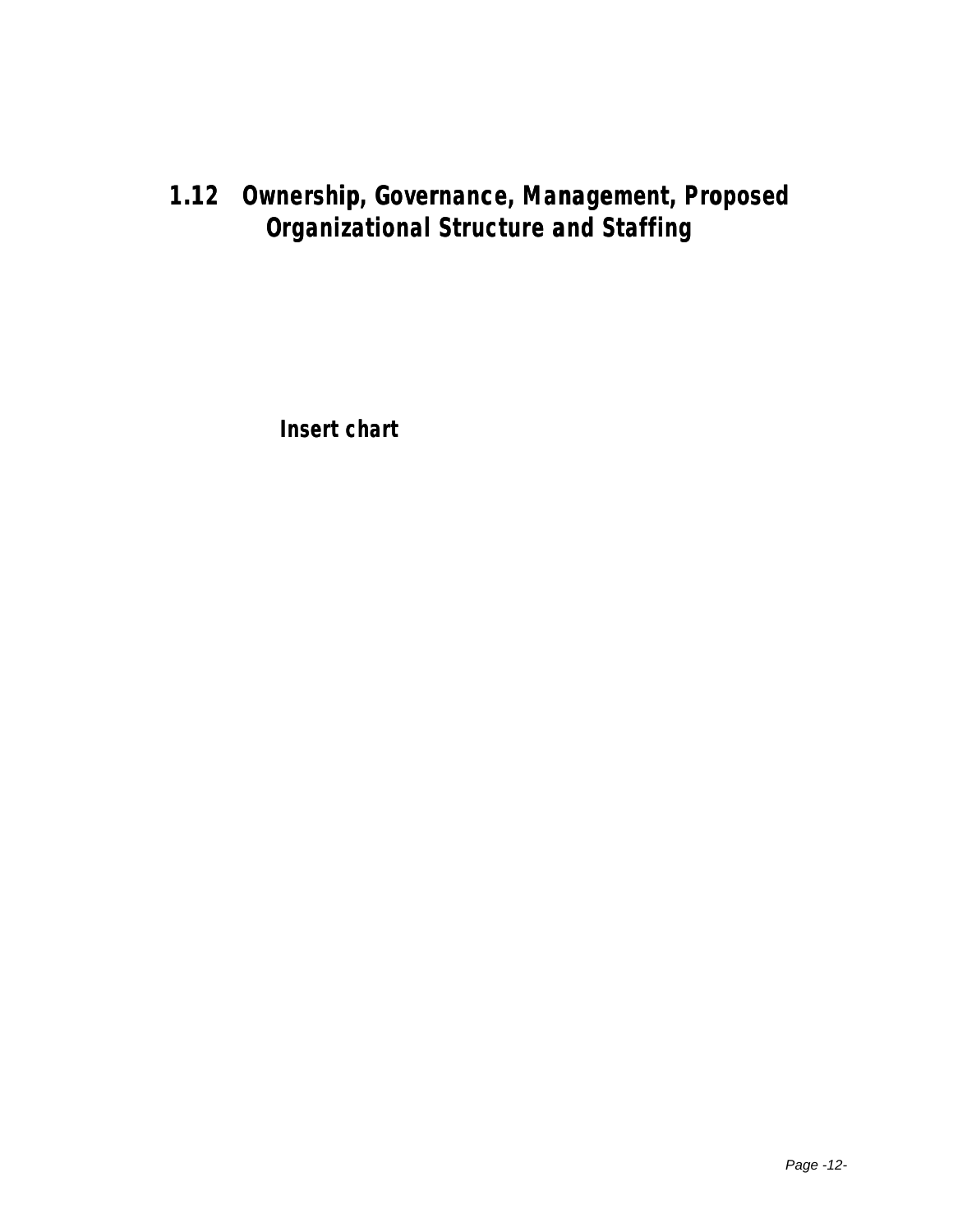## **1.13 Trail Development : Capital Costs**

### **1.13.1 Phase Two**

#### *Upgrading and Campsite Development*

A series of upgrades are required along portions of the trail to bring it up to grade. The upgrades include:

- · Widening portions of the trail;
- · Leveling the surface ;
- Building steps in steeper portions;
- · Improving markers; and
- · Installing signage and milestones.

In addition, a 10 km portion of the Tin Hat section of the trail needs to be rerouted to improve hiking opportunity. Campsite development will be required for this phase of the project by creating and upgrading 17 campsites as follows.

Each campsite will require:

- ✓ Picnic tables<br>✓ Tent pads (w
- Tent pads (wooden structures to put tents on)
- ✓ Outhouses<br>✓ Mater sunn
- Water supplies if possible

Following this development, routine maintenance will be undertaken annually.

#### *Budget Phase 2*

| 1. Upgrading Trail System                          |           |
|----------------------------------------------------|-----------|
| a) Labour Crew of 4 $@$ \$700 per day for 100 days | \$70,000  |
|                                                    |           |
| 2. Developing Campites                             |           |
| b) Labour Crew of 4 $@$ \$700/day, 3 days per site | 35,000    |
| c) Materials and costs                             | 50,000    |
|                                                    |           |
| 3. Overhead and Operating Expenses                 |           |
| d) Transportation (Vehicles, Trucks, quads,)       | 7200      |
| e) Communications, Equipment and Tools             | 2200      |
|                                                    |           |
| <b>Total</b>                                       | \$169,400 |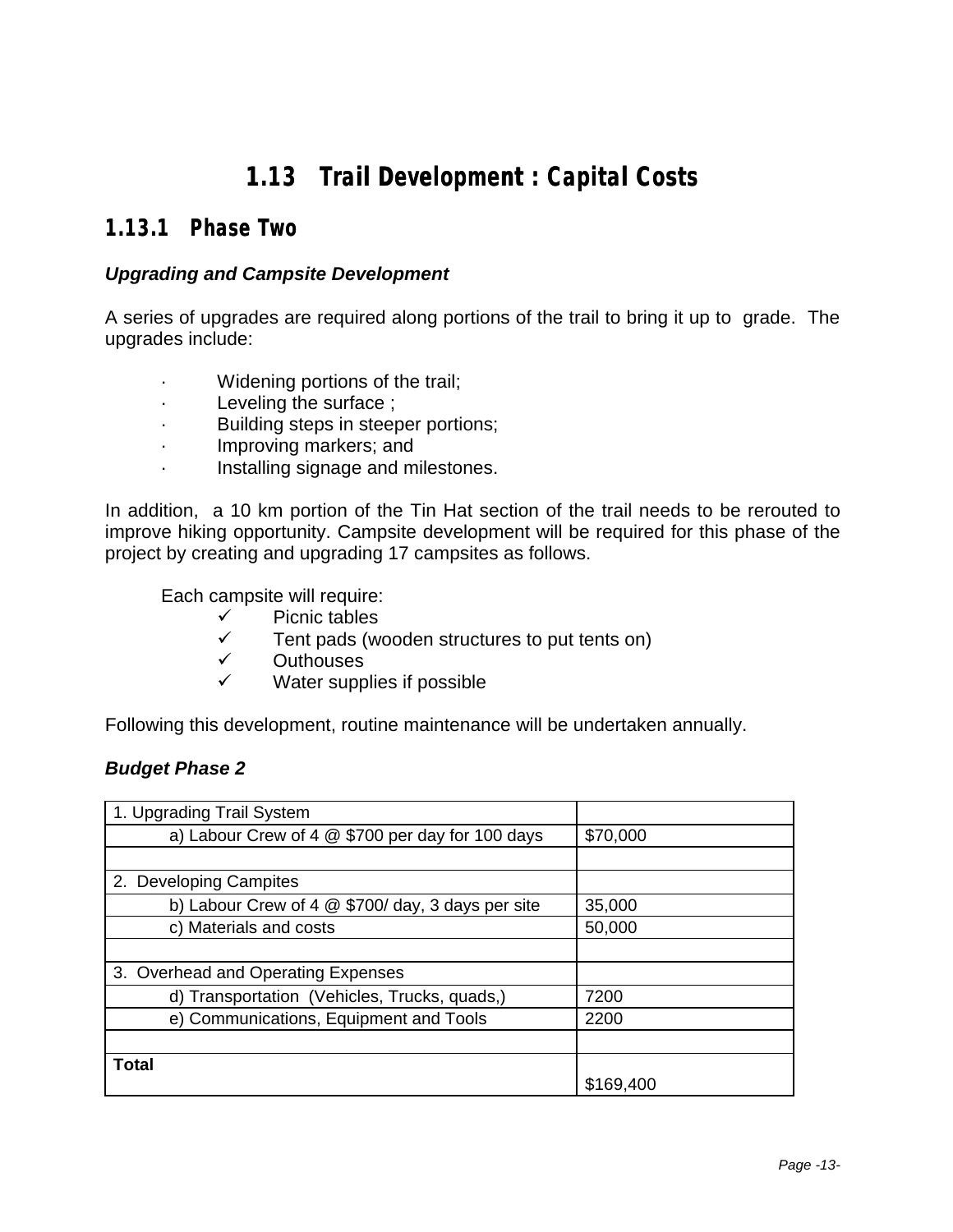| Annual Routine Maintenance for Phase 1 |        |
|----------------------------------------|--------|
| Crew of 4 $@$ 700.00 per day 40 days   | 28,000 |
|                                        |        |
| <b>Total</b>                           |        |
|                                        | 28,000 |

#### *Employment*

Phase one of the trail will create 150 person days of labour. This work is generally considered labour. There will be a need for the crew to have basic carpentry skills and be familiar with the operation of power saws. One person on the crew should have supervision and small business coordination skills.

### **1.13.2 Phase Three**

#### *Development of Hut-to-hut Recreation*

The next phase in development of the Sunshine Coast Trail is to develop hut-to-hut hiking. The primary costs in this process are the building and maintenance of the cabins.

The intent would be to initially have the huts as self-contained units that are similar to the operations of Confederation Lake or Emma Lake. The primary costs are routine maintenance and clean-up. The goal is to have these facilities developed into staffed facilities with complete amenities.

#### *Budget*

| 1. Building Cabins per cabin                    |          |
|-------------------------------------------------|----------|
| a) Labour Crew of 4 @ \$700 per day for 16 days | \$11,000 |
| b) Materials                                    | 24,000   |
|                                                 |          |
| 2. Maintenance annual costs                     |          |
| b) clean cabins, routine repairs etc            | 3,000    |
| Subtotal                                        | 38,000   |
|                                                 |          |
| Total for all six cabins                        | 228,000  |

#### *Employment*

The labour component for this phase is much more critical. The workers must be skilled carpenters. At least one person on the crew must have construction supervision skills. The total employment for this phase is 340 persondays.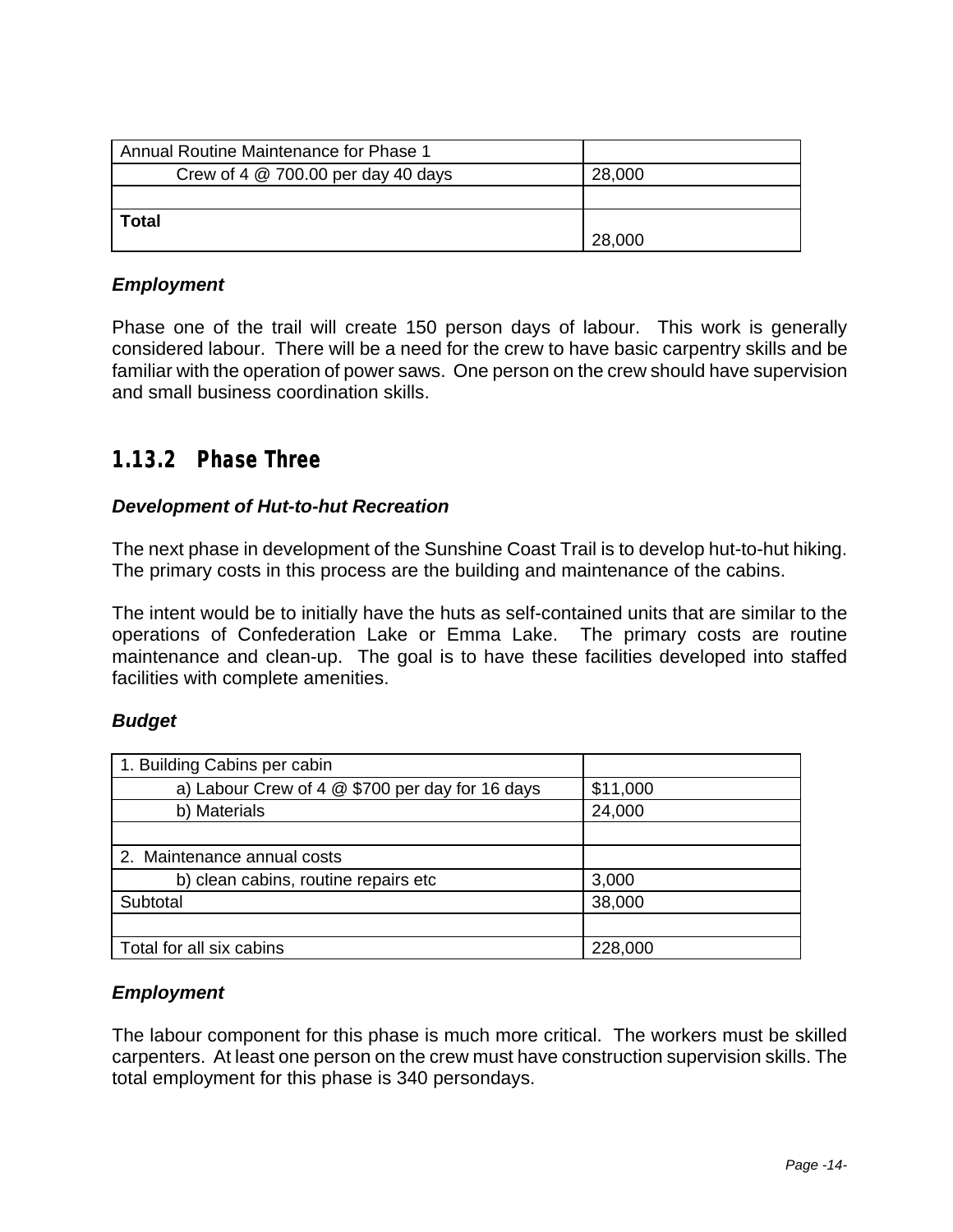## **1.14 Proposed Sunshine Coast Trail Revenue Streams**

The Organizational Structure Model developed within this Business Plan calls for a 'Revenue Creation Committee' to be established under the guidance of the Finance and Budgeting Committee. This reiterates **the importance of designing, implementing and maintaining dependable revenue streams to assure the fiscal well-being of the initiative.** 

**It is generally felt that, with a focused, proactive campaign regarding revenue stream creation, the Sunshine Coast Trail will be capable of generating sufficient funds to meet its needs.** It is also assumed that cost control and budgeting will remain of prime importance.

*The most viable revenue generating activities are depicted in the chart below, and are designated as being targeted towards 'Capital Costs' or 'Operations', or both.*

| <b>Revenue Generating Activity</b>                   | <b>Capital Costs</b> | <b>Operations</b> |
|------------------------------------------------------|----------------------|-------------------|
| Labour employment and training subsidies,            | X                    | X                 |
| Infrastructure development grants                    | X                    | X                 |
| Two percent (2%) tourist tax.                        | X                    | X                 |
| Sale of Sunshine Coast Trail Passports and kits.     |                      | x                 |
| <b>Cabin Rentals</b>                                 |                      | X                 |
| Other Sunshine Coast Trail merchandising.            |                      | x                 |
| Corporate sponsorships.                              | X                    | X                 |
| 'Tree Planting off the Sunshine Coast Trail'         | X                    | X                 |
| Society Membership drives                            | X                    | x                 |
| Leasing sites along the trail to private enterprises |                      | x                 |
| Venture Fundraising programs                         | X                    |                   |
| Licensing the Sunshine Coast Trail name and logo     |                      | X                 |
| Donations                                            |                      | X                 |
| Casinos, lotteries and raffles                       | X                    | X                 |
| Interpretive and educational services, guided tours  |                      | X                 |

| Recommendations |  |  |
|-----------------|--|--|
|                 |  |  |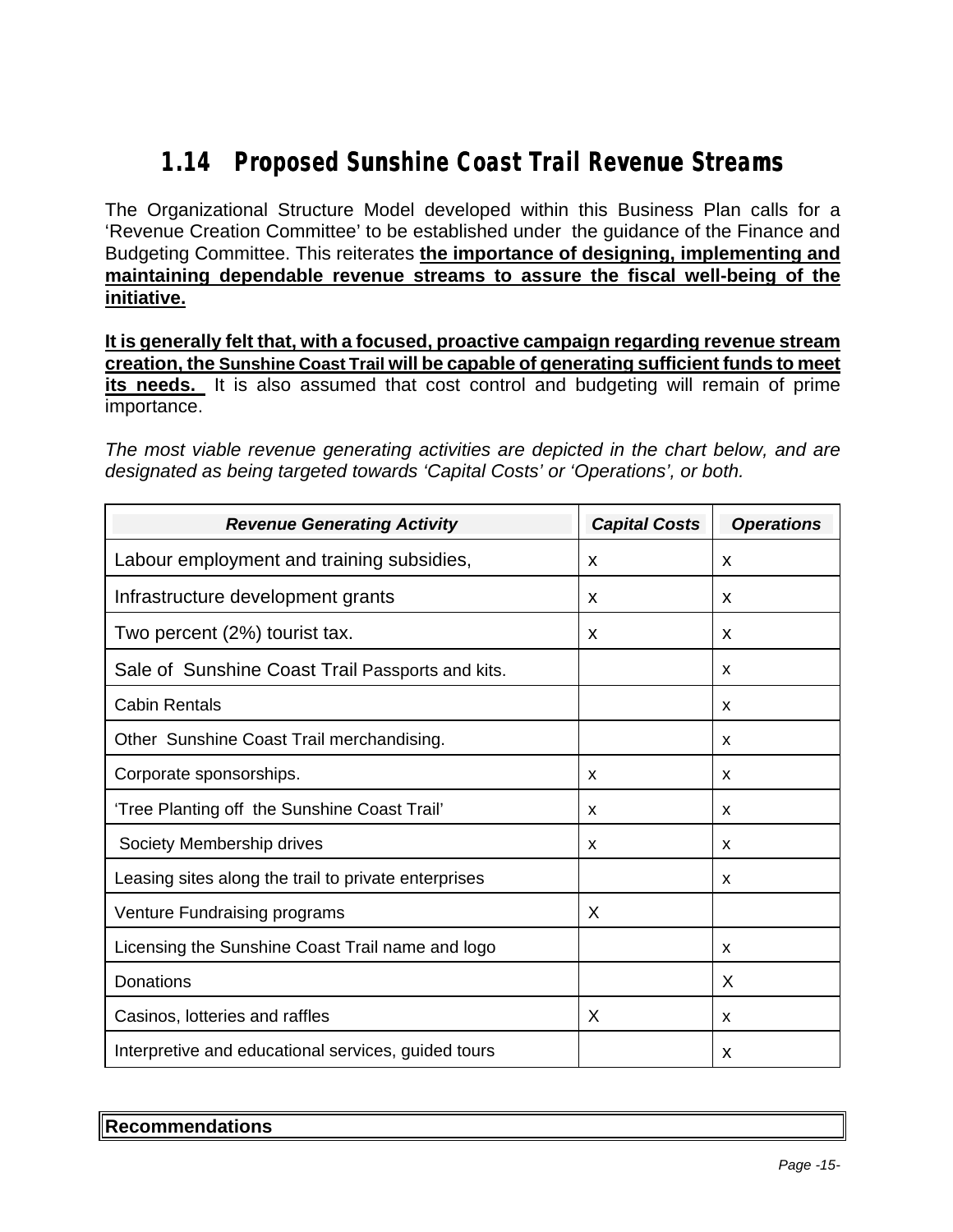The immediate creation of a permanent or interim Revenue Creation Committee as part of the trail's overall organizational structure. The committee should be comprised of accounting and legal presence, as well as fundraising, marketing and government funding procurement expertise.

Review the budgets and proformas presented herein to better quantify and understand the financial needs of the trail (capital and operating costs).

Carry out discussions on the identified revenue streams and prioritize which venues the committee is most comfortable working to implement.

Work to garner community, government and funding source support from key players who can assist in the realization of each fundraising activity selected.

Assignment of specific responsibilities to committee members, and diligent followup on progress.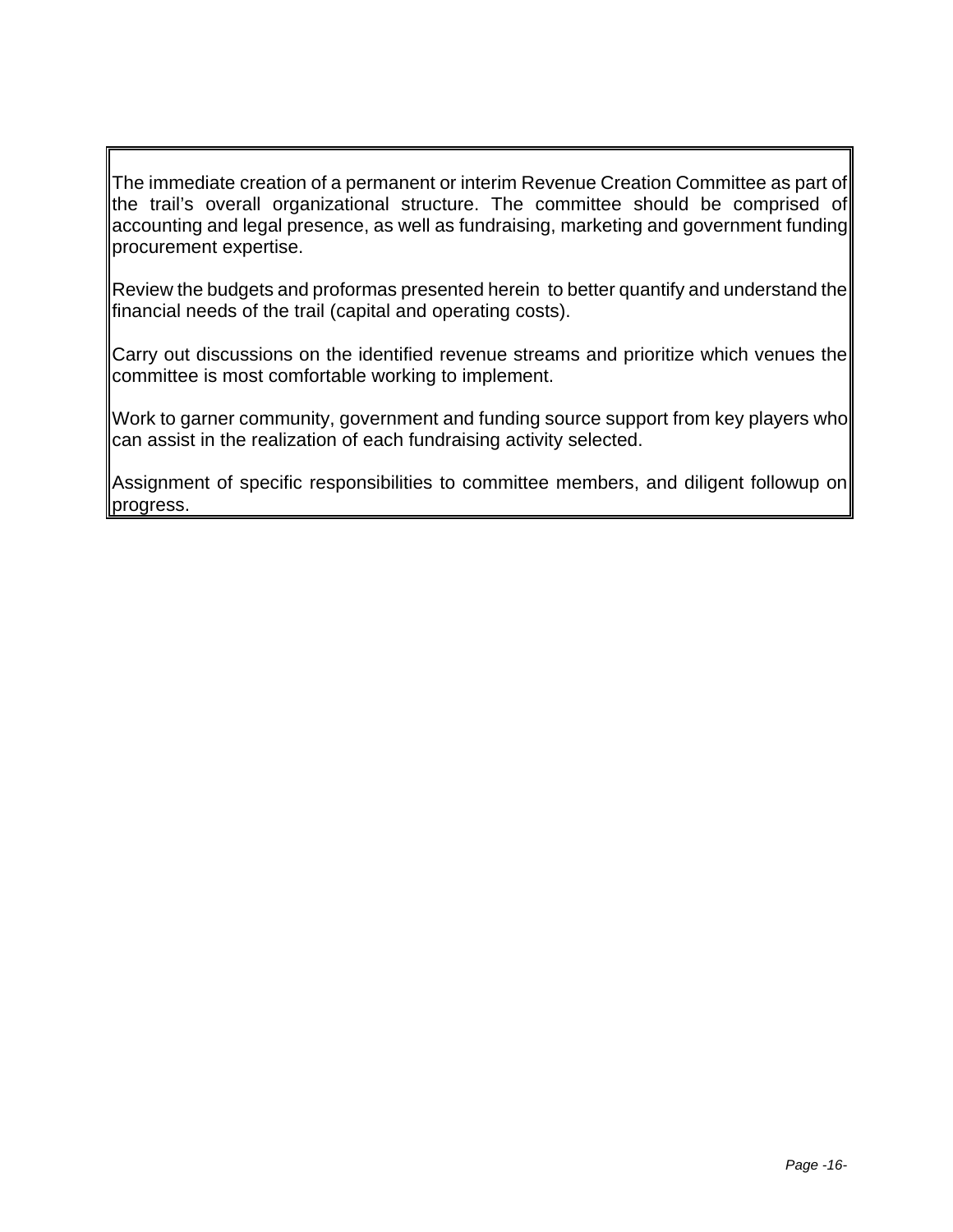## **1.15 Sunshine Coast Trail Budget and Proformas**

### **Conclusions**

The Sunshine Coast Trail can be operated at a marginal cash surplus, but will necessarily rely reasonably heavily on membership fees collected (Founder, Corporate and Personal), labour subsidies for construction and maintenance, labour from a dedicated pool of volunteers, and donated supplies for construction and maintenance.

**Taking a conservative stance and perspective, it is not assumed that the revenues generated solely from the activities of the trail (trail use fees, cabin rentals, etc.) will sufficiently cover the capital / construction and operating funding needs of the trail.**  Trail use fees sold through Passports / information kits will not be mandatory, nor will all trail users purchase them. Numerous trail access points somewhat undermines the ability to flag and impose user fees on all trail users. Furthermore, it is also worth noting that the cabins proposed for the trail may be competing directly with a number of operating lodges and bed & breakfasts located along the trail. This may even cause difficulties in maintaining the support of the ecotourism / accommodation business community.

Substantial work has been done to design and build the trail to its current status. With a proposed concerted marketing and promotional effort it is conceivable to bring the annual trail user traffic to 4,250 within five years. Attracting users / visitors will be a keynote challenge. The Powell River region has just over 100,000 visitors of all types annually, while the Sunshine Coast Trail currently hosts under 500 users. By contrast, the well established, well known West Coast Trail hosts 10,000 users annually from amongst the two million who visit the west coast of Vancouver Island. This further explains our recommendation to bring a full time Marketing Manager on board from the very onset, working with a reasonable marketing budget.

**A review of the various costs and anticipated revenue streams as presented herein indicate that the Sunshine Coast Trail is a viable initiative that shows great promise for the Powell River Region. The key to success will be to muster the support, interest and participation of the various revenue-generating players and components as designed into the Proforma Budget.**

Certain other funding avenues such as Tourist Tax, Merchandising, Leasing Sites and Legacies have been omitted from the anticipated fund revenue generating pool. The determination of revenues from these sources is speculative at best. That, however, does not preclude considering these venues in the future.

### **Assumptions**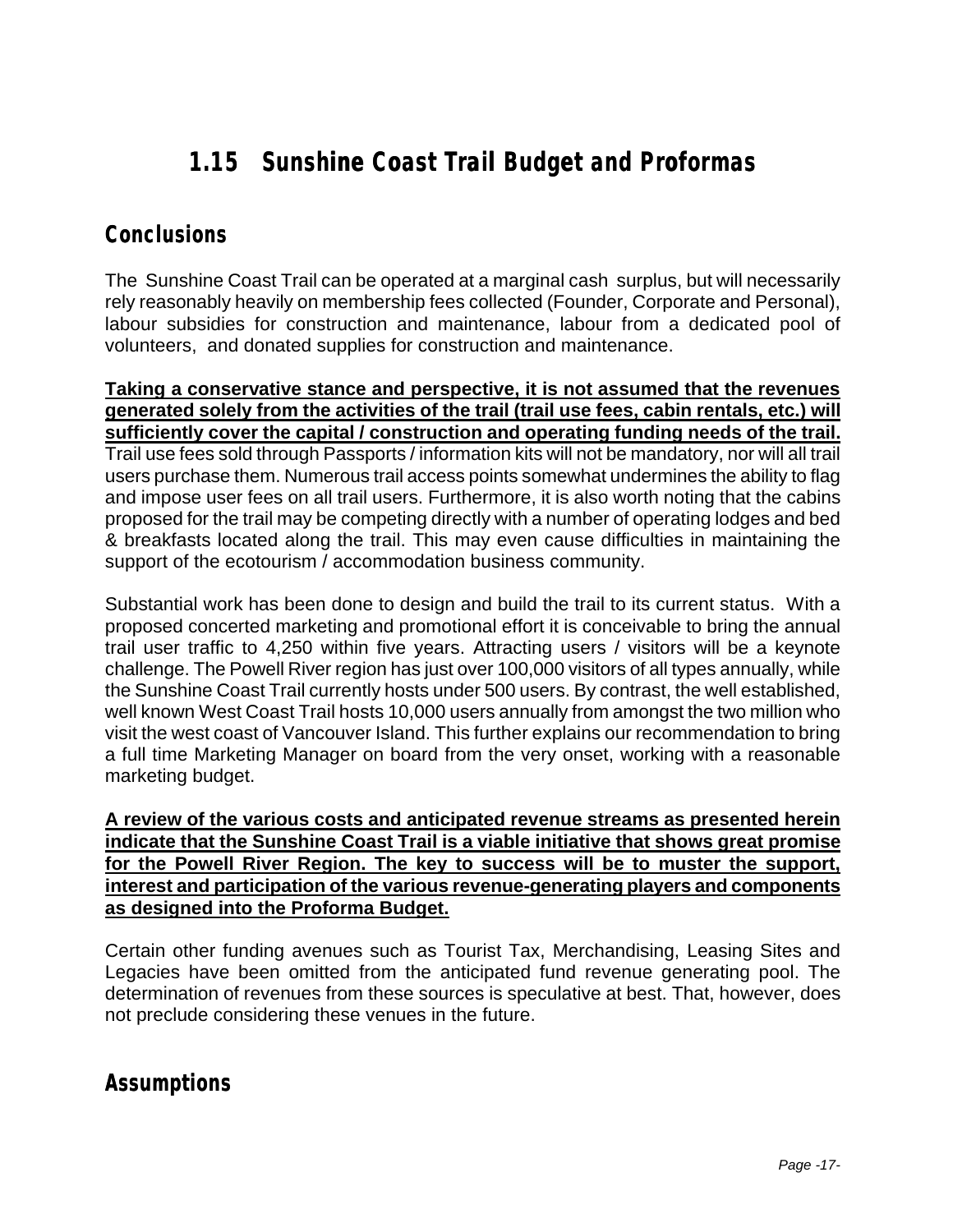One Season for the Sunshine Coast Trail's operation represents six calendar months only. Each column in the Proforma Budget represents one half of one season ( i.e. first half of Season 1, second half of Season 1, etc.). Therefore, each column represents a three month calendar period. There are no expenditures or overheads anticipated for the six month period of 'off-peak' season of each year.

| Item                          | Assumptions                                                                                                                                                                                                                                                                                                                |
|-------------------------------|----------------------------------------------------------------------------------------------------------------------------------------------------------------------------------------------------------------------------------------------------------------------------------------------------------------------------|
| <b>CAPITAL BUDGET</b>         |                                                                                                                                                                                                                                                                                                                            |
| <b>Upgrading Trail System</b> | \$70,000, as per Chapter: 'Trail Development: Capital Costs', all<br>completed within the first two years of operation.                                                                                                                                                                                                    |
| <b>Developing Campsites</b>   | \$85,000, as per Chapter : 'Trail Development : Capital Costs', all<br>completed within the first two years of operation.                                                                                                                                                                                                  |
| Cabins                        | \$35,000 each, as per Chapter: 'Trail Development: Capital Costs', built at<br>the rate of two cabins per season commencing in year three of operations.<br>By the end of five years, there would be six cabins in operation. Payback is<br>seven years per cabin, based on revenue projections and construction<br>costs. |
|                               |                                                                                                                                                                                                                                                                                                                            |
| <b>OPERATING BUDGET</b>       |                                                                                                                                                                                                                                                                                                                            |
| <b>Executive Director</b>     | Part time until year five, at increasing levels of employment. Full<br>employment rate at \$40,000/year, or \$20,000/ season.                                                                                                                                                                                              |
| <b>Marketing Director</b>     | Full employment at \$35,000/year from the beginning, or \$17,500 per<br>season.                                                                                                                                                                                                                                            |
| <b>Part Time Staff</b>        | Commences at marginal part time employment, increases to<br>\$12,000/year (or \$6,000/season) by year five.                                                                                                                                                                                                                |
| Office, Rentals               | No overheads anticipated until year two, after which point the expenditures<br>increase gradually and peak at \$6,500/year (or \$3,250 per season) in year<br>five.                                                                                                                                                        |
| Communications                | Increases from \$1,500 / season in year one to \$2,500 / season in year<br>five.                                                                                                                                                                                                                                           |
| Website and Webmaster         | Intensive involvement at onset of the project (\$30,000/year, or<br>\$15,000/season), decreasing to \$15,000 / year (or \$7,500 per season).                                                                                                                                                                               |
| <b>Marketing Expenses</b>     | A significant operating cost at \$15,000/season in year one, increasing to \$<br>20,000 / season in year five. This encompasses the printing and distribution<br>of brochures and info kits, advertising and proactive marketing forays and<br>strategies into target markets.                                             |
| <b>Travel Expenses</b>        | Increases from \$1,000/season in year one to \$3,000 in year five.                                                                                                                                                                                                                                                         |
| Insurance                     | \$750/season for liability insurance.                                                                                                                                                                                                                                                                                      |
| Office Equipment,             | Increases from \$700/season in year one to \$1,500 in year five.                                                                                                                                                                                                                                                           |

Copying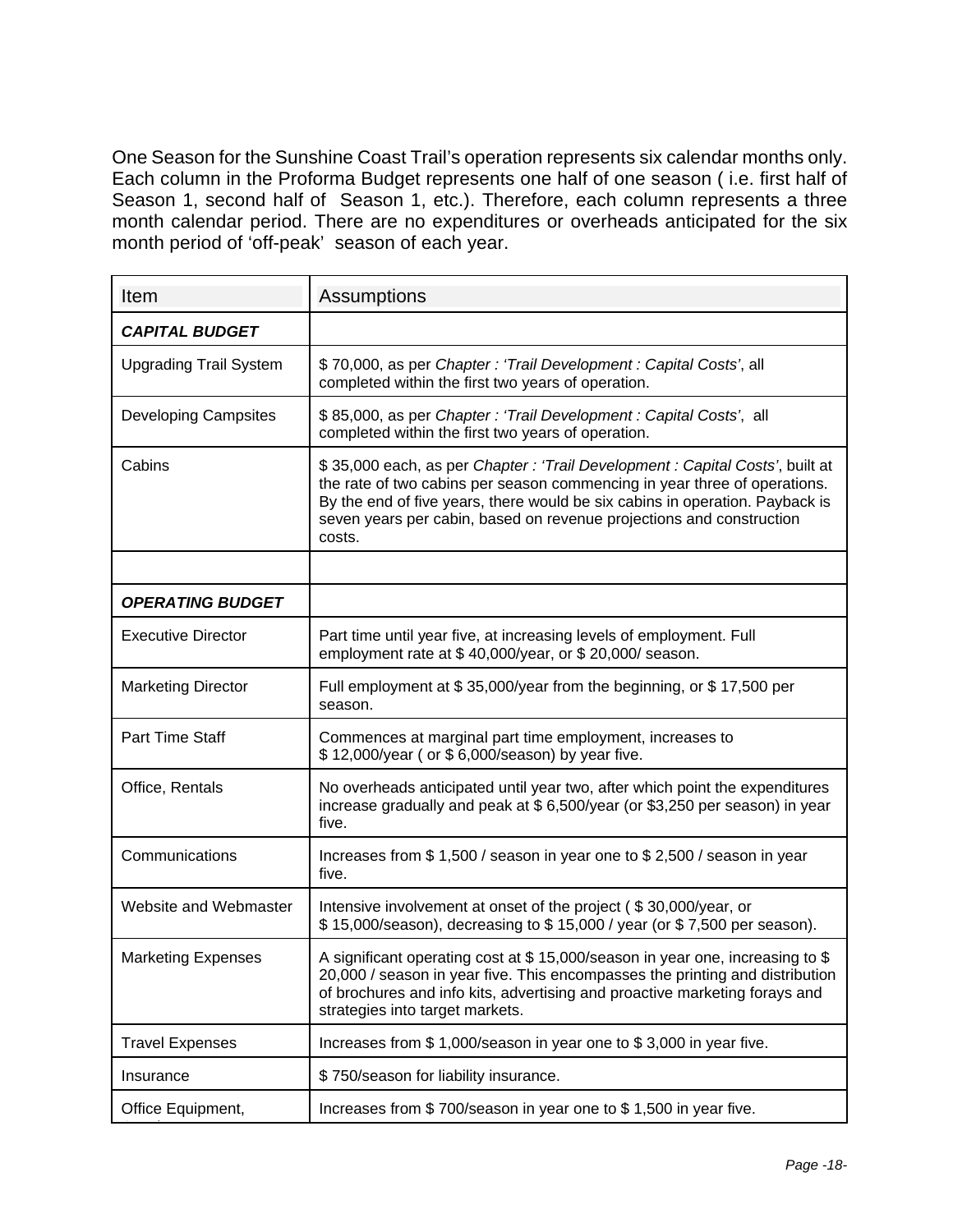| Item                                            | Assumptions                                                                                                                                                                                                                                                                                                                                                                                                                                                                                                             |
|-------------------------------------------------|-------------------------------------------------------------------------------------------------------------------------------------------------------------------------------------------------------------------------------------------------------------------------------------------------------------------------------------------------------------------------------------------------------------------------------------------------------------------------------------------------------------------------|
| Copying                                         |                                                                                                                                                                                                                                                                                                                                                                                                                                                                                                                         |
| Legal and Professional                          | \$750/season, assuming volunteered time from professionals.                                                                                                                                                                                                                                                                                                                                                                                                                                                             |
| Transportation and<br>Communications            | Specifically trail maintenance costs increasing to \$9,000/season in year<br>five, as per Chapter: 'Trail Development: Capital Costs'                                                                                                                                                                                                                                                                                                                                                                                   |
| Trail (and cabin)<br>Maintenance                | Labour costs, as per Chapter: 'Trail Development: Capital Costs'. This<br>cost represents \$28,000/season once the trail upgrades and campsites are<br>built (latter half of Season Two). Once the cabin building commences in<br>Season Three, an additional \$3,000/cabin/season is added to the<br>maintenance costs. For example, the latter half of Season Five has a Trail<br>Maintenance Expense of \$23,000, as represented by \$14,000 for trails<br>and $$9,000$ ( $6 \times $1,500$ ) for cabin maintenance. |
| Note:                                           | There has been no provision included herein for any possible fees and right<br>of ways payable to landholders and First Nation where the trail traverses<br>these properties.                                                                                                                                                                                                                                                                                                                                           |
|                                                 |                                                                                                                                                                                                                                                                                                                                                                                                                                                                                                                         |
| <b>REVENUES</b>                                 |                                                                                                                                                                                                                                                                                                                                                                                                                                                                                                                         |
| <b>Founder Memberships</b>                      | This category shows the cumulative number of key, early stage corporate<br>membership from major businesses in the region. The revenue from same,<br>at \$1,000/season, is shown in 'Founder Membership Fees'.                                                                                                                                                                                                                                                                                                          |
| <b>Corporate Memberships</b>                    | Highlights the anticipated number of cumulative corporate and professional<br>sponsors / members. The revenues from same, at \$ 200/ season, is shown<br>under 'Corporate Membership Fees'.                                                                                                                                                                                                                                                                                                                             |
| <b>Personal Memberships</b>                     | Highlights the anticipated number of cumulative individual sponsors /<br>members. The revenues from same, at \$ 25/ season, is shown under<br>'Personal Membership Fees'.<br>In all of the above memberships, there is an attrition factor in that new<br>members will replace those exiting members.                                                                                                                                                                                                                   |
|                                                 | Further, the collection of fees is split between each half of each season. For<br>example, thirty corporate members in $\frac{1}{2}$ Season 1, @ \$200 = \$6,000, with<br>half collected in the first half of the season, the balance in the second half.                                                                                                                                                                                                                                                               |
| <b>Trail Use Visitor Traffic</b><br>Projections | Year One<br>1,500<br>Year Two<br>2,250<br>Year Three<br>3,000<br>Year Four<br>3,750<br>Year Five<br>4,250                                                                                                                                                                                                                                                                                                                                                                                                               |
| <b>Number of Cabins</b>                         | Two cabins are expected to be built every season, commencing in year<br>three. The revenues derived from same appear under 'Cabin Rentals'. The<br>following assumption has been made for revenues;- \$55/night/cabin, x 180<br>days/season x 50% capacity utilization x number of cabins. This<br>represents revenues of \$5,000/cabin/season.<br>Each cabin, costing \$35,000 to construct, has a seven year payback.                                                                                                 |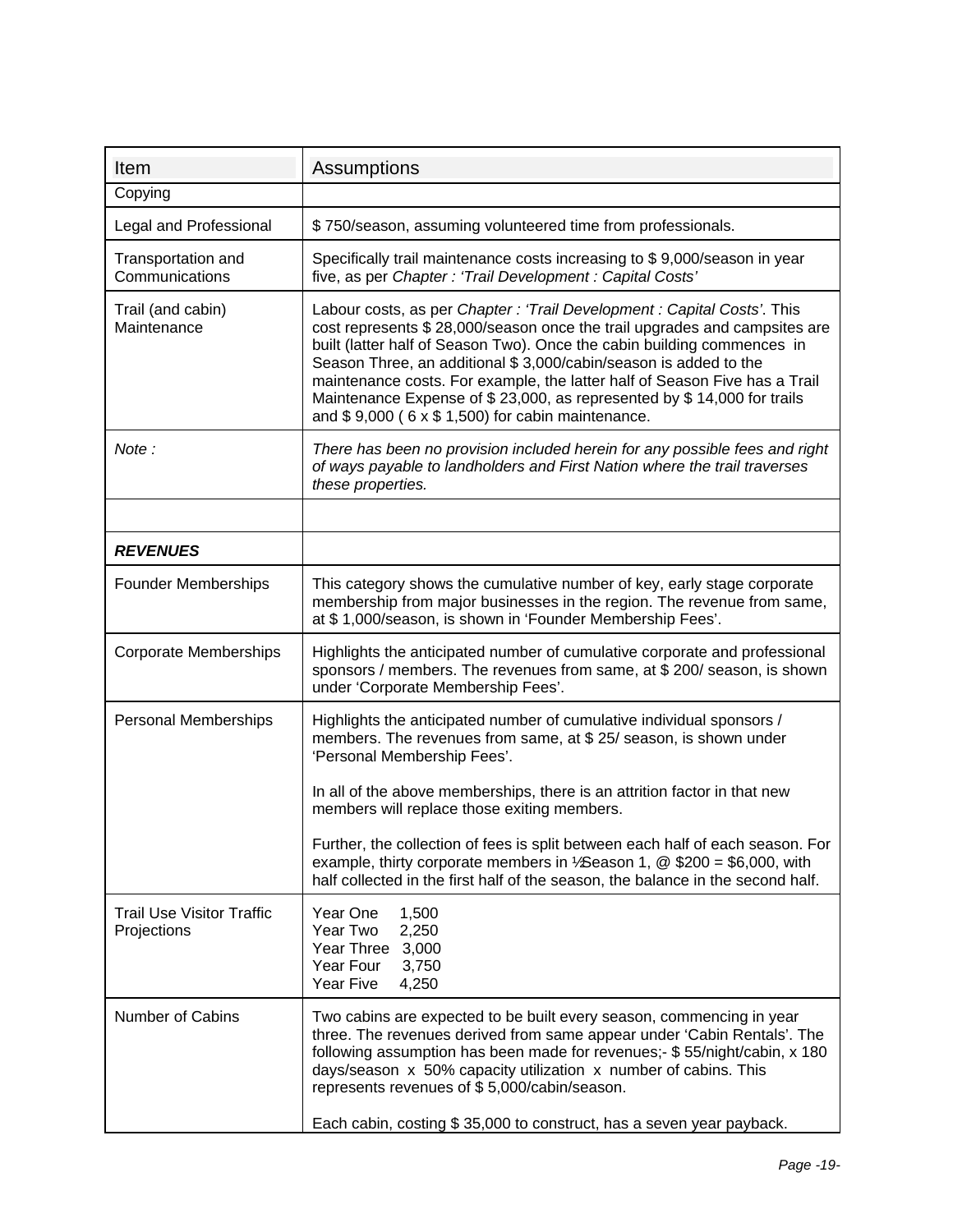| <b>Item</b>                         | Assumptions                                                                                                                                                                                                                                                                        |  |
|-------------------------------------|------------------------------------------------------------------------------------------------------------------------------------------------------------------------------------------------------------------------------------------------------------------------------------|--|
|                                     | It is noteworthy to repeat some concern that these cabins will compete with<br>established lodges and bed & breakfasts already existing and operating<br>along the trail, and would discourage the establishment of new private<br>sector operations providing similar facilities. |  |
| Donations, Passport<br><b>Sales</b> | Trail use visitors anticipated x \$30/user x 70% (with numerous access<br>points, not all trail users will be obliged to purchase 'Trail Passport' kits).                                                                                                                          |  |
| Labour Grants and<br>Subsidies      | Trail and Campsite construction :- six jobs $x$ \$15,000 $x$ 50%                                                                                                                                                                                                                   |  |
|                                     | Cabin construction :- three jobs $x$ \$15,000 $x$ 50%                                                                                                                                                                                                                              |  |
|                                     | Training would be integrated into these activities.                                                                                                                                                                                                                                |  |
| <b>Donated Supplies</b>             | Estimated at \$5,000/cabin.                                                                                                                                                                                                                                                        |  |
| Infrastructure Grants               | Provision for procurement of same during seasons one and two.                                                                                                                                                                                                                      |  |
| Fundraising                         | This will be an important funding activity and can represent raffles, special<br>events, casinos, lotteries and any other viable annual activity.                                                                                                                                  |  |
| Volunteer (In Kind)<br>Labour       | This represents a strategic component of trail building, campsite<br>construction, cabin construction and trail maintenance. All trails throughout<br>the world have a strong network of volunteers to draw upon.                                                                  |  |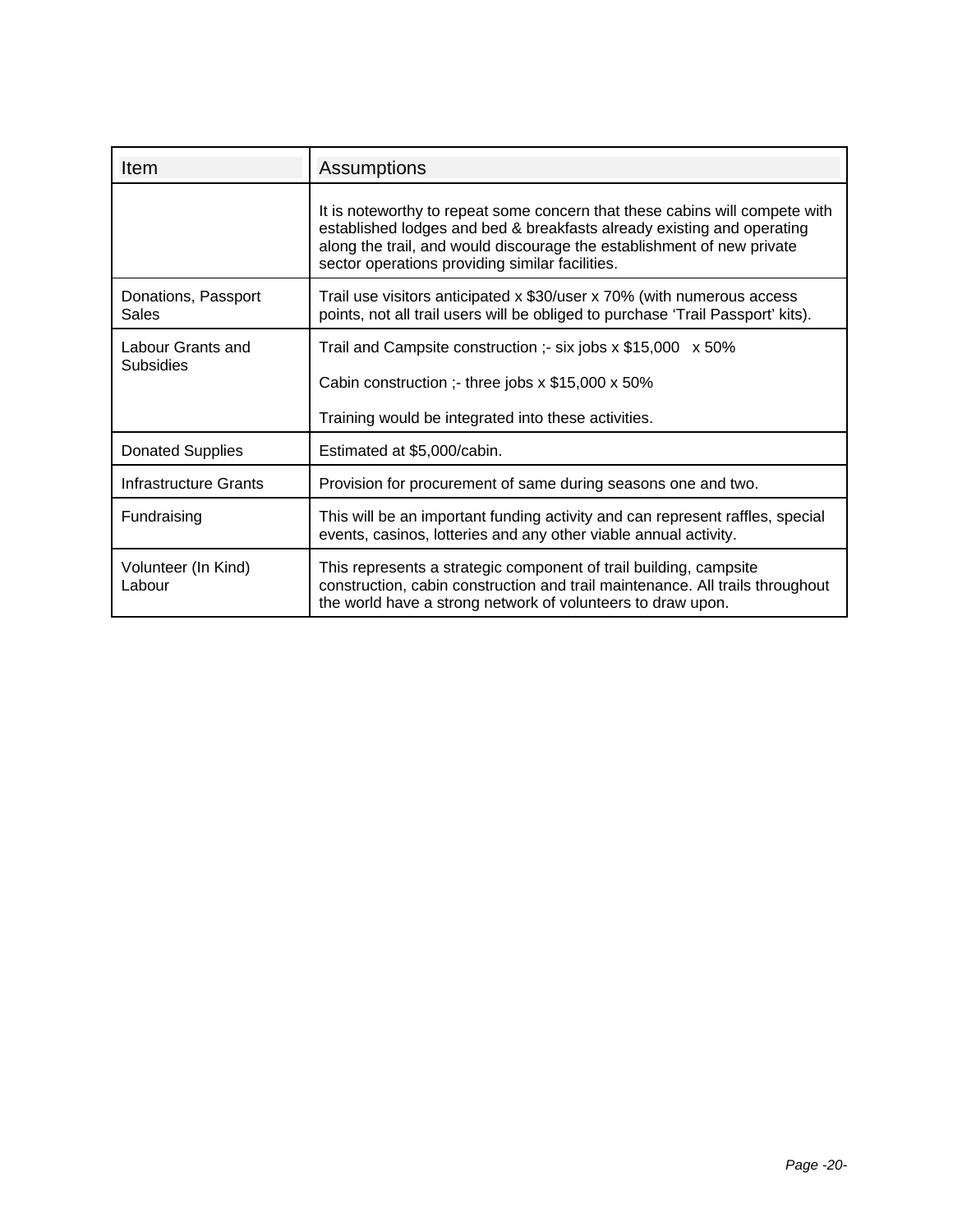Insert #s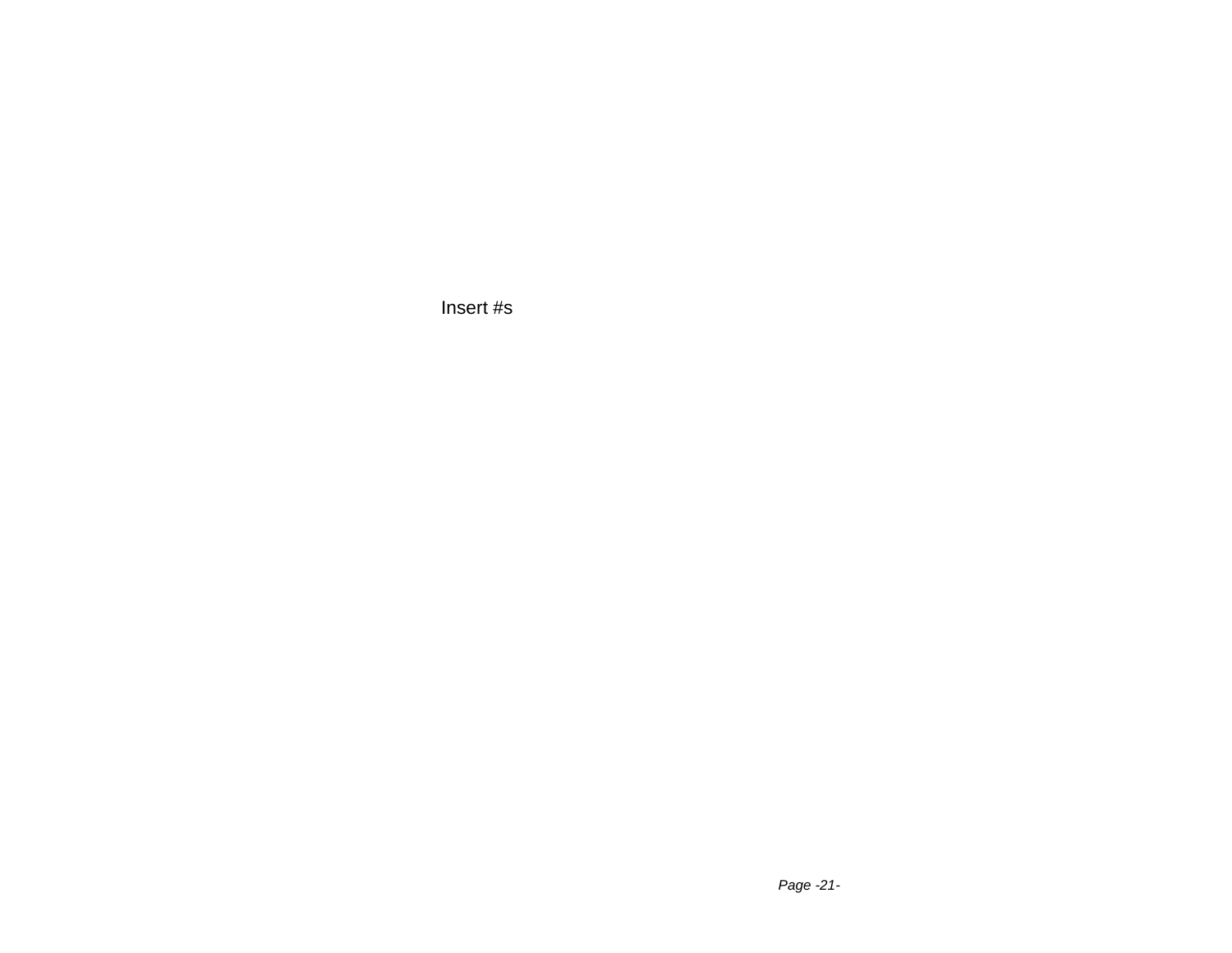

## SCT Memberships, Year 5



Revenues, Year 5



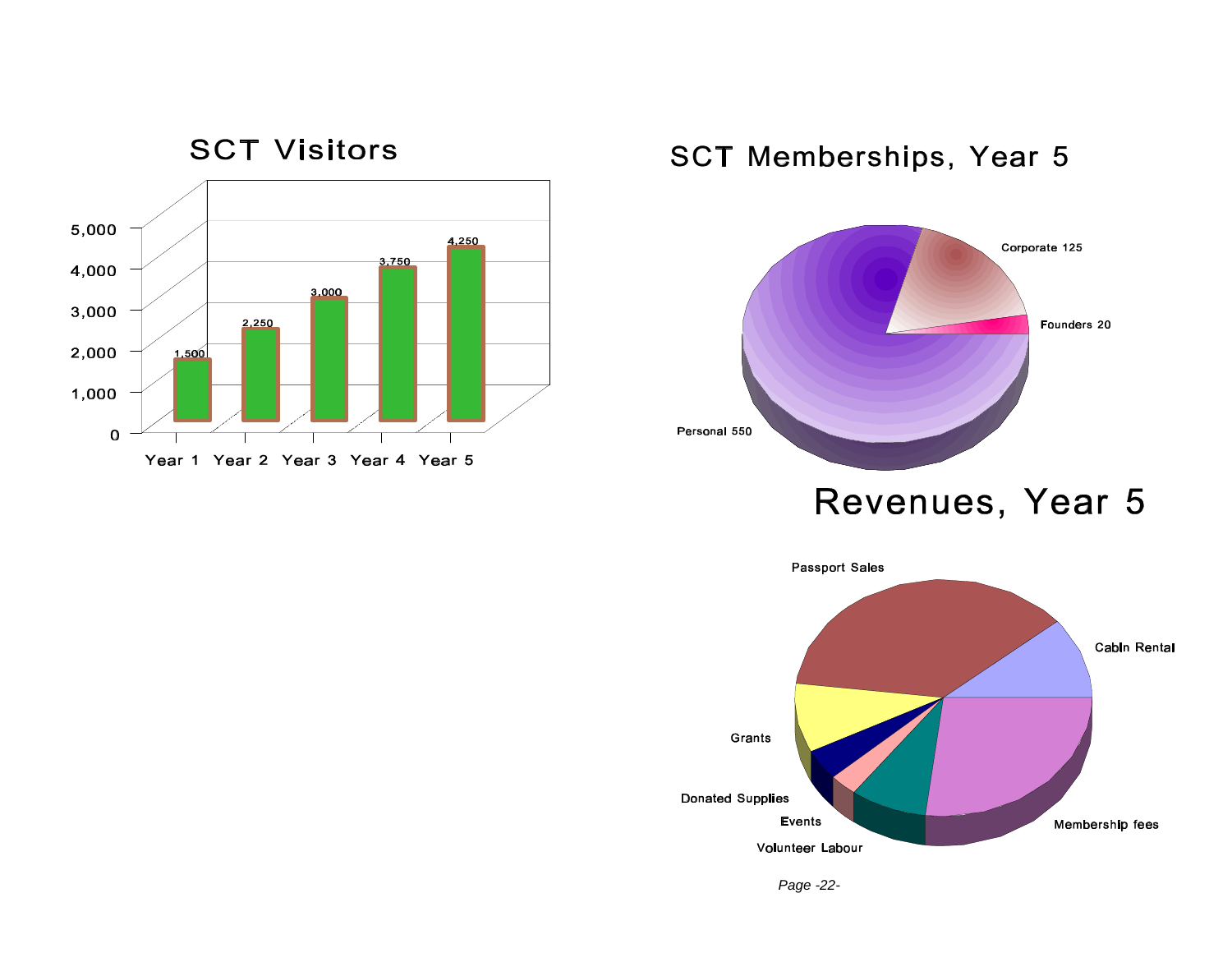# Revenues, Year 3

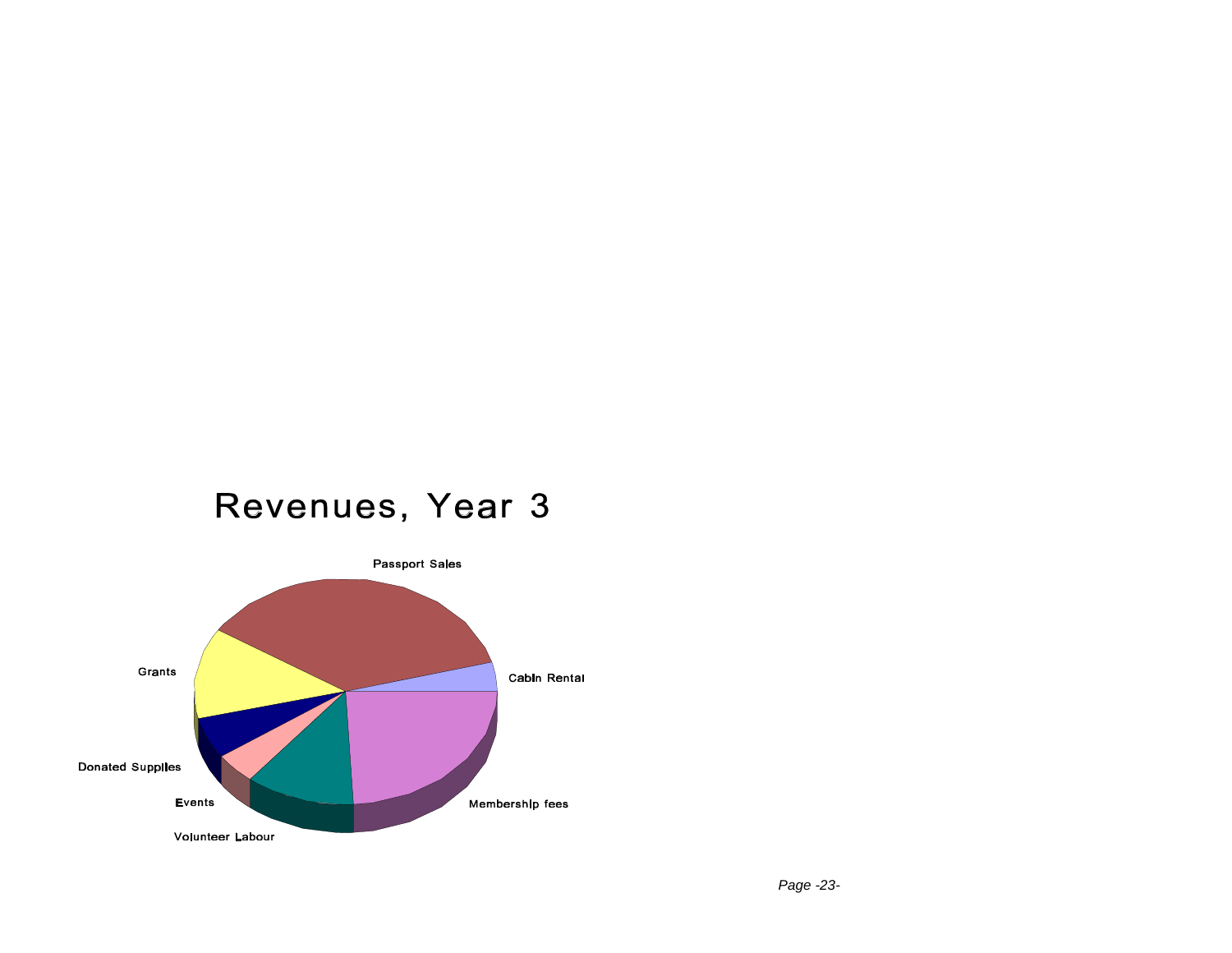Insert #s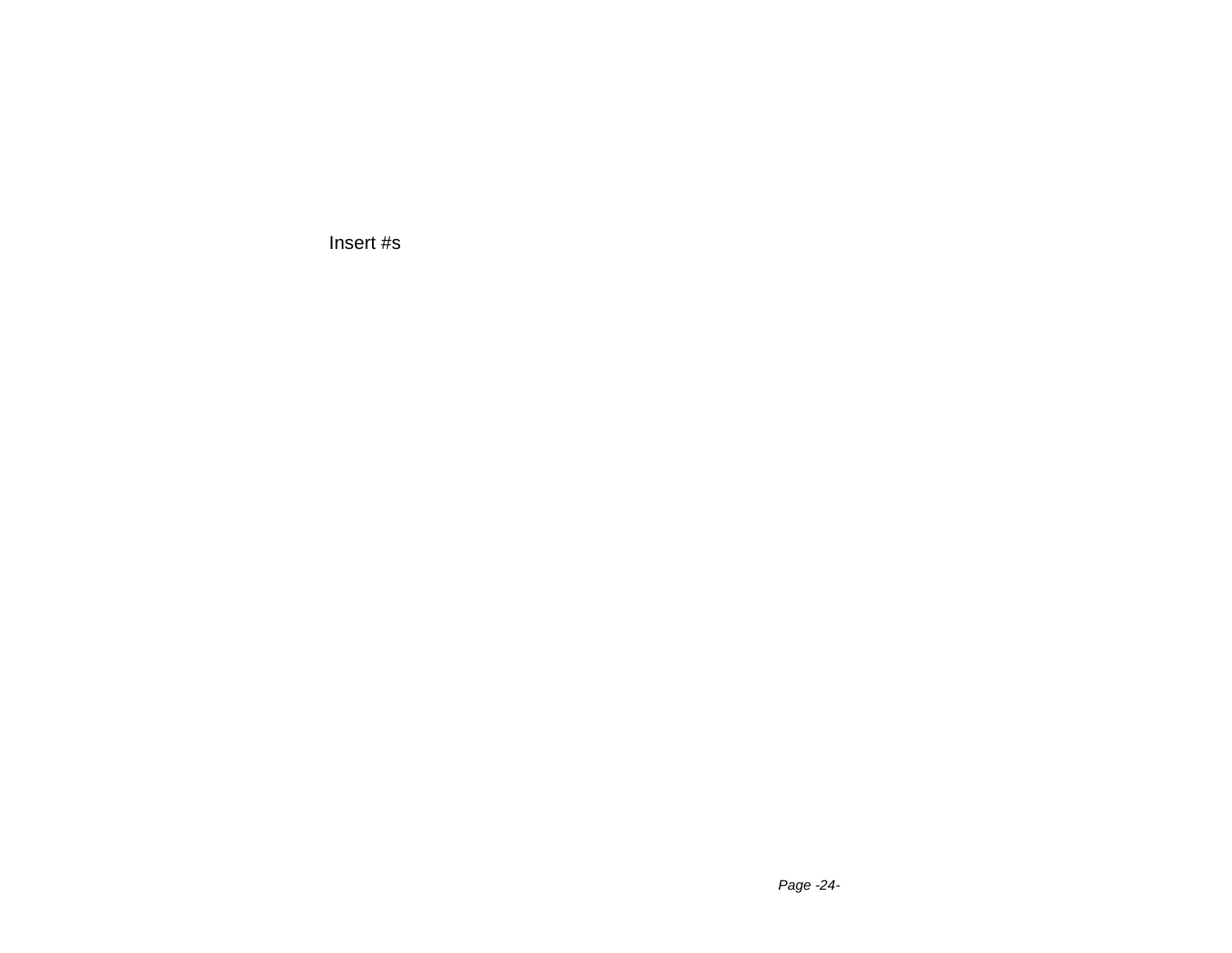## **1.16 Sliammon First Nation**

#### **Recommendations**

Sliammon First Nation should play a key role in future development of the trail. The Sunshine Coast Trail Committee should continue to work with Sliammon. Sliammon should be given the opportunity to take a lead role in the business development and other economic and job initiatives resulting from the trail development.

The Sunshine Coast Trail Committee should develop protocols and tenure agreements with Sliammon First Nation for security of the trail in a post-treaty environment. These agreements should be created before treaty is settled so there is a smooth transition into the new ownership of the trail resources.

There is a strong appeal amongst ecotravellers to participate in, or view Aboriginal culture and history. There exist such opportunities within the scope of the Sunshine Coast Trail and this Native theme can be carried through into the marketing and imaging of the trail.

Opportunities for the Sliammon First Nation to be an active player in the trail include the following opportunities.

- The Longhouse at Okeover Inlet
- · Operating a fleet of canoe and kayak rentals
- Guided tours
- Access to oysters and salmon streams
- Cultural events
	- Facility rentals at Sliammon Lake or Little Sliammon Lake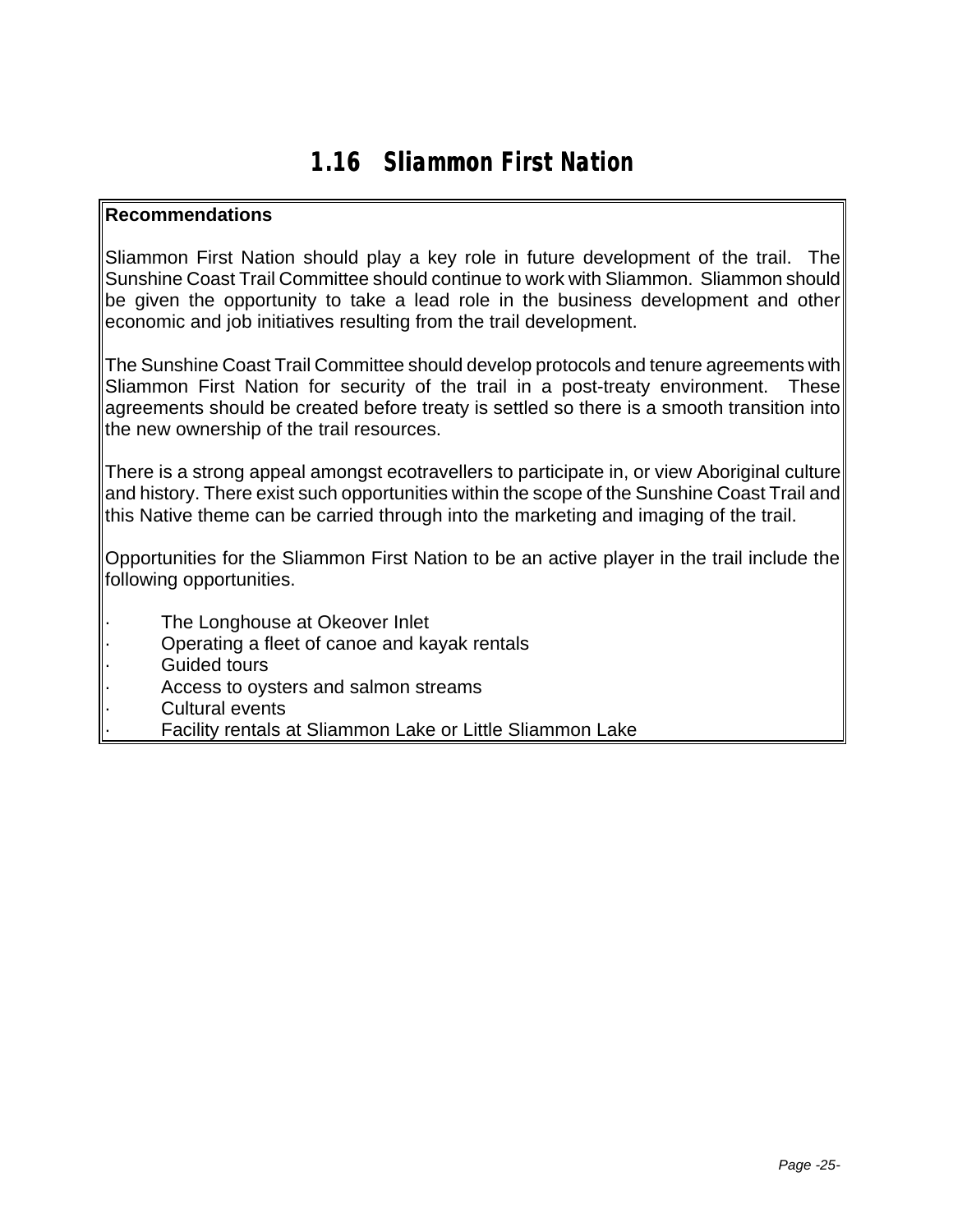## **1.17 Economic Benefits Analysis**

### **1.17.1 Visitor Traffic to Powell River**

Currently, Powell River visitor inflow amounts to 67,000 to 150,000 people annually  ${}^{8}$ . This encompasses commercial and other traffic. The specific percentage of tourist visitors is not precisely known.

### **1.17.2 Trail Usage**

l

8

Currently, the Sunshine Coast Trail hosts approximately 500 visitors per year, although there is little actual traffic monitoring carried out.

In setting the 'outside parameters' of the Sunshine Coast Trail, it is viable to use the West Coast Trail as an upper yardstick. The West Coast Trail is of international caliber and reputation, well-established, has historical data on usage and, despite dissimilarities in topographies, location and offerings between it and the Sunshine Coast Trail, it can be a reasonable role model for the Sunshine Coast Trail visitor level targets. The West Coast Trail hosts approximately 10,000 visitors annually.

It is logically anticipated that user traffic increases over a period of time, as the Sunshine Coast Trail becomes better known, more marketing is carried out, awareness building reaches new user groups, word of mouth increases interest and activity, and so on. As such, the potential economic benefits to the region, as depicted below, are shown in chart form, with benefits accrued to anticipated rising levels of trail user traffic (i.e. 1,500/year, 2,500, 5,000, 7,500, 10,000).

Total potential economic benefits for the region were calculated from two vantage points.

- · Westland Resource Group's 'North Coast Trail Socio Economic Impact Assessment', (March/96) carried out extensive statistical analysis. The conclusion was that 7,200 trail visitors / year would produce \$ 865,000 in economic benefits for the region. Extrapolated, that represents \$ 120 per visitor / trip.
- · Extensive role modeling carried out for this Sunshine Coast Trail Business Plan *(see chapter 'Economic Role Modeling' in this Business Plan)* clearly indicates that trail

Powell River Tourism Report, PriceCoopersWaterhouse, Aug/99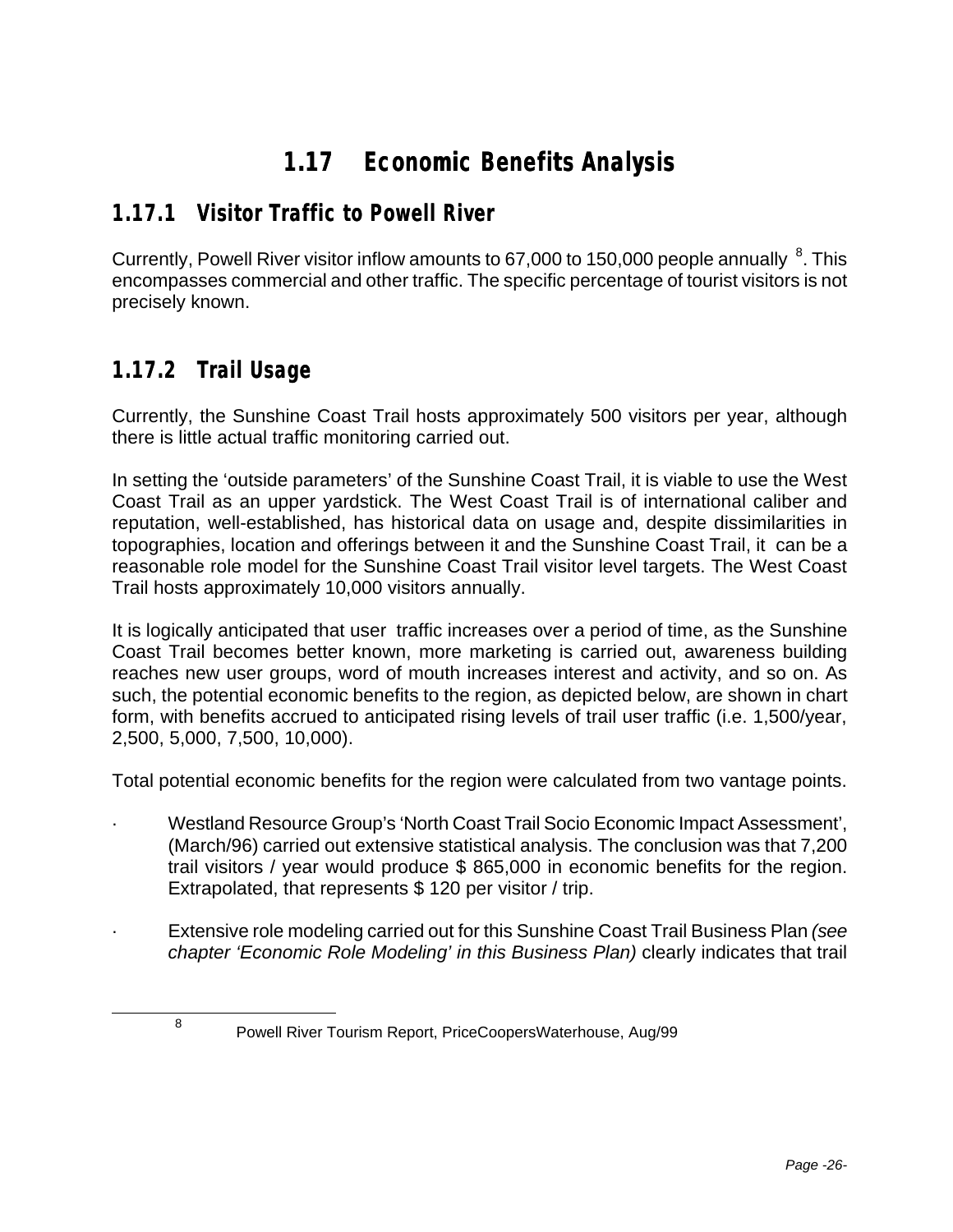users spending benefits the region at a rate of \$ 49 to \$ 60 / day, with average stays being three days. That represents \$ 147 to \$ 180 per visitor per trip.

| If the Sunshine Coast Trail Hosts | then the Economic Benefits to the<br><b>Region can Represent</b> |
|-----------------------------------|------------------------------------------------------------------|
| 1,500 visitors annually           | \$223,500                                                        |
| 2500                              | \$372,500                                                        |
| 5000                              | \$745,000                                                        |
| 7500                              | \$1,117,500                                                      |
| 0000                              | 1,490,000                                                        |

Therefore, the calculation of economic benefits below utilizes a median average of  $$$ 149 / visitor per trip.

### **1.17.3 Job Creation Potential**

### *Assumptions*

The Powell River region has a Tourism Multiplier of 2.38, as assigned by Gary Horne's 1996 'Community Dependency Ratios report. For every direct tourist-related job created, the total impact of tourist jobs created is 2.38. This includes indirect jobs supporting direct tourist employment, trickle down effect of suppliers to suppliers (induced effects), and so on.

Economic role modeling ( *(see chapter 'Economic Role Modeling' in this Business Plan)*  demonstrates that, for every 1,000 trail visitors / users, there are 3-5 private sector direct tourist jobs created. This includes new ventures (guiding, lodging, equipment rental, facilities, transport, etc.) as well as increased employment in existing businesses to support the increased activity. For purposes of this analysis, we have used the lower index of 3 new direct private sector tourism jobs per 1,000 trail visitors.

The Sunshine Coast Trail itself will call for the creation of several part time and full time jobs, including an Executive Director, a Marketing Manager, staff and trail maintenance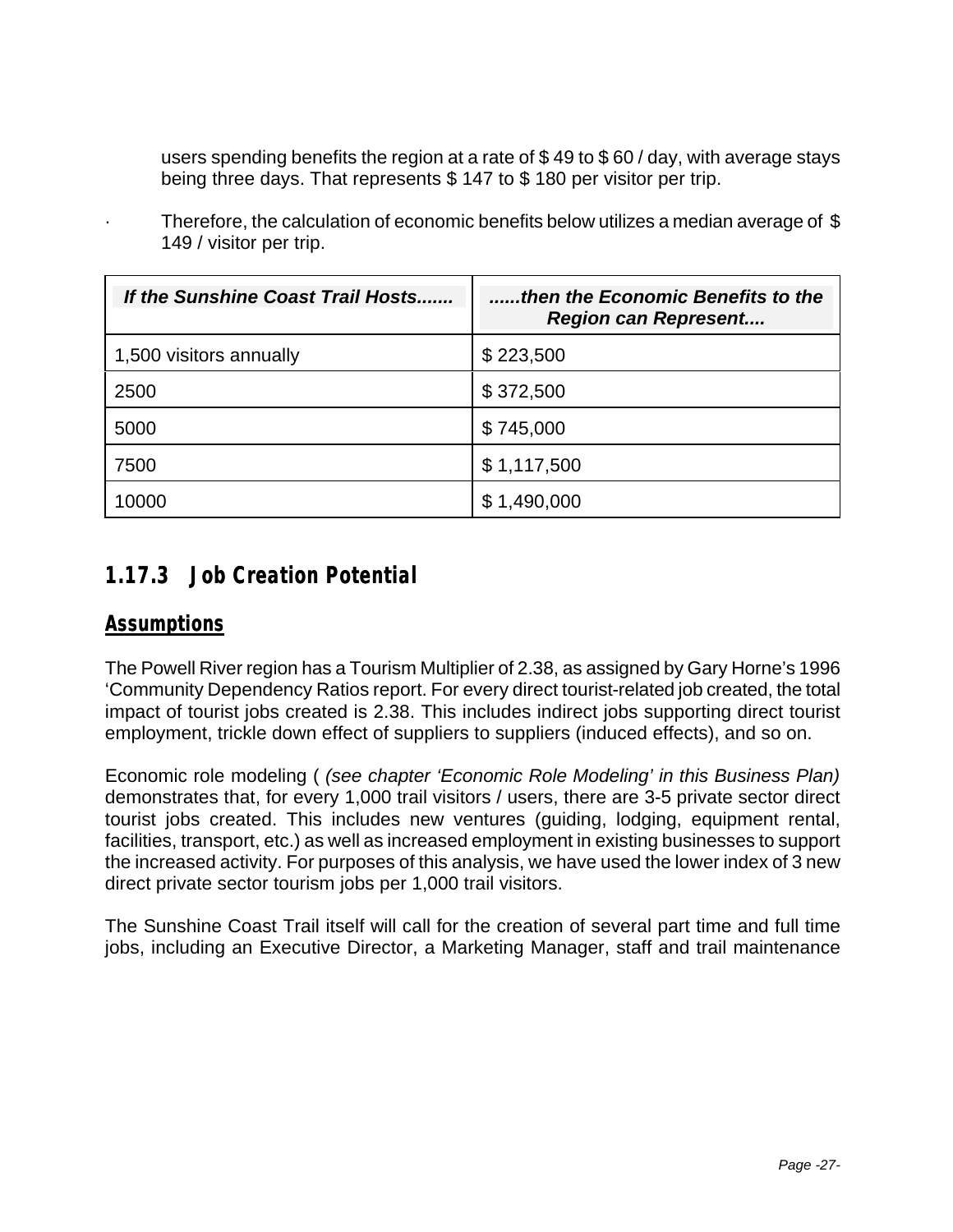personnel. For purposes of this analysis, we have utilized .5 jobs created for every 1,000 trail users. This applies equally for Administration / Marketing and Trail Maintenance.

#### **Incorporating the above assumptions into a Job Creation Model, the chart below highlights the results.**

### *Potential Job Creation*

-

9

| If the Sunshine Coast Trails Hosts | then Job Creation in the Region |
|------------------------------------|---------------------------------|
|                                    | can Represent                   |

Logically, a peak of 5,000 trail users annually would call for 2.5 jobs, i.e. an Executive Director, a Marketing Manager and a part time support staff. Further, 5,000 would call for 5 part time (seasonal) trail maintenance workers, equating to 2.5 full time jobs.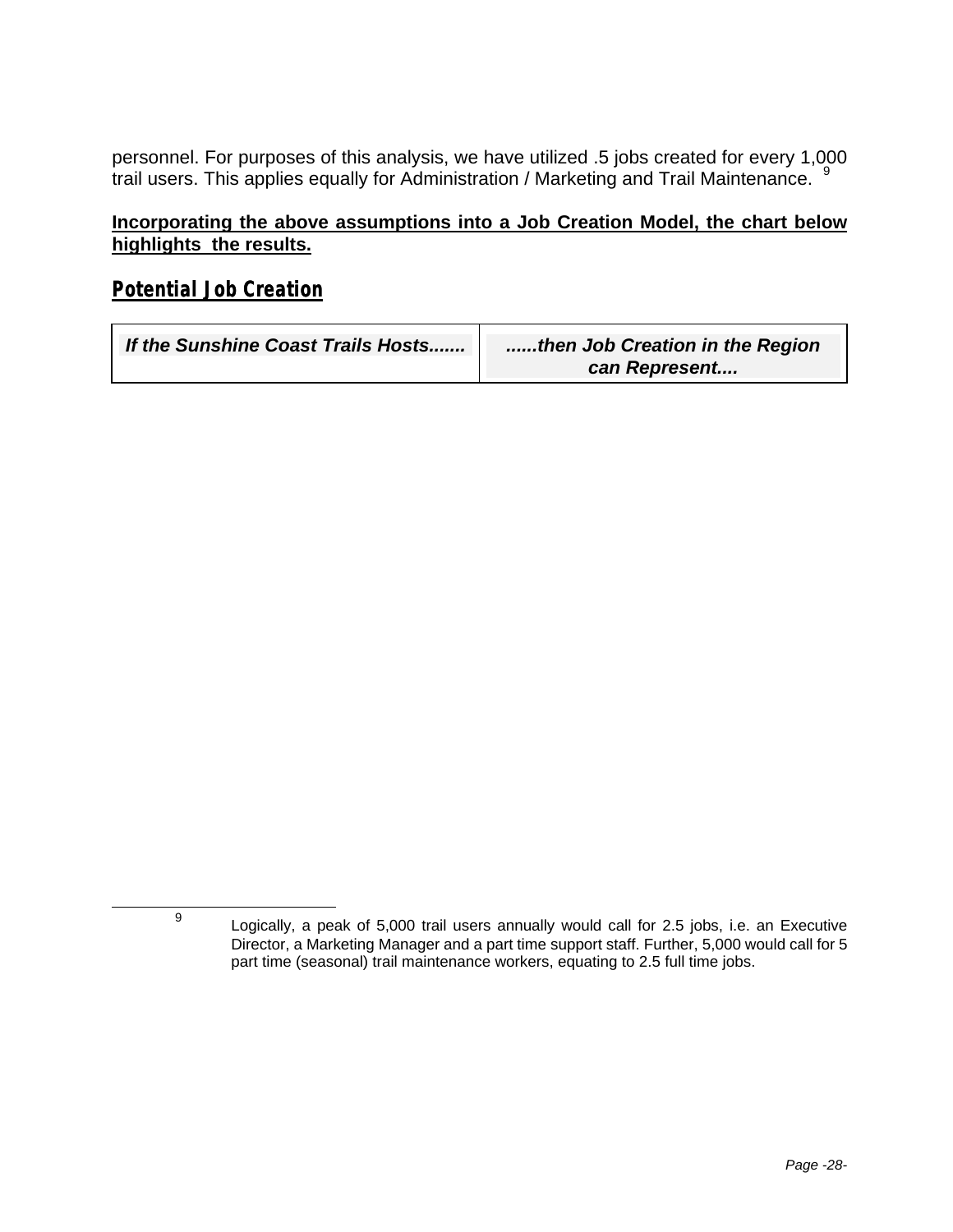| If the Sunshine Coast Trails Hosts | then Job Creation in the Region<br>can Represent |
|------------------------------------|--------------------------------------------------|
| 1,500 visitors annually            | $14.28$ <sup>10</sup>                            |
| 2500                               | 23.8                                             |
| 5000                               | 47.6                                             |
| 7500                               | 71.4                                             |
| 0000                               | 95.2                                             |

### **1.17.4 Other Potential Economic Benefits**

l

- · Federal and Provincial taxes (GST, PST) will be generated on the economic benefits accrued to the region. For example, 5,000 visitors may benefit the region in the amount of \$ 745,000. This represents another \$ 104,300 in GST and PST for government.
	- BC Ferry Corporation and regional air transport carriers will realize higher traffic numbers.

<sup>10</sup> (.5 Administration & Marketing + .5 Trail Maintenance + 3 direct private sector tourist jobs) x 2.38 Tourism Multiplier = 9.52 direct and indirect jobs per 1,000 trail visitors, multiplied by 1.5 (representing 1,500 potential trail users)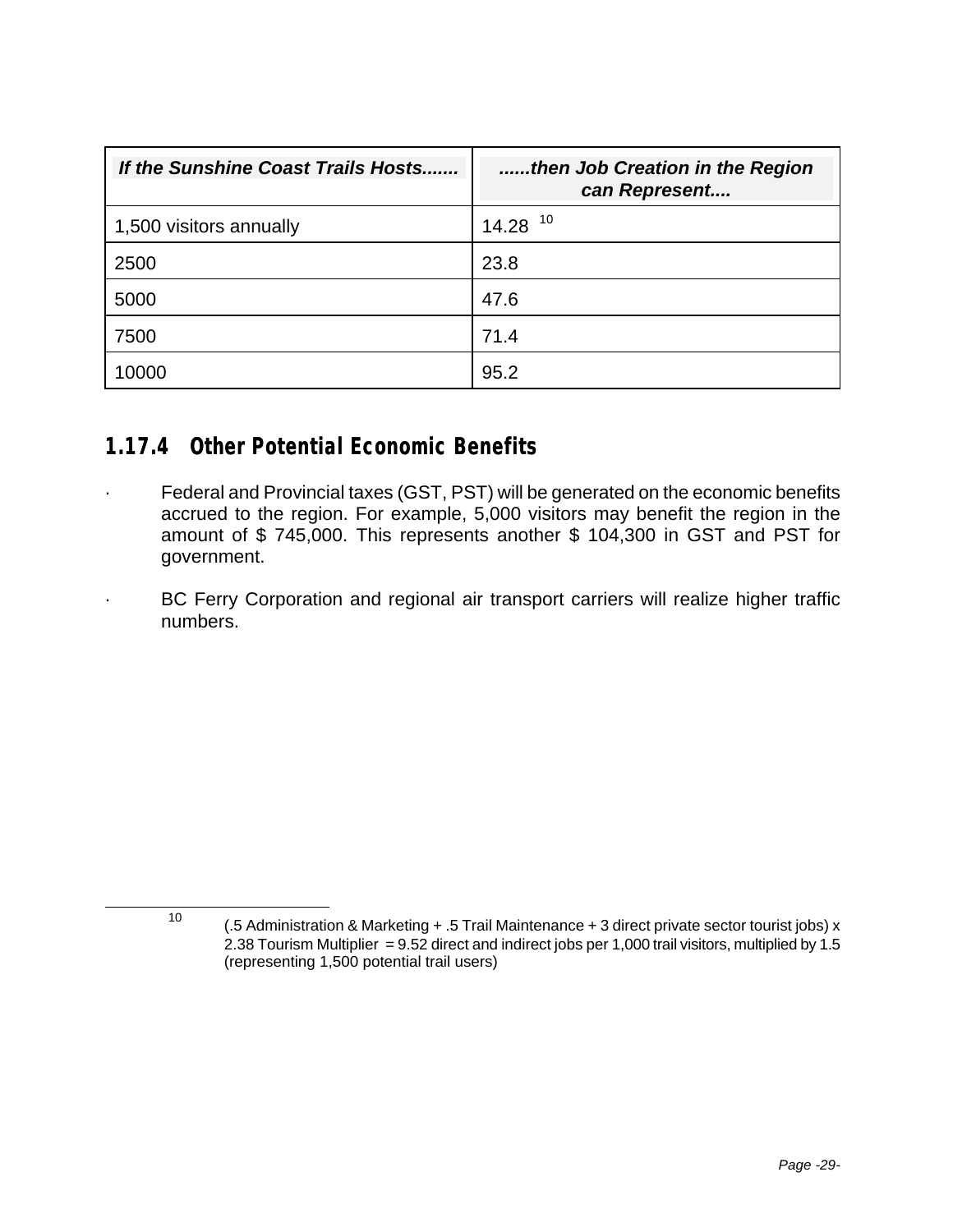# **1.18 Strengths, Weaknesses and Risks**

The following represent the most predominant project strengths and weaknesses of the Sunshine Coast Trail.

| <b>Strengths</b>                                                                                                                                                                                                                                                                                                                                                                                              | <b>Weaknesses (and Risks)</b>                                                                                                                                                                                                                                                                                                                                                                                                  |
|---------------------------------------------------------------------------------------------------------------------------------------------------------------------------------------------------------------------------------------------------------------------------------------------------------------------------------------------------------------------------------------------------------------|--------------------------------------------------------------------------------------------------------------------------------------------------------------------------------------------------------------------------------------------------------------------------------------------------------------------------------------------------------------------------------------------------------------------------------|
| The trail is already built, and PRPAWS and<br>its volunteer network have expended years<br>of planning and 'sweat equity' into the<br>creation of the trail. This is not a 'project in<br>planning', but rather an implementation<br>project.                                                                                                                                                                 | major trails have an<br>Other<br>already<br>established and readily identifiable physical<br>asset to draw on (i.e. Westcoast Trail has<br>Park, Eastcoast<br>Pacific<br>Rim<br>has<br>Appalachian Trail, etc.). The Sunshine<br>Coast Trail does not have a well known<br>coat-tail site. The implication is<br>that<br>awareness-building becomes more of a<br>costly and time-consuming challenge.                          |
| Experience has shown that it is far more<br>successful to build a trail and work out<br>issues (i.e. buffers, tenures, rights of way,<br>permits) during the course of the project<br>rather than working to plan and get all<br>parties on side for every conceivable facet<br>of the trail before construction begins. The<br>latter technique has proven, more often<br>than not, to be a 'project ender'. | The volume of visitor traffic (67,000 -<br>150,000) to Powell River is low in relation<br>to the overall visitor needs of the trail.<br>Current traffic includes commercial, family<br>and other non tourist traffic. The marketing<br>strategies in this Business Plan necessarily<br>target specific user groups, and also how to<br>attract them to visit the region. The current<br>visitor 'numbers' are a prime concern. |
| Direct and indirect job creation and other<br>economic benefits (please see 'Economic<br>Benefits' chapter in the Business Plan).                                                                                                                                                                                                                                                                             | Raising capital costs and building and<br>maintaining a revenue stream to support<br>marketing and operations. While this is<br>dealt with in this Business Plan, these fund-<br>raising needs are still deemed a project<br>risk.                                                                                                                                                                                             |
| Land and wilderness preservation.                                                                                                                                                                                                                                                                                                                                                                             | The issue of buffer zones on the trail<br>requires resolution. Harvesting across the<br>trail will detract from the trail. No harvesting<br>will cost the tenure holders lost revenues.<br>Clearcutting within key trail areas and<br>visual zones is part of this same issue of<br>co-existing with forestry.                                                                                                                 |
| Image building for the region.                                                                                                                                                                                                                                                                                                                                                                                | Sliammon treaty negotiations and land<br>claims.                                                                                                                                                                                                                                                                                                                                                                               |
| Increased visitor traffic.                                                                                                                                                                                                                                                                                                                                                                                    | The trail does not offer easy access to                                                                                                                                                                                                                                                                                                                                                                                        |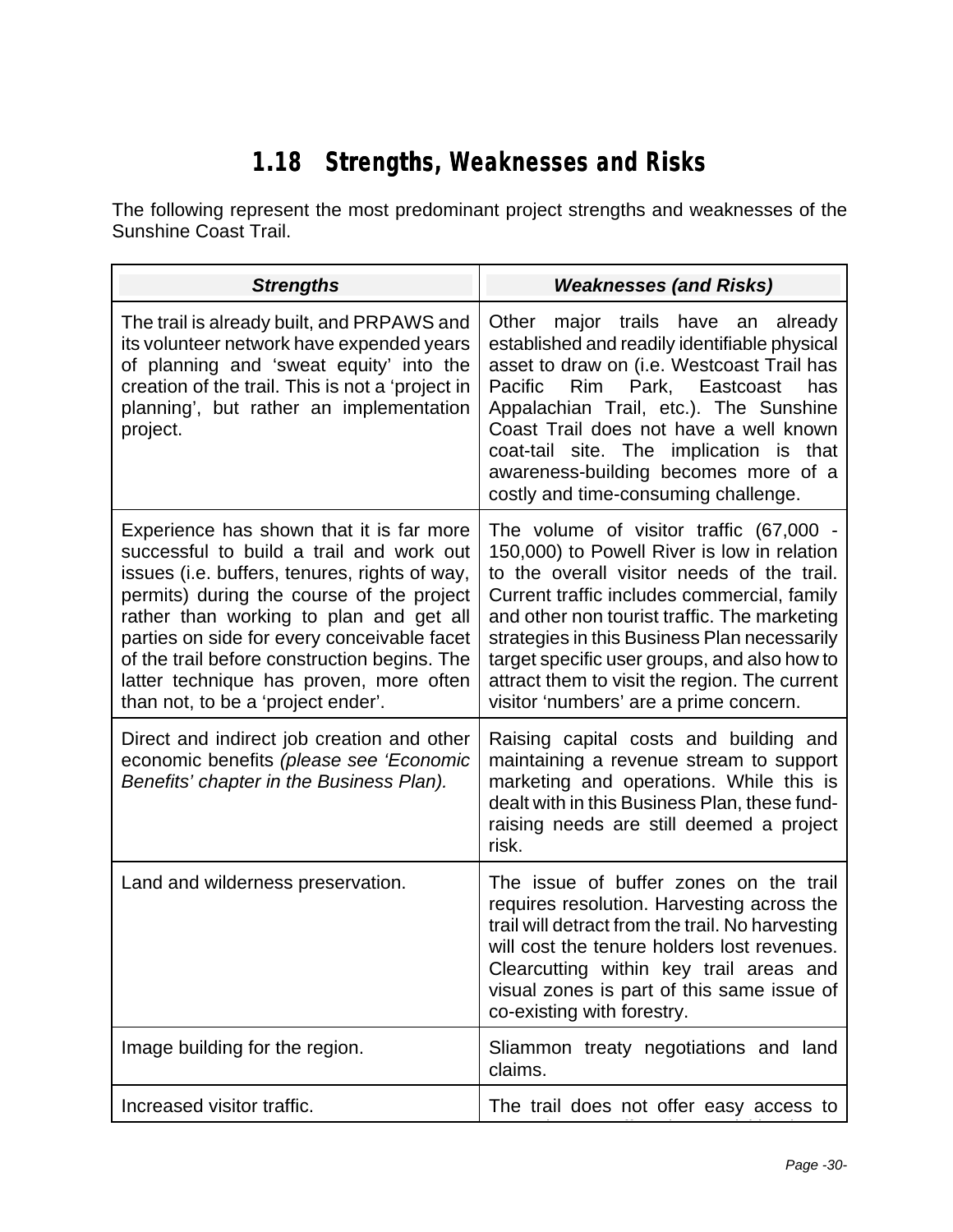| <b>Strengths</b>                                                                                                                 | <b>Weaknesses (and Risks)</b>                                                                                                                                                                                                                                                                                                                                                                                                                                                             |
|----------------------------------------------------------------------------------------------------------------------------------|-------------------------------------------------------------------------------------------------------------------------------------------------------------------------------------------------------------------------------------------------------------------------------------------------------------------------------------------------------------------------------------------------------------------------------------------------------------------------------------------|
|                                                                                                                                  | areas that can offer winter activities (cross<br>country skiing, snow shoeing). Further, the<br>precipitation levels experienced in the area<br>further limit the trail's 'peak use' to 5-6<br>months.                                                                                                                                                                                                                                                                                    |
| Spin off benefits to existing hospitality and<br>tourism goods and service providers.                                            | Weyerhaeuser reiterated its position in a<br>that<br>4/00<br>letter<br>there<br>Jan<br>are<br>no<br>commitments to maintain buffers along the<br>trail. Further, it is believed that portions of<br>the trail can be relocated into areas already<br>removed from forestry. It is also stated that<br>the buffer zone and ribbon of old growth<br>concepts are unrealistic. Discussions must<br>ensue to permit both forestry and the trail<br>to co-exist without impacting on forestry. |
| Infrastructure in place to service trail users.                                                                                  | Currently, inadequate information packages<br>and maps distributed to hikers.<br>No<br>initiation sessions or awareness of rules<br>and standards given to hikers.                                                                                                                                                                                                                                                                                                                        |
| Proximity to key markets (Lower Mainland,<br>Vancouver Island, Alberta, U S West<br>Coast).                                      | Lack of information about trail before<br>visitors come to area, i.e. "I have just hiked<br>the West Coast Trail, but if I'd known about<br>this trail before I came, I would have<br>planned to do it."                                                                                                                                                                                                                                                                                  |
| Growing trend in ecotourism and trail<br>tourism.                                                                                | Lack of signage and poorly marked access<br>points.                                                                                                                                                                                                                                                                                                                                                                                                                                       |
| The existence of other long range trails and<br>their experiences act as viable role models.                                     | Reliance on ferry schedules to access<br>area, although the "isolation" feature can<br>also be a selling point for those seeking the<br>wilderness experience.                                                                                                                                                                                                                                                                                                                            |
| Strong core group of volunteers.                                                                                                 | The sale of other private lands which the<br>trail currently traverses.                                                                                                                                                                                                                                                                                                                                                                                                                   |
| High level of acceptance, support and<br>enthusiasm by community and other<br>stakeholders. Cross promotion already in<br>place. | Marketing the trail before it is ready.<br>Currently, the trail is being marketed as<br>virtually complete where, in reality, there<br>improvements,<br>upgrades<br>and<br>are<br>infrastructure development still required.<br>This may cause a 'backlash' from current<br>users disappointed with the trail.                                                                                                                                                                            |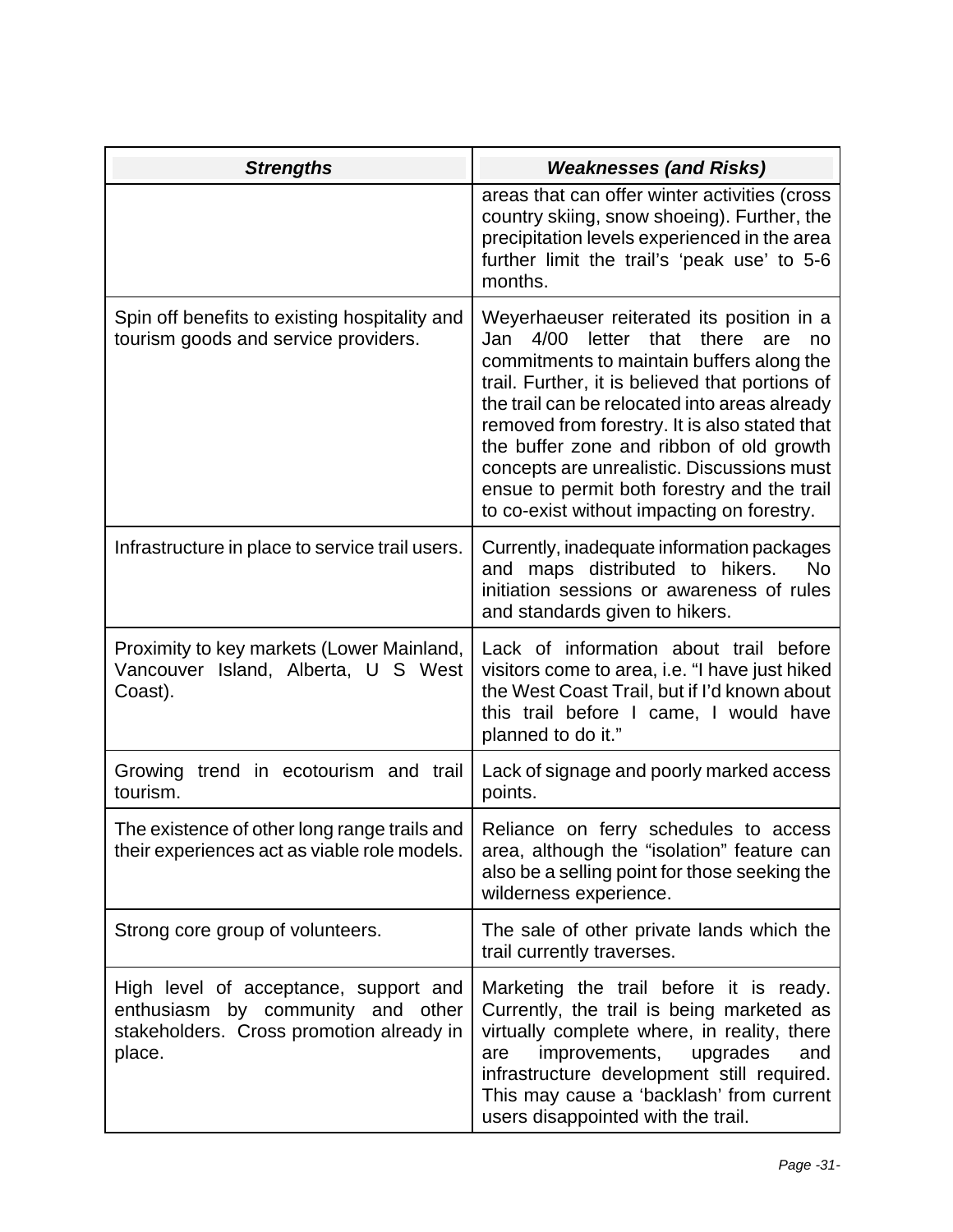| <b>Strengths</b>                                                                                                                                                                                        | <b>Weaknesses (and Risks)</b> |
|---------------------------------------------------------------------------------------------------------------------------------------------------------------------------------------------------------|-------------------------------|
| Existing reputation for area among<br>European, especially, German visitors.                                                                                                                            |                               |
| Broad appeal due to levels of ability<br>required to hike the trail; trail can be split<br>into manageable portions, as opposed to<br>the West Coast Trail which is an 'all or<br>nothing' proposition. |                               |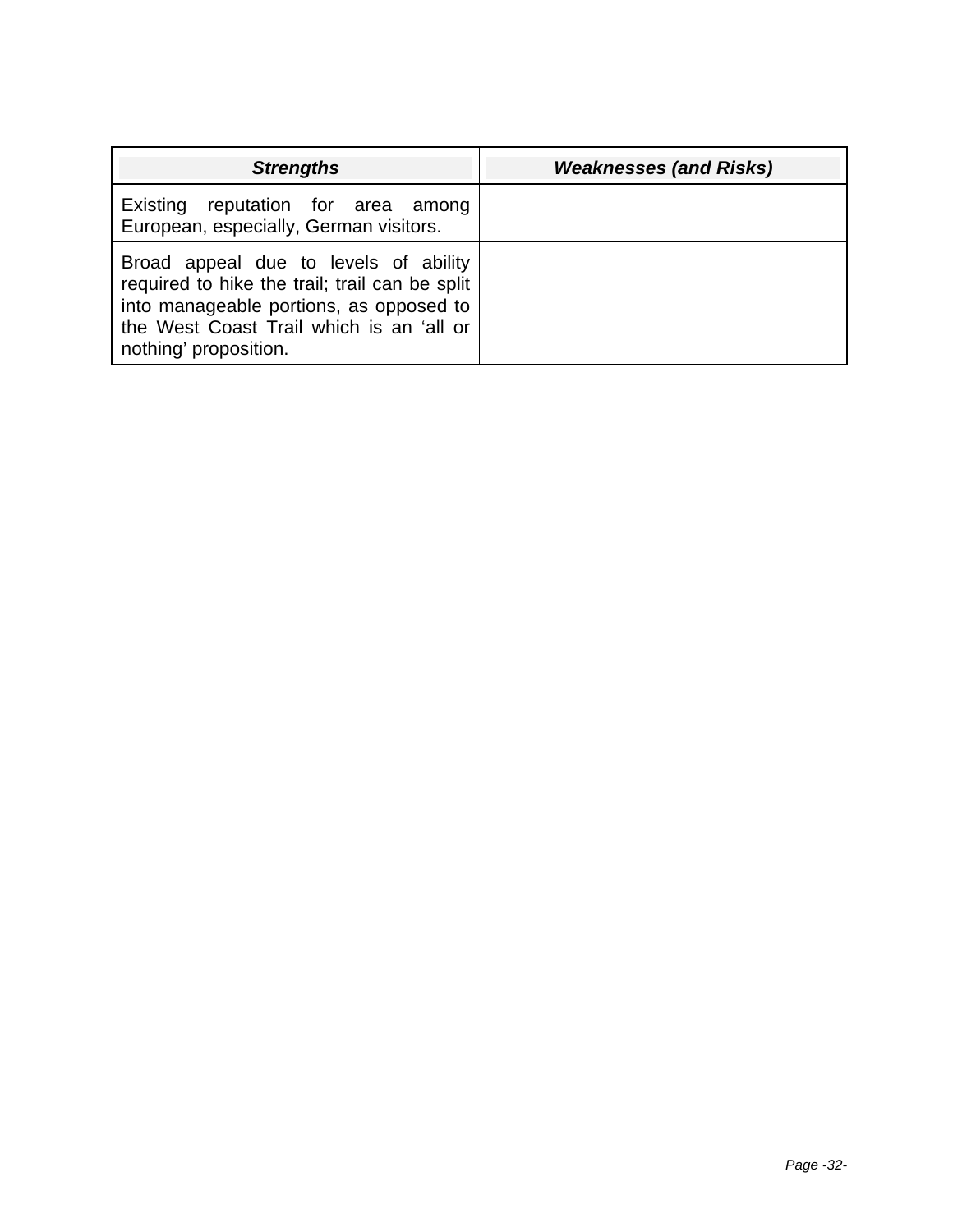# **1.19 Action Plan & Timelines Chart**

There is little doubt that, after a careful review of the research findings, expert industry input, financial analysis, strengths and weaknesses and potential economic benefits, and an assessment of issues relating to tenure, buffers and jurisdiction, that **the Sunshine Coast Trail is both a viable initiative, well received and supported by the community and First Nation, as well as being an exceptional potential economic stimulus to the area. The Sunshine Coast Trail has the potential to become one of BC's and Canada's premier wilderness trails with a national and international following.**

That having been said, there are a host of issues to be dealt with, some of which can be considered formidable, albeit probably not insurmountable areas of contention.

**The following depicts the implementation process with priority deliverables, timelines and milestones necessary to bring the initiative to fruition. The timeline covers a two year period, the first critical timeframe for implementation. The overall two year timeframe is divided into eight quarterly periods, each representing three months. 'Quarter One' should commence as soon as possible, once this Business Plan has been bought into by key players in the process.**

| <b>Deliverable</b>                                                                                                                             | Qtr 1 | Qtr 2 | Qtr 3 | Qtr 4 | Qtr 5 | Qtr 6 | Qtr 7 | Qtr 8 |
|------------------------------------------------------------------------------------------------------------------------------------------------|-------|-------|-------|-------|-------|-------|-------|-------|
| <b>AWARENESS BUILDING</b>                                                                                                                      |       |       |       |       |       |       |       |       |
| Distribute copies of the highlights of this document to those involved in,<br>or could be involved in supporting the trail and implementation. |       |       |       |       |       |       |       |       |
| Information Kiosk at Mall, manned by Eagle and Scott.                                                                                          |       |       |       |       |       |       |       |       |
| Media coverage and awareness building.                                                                                                         |       |       |       |       |       |       |       |       |
| Garner political support (Gordon Wilson).                                                                                                      |       |       |       |       |       |       |       |       |
| Get Municipality on side and get 'champion' (i.e. Judy Tyabji).                                                                                |       | —     |       |       |       |       |       |       |
| Get Sliammon First Nation on side.                                                                                                             |       |       |       |       |       |       |       |       |
| Build a network of volunteers, a critical mass of the initiative.                                                                              |       |       |       |       |       |       |       |       |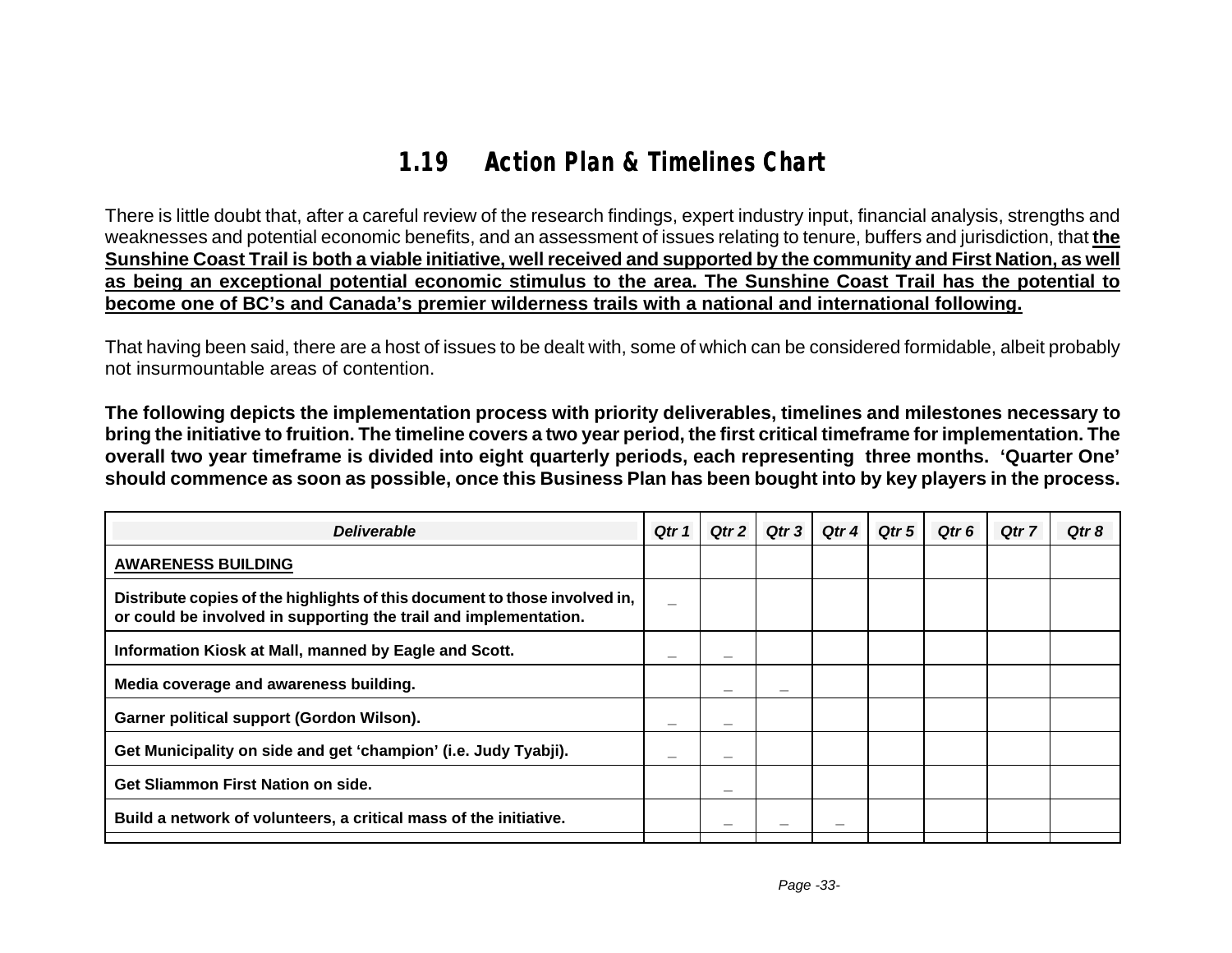| <b>Deliverable</b>                                                                                                         | Qtr 1 | Qtr 2 | Qtr 3                    | Qtr 4                    | Qtr 5 | Qtr <sub>6</sub> | Qtr 7 | Qtr 8 |
|----------------------------------------------------------------------------------------------------------------------------|-------|-------|--------------------------|--------------------------|-------|------------------|-------|-------|
| <b>ORGANIZATION</b>                                                                                                        |       |       |                          |                          |       |                  |       |       |
| Establish the new legal, non-profit governing entity. Transfer any rights<br>or agreements PRPAWS has into the new entity. |       |       |                          |                          |       |                  |       |       |
| Creation of the Board, including high profile / spokespeople<br>participation.                                             |       |       |                          |                          |       |                  |       |       |
| Develop the Charter and adopt the vision of the initiative.                                                                |       |       |                          |                          |       |                  |       |       |
| Visioning Committee for 'big picture planning. Assign tasks and<br>responsibilities (as defined in this presentation0.     |       |       |                          |                          |       |                  |       |       |
| Select an Executive Director. Assign tasks and responsibilities.                                                           |       |       | —                        |                          |       |                  |       |       |
| Financial and Budget Committee. Assign tasks and responsibilities.                                                         |       |       |                          |                          |       |                  |       |       |
| Revenue Generating Action Team. Assign tasks and responsibilities.                                                         |       |       | $\overline{\phantom{0}}$ |                          |       |                  |       |       |
| Marketing and Public Relations Committee. Assign tasks and<br>responsibilities.                                            |       |       |                          |                          |       |                  |       |       |
| Select a Marketing Manager. Assign tasks and responsibilities.                                                             |       |       |                          |                          |       |                  |       |       |
| Maintenance Committee. Assign tasks and responsibilities.                                                                  |       |       |                          |                          |       |                  |       |       |
| Safety Committee. Assign tasks and responsibilities.                                                                       |       |       |                          |                          |       |                  |       |       |
| First Nation Committee. Assign tasks and responsibilities.                                                                 |       |       |                          | $\overline{\phantom{a}}$ | —     |                  |       |       |
|                                                                                                                            |       |       |                          |                          |       |                  |       |       |
|                                                                                                                            |       |       |                          |                          |       |                  |       |       |
|                                                                                                                            |       |       |                          |                          |       |                  |       |       |
|                                                                                                                            |       |       |                          |                          |       |                  |       |       |
| <b>FUNDING AND FUNDRAISING</b>                                                                                             |       |       |                          |                          |       |                  |       |       |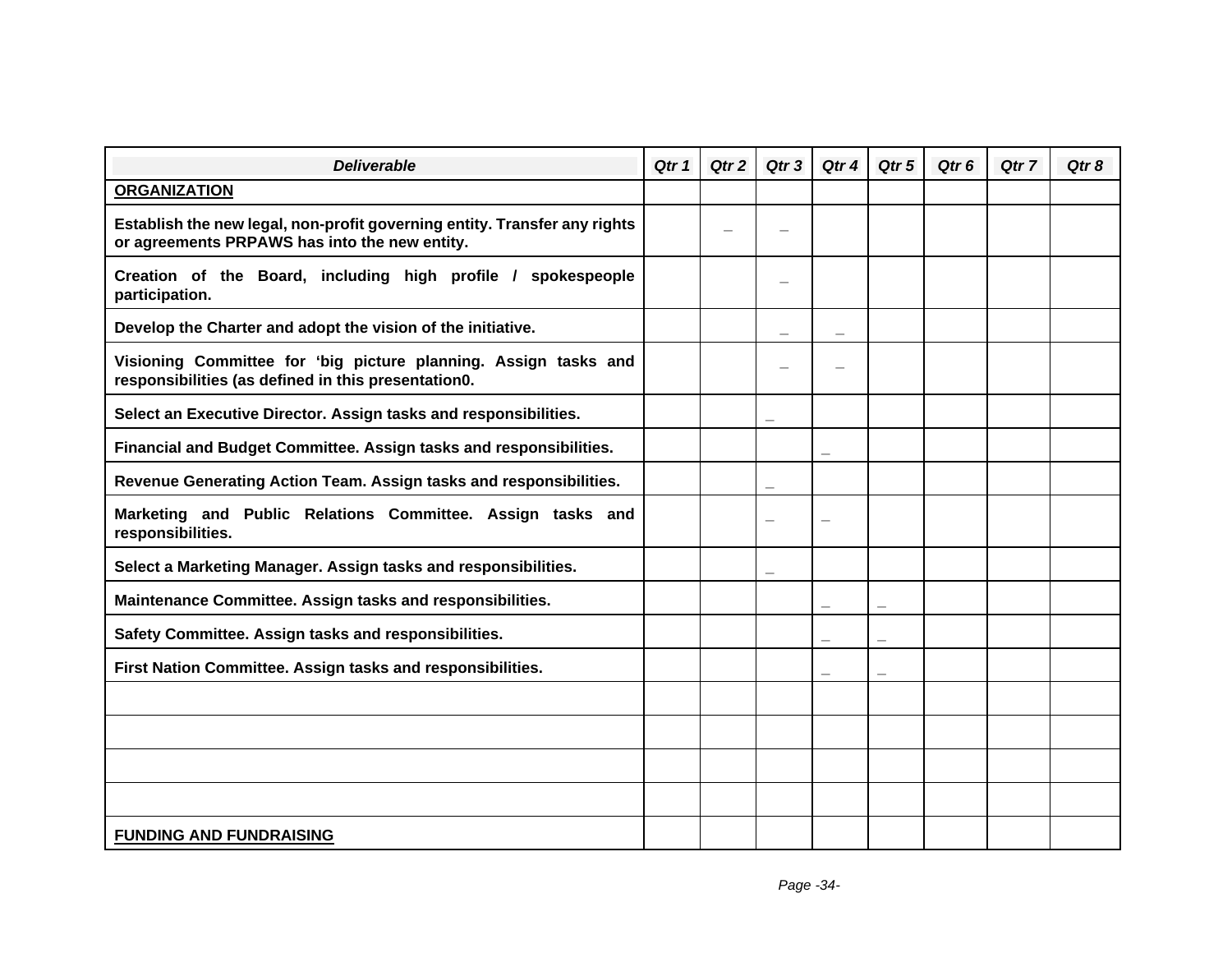| <b>Deliverable</b>                                                                                                                                                                                                                        | Qtr 1 | Qtr 2 | Qtr <sub>3</sub> | Qtr 4 | Qtr 5 | Qtr <sub>6</sub> | Otr <sub>7</sub> | Qtr 8 |
|-------------------------------------------------------------------------------------------------------------------------------------------------------------------------------------------------------------------------------------------|-------|-------|------------------|-------|-------|------------------|------------------|-------|
| Revenue Generating Action Team, and Executive Director and Marketing<br>Manager to review and adopt Proforma Budgets and Revenue<br>Generating Options presented herein and establish priorities.                                         |       |       |                  |       |       |                  |                  |       |
| Assign specific tasks to individuals, or groups of individuals.                                                                                                                                                                           |       |       | —                |       |       |                  |                  |       |
| Package the Sunshine Coast Trail for regional fundraising.                                                                                                                                                                                |       |       |                  |       |       |                  |                  |       |
| <b>Founder Membership Drive.</b>                                                                                                                                                                                                          |       |       |                  |       |       |                  |                  |       |
| <b>Corporate Membership Drive.</b>                                                                                                                                                                                                        |       |       |                  |       |       |                  |                  |       |
| Discussions with HRDC re funding employment, including startup jobs.                                                                                                                                                                      |       |       |                  |       |       |                  |                  |       |
| Research any and all government funding envelopes, including<br>Ministry of Tourism Ecotourism Gateway Initiative, Ministry of<br>Community Development, Co operatives and Volunteers, and others.                                        |       |       |                  |       |       |                  |                  |       |
| Identify and work with any foundations or special interest groups of<br>national and international calibre and secure their certification /<br>endorsement, in-kind assistance and expertise and funding<br>assistance as may be offered. |       |       |                  |       |       |                  |                  |       |
| For any government or special interest group opportunities identified<br>above, prepare funding submissions.                                                                                                                              |       |       |                  |       |       |                  |                  |       |
| Events planning and implementation.                                                                                                                                                                                                       |       |       |                  |       |       |                  |                  |       |
| Personal Membership Drive. Assure media awareness campaign.                                                                                                                                                                               |       |       |                  |       |       |                  |                  |       |
| Develop Passport Kits with maps, sites and commercial couponing.                                                                                                                                                                          |       |       |                  |       |       |                  |                  |       |
| Establish distribution sites throughout the region for the Passports.                                                                                                                                                                     |       |       |                  |       |       |                  |                  |       |
|                                                                                                                                                                                                                                           |       |       |                  |       |       |                  |                  |       |
| <b>HUMAN RESOURCES</b>                                                                                                                                                                                                                    |       |       |                  |       |       |                  |                  |       |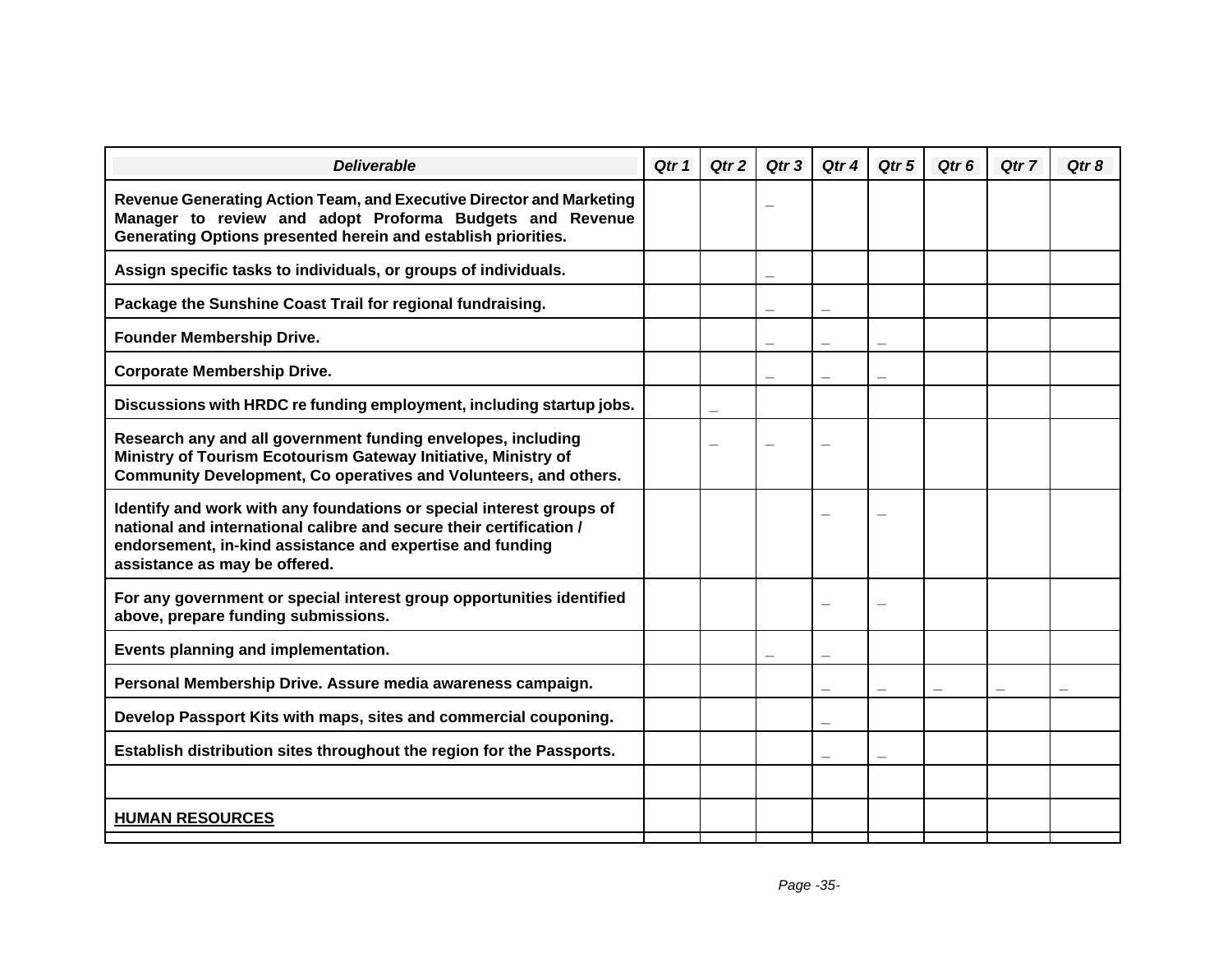| Qtr 1 | Qtr 2 | Qtr <sub>3</sub> | Qtr 4 | Qtr 5 | Qtr <sub>6</sub> | Qtr 7 | Qtr 8 |
|-------|-------|------------------|-------|-------|------------------|-------|-------|
|       |       |                  |       |       |                  |       |       |
|       |       |                  |       |       |                  |       |       |
|       |       |                  |       |       |                  |       |       |
|       |       |                  |       |       |                  |       |       |
|       |       |                  |       |       |                  |       |       |
|       |       |                  |       |       |                  |       |       |
|       |       |                  |       |       |                  |       |       |
|       |       |                  |       |       |                  |       |       |
|       |       |                  |       |       |                  |       |       |
|       |       |                  |       |       |                  |       |       |
|       |       |                  |       |       |                  |       |       |
|       |       |                  |       |       |                  |       |       |
|       |       |                  |       |       |                  |       |       |
|       |       |                  |       |       |                  |       |       |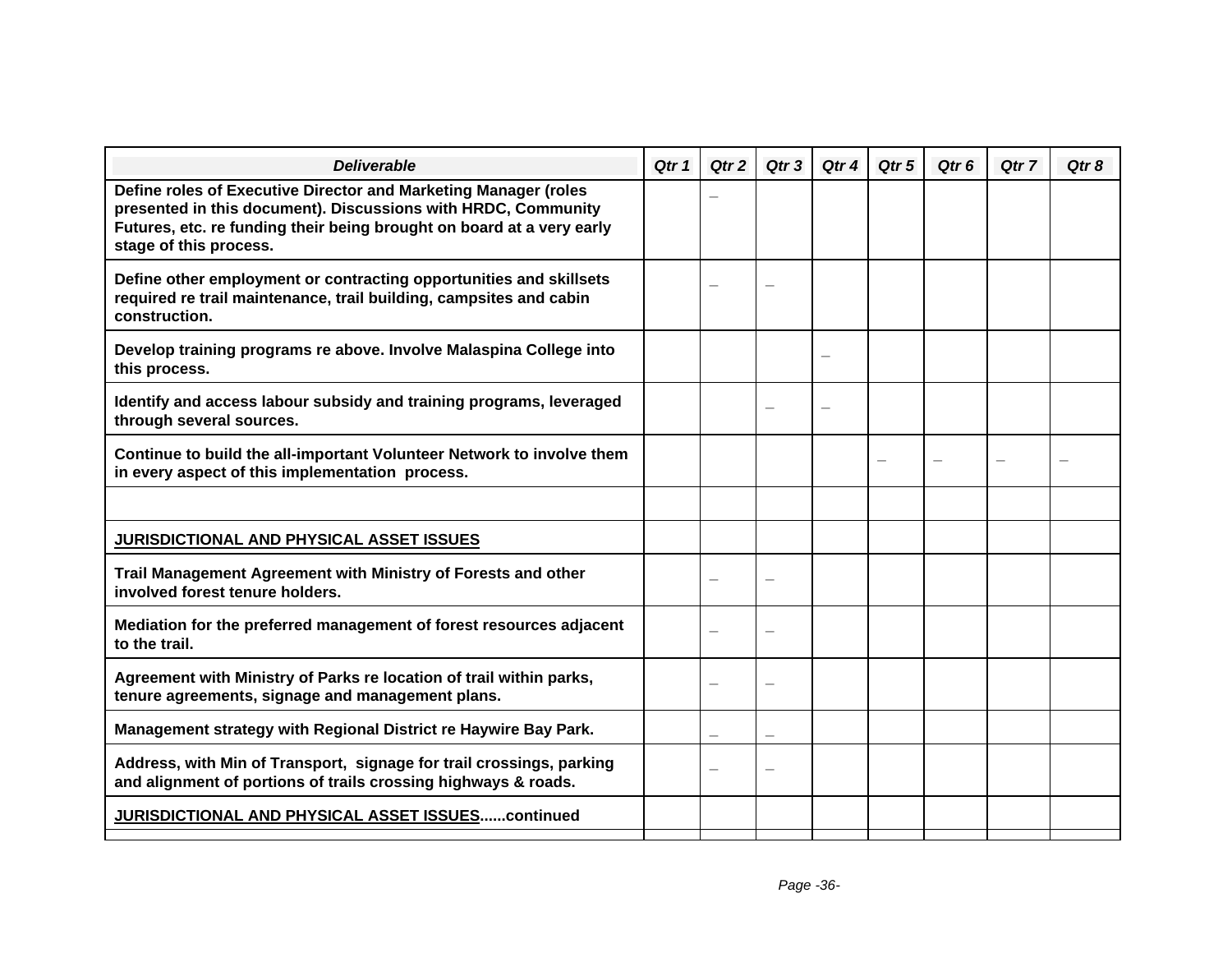| Qtr 1 | Qtr 2 | Qtr <sub>3</sub>         | Qtr 4                    | Qtr 5                    | Qtr <sub>6</sub> | Qtr 7 | Qtr 8 |
|-------|-------|--------------------------|--------------------------|--------------------------|------------------|-------|-------|
|       |       |                          |                          |                          |                  |       |       |
|       |       |                          |                          |                          |                  |       |       |
|       |       |                          |                          |                          |                  |       |       |
|       |       |                          |                          |                          |                  |       |       |
|       |       |                          |                          |                          |                  |       |       |
|       |       |                          |                          |                          |                  |       |       |
|       |       |                          |                          |                          |                  |       |       |
|       |       |                          |                          |                          |                  |       |       |
|       |       | $\overline{\phantom{0}}$ |                          |                          |                  |       |       |
|       |       |                          |                          |                          |                  |       |       |
|       |       |                          |                          |                          |                  |       |       |
|       |       |                          |                          |                          |                  |       |       |
|       |       |                          | $\overline{\phantom{a}}$ | $\overline{\phantom{0}}$ |                  |       |       |
|       |       |                          |                          |                          |                  |       |       |
|       |       |                          |                          |                          |                  |       |       |
|       |       |                          |                          |                          |                  |       |       |
|       |       |                          |                          |                          |                  |       |       |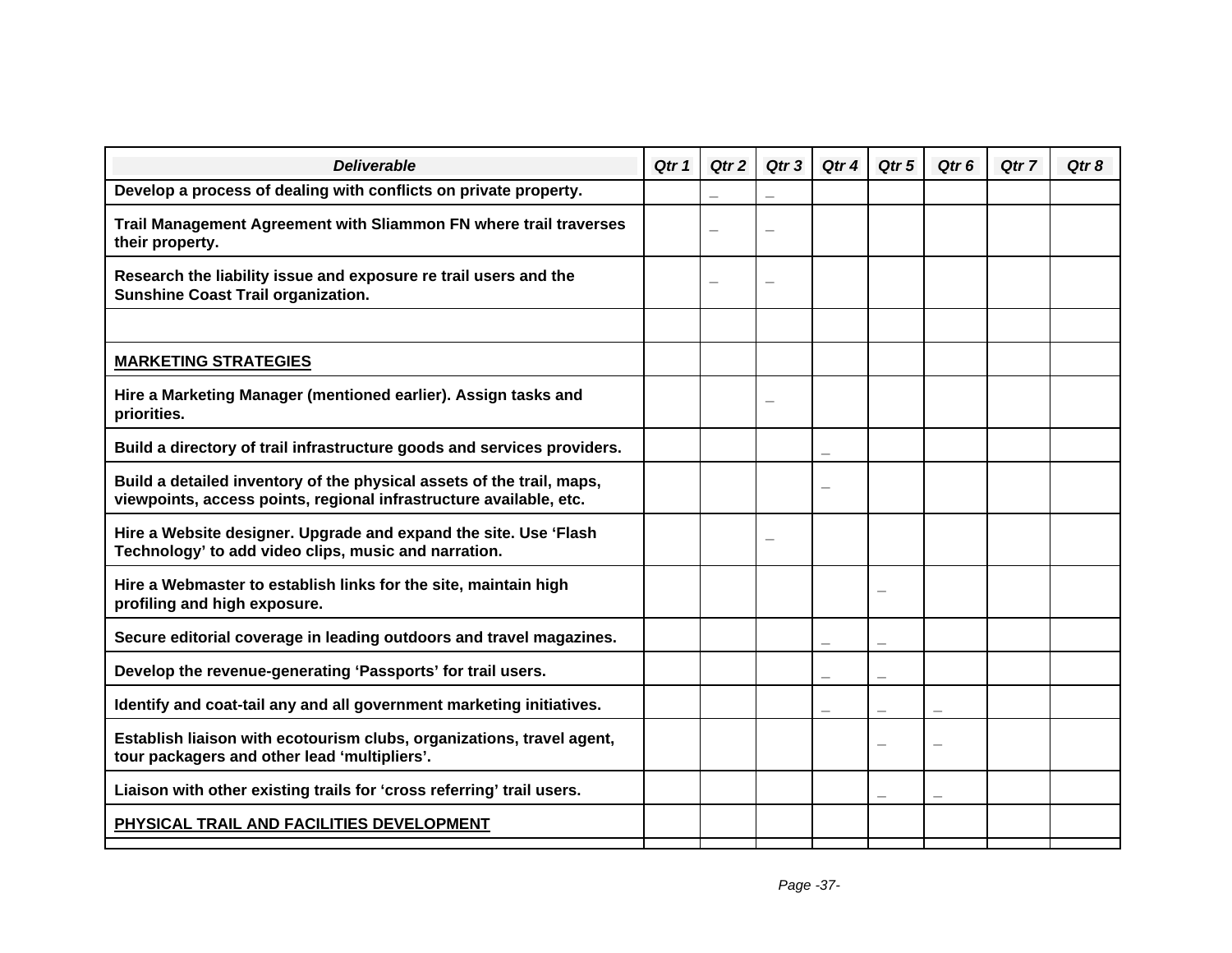| <b>Deliverable</b>                                                                                                                                                                                                                  | Qtr 1 | Qtr 2 | Qtr 3 | Qtr 4 | Qtr 5 | Qtr 6 | Qtr 7 | Qtr 8 |
|-------------------------------------------------------------------------------------------------------------------------------------------------------------------------------------------------------------------------------------|-------|-------|-------|-------|-------|-------|-------|-------|
| Carry out Phase Two trail and campsite development.                                                                                                                                                                                 |       |       |       |       |       |       |       |       |
| Trail maintenance crew development.                                                                                                                                                                                                 |       |       |       |       |       |       |       |       |
| Phase Three cabin designs and costings.                                                                                                                                                                                             |       |       |       |       |       |       |       |       |
| Prepare for commencement of cabin construction program.                                                                                                                                                                             |       |       |       |       |       |       |       |       |
|                                                                                                                                                                                                                                     |       |       |       |       |       |       |       |       |
| <b>SLIAMMON FIRST NATION</b>                                                                                                                                                                                                        |       |       |       |       |       |       |       |       |
| Discussions re cultural and heritage opportunities and involvement of<br>SFN in longhouse building, canoe and kayak rentals, guided tours,<br>cultural events and facility rentals at Sliammon Lake and/or Little<br>Sliammon Lake. |       |       | –     |       |       |       |       |       |
|                                                                                                                                                                                                                                     |       |       |       |       |       |       |       |       |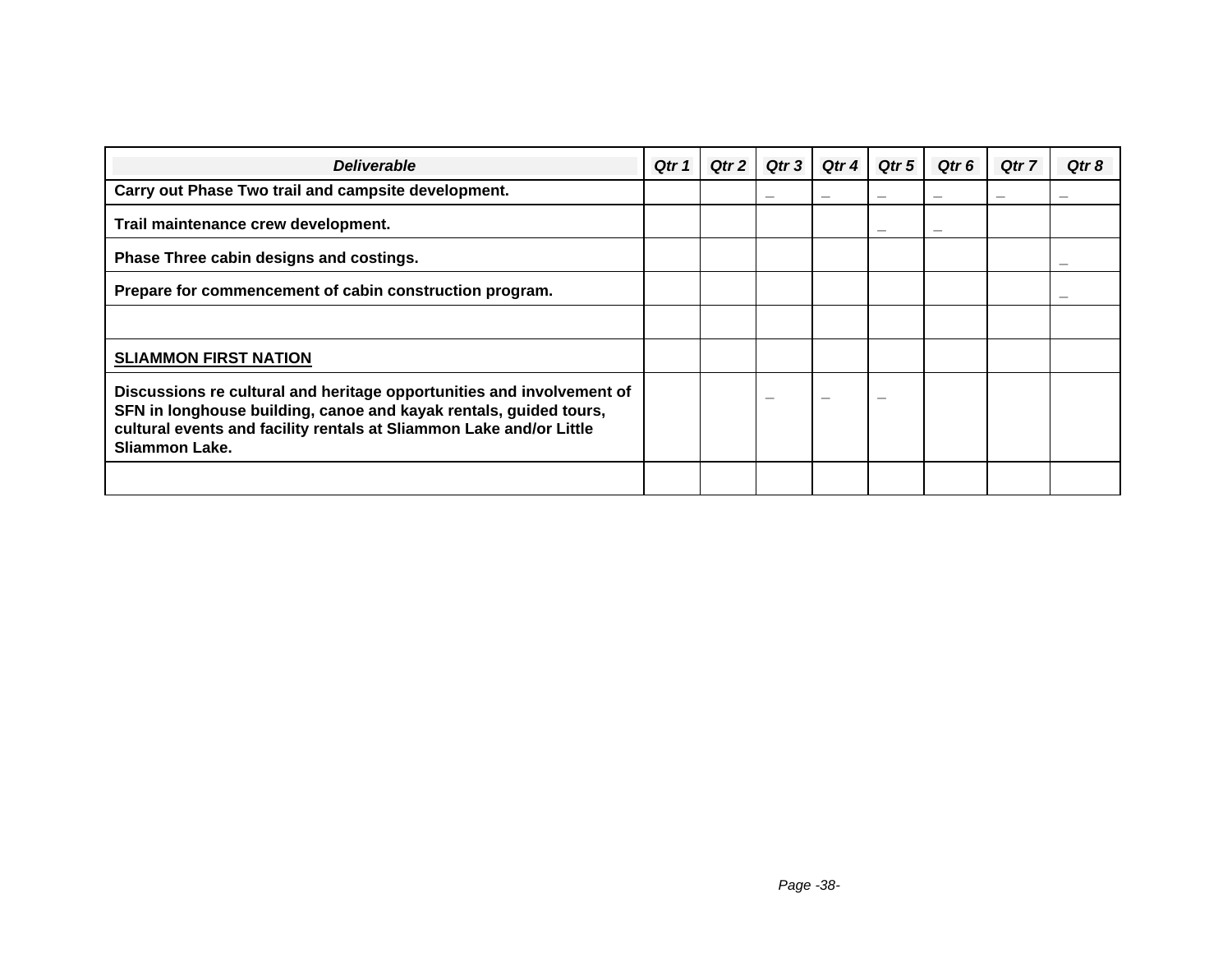# **Report : Section Two**

| <b>Feasibility Plan &amp;</b><br><b>Research</b> | Represents the results of market research, ecotourism industry<br>research, ecotourist traveller profiling, regional stakeholder<br>interviews, regional infrastructure analysis, jurisdiction and<br>tenure, first nations, and extensive role modelling of other<br>provincial, national and international trails. Further, each area<br>covered herein is accompanied by a analysis of what was |
|--------------------------------------------------|----------------------------------------------------------------------------------------------------------------------------------------------------------------------------------------------------------------------------------------------------------------------------------------------------------------------------------------------------------------------------------------------------|
|                                                  | learnt from the exercise in direct relation to the Sunshine<br>Coast Trail, and key recommendations and conclusions.                                                                                                                                                                                                                                                                               |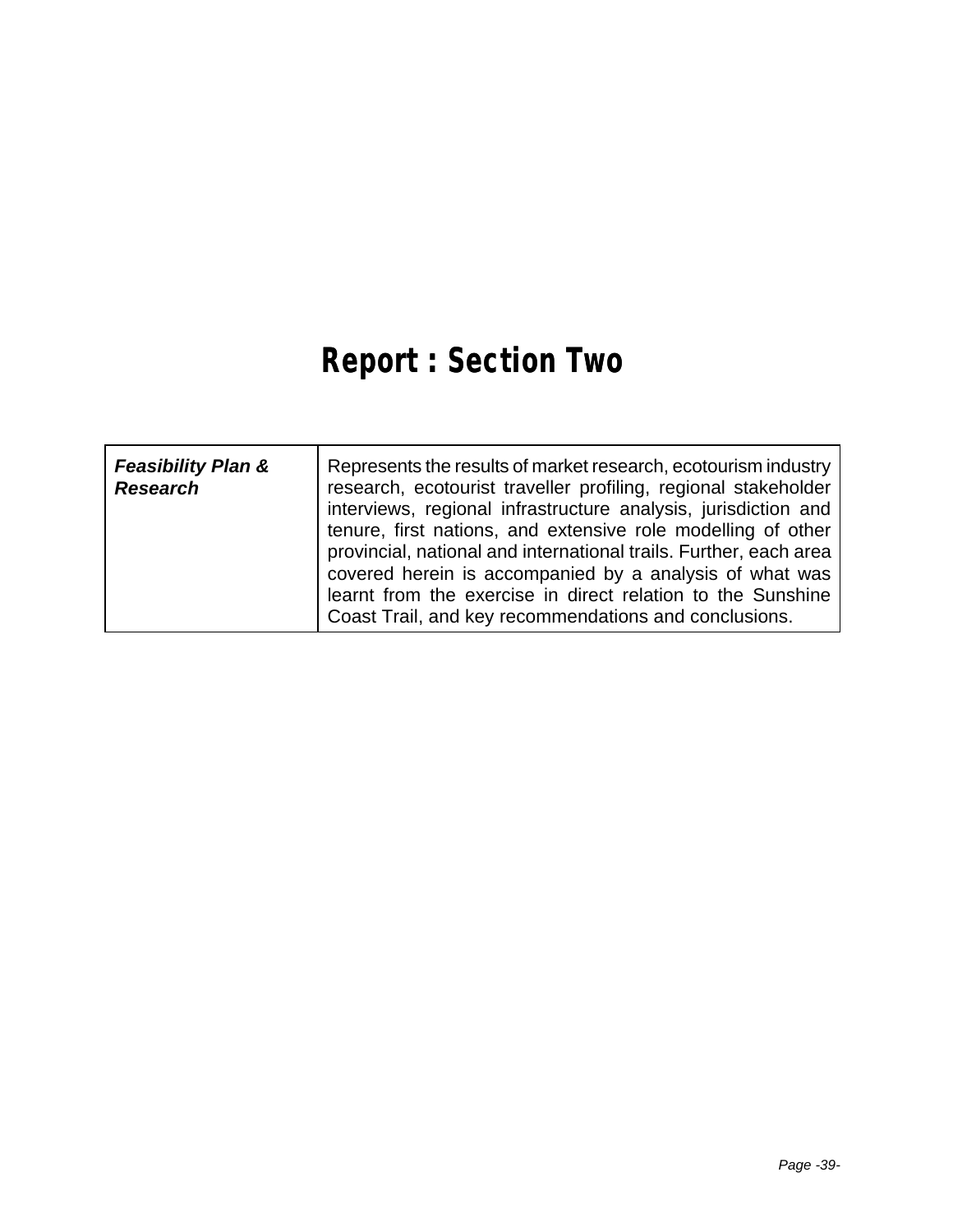# **2.1 Powell River, and the Region's Outdoors / Adventure Tourism Assets and Opportunities**

An extensive study was recently (Aug, 1999) completed by PriceWaterhouseCoopers. Certain brief and select highlights regarding tourism visitor flow, outdoors adventure tourism data and tourism infrastructure are included herein.

#### *What do these findings reveal about Powell River in relation to the Sunshine Coast Trail?*

- The Powell River region is considered by many industry experts as 'an outdoors paradise' that is far from being developed close to its potential.
- Existing hiking venues include not only the Sunshine Coast Trail, but thirty six other hiking and mountain biking trails, the Back Country Trail and the Front Country Trail.
- Marine tourism (both fresh and saltwater) are a prime focus of outdoors tourism activity, with saltwater being the predominant area.
	- Water-based tourism far exceeds land-based. Of the 36 tourism operators in the region, only three are land based (biking, hiking services) and another small group are freshwater (canoeing, etc.). The balance are saltwater (diving, cruising, charters, sailing, houseboats, and others).
		- There is an existing infrastructure of accommodations, camping, hospitality and travel services.
	- · **Visitor traffic to Powell River is 67,000 to 151,000, including commercial and non-tourist traffic. This limited tourist traffic is an identified weaknesses of this project, and is dealt with separately in this report.**
	- · The Sunshine Coast visitor and resident traffic (2.46 million) corridor, as well as the Vancouver, Vancouver Island, and Washington marketplaces are all viable target markets for the Sunshine Coast Trail. Their proximity to Powell River and their demographics and interest in outdoors adventure tourism clearly identify these as priority marketplaces and accessible through creative, proactive and, in certain instances, 'piggyback' marketing (dealt with separately in this report).

# **2.1.1 The Powell River Region for Outdoors Tourism <sup>11</sup>**

l

**<sup>11</sup> Powell River Tourism Study, PriceWaterhouseCoopers, August 1999**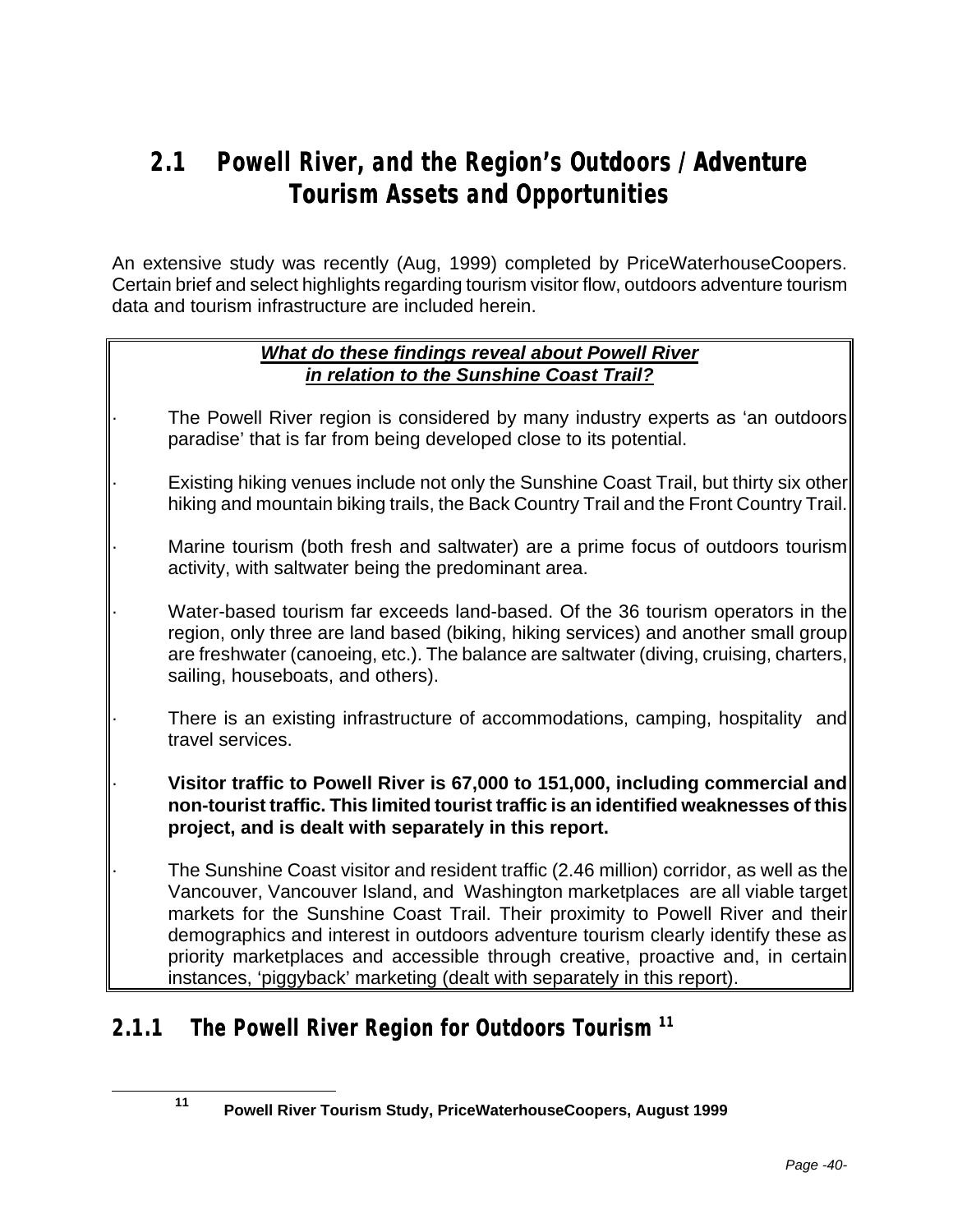The Powell River Region extends from Jervis Inlet in the south to Desolation sound in the north. It incorporates the islands of the Malaspina Straight including Texada, Harwood and Savary, and extends east inland to the Pacific Range Mountains and Princess Louisa Inlet. The region consists of a variety of areas that offer differing experiences for the individual. These include:

- The inland marine and park region of Desolation Sound, Okeover Inlet, reaches toward Toba Inlet offering world class sailing, sea kayaking and other marine activities.
- The coast region of Malaspina Peninsula and the Coastal Island offer unique community culture, rugged coastal outlooks, and quality dividing and other marine activities.
- · The heritage and active community of Powell River Townsite.
- The quality lake, hiking and riding opportunities of Powell Lake and the Island Lakes.
	- The exploration and hard adventure opportunities of rock climbing, mountain biking and wildlife viewing within the Inland Highlands.

The primary natural attraction for the Region is Desolation Sound Provincial Marine Park which has international recognition as a high quality sailing and marine cruising area.

Powell River Canoe Route is also well known as an interesting canoe venture incorporating a variety of terrain and selected scenic areas.

As well as the Sunshine Coast Trail, there are 36 trails mapped and recorded for hiking, mountain biking and equestrian use in the Region.

Powell River also has a very good diving capacity with a range of experiences for beginner to advanced.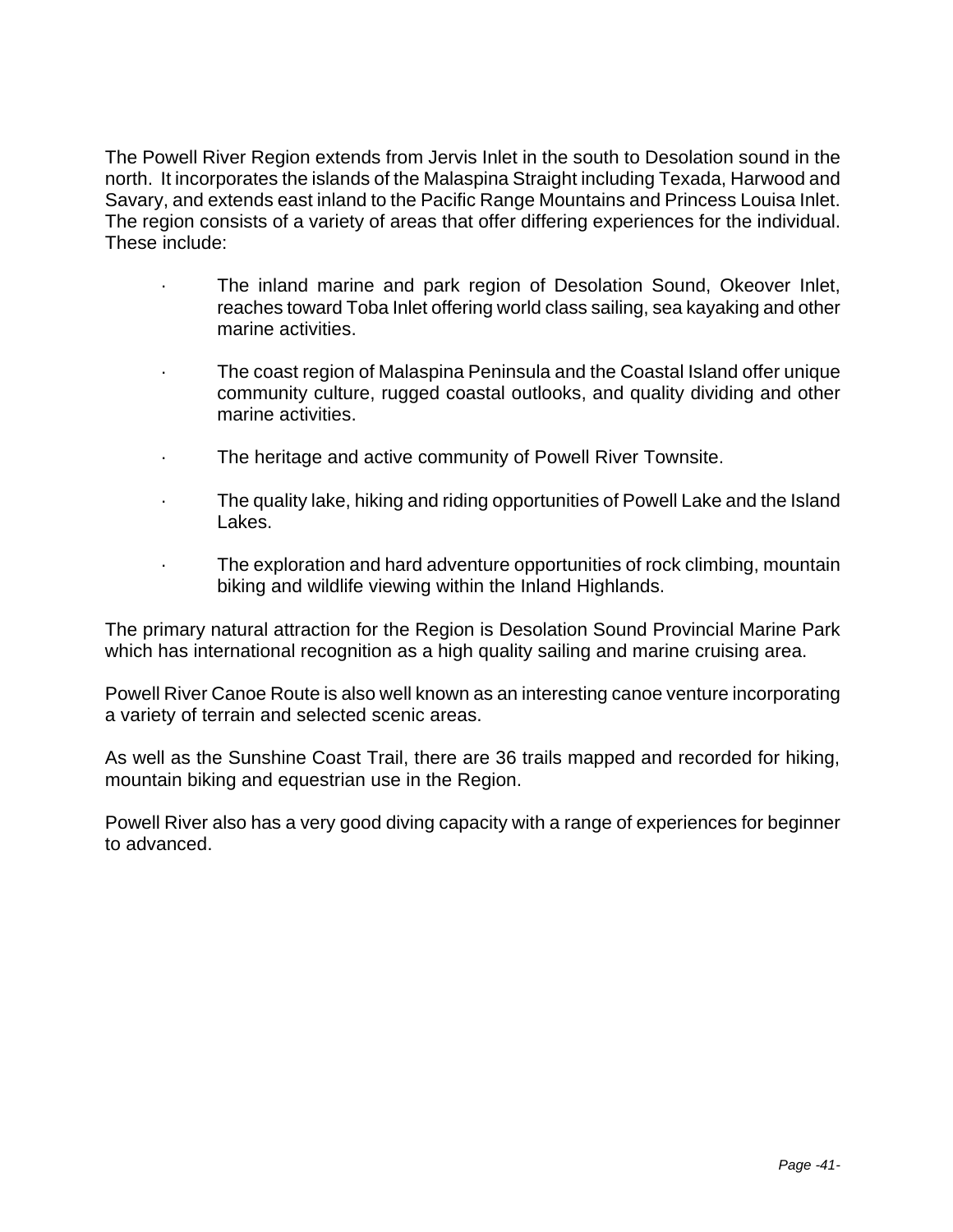| <b>Powell River Region Tourism Attractions</b> |                        |                                                       |  |  |  |  |  |  |
|------------------------------------------------|------------------------|-------------------------------------------------------|--|--|--|--|--|--|
| <b>Attraction</b>                              | <b>Key Attractions</b> |                                                       |  |  |  |  |  |  |
| Parks                                          | 6                      | <b>Desolation Sound</b>                               |  |  |  |  |  |  |
| <b>Powell River Forest Canoe Route</b>         |                        | 57 km. 8 lakes                                        |  |  |  |  |  |  |
| <b>Sunshine Coast Trail</b>                    |                        | 180 km established Trail                              |  |  |  |  |  |  |
| <b>Other Trails</b>                            | 36                     | Hiking, Mountain Biking                               |  |  |  |  |  |  |
| Diving Areas                                   | 6 (major), 2 wrecks    | Mermaid, Gulfstream, Capilano,<br><b>Octopus City</b> |  |  |  |  |  |  |
| Salmon Hatcheries                              | 2                      | Sliammon, Powell River                                |  |  |  |  |  |  |
| Museums and Townsite Heritage Walk             |                        | Forestry, Archives                                    |  |  |  |  |  |  |
| <b>Events and Festivals</b>                    | $34+$                  | Kathaumixw, Blackberry                                |  |  |  |  |  |  |
| <b>Golf Courses</b>                            | 1                      | Myrtle Point                                          |  |  |  |  |  |  |
| Art and Craft Galleries                        | 4                      |                                                       |  |  |  |  |  |  |

*Source: PriceWaterhouseCoopers*

### *Marine*

From a tourism product perspective, marine-based tour operator services are the predominant product for the Region. Fishing and sailing operators make up half of the tour operators and there are at least eight tourist resorts and marines with ocean outlooks and marine-based activities. While the additional 21 tour operators can be classified under a more broad adventure outdoor category, the majority are also focused on marine activities for diving, kayaking and independent boat rentals. Four operators focus on adventure activities with only one using this business as primary income source.

#### *Accommodations*

The region has a high number of facilities that are categorized as resorts and marinas due to their coastal forefront locations, some of which have boat launching and mooring facilities and a range of on-site visitor activities. There are two high quality hotels and a range of midlevel motels, while several hotels are in need of improvement to meet tourist demands.

### *Tourist Services*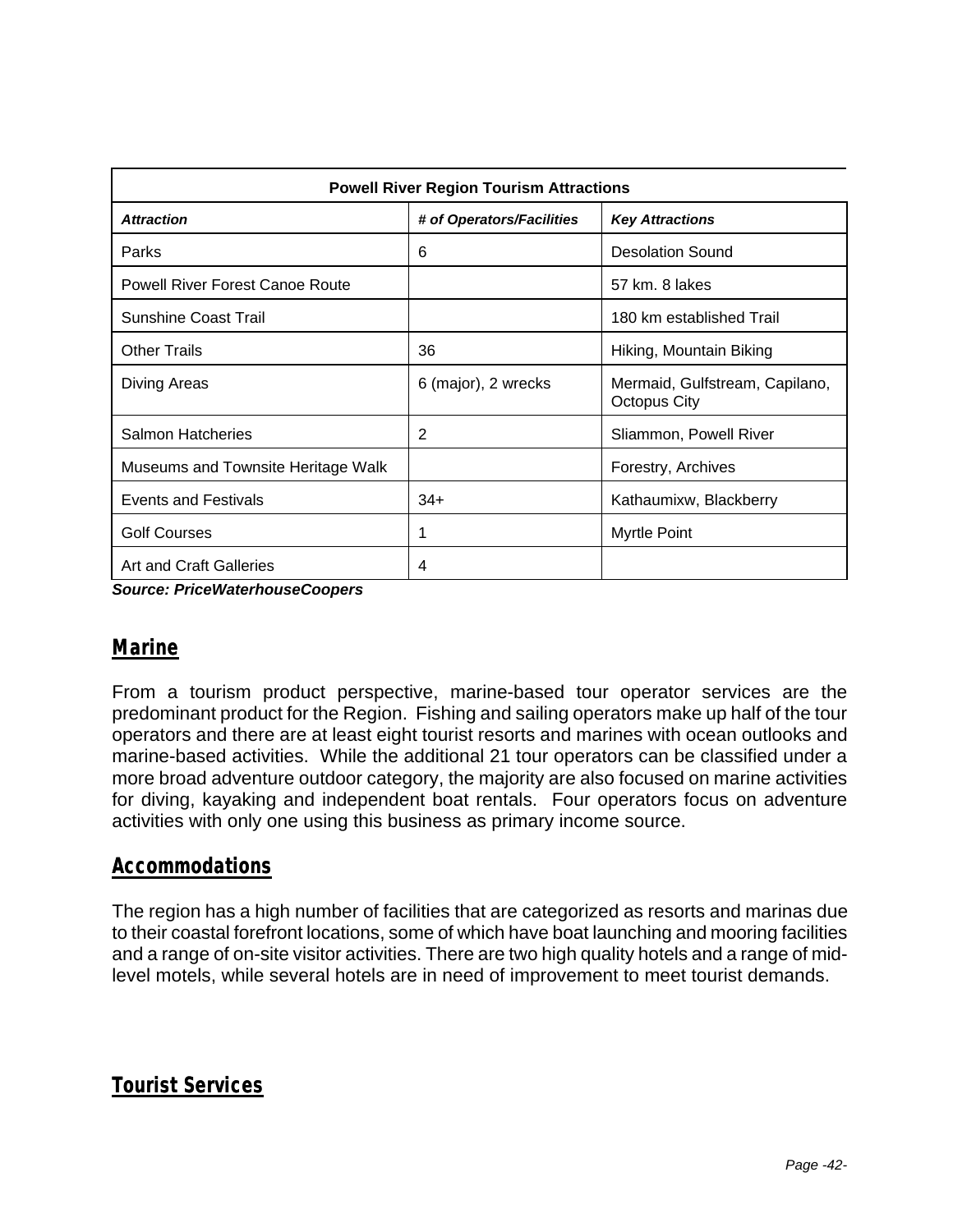The Region is supported by food and beverage services with a range of cafes and restaurants serving regional and ethnic food choices.

| Inventory of Powell River Region Tourism Operations (estimated) |                                                                 |            |  |  |
|-----------------------------------------------------------------|-----------------------------------------------------------------|------------|--|--|
| <b>Product</b>                                                  | No. Facilities/Operators                                        | Capacity   |  |  |
| <b>Tour Operators</b>                                           |                                                                 |            |  |  |
| Cruises and Charters (Fishing)                                  | 9                                                               | 8 Vessels  |  |  |
| Sailing and Charters (Sightseeing)                              | 10                                                              | 19 Vessels |  |  |
| <b>Boat/Canoe Rentals</b>                                       | $\overline{2}$                                                  |            |  |  |
| Houseboats                                                      | $\overline{2}$                                                  |            |  |  |
| <b>General Nature/Adventure</b>                                 | 3                                                               |            |  |  |
| <b>Diving Tours and Services</b>                                | 4                                                               |            |  |  |
| <b>Biking Tours and Services</b>                                | 3                                                               |            |  |  |
| Kayaking and Canoeing                                           | 3                                                               | 26 vessels |  |  |
| <b>Accommodation Units</b>                                      |                                                                 |            |  |  |
| Motels                                                          | $\overline{7}$                                                  | 159        |  |  |
| <b>Full Services Hotels</b>                                     | $\overline{7}$                                                  | 259        |  |  |
| <b>Resorts and Marinas</b>                                      | 8                                                               | 57         |  |  |
| <b>Bed and Breakfasts</b>                                       | 18                                                              | 36         |  |  |
| <b>Hostels</b>                                                  | $\overline{2}$                                                  |            |  |  |
| Cabin and Cottage rentals                                       | 8                                                               | 16         |  |  |
| <b>Accommodation Sites</b>                                      |                                                                 |            |  |  |
| <b>Resorts and Marinas</b>                                      | 3                                                               | 34         |  |  |
| Campgrounds                                                     | 10                                                              | 356        |  |  |
| <b>Forest Recreation Sites</b>                                  | 8                                                               | 72         |  |  |
| <b>Travel Services</b>                                          |                                                                 |            |  |  |
| <b>Restaurants</b>                                              | 29                                                              |            |  |  |
| Cafes/Bakeries/Snackbars                                        | 18                                                              |            |  |  |
| Fast Food                                                       | 12                                                              |            |  |  |
|                                                                 | Inventory of Powell River Region Tourism Operations (estimated) |            |  |  |
| <b>Product</b>                                                  | No. Facilities/Operators                                        | Capacity   |  |  |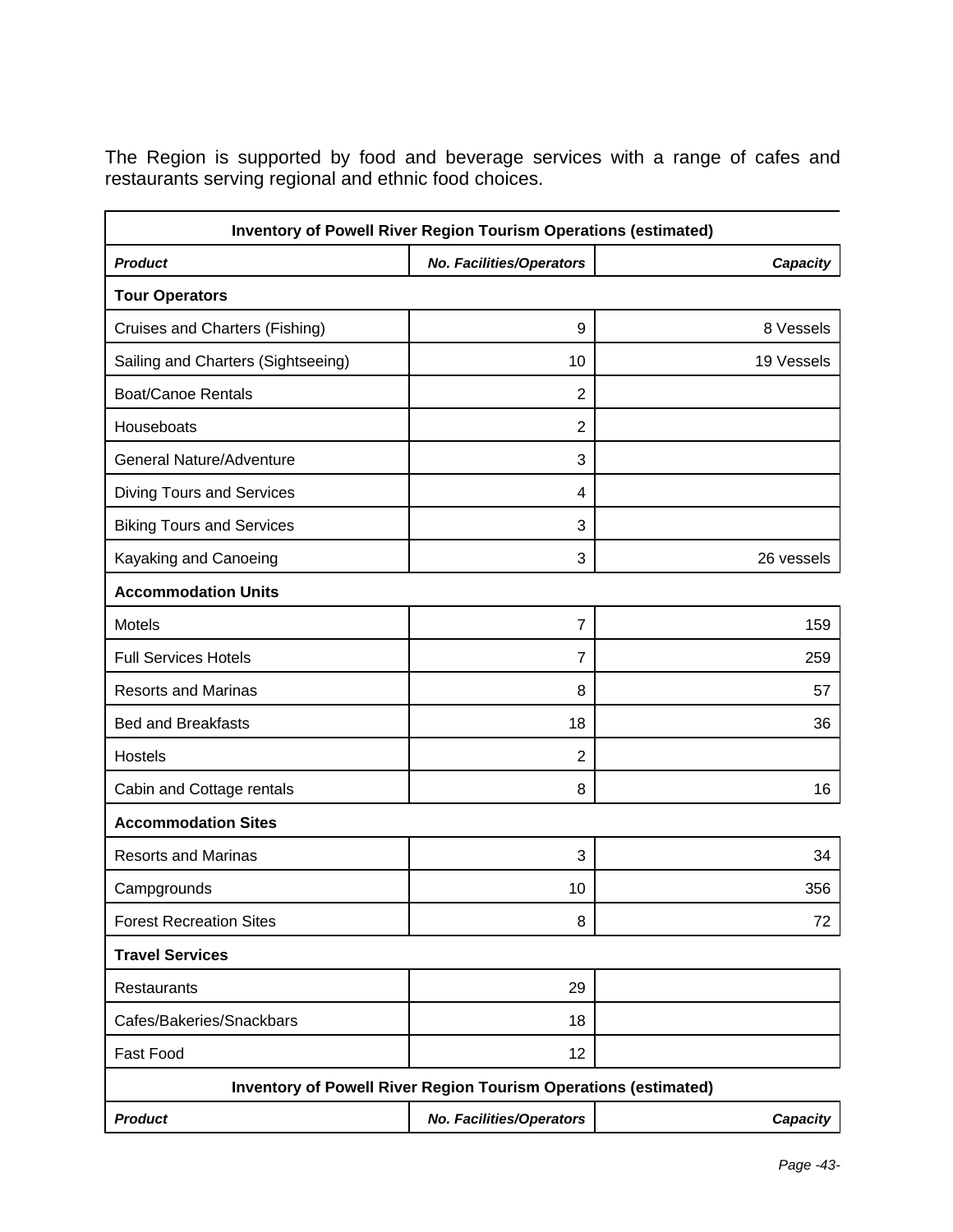| <b>Travel Agents</b>       | $\overline{2}$ |  |
|----------------------------|----------------|--|
| <b>Tourist Information</b> |                |  |
| <b>Rental Car</b>          |                |  |
| <b>Bus</b>                 |                |  |
| Airline                    | $\overline{2}$ |  |
| Ferry                      | 11             |  |
| <b>Water Taxis</b>         | 4              |  |
| Foreign Exchange           | 6              |  |

*Source: Tourism Inventory Listings, Operator Marketing material, BC Tourism Guide 1997, PriceWaterhouseCoopers*

### *Access*

Powell River is serviced by air (30 minutes from Vancouver) and is accessible by road and two ferry trips from Vancouver which takes around 5 hours. Malaspina Coachlines operates a regular bus services from Vancouver to Powell River.

#### *Opportunities*

The key resource attractions in the Region that have already been developed include:

- Desolation Sound for sailing, cruising and sea kayaking;
- · Coastal outlook for sailing, fishing and diving;
- Recreational fishing
- Forest resources Sunshine Coast Trail and other hiking trails; and
- Lakes for canoeing, boating and fishing.

Resources with potential include:

- Theme and heritage events and festivals;
- Adventure packages featuring land and water-based multiple activities, including hard adventure;
- Cultural products; and
- Further development and marketing of the Sunshine Coast Trail.
- · Desolation Sound/Okeover Inlet located in Desolation Sound Provincial Marine Park offers opportunities for hiking, sea kayaking, marine cruising and diving, mountain biking and limited wildlife viewing.

#### *Other Regional Ecotourism / Outdoors Adventure Assets*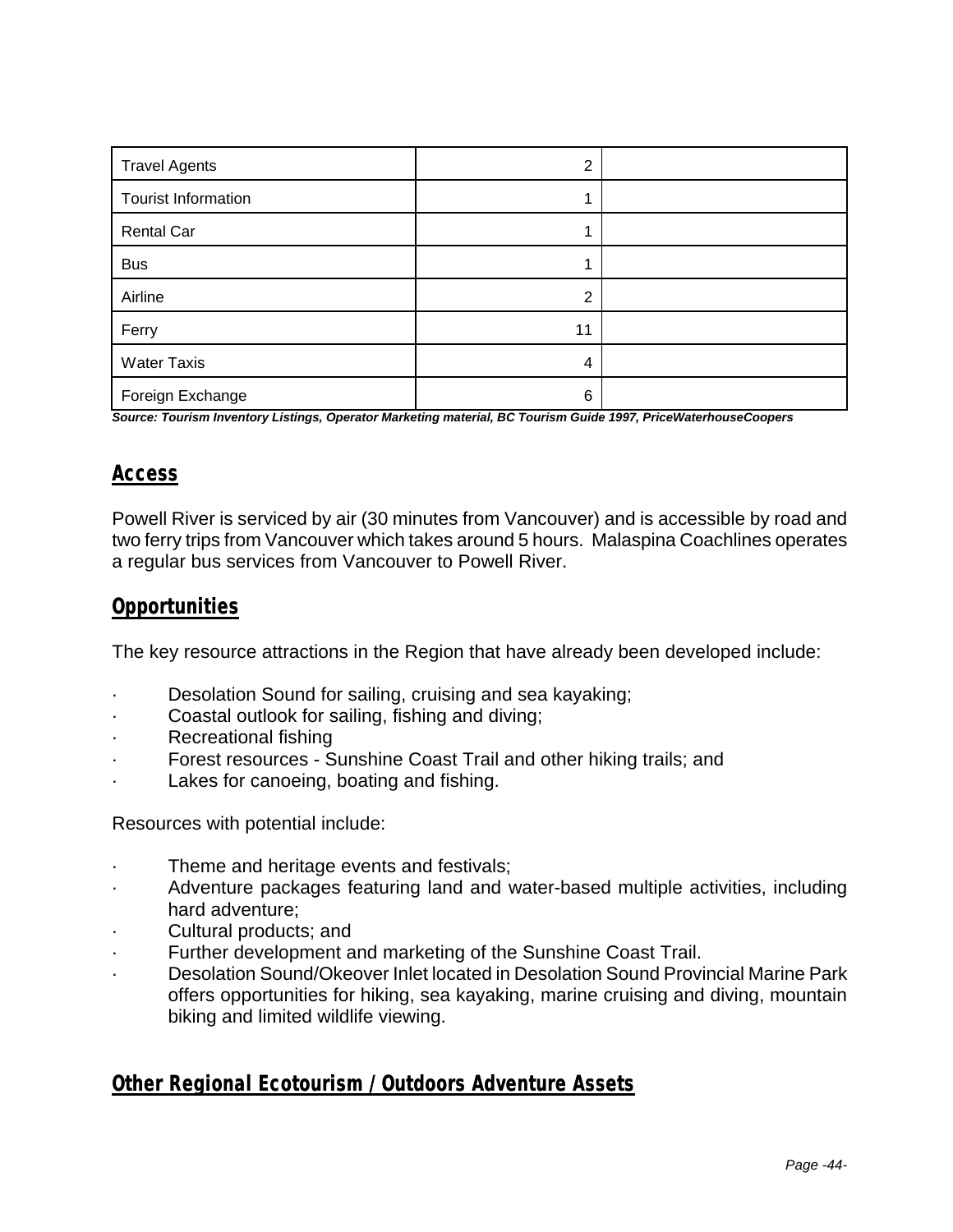- · The northern reaches of Desolation Sound and Toba Inlet have potential for development of a wilderness resort featuring wildlife viewing and recreational activities.
- · Malaspina Peninsula and Coastal Islands offer hiking, sea kayaking, marine cruising, marine wildlife viewing and diving.
- The community of Lund also offers unique characteristics.
- Malaspina Straight from Powell River to Jervis Inlet and Princess Louisa Inlet has potential for resort development due its positioning near Saltery Bay. The area offers wildlife viewing and is close to the golf course and other services, such as boat launching.
- · Powell Lake, Inland Lake and Haslam Lake offer hiking, mountain biking and canoeing as well as wildlife viewing. Haslam Lake offers handicapped access to its trail system.
- · The inland lakes of Horshoe, Nanton, Dodd, Windsor and Goat Lake and Lois Lake offer mountain biking, hiking, canoeing (part of Powell River Canoe Route).
- · Texada and Lasqueti Islands offer a wide range of activities including coastal hiking, sea kayaking, diving and mountain biking.
- Texada has significant mineral mining activities which may impact its appeal as a tourist destination.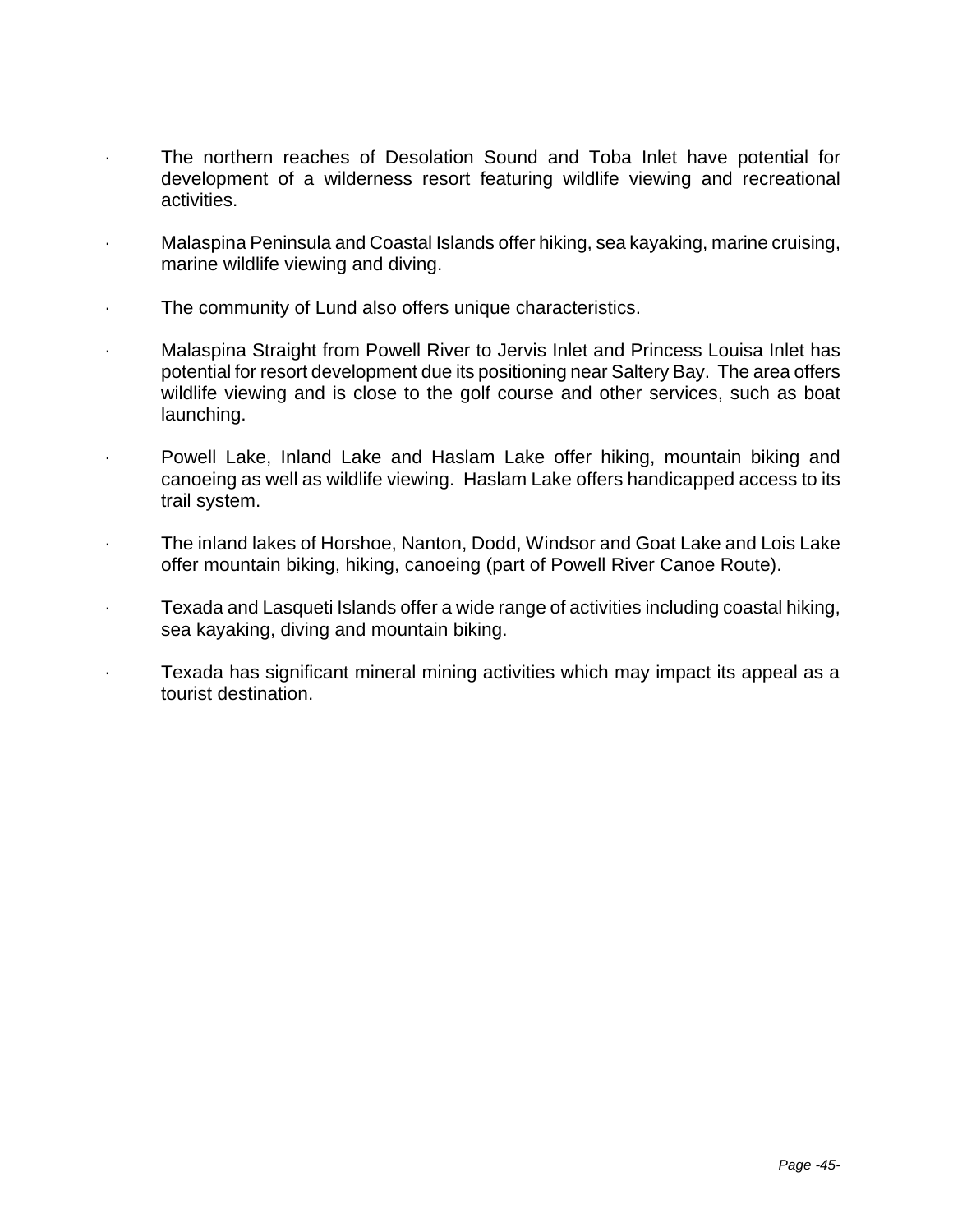# **2.1.2 Tourism Activity - B.C. Sunshine Coast and Powell River**

In Canada, visitor exports are predicted to grow at 4.2% per year to 2010 with personal travel and tourism anticipated to grow at 2.8% to year 2010.  $12$ 

In 1998 almost 22 million overnight visitors traveled to B.C. and for the first three months of 1999, overnight travelers to B.C. increased by 20.5% over the previous year.

|                                     | Overnight Visitors to B.C. - 1998             |                       |                                             |                                                  |                       |                                                |  |  |
|-------------------------------------|-----------------------------------------------|-----------------------|---------------------------------------------|--------------------------------------------------|-----------------------|------------------------------------------------|--|--|
| <b>Market</b>                       | <b>Total</b><br><b>Revenue</b><br>(\$million) | % Change<br>1997/1998 | % Total<br><b>Visitor</b><br><b>Revenue</b> | <b>Total Visitor</b><br><b>Volume</b><br>(1000s) | % Change<br>1997/1998 | % of Total<br><b>Visitor</b><br><b>Revenue</b> |  |  |
| B.C.                                | 2380                                          | 1.5                   | 27.2                                        | 10654                                            | $\Omega$              | 48.9                                           |  |  |
| Canada                              | 2659                                          | 2.9                   | 30.4                                        | 4.747                                            | 1.5                   | 21.8                                           |  |  |
| Regional                            | 1.681                                         | 3.3                   | 19.2                                        | 3.582                                            | 1.8                   | 16.5                                           |  |  |
| Long Haul                           | 978                                           | 2.2                   | 11.2                                        | 1164                                             | 0.7                   | 5.4                                            |  |  |
| <b>United States</b>                | 2167                                          | 11.7                  | 24.7                                        | 4.779                                            | 10.1                  | 21.9                                           |  |  |
| Regional                            | 1009                                          | 11.7                  | 11.5                                        | 2863                                             | 10.1                  | 13.1                                           |  |  |
| Long Haul                           | 1158                                          | 11.7                  | 13.2                                        | 1916                                             | 10.1                  | 8.8                                            |  |  |
| <b>Asia Pacific</b>                 | 821                                           | $-12.9$               | 9.4                                         | 774                                              | $-14.7$               | 3.6                                            |  |  |
| Japan                               | 287                                           | $-8.3$                | 3.3                                         | 30                                               | $-9.7$                | 1.4                                            |  |  |
| Australia                           | 140                                           | 6.3                   | 1.6                                         | 120                                              | 4.8                   | 0.6                                            |  |  |
| Taiwan                              | 110                                           | $-7.1$                | 1.3                                         | 88                                               | $-8.5$                | 0.4                                            |  |  |
| <b>Europe</b>                       | 625                                           | 2.2                   | 7.1                                         | 623                                              | 1.1                   | 2.9                                            |  |  |
| <b>UK</b>                           | 253                                           | 8.7                   | 2.9                                         | 238                                              | 7.1                   | 1.1                                            |  |  |
| Germany,<br>Austria,<br>Switzerland | 199                                           | $-5.5$                | 2.3                                         | 166                                              | $-6.9$                | 0.8                                            |  |  |
| <b>TOTAL</b>                        | 8760                                          | 2.9                   | 100                                         | 21770                                            | 1.9                   | 100                                            |  |  |

*Source: Tourism BC*

l

<sup>12</sup> World Travel and Tourism Council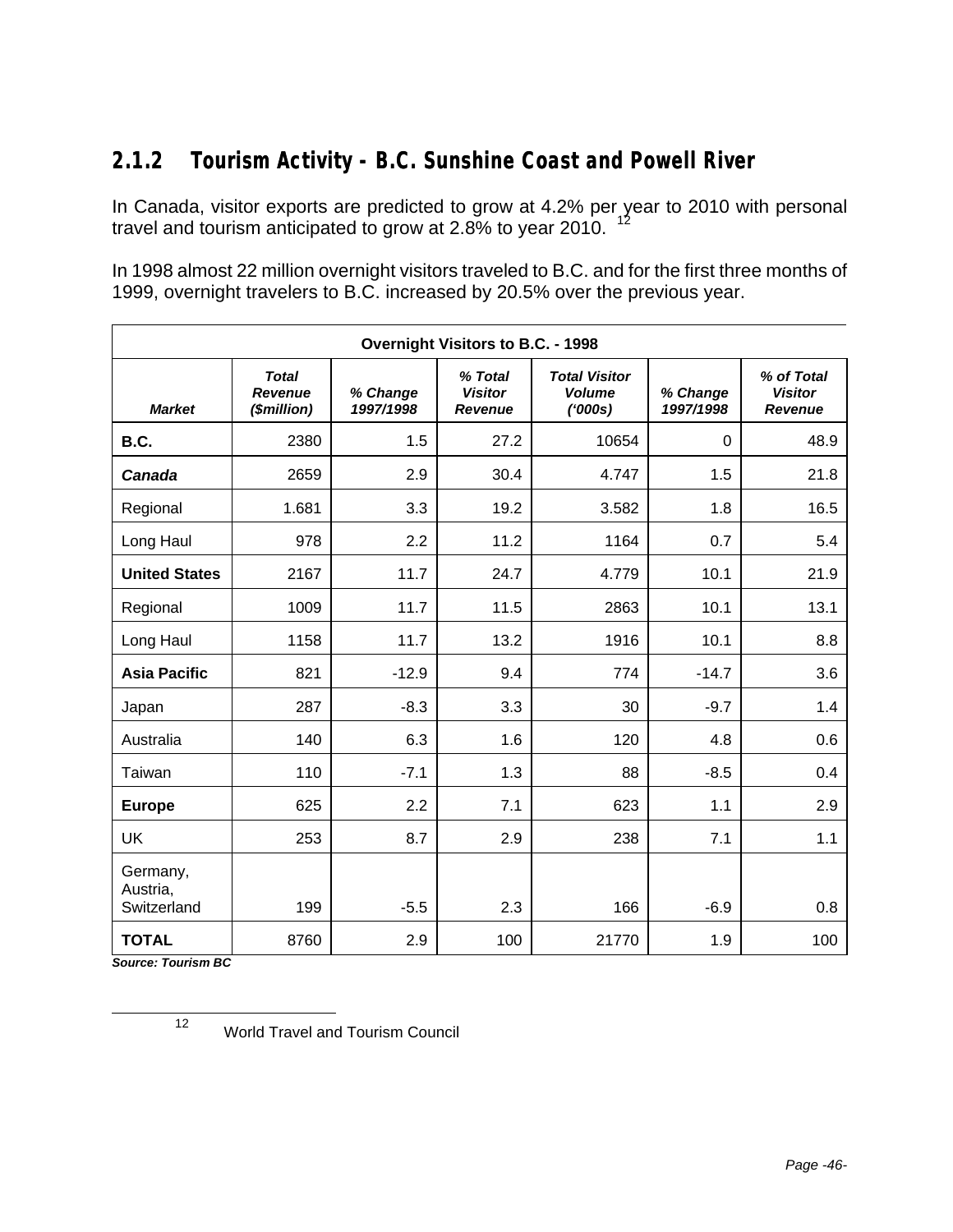### *Sunshine Coast*

Total non-resident and resident visitation to the Sunshine was approximately 857,441 in 1996 (most recent BC Visitor Study for area). Non-resident visitation comprised 47% with BC resident travelers making up the other 53%. Of non-resident visitation, main markets are Alberta, Washington and Oregon. Long-haul Canada, primarily Ontario, is quite strong, however, long-haul USA and the Asia Pacific is low. The European market is not big, however, this market shows an interest in nature and cultural experiences and therefore offers potential for the Sunshine Coast. Within BC, the Greater Vancouver Regional District provides 15% of the visitors to the Sunshine Coast with the rest of Southern B.C. being the next strongest market.

| <b>Overnight Visitors - Sunshine Coast</b> |                       |                                                                    |  |  |
|--------------------------------------------|-----------------------|--------------------------------------------------------------------|--|--|
| <b>Market origin</b>                       | <b>Total visitors</b> | % of overall<br>Vancouver/Coast<br><b>Mountain Region Visitors</b> |  |  |
| Non-resident                               |                       |                                                                    |  |  |
| Regional Canada                            | 105753                | 6                                                                  |  |  |
| Regional USA                               | 165308                | 8                                                                  |  |  |
| Long Haul Canada                           | 60508                 | $\,6$                                                              |  |  |
| Long Haul USA                              | 44167                 | 3                                                                  |  |  |
| Europe                                     | 22352                 | 5                                                                  |  |  |
| Asia Pacific                               | 7731                  | 1                                                                  |  |  |
| <b>Total non-resident</b>                  | 405819                |                                                                    |  |  |
| <b>BC Residents</b>                        |                       |                                                                    |  |  |
| Vancouver Island                           | 71747                 | 4                                                                  |  |  |
| <b>Greater Vancouver Regional District</b> | 278661                | 15                                                                 |  |  |
| Northern BC                                | 8327                  | 1                                                                  |  |  |
| Southern BC                                | 92887                 | 5                                                                  |  |  |
| <b>Total resident</b>                      | 451622                |                                                                    |  |  |
| <b>Total Visitors</b>                      | 857441                |                                                                    |  |  |

In 1998 2.46 million passengers traveled the Horseshoe Bay to Langdale route and it could be estimated that 35% of this traffic was from tourism.

*Source: BC Visitors Study 1997*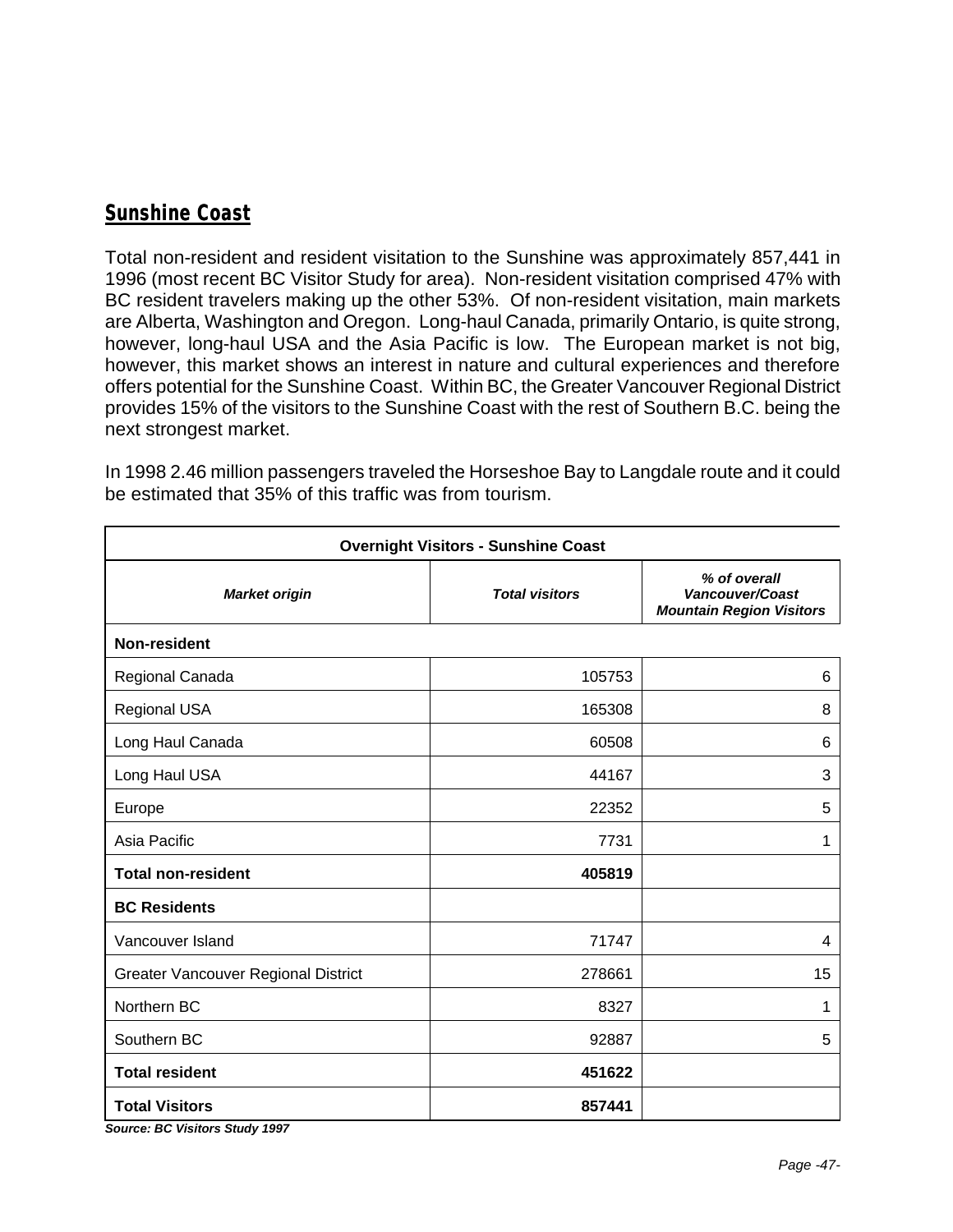### *Powell River*

There have not been any recent surveys conducted to indicate visitation within the Powell River Region. PriceWaterhouseCoopers in their 1999 Powell River Tourism Study produced a broad range estimate as follows.

The Visitor Information Centre keeps a record of travelers who visit the Centre, although not all visitors to the region stop at the Information Centre. In 1997 they recorded 14,000 parties (18,000 individuals), but average visitation per year averages between 8,000 and 10,000 parties. This is a small percentage of total visitation to the Sunshine Coast. Accommodation capacity and estimated occupancy shows that in 1998 just over \$3 million in room revenue was reported in the Powell River Regional District, down 12.6% from 1997.

PriceWaterhouseCoopers also analyzed BC Ferry Statistics for the Earls Cove/Saltery Bay and Powell River/Comox routes. Each of these routes indicates a maximum of 374,000 visitors going into the Powell River region in 1998. Based on the 35% tourist rate measured for the Horshoe Bay/Langdale route, it was assumed that up to 130,000 tourists may be accessing the region via BC Ferries. Pacific Coastal Airlines has thirty two flights from Vancouver to Powell River providing around 21,600 potential seat to Powell River each year.

It was then calculated that total visitation to the Powell River region may extend to between 67,000 to 151,000 per year, indicating a strong tourist market but with scope for development based on under-utilized ferry and accommodation capacity.

### *Market Potential by Origin*

- · European markets, predominantly Germany, show a strong level of interest in historic sites, wildlife viewing and First Nation cultural experiences. This market makes up 5.5% of the non-resident market in the region, but shows a strong interest in traveling throughout B.C. to experience a variety of outdoor activities.
- · Regional Canada and USA make up two thirds of the non-resident market to the Sunshine Coast. These visitors have a high level of interest in wildlife viewing, local festivals, First Nation cultural events, and hiking.
- ·
- Long haul USA visitors show interest in galleries, museums, historic sites, First Nation events and wildlife viewing.
- · BC, including the Greater Vancouver Regional District, travelers show a high level of interest in wildlife viewing and hiking but a low level of interest in local heritage and cultural products.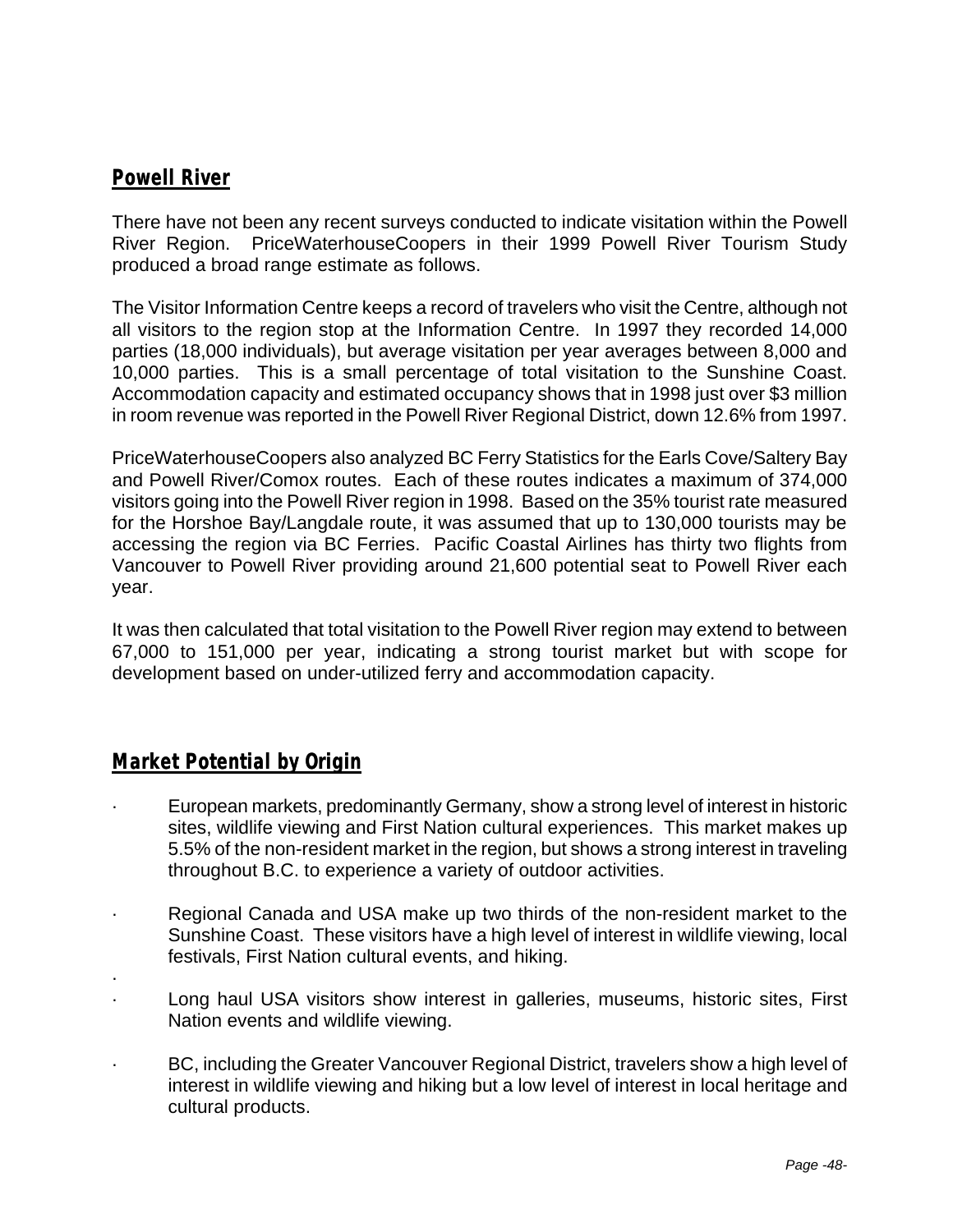- Local Business Reliance on Tourism.
- Out of the 744 businesses in the Powell River Regional District  $13$ , 193 are supported by tourism. This shows that over 25% of businesses in the region have a tourism component to their business.

#### *Vision*

l

The PriceWaterhouseCoopers Tourism Study Report shows a number of tourism visions based on interviews with regional businesses, community leaders and government agencies.

Current visions include developing Powell River as:

An eco-friendly outdoor adventure centre providing:

- Outdoor eco-friendly experiences;
- · Supply services; and
- Education centres.

A Centre for music and art with:

- · Annual festivals;
- · Ongoing schools; and
- · Performances.

A getaway destination featuring:

- · Golfing, fishing, outdoor activities;
- · Small conferences;
- · Wellness; and
- · Arts and crafts.

A jumping off point to the adjoining regions of:

- · Desolation Sound;
- · Princess Louise Inlet;
- <sup>13</sup> Stats Canada, December 1997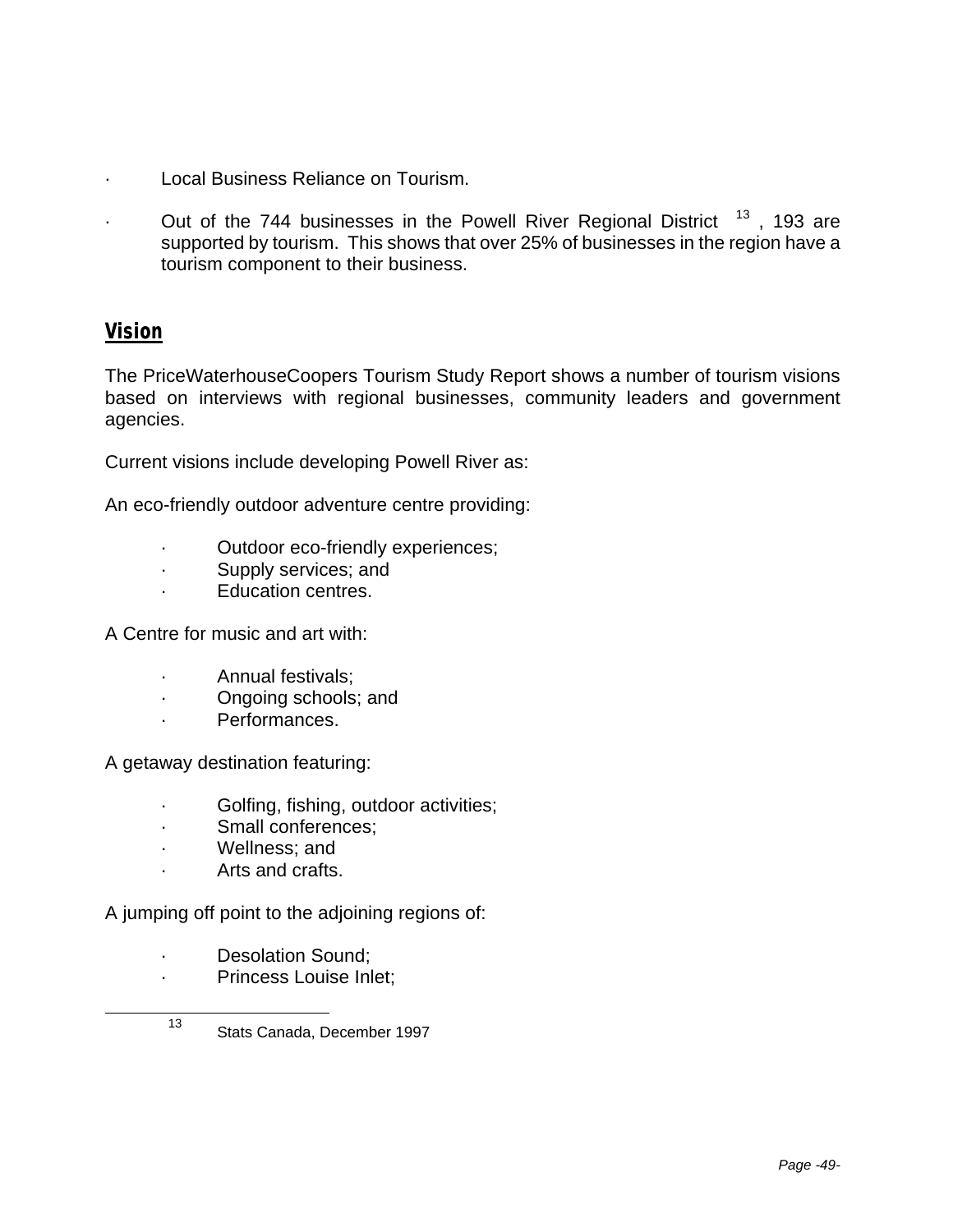- · Backcountry; and
	- Savary Island.

### *Powell River Needs*

The PriceWaterhouseCoopers Tourism Study points out that it is essential to recognize the community culture, the economic climate of the Region, the evolution of tourism and tourism organizations in the community, and the desire of community members toward tourism development. To get the most of the people and natural resources of the area, clear identification of the roles and partnerships for coordinated management between the Visitors Bureau, the Chamber of Commerce, tourism business owners, the District of Powell River, Powell River Regional District, Sliammon First Nation, heritage and cultural organizations, recreation groups, environmental groups and educational bodies.

### *Marketing*

Current marketing of Powell River is conducted through the Visitors Bureau and participation in the Vancouver Coast and Mountains Tourism Association, as well as by individual operators and various tourism marketing initiatives through the Municipality. Regionally, Powell River is a key component of the Sunshine Coast tour route and is positioned to benefit from marketing initiatives that promote the Region.

#### *The Sunshine Coast Trail*

The PriceWaterhouseCoopers report identifies the trail as offering significant opportunity to the region by providing a draw that will support other nature based tourism opportunities in the Region. Their market analysis for the Powell River Region demonstrated that there is a strong interest in all markets for hiking activities and other nature based activities such as wildlife viewing. Based on the estimate of visitation by market, the local BC market holds potential for use of the trail. Challenges include maintaining the ecological integrity of the trail, ensuring a "natural experience", and raising the profile of the trail.

The report goes on to observe that Powell River Parks and Wilderness Society, by its proactive marketing initiatives, shows the foresight needed to establish an economic argument for protection of the trail environment. In support of this, there has been discussion on establishing a business case for the trail to create a hut-to-hut system, incorporating accommodation and service packages for users. Opportunities emerging from this initiative includes development of local guiding businesses, development of a First Nation cultural facility by Sliammon First Nation and collective marketing with the West and North Coast Trails.

# **2.2 Dependency and Diversity, and Tourism Multipliers in the Powell River Region**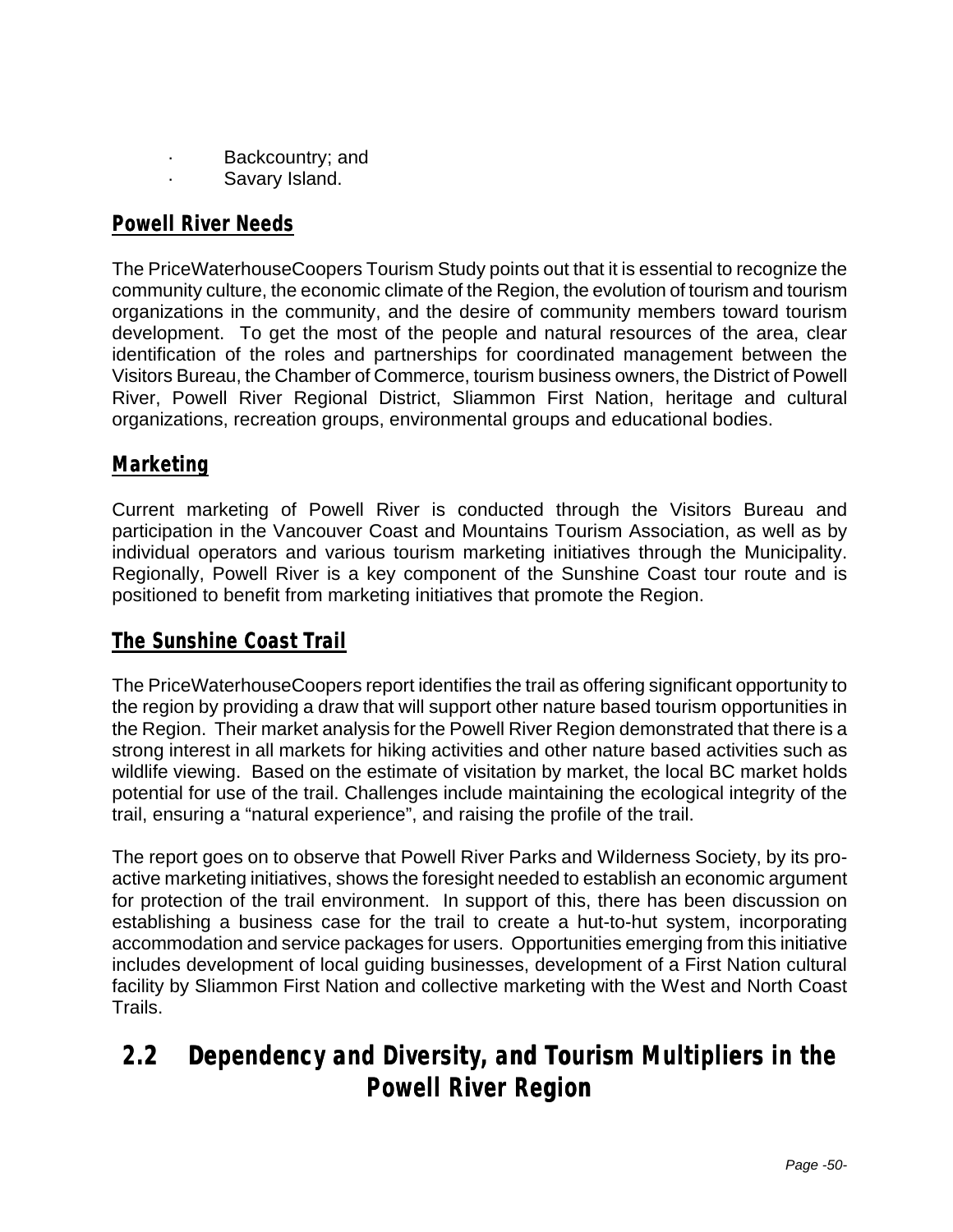Every region within BC has been analyzed and assigned a series of indices and multipliers to reflect dependency on various economic sectors, the impact of growth (or decline) in any one sector and it's trickle effect onto other areas of a region's economy. <sup>14</sup>

Without necessarily delving into all the statistical data available, the following represents the key indicators relating to Powell River. The 'bottom line' of this analysis is that **the Sunshine Coast Trail, as it relates to potential tourism develop in the region, can be catalogued as a significant and important development in terms of direct and indirect job creation, and much needed economic diversification.**

| <b>Indicator</b>                               | <b>Score</b> | <b>What it Means</b>                                                                                                                                                                                                                                                                                                          |
|------------------------------------------------|--------------|-------------------------------------------------------------------------------------------------------------------------------------------------------------------------------------------------------------------------------------------------------------------------------------------------------------------------------|
| Income Dependency for<br>Forestry              | 34           | This show how much the community relies on each of the basic<br>sectors. The Income Dependency is the percentage of basic sector<br>income for the region that is attributable to each basic sector. 34%<br>of all basic employment income in Powell River is derived from<br>forestry and pulp & paper. The norm is '10-15'. |
| Income Dependency for<br>Tourism               | 6            | Only 6% of all basic employment income in Powell River is derived<br>from tourism activities. There is room for, and a need for<br>improvement here.                                                                                                                                                                          |
| <b>Employment Ratio for</b><br>Forestry, Paper | 1.6          | A loss of 10 forestry jobs translates to a loss of 16 direct and<br>indirect jobs. Vice-versa also applies.                                                                                                                                                                                                                   |
| Diversity Index                                | 65           | Calculated from the income dependencies, this shows the degree<br>to which a community relies on one or a few sectors. Zero indicates<br>total dependency on one sector. Communities generally range from<br>50 to 75. Powell River, currently at 65, has fallen from 67<br>dependency since 1995.                            |
| <b>Forest Vulnerability</b>                    | 48           | When Powell River experiences a downturn in forestry, the area<br>experience greater difficulties than 78% of BC regions who might<br>experience a similar downturn in their area. Powell River is<br>considered within the top 15 (out of 63) highest vulnerable regions<br>dependent on forestry.                           |
| <b>Direct Tourism Ratio</b>                    | 2.38         | Ten new tourism jobs will create 23.8 direct and indirect tourism<br>jobs.                                                                                                                                                                                                                                                    |

l

<sup>14</sup> "British Columbia Local Area Dependencies and Impact Ratios, 1996". Ministry of Finance and Corporate Relations, Published May, 1999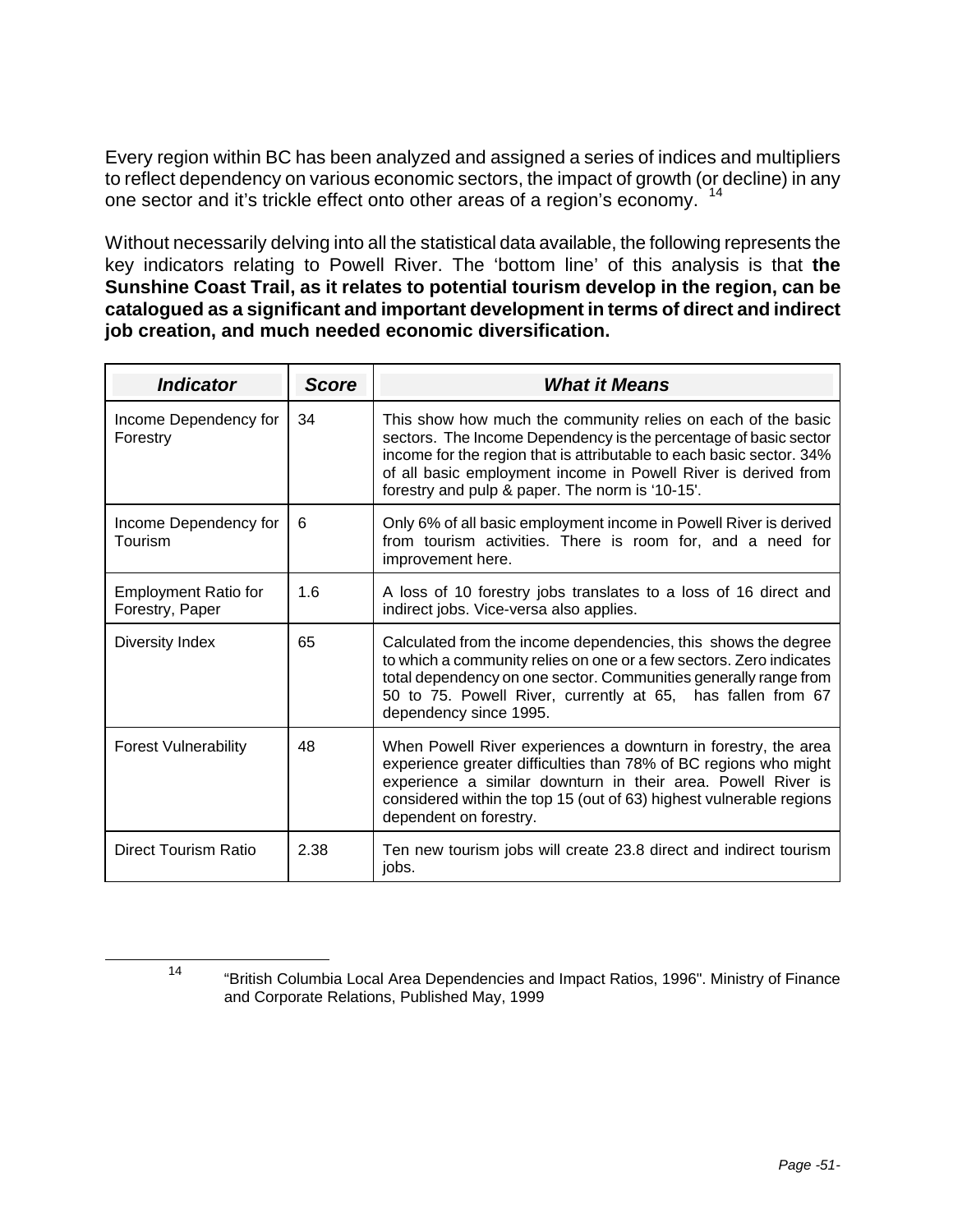# **2.3 Sunshine Coast Trail Background and Specifications**

# **2.3.1 History**

The Sunshine Coast Trail was conceived in 1992 when a handful of outdoor enthusiasts realized that there was a vanishing amount of accessible old growth left on the Upper Sunshine Coast. They formed the Powell River Parks and Wilderness Society (PRPAWS), a registered non-profit charitable society to set aside protected areas linked by corridors, as well as beginning work on the 180 km trail connecting the old growth from Saltery Bay to Sarah Point.

Approaching this goal one trail at a time, PRPAWS organized groups of volunteer labour to build new trails and connect existing trails.

Grand openings were held for the trails, with public, government and industry involvement and the new trail gained popularity and acceptance with the public.

PRPAWS draws on the talents of mountain bikers, horseback riders, canoeists, kayakers, skiers, climbers, hikers and naturalists.

Due to the area's moderate climate, the opportunity for winter sports such as cross-country skiing and snowmobiling is limited. Granite Lake occasionally gets snow and is generally difficult, but not impossible accessible in winter.

**Phase I** of the Sunshine Coast Trail was completed in the fall of 1998 connecting the old growth areas of Mount Troubridge, Smith Range, Confederation Lake and the Gwendoline Hills. PRPAWS has also successfully negotiated a further 4,000 hectares of land contained in two protected areas in the Powell River region; the Inland/Confederation/Haslam area and the Duck Lake area. PRPAWS visualize that eventually a hiker will have the option to hike hut-to-hut, or complete a section one day at a time and leave the trail to stay in nearby accommodations overnight. Currently, there are three bed and breakfasts, one hut, one hostel, one motel and two restaurants along the route.

*Phase 2* is being planned to build more outhouses, picnic tables and campsites, with *Phase*  **3** including the construction of trail huts. With its many access points, the trail offers a choice of difficulty, duration, terrain and activity. and is intended to lay the foundation of a sustainable environment and economy in Powell River for future generations.

### **2.3.2 Description**

From the start at the Saltery Bay Ferry Terminal, the trail ascends into a stand of Douglas fir and yellow cedar old growth on Mount Troubridge and surrounding Elephant Lakes.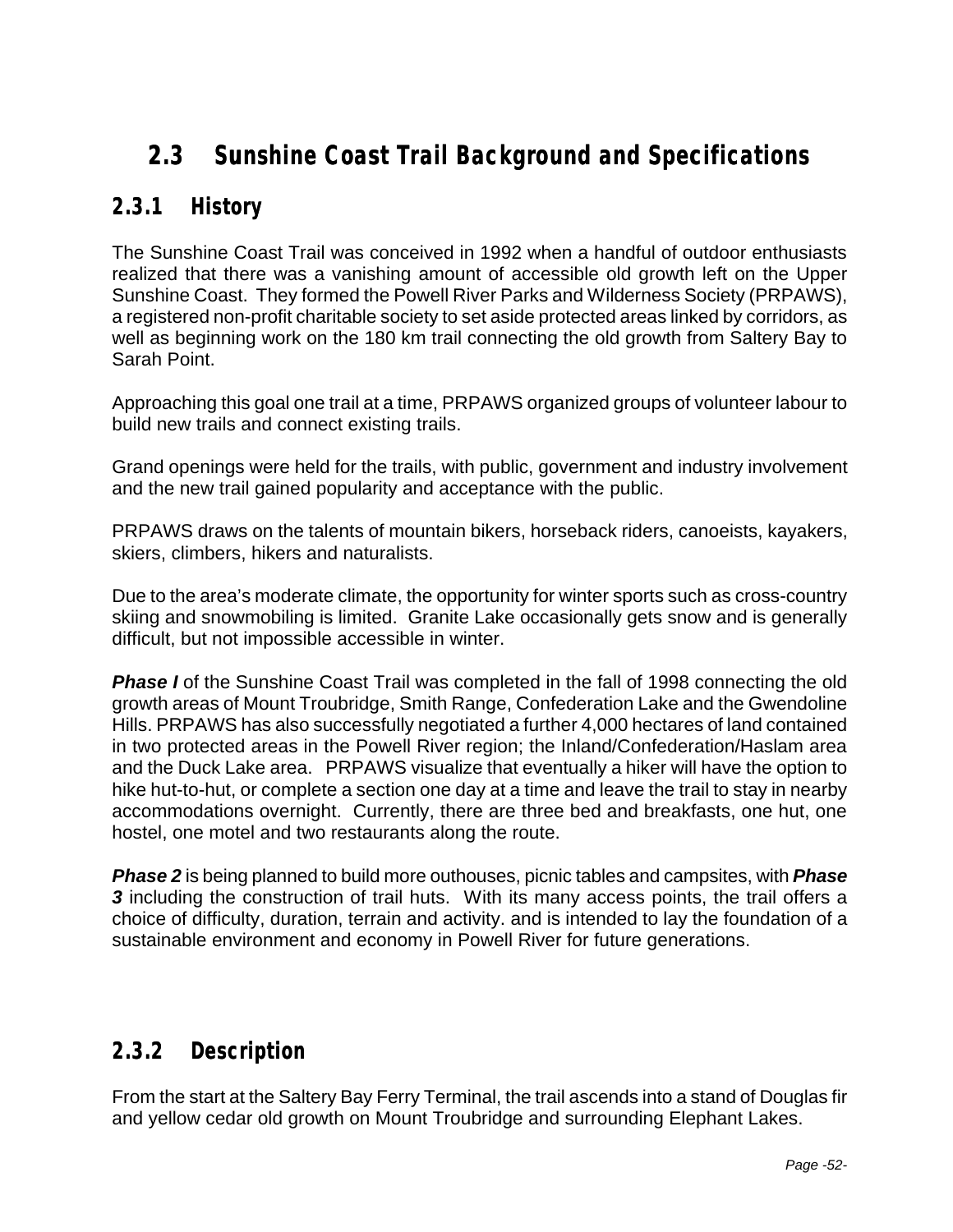From there, the route follows shore of Lois Lake and the beginning of the Powell Forest Canoe Route. It crosses Eagle River, then follows the crest of the Smith Range through miles of an old growth corridor.

Tin Hat Mountain affords a 360 degree view of over lakes and mountain ranges, including the Rainbows and the Powell Divide.

Fiddlehead Farm in the Haslam Valley is a hostel known for good food and accommodation.

The next substantial stand of old growth is encountered near Confederation Lake where a log cabin has been constructed for public use. The trail then skirts Inland, Powell and Sliammon Lakes and traverses Appleton Canyon down to Toquenatch Creek.

Passing the head of Okeover Inlet, the trail travels through old growth in the Gwendoline Hills and then follows the shoreline of Malaspina Inlet, ending at Sarah Point in Desolation Sound.

# **2.3.3 Inventory of Assets by Section**

| Section                                                                 | <b>Difficulty</b>                                                         | Attractions                                                                                                                                                                                                                                                                                                                         | Accommodations                                                                                                                                                                                                                                                                                                                                                                                                                             |
|-------------------------------------------------------------------------|---------------------------------------------------------------------------|-------------------------------------------------------------------------------------------------------------------------------------------------------------------------------------------------------------------------------------------------------------------------------------------------------------------------------------|--------------------------------------------------------------------------------------------------------------------------------------------------------------------------------------------------------------------------------------------------------------------------------------------------------------------------------------------------------------------------------------------------------------------------------------------|
| Section One<br>Sarah Bay - Malaspina<br>Road<br>$(0 - 21.3 \text{ km})$ | Moderate to challenging<br>with substantial elevation<br>gains and losses | Hinder Lake<br>The Knob<br>Cochrane Bay Campsite<br><b>Old Growth Forest</b><br>Wednesday Lake<br>(swimming and fishing)<br>Manzanita Bluffs<br><b>Old Growth Forest</b><br>Veterans<br>Krompocker's Clearing                                                                                                                       | Feather Cove - no<br>facilities, no fresh water<br>Cochrane Bay -<br>oceanfront, water, no<br>sanitary facilities or tables<br>Wednesday Lake -<br>swimming, wildlife, lake<br>water, no tables<br>Cedar Lodge B&B -<br>couples accommodation                                                                                                                                                                                              |
| Section Two<br>Malaspina Road to Powell<br>Lake (28.9 km)               | Moderate                                                                  | Old Knarley<br>Maple Grove<br>Rainforest<br><b>Giant Fir</b><br><b>Gibraltar Viewpoint</b><br>Rievely's Pond<br>Appleton Canyon Bridge<br>Waterfalls<br>Theth Yeth Lake<br>Kayach Bluffs<br>Dogleg Pond Bird viewing<br>Little Sliammon Lake -<br>Swimming & Picnic<br>Scout Mountain<br><b>Climbing Bluffs</b><br>Shingle Mill Pub | Fern Creek - picnic site,<br>firepit, no sanitary<br>Plummer Creek - large<br>campsite, creek water,<br>tables<br>Homestead - tables.<br>outhouse, creek water,<br>near road<br>Appleton Creek - creek<br>water and outhouse.<br>tables, campsite<br>uncleared<br>Kokanee Creek -<br>Lakeside, swimming,<br>creek water, no tables<br>Cadet Campsite -<br>unimproved lakeside<br>Little Sliammon -<br>unimproved, good<br>swimming, picnic |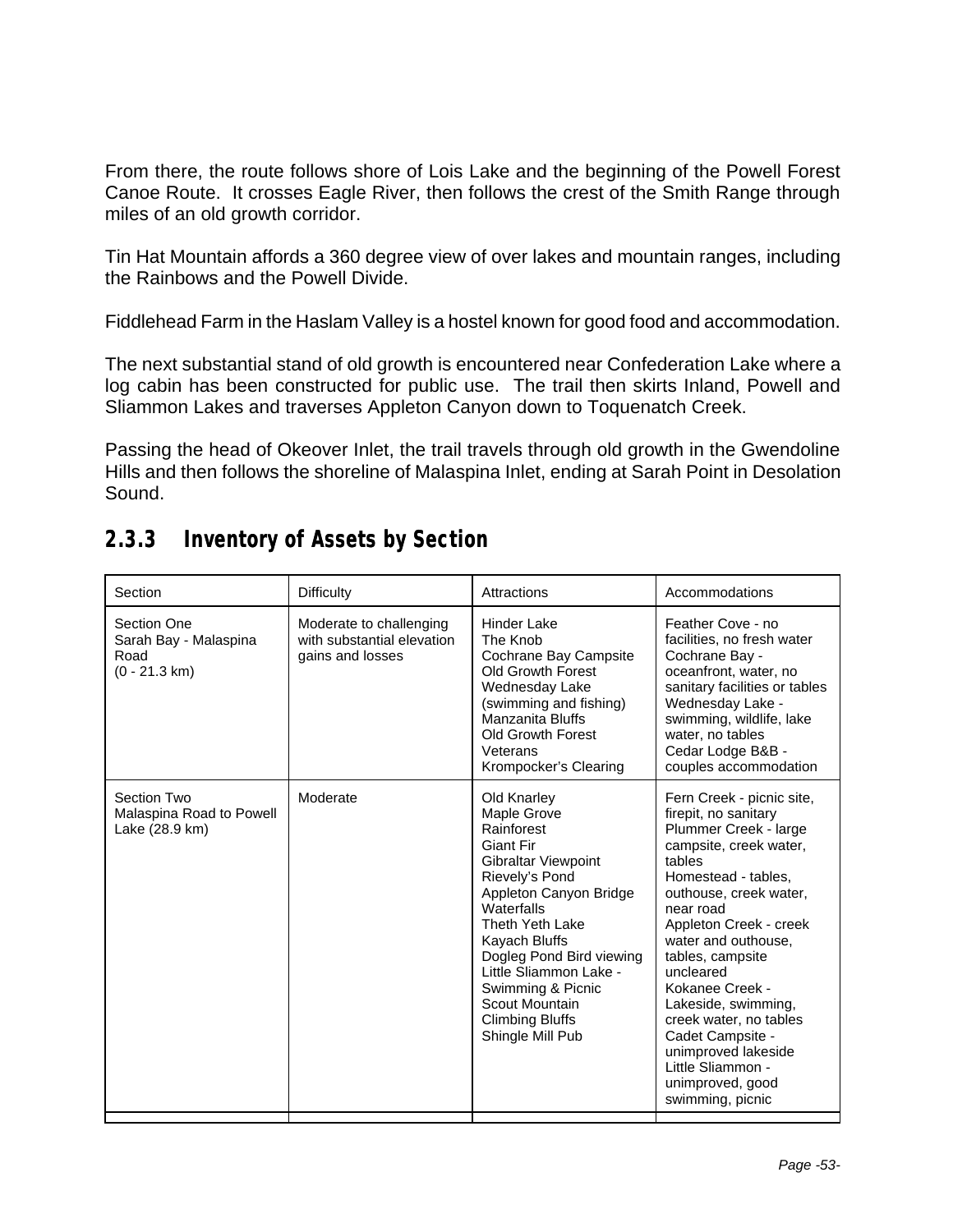| Section                                                                       | <b>Difficulty</b>                                                     | Attractions                                                                                                            | Accommodations                                                                                                                                                                                                                                                                                                     |
|-------------------------------------------------------------------------------|-----------------------------------------------------------------------|------------------------------------------------------------------------------------------------------------------------|--------------------------------------------------------------------------------------------------------------------------------------------------------------------------------------------------------------------------------------------------------------------------------------------------------------------|
| <b>Section Three</b><br>Powell Lake Bridge to<br>Fiddlehead Farm (30.9<br>km) | Moderate with challenging<br>sections                                 | Lakeside walks<br>Swimming<br>Pocket wilderness<br>Old Growth<br>Fishing<br>B&B                                        | Wednesday Point -<br>unimproved lakeside,<br>swimming<br>Haywire Bay Campsite -<br>all facilities, swimming,<br>showers, (reservations)<br>Inland Lake - Swimming<br>and fishing<br>Confederation Lake -<br>cabin (first come/first<br>served)<br>Fiddlehead Farm B&B -<br>reservations need,<br>camping available |
| Section Four<br>Fiddlehead Farm to<br>Herondell B&B (30.9 km)                 | Challenging - steep and<br>rough                                      | Mountain top views<br>Sub-alpine with old growth<br>Wildlife<br><b>Isolated lakes</b><br>Berry picking                 | Signage and campsites<br>non-existent - section not<br>recommended without<br>guide                                                                                                                                                                                                                                |
| <b>Section Five</b><br>Eagle River to Saltery Bay<br>(44 km)                  | Challenging with large<br>elevation gains and rough<br>trail sections | Best vistas on trail<br>Old Growth<br>Sub-alpine<br><b>Excellent Swimming</b><br><b>Berry Picking</b><br>Lakeside Walk | Last section to be opened.<br>Signage and campsites<br>non-existent - section not<br>recommended without<br>quide                                                                                                                                                                                                  |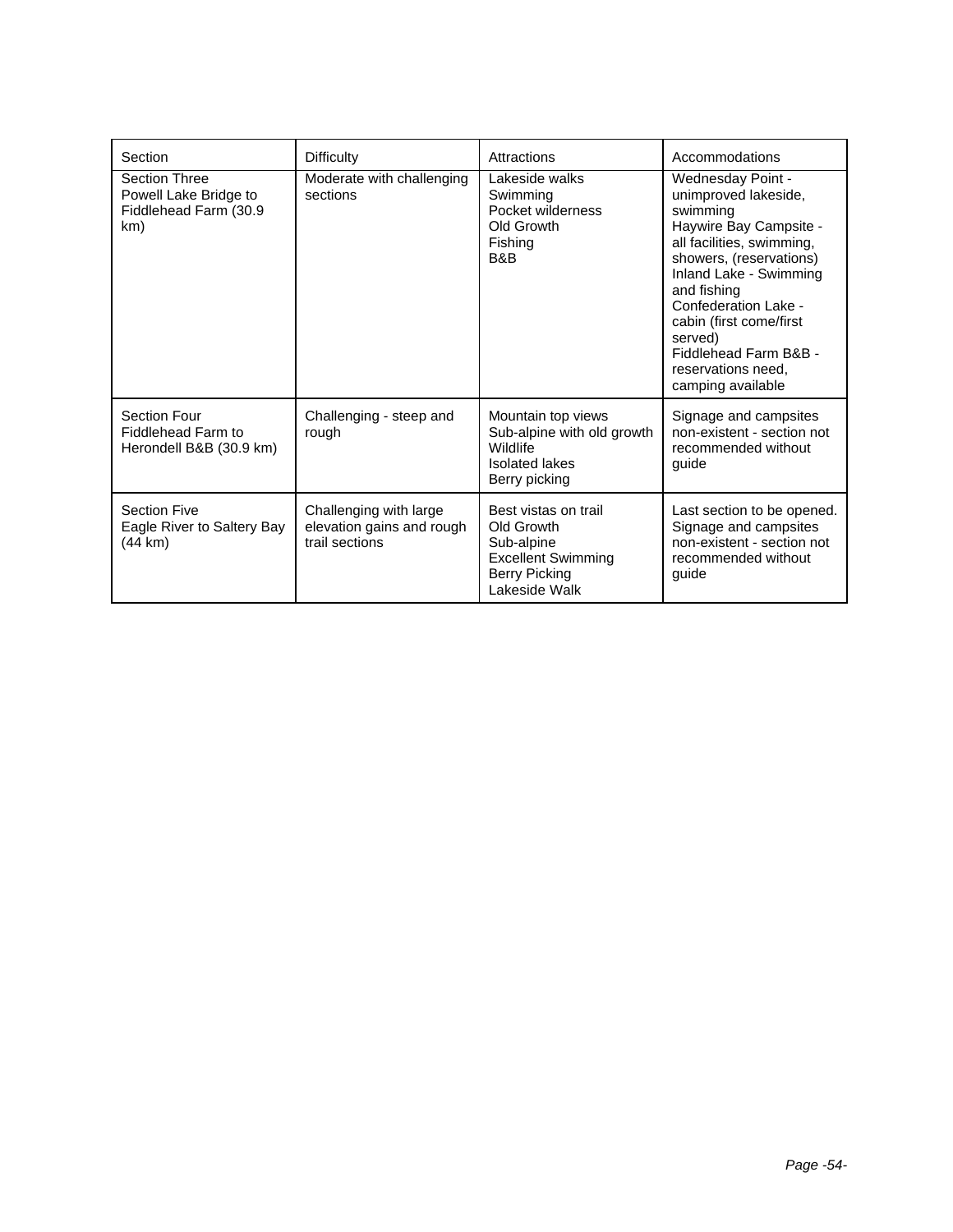# **2.4 Powell River Parks and Wilderness Society (PRPAWS )**

In 1992 a handful of outdoor enthusiasts realised that there was a vanishing amount of accessible old growth left on the Upper Sunshine Coast. They formed the Powell River Parks and Wilderness Society (PRPAWS), a registered, non-profit, charitable society, to set aside protected areas linked by corridors. Membership grew rapidly in excess of one hundred. The society meets regularly and has an eight member executive committee. It issues newsletters that are distributed by mail. Membership is open to anyone and costs \$7.00 per person and \$10.00 for a family.

The purposes of the society are:

- To establish accessible parks and wilderness areas in the Powell River district, with linking corridors where possible;
- · To promote recreation and tourism in these areas through publicity and education;
- To work through appropriate agencies;
- To encourage public participation in the establishment, development, and maintenance of protected areas;
- · To promote social comradeship through a common interest in outdoor activities; to stimulate and further interest in activities such as hiking, canoeing, walking and the observation and study of the natural environment; and
- To help protect our natural heritage for this and future generations.

PRPAWS has systematically addressed the purposes of its constitution by adopting goals and working towards them. PRPAWS' achievements to date include:

- Participation in the Protected Areas Strategy (PAS);
- Building the Sunshine Coast Trail, linking these attractions and others;
- Participation at various tables which will result in the designation of Duck, Confederation and Malaspina as Class A Provincial Parks. Some isolated veterans have been declared wildlife trees along the Sunshine Coast Trail;
- Participation in the PriceWaterhouse Study on Tourism in the Powell River area, now a blueprint for community action;
- · Current participation in the Sunshine Coast Trail Committee, the Millennium Park Project, and Outdoor Recreation User Groups (ORUG);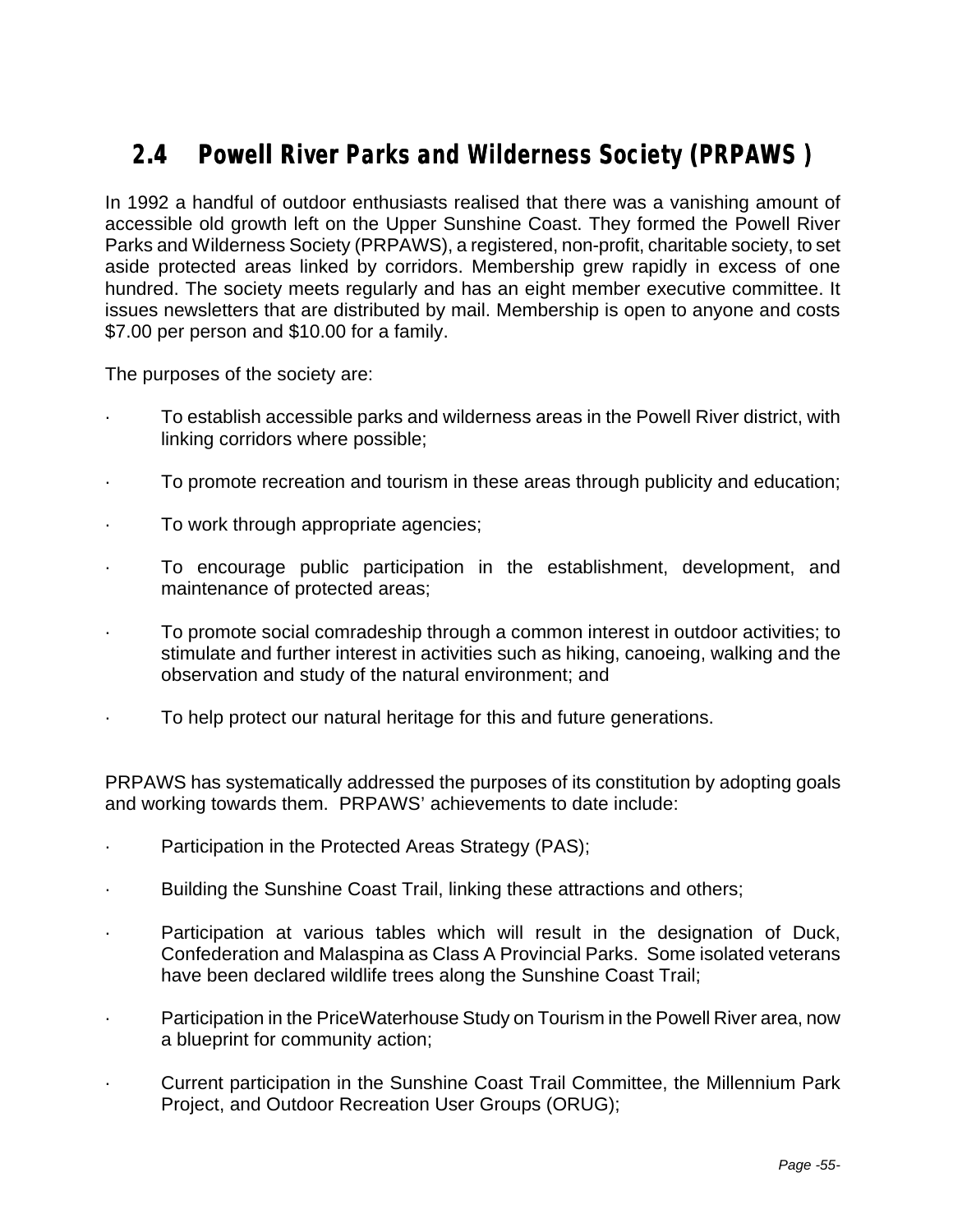- Hosting hikes and advertising through the media;
- · Acting as lead proponents in the Millennium Park Project, a green space in the heart of Powell River. Many communities are participating in this historic project, and more are joining.
- Hosting hikes, work parties, grand openings of trails, and potlucks. The annual ORUG potluck allows recreation, tourism, industry and government to come together meet in an informal setting, thereby encouraging a good line of communication;
- · Creating a vision of 50, 100 and 200 years down the road when the community has accommodated the inevitable overflow from the Lower Mainland, and Vancouver Island. The Upper Sunshine Coast will be a destination with perhaps the lure of the Grand Canyon or the Tatzenshini. A ribbon of old growth will host the Canoe Route and the Sunshine Coast Trail, a unique example of the ancient temperate rainforest, the northern jungles; and
- · Working together with the BOMB Squad, a group of retired gentlemen who build trails and marvels of wooden bridges, and with Greenways, another non-profit society which is building a hiking/biking path that provides access from Powell River to Lund. Many other interest groups are also involved in the planning process and creation of a integrated recreation facility (IRF). It will lay the foundation of a sustainable environment and economy in the Powell River area for future generations.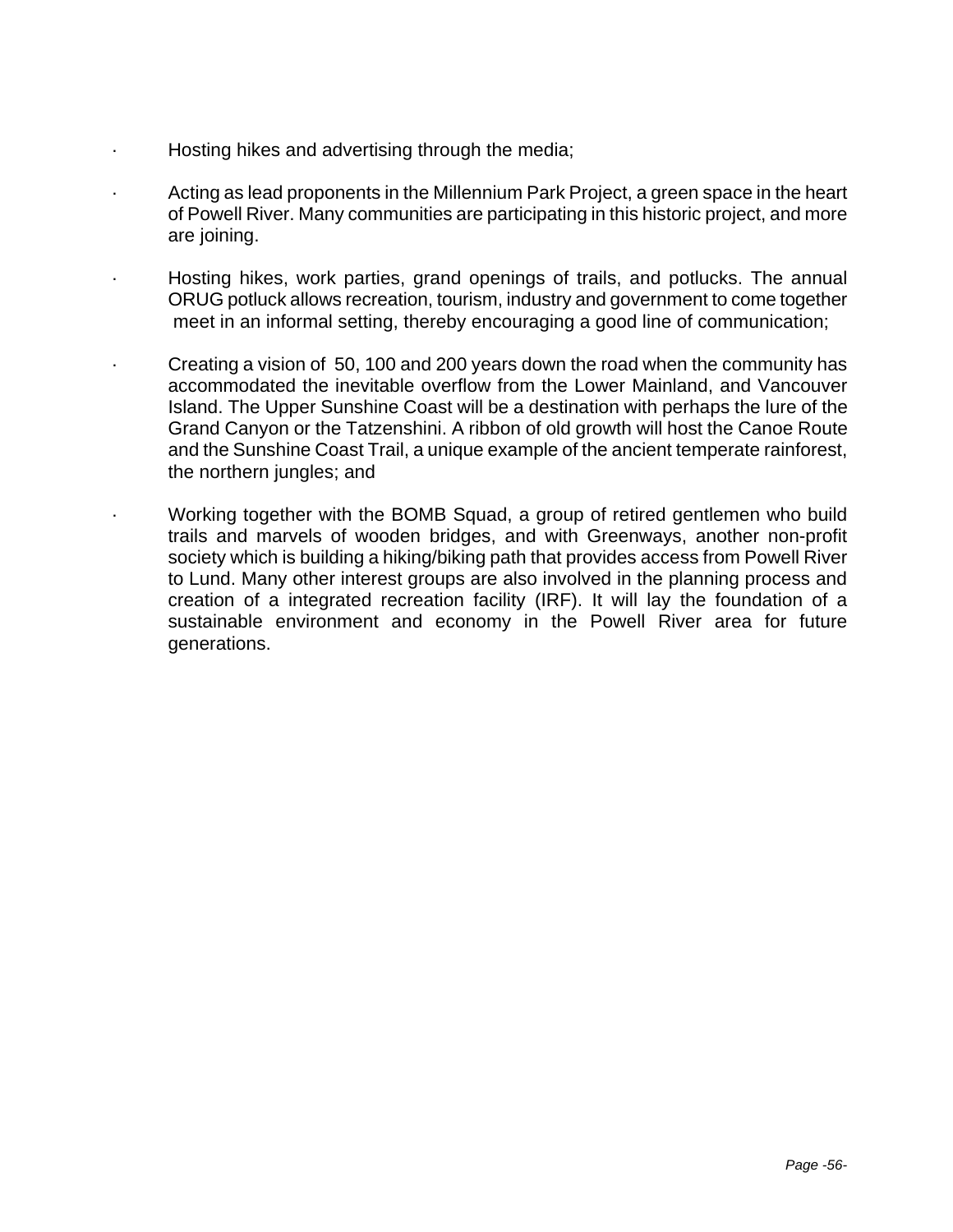# **2.5 Ecotourists - Who Are They and What Are Their Outdoors Adventure Needs and Tastes ?**

A recent survey shows that characteristics of the ecotourist can be slotted into two categories: general consumer and experienced ecotourist. While the general consumer is seeking outdoor adventure experiences to a less adventuresome degree, the experienced ecotourist is looking for more specialized activities.

| <b>Ecotourist Profile</b>                                                         |                                                                                                                                                                                                                                                  |                                                                                                                                                                                                          |  |  |  |
|-----------------------------------------------------------------------------------|--------------------------------------------------------------------------------------------------------------------------------------------------------------------------------------------------------------------------------------------------|----------------------------------------------------------------------------------------------------------------------------------------------------------------------------------------------------------|--|--|--|
| <b>Trends</b>                                                                     | <b>Characteristics</b>                                                                                                                                                                                                                           | <b>Experience</b>                                                                                                                                                                                        |  |  |  |
|                                                                                   | <b>Experienced Ecotourist</b>                                                                                                                                                                                                                    |                                                                                                                                                                                                          |  |  |  |
| Significant growth in<br>travel trade<br>Increasing interest in soft<br>adventure | Most between 25 and 54 years.<br>Primarily couples.<br>High level of education.<br>Prefer summer travel.<br>45% spend over \$1500 per<br>person on ecotourism vacation.<br>50% belong to related clubs.<br>72% read nature-related<br>magazines. | 45% like scenery/nature.<br>Highest rated activities casual<br>walking, hiking/trekking.<br>Multiple activities.<br>Great interest in nature-related<br>and active pursuits.<br>Mid-range accommodation. |  |  |  |
| <b>Environmental concerns</b><br>in destination selection                         | <b>General Consumer</b>                                                                                                                                                                                                                          |                                                                                                                                                                                                          |  |  |  |
| <b>Growth in educational</b><br>tourism                                           | Predominantly 25 - 54 years.<br>Couples.<br>Generally well educated.<br>Prefer summer.<br>38% spend over \$1500 per<br>person.<br>11% belong to related clubs.<br>61% read related magazines.                                                    | 45% like scenery/nature.<br>Casual walking, hiking/trekking<br>rated high.<br>Multiple activities.<br>Mid-range accommodations.                                                                          |  |  |  |

### **2.5.1 Ecotourism Activities and Attractions**

North American ecotourists are interested in a large range of activities with general consumers prefer hiking and touring, utilizing motel/hotel facilities, while the more experienced ecotourists prefer rafting, canoeing and kayaking over hiking and are more likely to "rough it". A survey of general consumers and experienced ecotourists , based on last trip taken and future trips planned, produced the following results.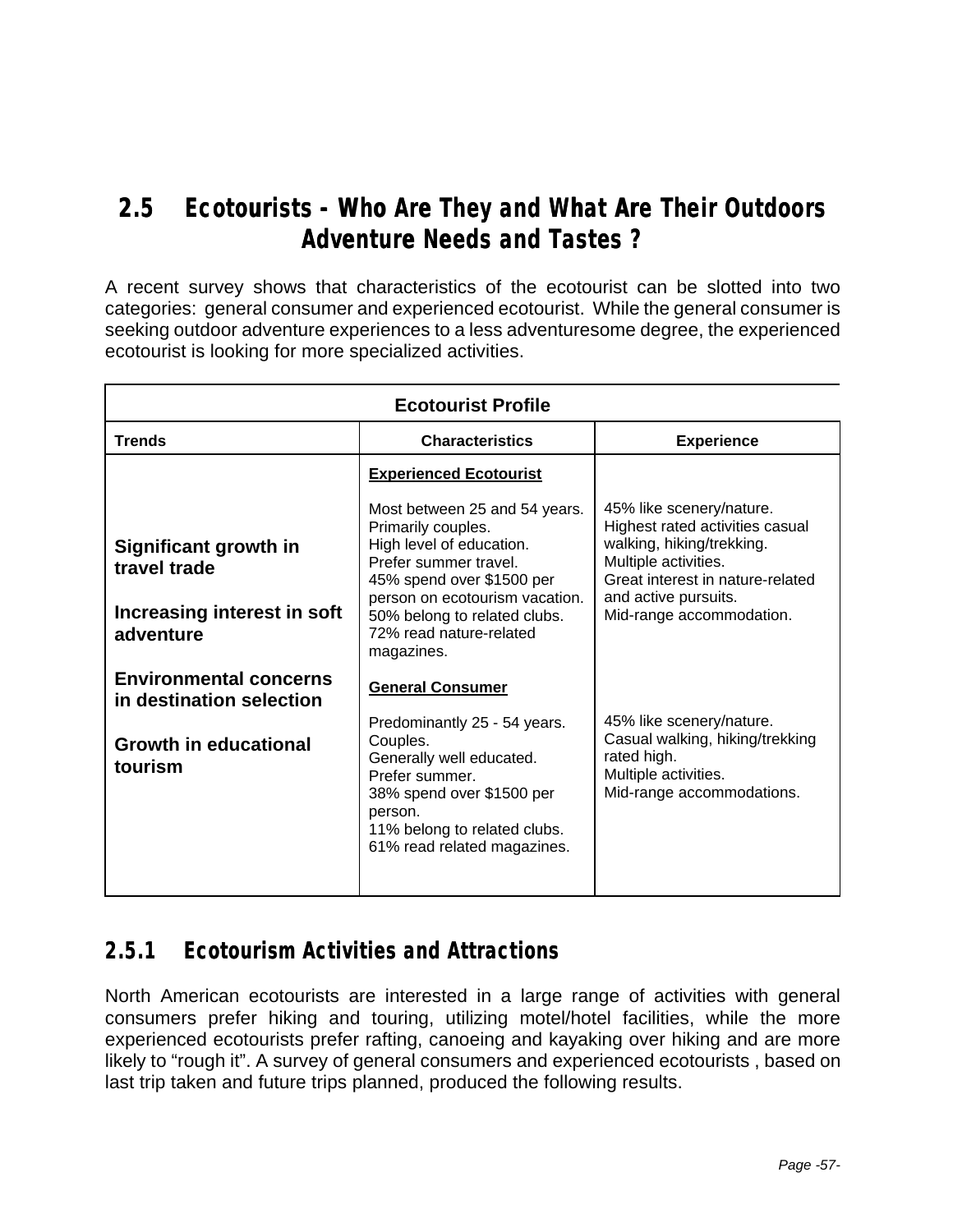# **2.5.2 Reasons for Ecotourism Trips <sup>15</sup>**

| General Consumer: Last Trip                                                                                                                                  |                                             | <b>General Consumer: Next Trip</b>                                                                                                                                                                                        |                                                                         | Experienced Ecotourist - Next trip                                                                                                                                                        |                                                                    |
|--------------------------------------------------------------------------------------------------------------------------------------------------------------|---------------------------------------------|---------------------------------------------------------------------------------------------------------------------------------------------------------------------------------------------------------------------------|-------------------------------------------------------------------------|-------------------------------------------------------------------------------------------------------------------------------------------------------------------------------------------|--------------------------------------------------------------------|
| Relax. getaway<br>Visit family and friends<br>Enjoy scenery/nature<br>New experiences<br>Returning to location<br><b>Cultural attractions</b><br>Educational | 40%<br>31%<br>22%<br>16%<br>14%<br>8%<br>7% | Enjoy scenery<br>New experiences<br>Returning to location<br><b>Cultural attractions</b><br>Mountain activities<br>Educational<br>Rest/relax<br>Wilderness<br>Visit family/friends<br>Water activities<br>Land activities | 45%<br>28%<br>16%<br>15%<br>15%<br>14%<br>13%<br>12%<br>11%<br>9%<br>8% | Enjoy scenery<br>New experiences<br>Land activities<br>Wildlife viewing<br>Mountain activities<br>Wilderness<br>Isolated areas<br>Water activities<br>Cultural attractions<br>Educational | 45%<br>22%<br>16%<br>15%<br>14%<br>11%<br>11%<br>11%<br>10%<br>10% |

### **2.5.3 Motivations and Interests of Ecotourists**

| <b>General Consumer</b>                         | <b>Experienced Ecotourist</b>                  |
|-------------------------------------------------|------------------------------------------------|
| On vacation to view scenery, new experiences,   | On vacation for scenery, new experiences, land |
| revisit familiar places and culture.            | and water activities and wildlife viewing.     |
| Only 11% belong to clubs and organizations such | 50% belong to clubs and organizations such as  |
| as Sierra Club, Wildlife organizations.         | Sierra Club and nature organizations.          |
| Two-thirds read adventure/nature publications   | Three-quarters read adventure/nature           |
| such as Outdoor Life, National Geographic.      | publications.                                  |

l

**<sup>15</sup> Based on a survey of consumers in seven major U.S. and Canadian cities and mailout survey of past ecotourism clients provided by travel trade and contained in Ecotourism - Nature/Adventure/Culture: Alberta & B.C. Market Demand Assessment, ARA Consulting Group Inc. 1995. Multiple responses were permitted in survey, therefore total percentages will exceed 100%.**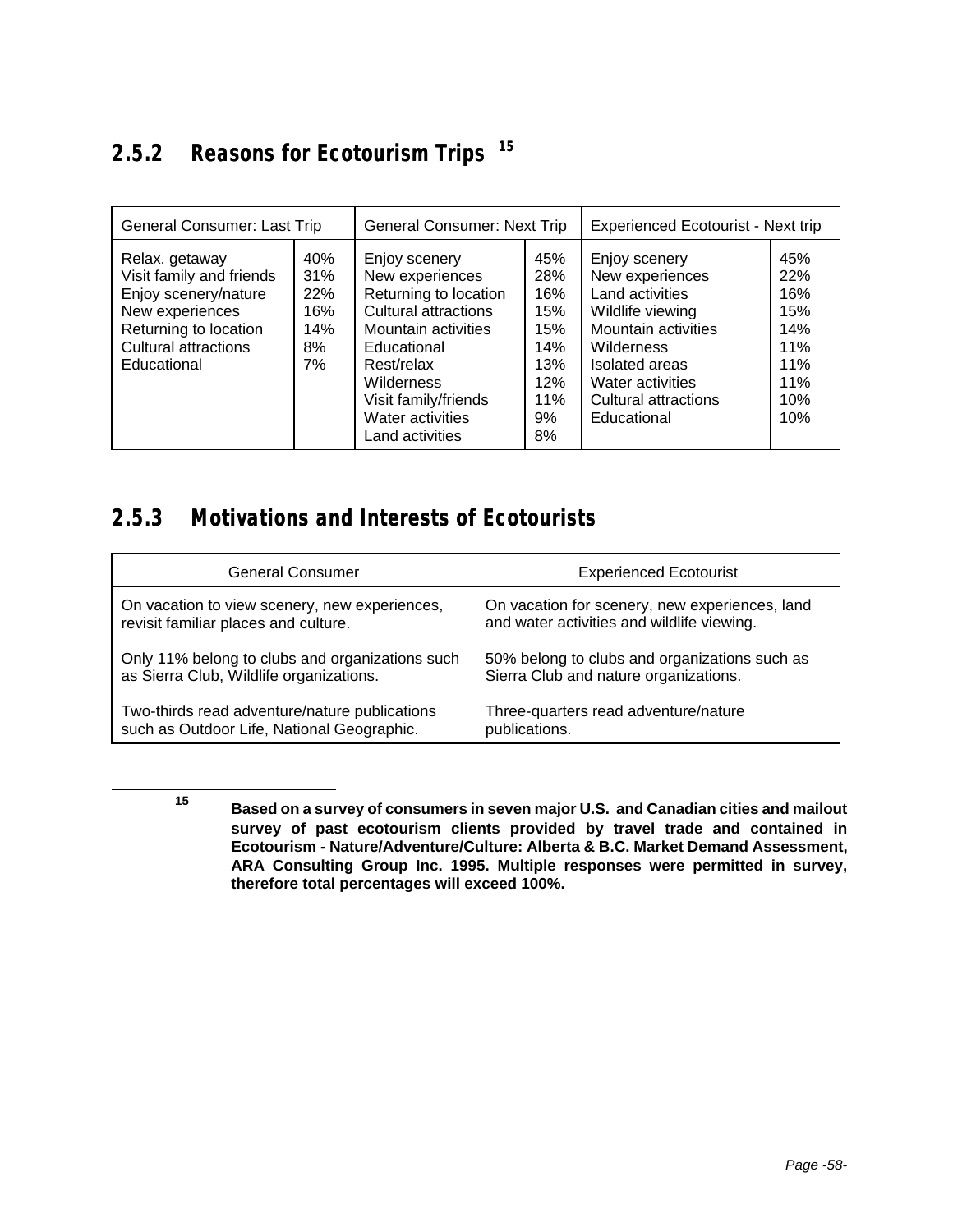|  |  | 2.5.4 Most Popular Activities in Ecotourism |
|--|--|---------------------------------------------|
|  |  |                                             |

|                                                                                                                                |                                                                | <b>General Consumer</b>                                               | <b>Experienced Ecotourist</b>                                   |                                                                   |  |
|--------------------------------------------------------------------------------------------------------------------------------|----------------------------------------------------------------|-----------------------------------------------------------------------|-----------------------------------------------------------------|-------------------------------------------------------------------|--|
| Activity                                                                                                                       | Next Trip<br>Last Trip                                         |                                                                       | Last Trip                                                       | <b>Next Trip</b>                                                  |  |
| Hiking<br>Touring<br>Camping<br>Walking<br><b>Boating</b><br>Fishing<br>Local culture<br>Cycling<br>Wildlife viewing<br>Skiing | 24%<br>24%<br>11%<br>20%<br>13%<br>11%<br>8%<br>4%<br>5%<br>5% | 37%<br><b>20%</b><br>19%<br>17%<br>17%<br>16%<br>8%<br>8%<br>7%<br>7% | 45%<br>10%<br>23%<br>4%<br>50%<br>9%<br>6%<br>18%<br>14%<br>11% | 60%<br>11%<br>21%<br>8%<br>69%<br>12%<br>12%<br>25%<br>15%<br>13% |  |

### **2.5.5 Accommodation Preferences of Ecotourists**

| Type of Accommodation    | <b>General Consumer</b> | <b>Experienced Ecotourist</b> |  |
|--------------------------|-------------------------|-------------------------------|--|
| Hotel/motel              | 56%                     | 41%                           |  |
| Tent                     | 17%                     | 58%                           |  |
| Lodge/inn                | 14%                     | 60%                           |  |
| Cabin                    | 14%                     | 66%                           |  |
| <b>Bed and Breakfast</b> | 10%                     | 55%                           |  |
| Friends                  | 6%                      | 1%                            |  |
| RV                       | 5%                      | 2%                            |  |
| Cruise Ship              | 4%                      | 20%                           |  |
| House or apartment       | 3%                      | 1%                            |  |
| Ranch                    | 1%                      | 40%                           |  |
| Other                    | 3%                      | 5%                            |  |

### **2.5.6 Market Potential for British Columbia**

Nature-oriented tour operators in the past have specialized in destinations rather than activities and traditionally, the term ecotourism was linked with exotic destinations such as the Amazon, Costa Rica or Africa with tropical rainforests once believed to be the main focus for ecotourism.

However, B.C. has the natural setting and cultural experiences which are being sought after by ecotourism travelers.

# **2.5.7 Appeal of B.C. to Ecotourists**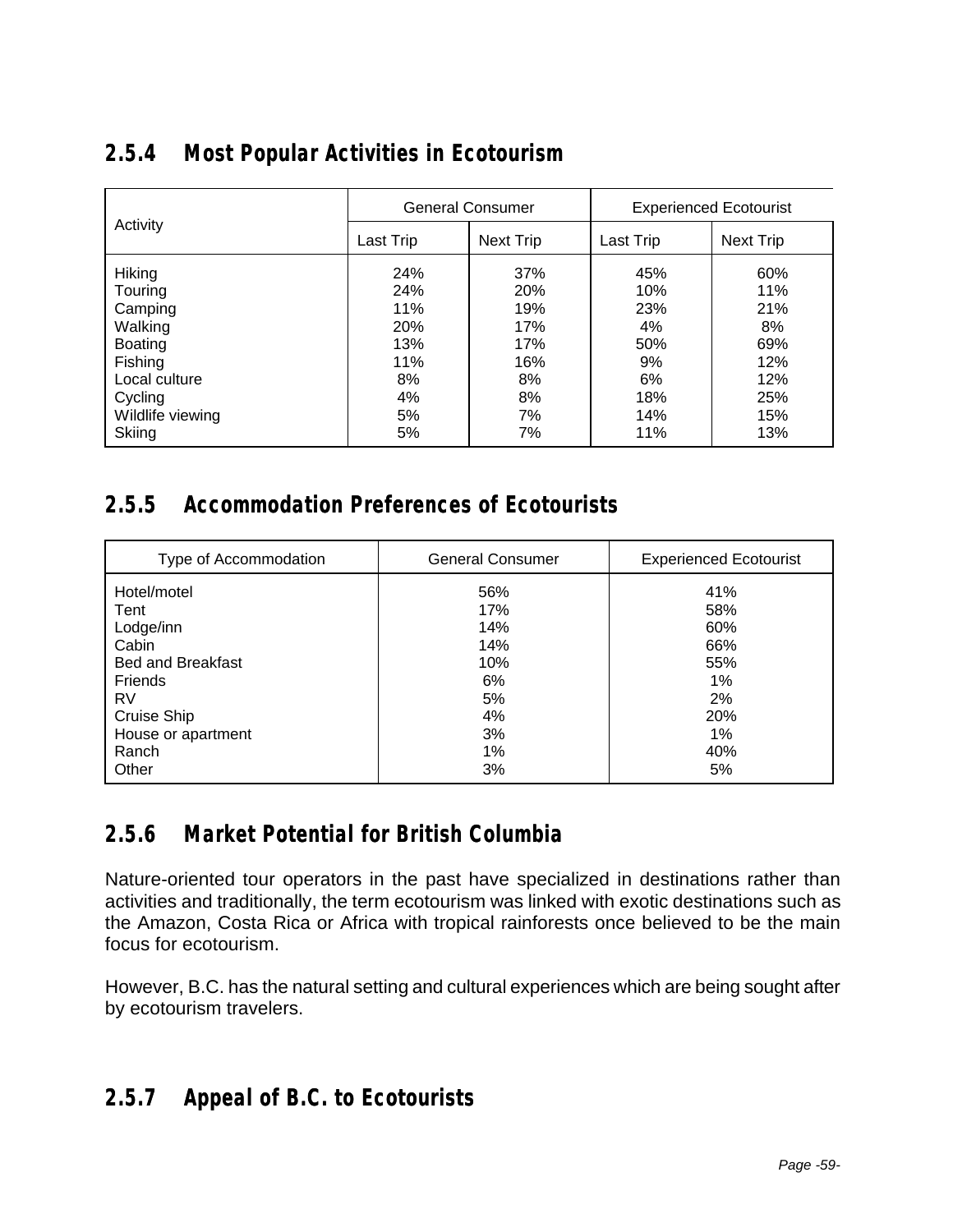| Reason                | <b>General Consumer</b> | <b>Experienced Ecotourist</b> |  |
|-----------------------|-------------------------|-------------------------------|--|
| Scenery and Nature    | 51%                     | 48%                           |  |
| View mountains        | 22%                     | 21%                           |  |
| New experience        | 21%                     | 15%                           |  |
| Revisiting            | 23%                     | 7%                            |  |
| See family/friends    | 12%                     | 0%                            |  |
| Wildlife viewing      | 8%                      | 18%                           |  |
| Land activities       | 9%                      | 18%                           |  |
| Water activities      | 7%                      | 8%                            |  |
| Visit ocean           | 11%                     | 5%                            |  |
| Cultural activities   | 5%                      | 9%                            |  |
| Educational           | 4%                      | 9%                            |  |
| <b>Isolated</b> areas | 2%                      | 14%                           |  |

Outdoor recreation is pursued as a major activity by both B.C. residents and non-resident visitors. A recent survey conducted by the Ministry of Forests summarizes and compares outdoor recreation participation rates in the Lower Mainland, B.C. in general and the U.S.

A wilderness recreation trip was defined in the survey to mean a recreational trip to a roadless, undeveloped natural area that can be reached only by trails, waterways or air. The study concluded that an average of 410,000 adults per year(18 years and over) in B.C. (i.e. 16% of the adult population) took a wilderness trip in B.C. in the period 1993 - 1996. The average number of trips taken was 3.5 and the average length of each trip was 4.4 days, representing a total of about 6.2 million visitor days.

A further survey by the Ministry of Environment, Lands and Parks found that an important distinction between tourism in general and outdoor recreation is that many outdoor recreation trips are just for the day - these day users are considered "excursionists" rather than "tourists". B.C. Parks notes that about 87% of provincial park visits are day use and although some day use in parks may be associated with an overnight trip in general, this suggests a considerable amount of outdoor recreation use is just for the day. The survey concluded that 34% of the wilderness trips taken by B.C. residents were just for the day.

The Ministry of Forests reports that recreation use has increased about 35% at managed recreation sites and trails over the last ten years; 18% for sites and 195% for trails. Much of this growth is likely due to an increase in the number of managed sites and developed trails over the period.

#### **Outdoor Recreation Participation By Activity in B.C.** *(% annual participation*)

1

<sup>16</sup> Forest, Range & Recreation Resource Analysis, Ministry of Forests, 1996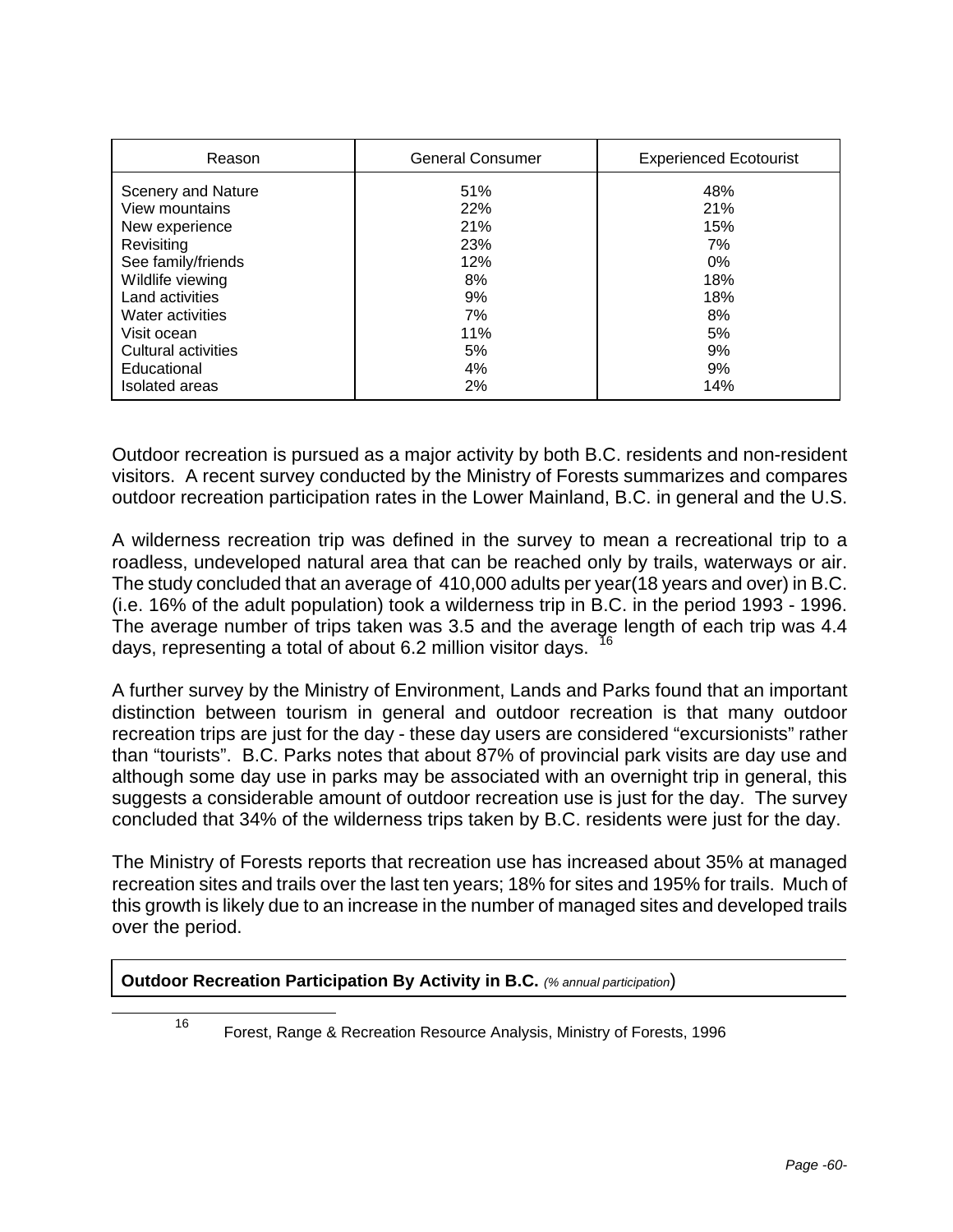| Outdoor Recreation Participation By Activity in B.C. (% annual participation) |                       |                         |       |  |  |
|-------------------------------------------------------------------------------|-----------------------|-------------------------|-------|--|--|
| <b>Outdoor Activity</b>                                                       | <b>Lower Mainland</b> | <b>British Columbia</b> | U.S.  |  |  |
| Walking for pleasure                                                          | 92                    | ۰                       | 60    |  |  |
| Sightseeing                                                                   | 90                    |                         | 51    |  |  |
| Beach going                                                                   | 83                    | 78                      |       |  |  |
| Picnic                                                                        | 70                    |                         | 54    |  |  |
| Driving for pleasure                                                          | 77                    | ٠                       | 54    |  |  |
| Horseback riding                                                              | 15                    |                         | 10    |  |  |
| Jogging/running                                                               | 31                    |                         | 29    |  |  |
| Swimming (lake, stream, ocean)                                                | 61                    | 56                      | 35    |  |  |
| Swimming (outdoor pools)                                                      | 53                    |                         | 48    |  |  |
| Hiking (day)                                                                  | 43                    | 59                      | 16    |  |  |
| Backpacking (overnight)                                                       | 13                    | 16                      | 5     |  |  |
| Camping                                                                       | 47                    | 49                      | 20-31 |  |  |
| Fishing                                                                       | 30-52                 | 45                      | 22-37 |  |  |
| Hunting                                                                       | $\overline{7}$        | 10                      | 36-53 |  |  |
| Bicycling (on road)                                                           | 52                    |                         | 36    |  |  |
| Bicycling (off-road)                                                          | 30                    |                         |       |  |  |
| Nature study                                                                  | 47                    |                         | 13    |  |  |
| Wildlife viewing                                                              | 32-52                 |                         | 14    |  |  |
| Canoeing/kayaking                                                             | 24                    | $20 - 25$               | 9     |  |  |

*Sources: Ministry of Forests/B.C. Parks/U.S. Public Area Recreation Visitor Study*

 $\mathbf{r}$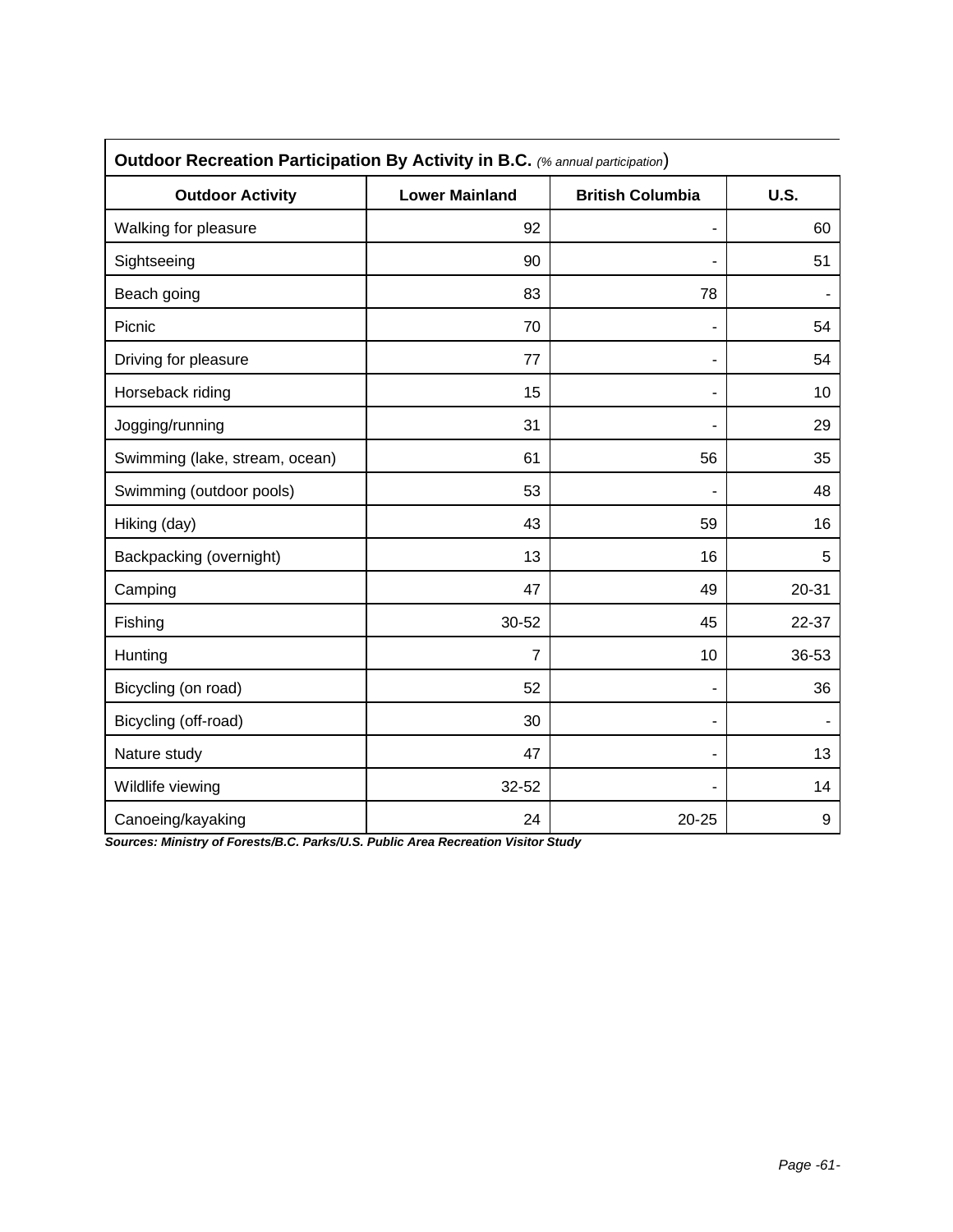#### *Conclusions and Significance of Ecotraveller Profiling*

- Eco-vacations are a significant growth in the travel trade, worldwide.
- There is an increased demand and interest in 'soft adventures'.
- Environmental concerns are important in destination selections.
- There is a strong growth in education and awareness in eco-travelling.
- Walking and, particularly hiking, are the highest priority activities. Hiking is the highest activity preference by 24-37% of eco-travellers interviewed, while 45-60% of experienced ecotravellers prefer hiking.
- · Ecotravellers are well read (Outdoor Life, National Geographic) and well educated
- These ecotravellers are strong joiners, i.e. clubs, organizations, special interest groups.
	- The age group is broad based 25 to 54.
- Scenery and natural experiences are of paramount importance.

**Based on the extensive eco-profiling work researched and carried out, it is apparent that the Sunshine Coast Trail appeals to a broad based, economically comfortable, somewhat adventurous group who prefer hiking, nature appreciation and soft adventures. There is a definite 'fit' between the offerings of the Sunshine Coast Trail and the prospective trail users.**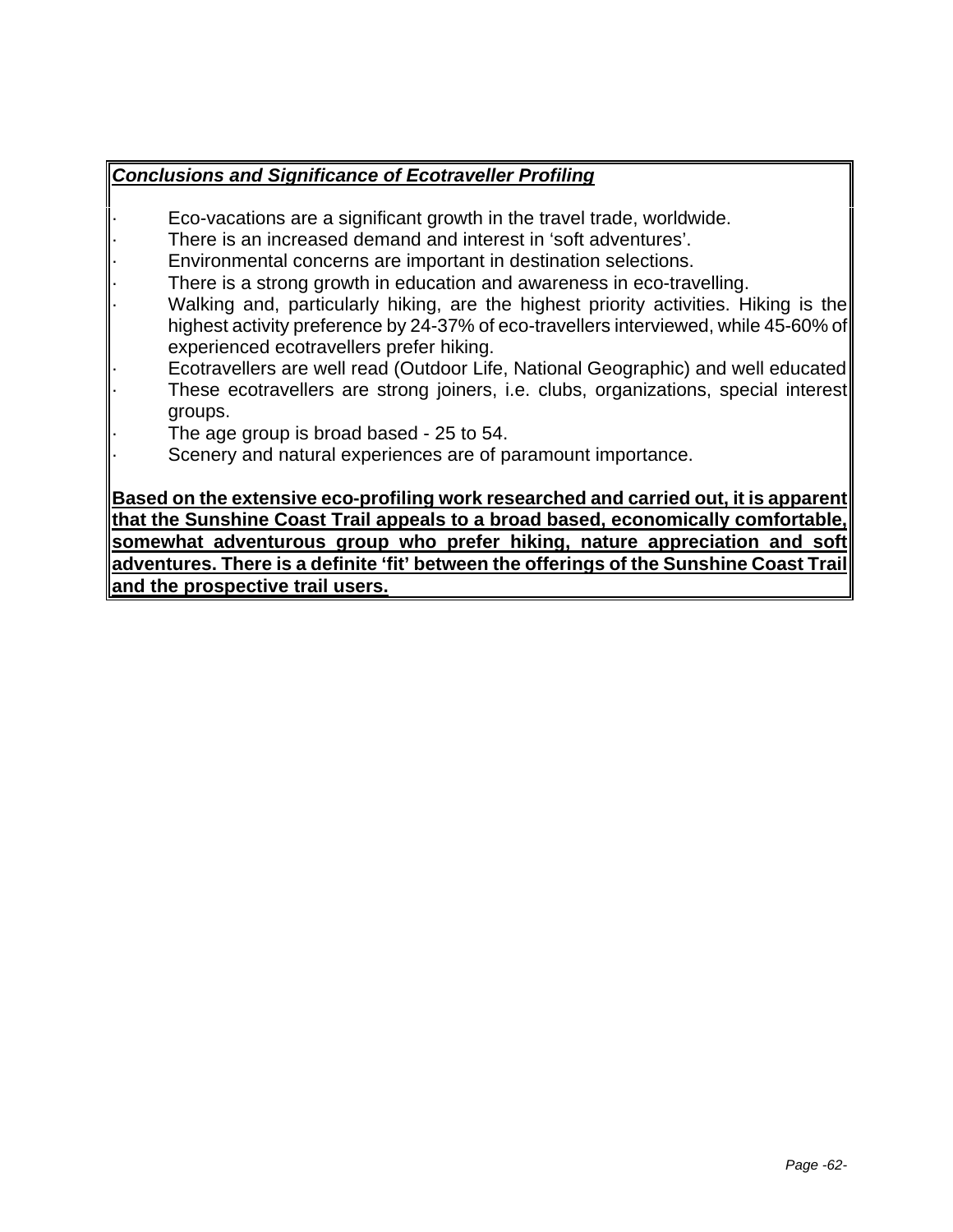# **2.6 Role Modelling Other Long Distance Trails**

Hiking has always been a popular outdoor activity even before the term "ecotourism" was widely used and hiking trails have been developed in many areas. Examples of wellestablished, successful trails are:

### **2.6.1 The Bruce Trail, Southern Ontario**

The Bruce Trail, the oldest marked hiking trail in Canada, follows the ridgeline of the Niagara Escarpment in Southern Ontario. It is a single purpose footpath and restrict all other forms of travel. The total trail length of 762 km traverses over travelled road (24.5%), road allowances (7.9%), public land (39%) and private land (27.9%). It is used for recreational and educational purposes by Ontarians and visitors alike. Fourteen educational centres and eight interpretive centres are located on or near the Bruce Trail.

#### **The Bruce Trail Association**

The Trail, built and maintained by volunteers, is run by the Bruce Trail Association (BTA), a non-profit organization dedicated to the development and maintenance of over 800 km of main trails and an additional 200 km of side trails, Membership includes avid hikers, naturalists and ecologists from Ontario and all over the world. The BTA has set out five principal objectives as follows:

- · To establish and maintain for the public a trail ........and to establish and maintain similar trails in such other areas as may be determined.
- · To establish, maintain and operate the Bruce Trail and such other trails camps, campsites, and other facilities to enable members of the public to resort thereto for purposes of year-round hiking, recreation, physical fitness and study.
- · To engage in and promote conservation of wildlife and natural resources.
- · To accept donations, gifts, legacies and bequests.
- · To acquire, receive, purchase and hold real property.....for the purpose of securing the route of the Bruce Trail and other such trails, trailheads, camps and campsites which may be established, maintained and operated by the BTA.

The BTA is a volunteer charitable organization of about 8,000 members who are responsible for negotiating and securing the route of the public trail. The strength of the Association lies in individual volunteer willingness to dedicate expertise and effort to jobs at hand. The BTA has over 800 active volunteers who contribute an estimated 75,000 hours of work per year, representing in excess of \$1 million worth of volunteer labour. Every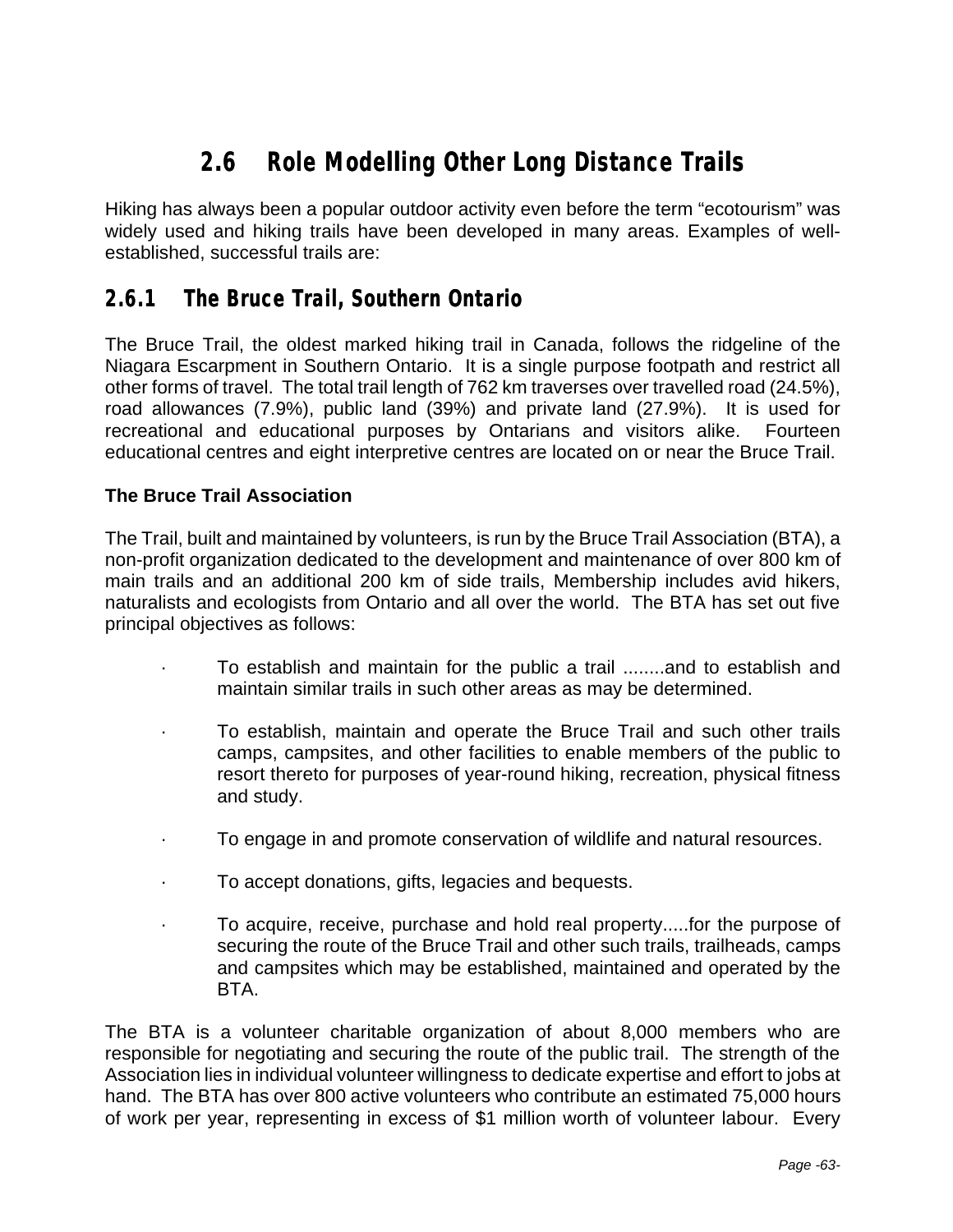aspect of the BTA involves volunteers; organizing hikes, trail maintenance, newsletter, Club and Association Board of Directors, publicity committees, keeping in touch with landowners, land acquisition and many more essential activities.

A paid staff of five are involved in every aspect of trail management and operations and reply to thousands of mail and phone enquiries annually. The business of the BTA is carried out by a Board made up of 19 elected directors all of whom must be dues-paying volunteer members of the Association.

For the purpose of operating and managing the Trail on a day-to-day basis, it is divided into 9 clubs. Club members manage, improve and re-route the Trail by clearing the path, making improvements to prevent erosion and building or repairing stiles and bridges. They are responsible for area publicity, for organizing hikes and other events and for preparing Club newsletters. They also develop and maintain good relations with the landowners over whose property the Trail crosses.

### **2.6.2 The East Coast Trail**

The East Coast Trail is being developed to run continuously between Cape St. Francis and Cape Race on the Avalon Peninsula, the most easterly extension of North America in Newfoundland. With the assistance of the East Coast Trail Association, volunteer groups from communities along the route are re-opening traditional coastal paths and reconnecting centres of population with abandoned sites to form the route. Many kilometres of trail have already been opened for hikers to enjoy north of St. John's and work is underway to expand the network.

The 340 km of the trail has been divided into six cultural/administrative units called "paths". Each path has its own cultural and geographical character; thereby breaking the trail into manageable units. Paths vary in length from Cape Spear Path which is 23.5 km long and can be hiked in 2 days to the Colony of Avalon Path which is 136 km long and will take 7 - 9 days to hike. In turn, the paths have been subdivided in "walks" and "community links". A walk is a section of the trail between an obvious start and end point and vary in length from 2 - 15 km. A community link is a section of trail which proceeds through a community along a secondary community road; thus providing numerous opportunities for local people to provide accommodation and other services to hikers.

The East Coast Trail Association was formed in 1994 to publicize the trail and its attractions as well as coordinating and overseeing trail clearing work. The association publishes a quarterly newsletter and maintains an Internet site.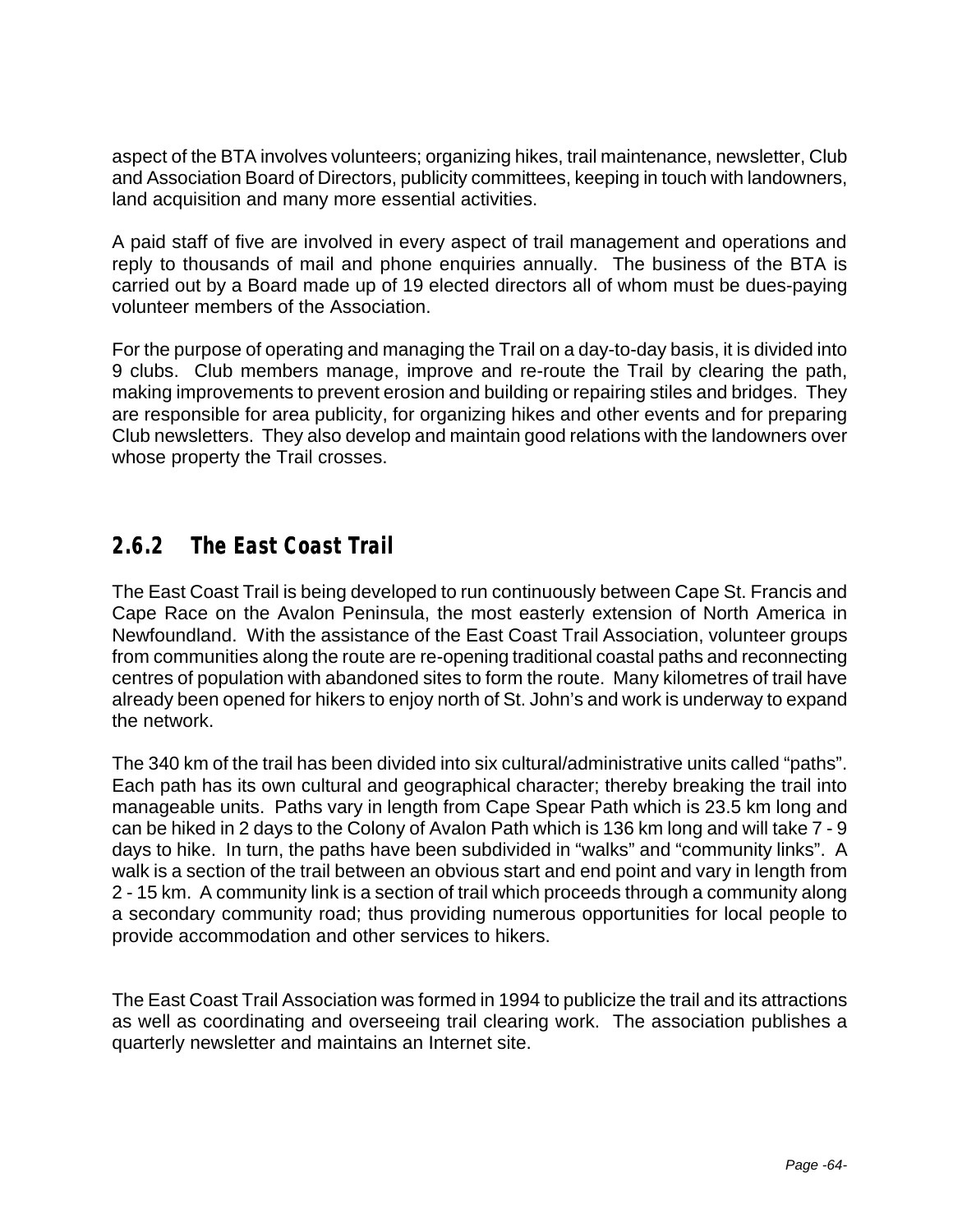Local community volunteer groups are building the trail and the trail is maintained by a custodian program set up by the association. Individual members of the association volunteer to become custodians who periodically check on their section of trail.

## **2.6.3 Appalachian Trail - Maine to Georgia, U.S.**

One of the oldest long distance trails and stretching for 2100 miles, this trail extends from Maine to Georgia and is operated by the Appalachian Trail Conference. It is the premier hiking trail in the U.S. and is set aside for recreational foot travel only offering a range of hiking experiences from easy day use hikes to challenging backcountry treks.

The trail passes through 14 states, 8 national forests, 6 national parks and numerous state and local parks. About 99% of the route is on publicly owned lands and no fee is charged nor is special permission needed to hike anywhere on the trail itself, through in some high use areas registration is required for overnight stay and fees may be charged for use of shelters and other facilities.

The entire trail route is clearly marked with white blazes and a series of three-sided lean-to's or shelters, each spaced about a day's journey apart and is available to all trail users on a first-come, first-served basis. Also, huts and staging areas along the trail offer extended outdoor education and visitor services, including meals, outdoor instruction, maps, trail gear and shelter.

More than 4 million people use some part of the trail annually and about 2,500 attempt to backpack the entire trail in one continuous journey.

The Appalachian Trail Conference was formed in 1925 to support the idea for a continuous footpath along the ridges of the Appalachian Mountains from Maine to Georgia. After accomplishing the initial purpose of completing the footpath in 1937 the Conference's focus then became securing permanent protection of the trail.

There are 31 affiliated organizations that have maintenance responsibilities for specific portions of the trail. These volunteer groups are guided by a 25 member Board of Managers and a small professional staff who coordinate the trail maintenance and management activities of volunteers.

The programs of the Conference as organized under three general categories; trail protection, trail and trailway stewardship and public information.

About one half of each year's budget is committed to protection and stewardship of the train and adjacent resources, with one third going toward information and education.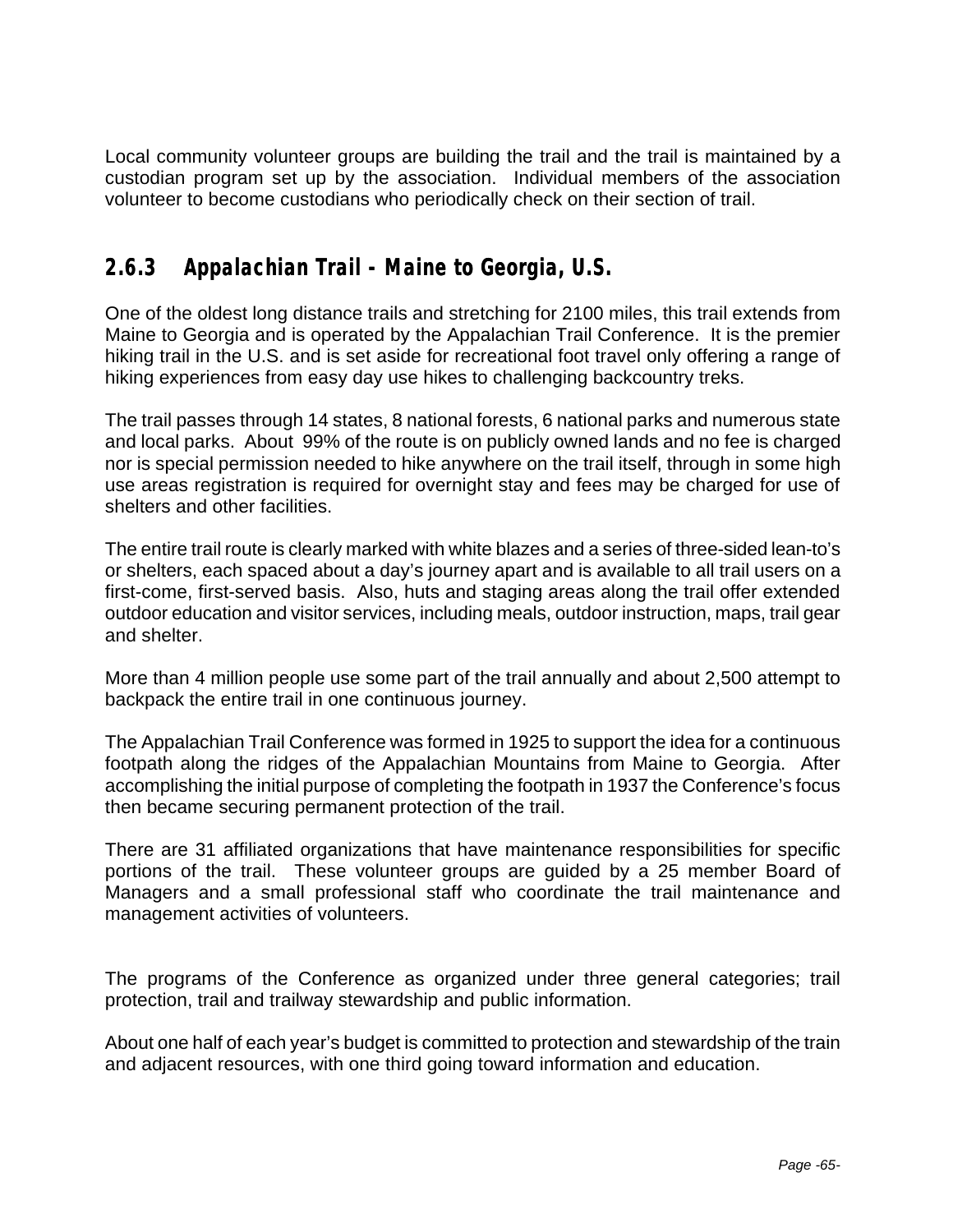## **2.6.4 Great Divide Trail - Rocky Mountain National Parks**

The best known trail in Canada, it is found mostly within the Rocky Mountain National Parks, extending from Jasper National Park south through Banff, Yoho and Kootenay National Park. In the last decade an extension has been made connecting the trail to Waterton National Park and the U.S.

It is free to hike the trail, with maintenance being provided primarily by a volunteer trail society. Within the National Parks, the trail links up with several backcountry huts and youth hostel facilities.

### **2.6.5 The Milford Track, New Zealand**

Considered one of the world's best walking trails, the trail runs for 55 km through the Fiordland National Park in New Zealand. Fully equipped accommodation huts along the trail must be booked months in advance and Southern Pacific Hotels operates a series of guided walks from Spring through Autumn with accommodation in lodges. Track access is by boat on both ends and 40 independent walkers and a number of guided walkers are started each day.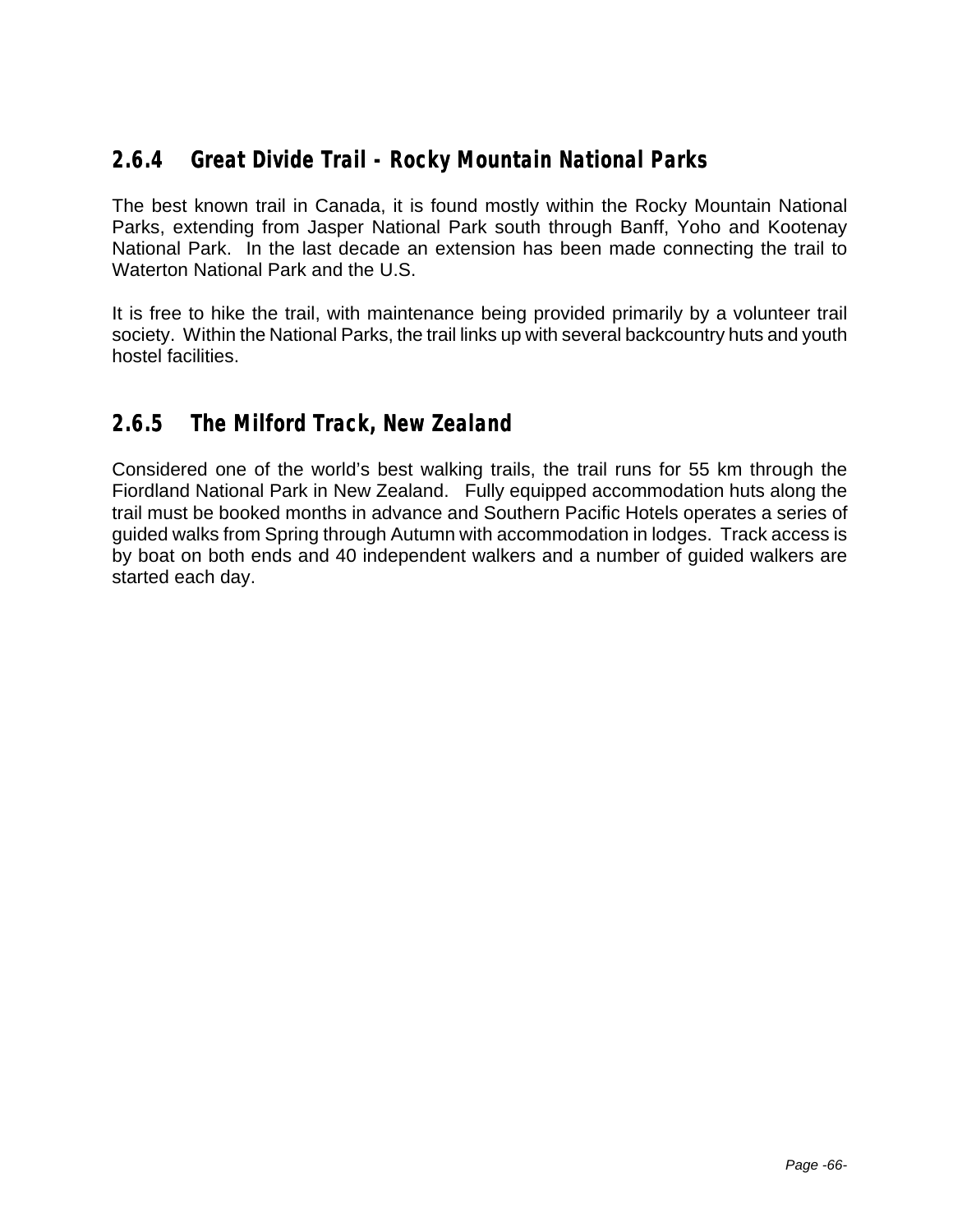*Conclusions Drawn from Role Modelling Successful Trail Networks Outside of BC*

| <b>Trail</b>                 | <b>Market</b>                                                        | <b>Key Features Contributing to Success</b>                                                                                                                                                                                                                                                                                                                                                                                                                                                      |
|------------------------------|----------------------------------------------------------------------|--------------------------------------------------------------------------------------------------------------------------------------------------------------------------------------------------------------------------------------------------------------------------------------------------------------------------------------------------------------------------------------------------------------------------------------------------------------------------------------------------|
| The Bruce Trail              | Recreational.<br>Educational.<br>Local and worldwide<br>ecotourists. | Restricted to single purpose trail<br>14 education centres and 8 interpretation centres<br>along the trail<br>Built and maintained by volunteer network willing to<br>dedicate considerable time and expertise<br>Management divided into 9 clubs<br>Trail run by elected Board of Directors<br>Paid staff to field inquiries and distribute information<br>Clearly defined objectives<br>Strong landowner relationships<br>Widely circulated newsletter and Internet presence<br>$\blacksquare$ |
| <b>East Coast</b><br>Trail   | All levels of hikers                                                 | Recruit volunteers from communities along the path<br>Ĭ.<br>for construction assistance to connect communities<br>Maintained by custodian program set up by East<br>Ĭ.<br><b>Coast Trail Association</b><br>Trail divided into manageable units varying in length.<br>Each section has obvious starts and finishes.<br>Section of trail goes through community roads<br>providing services opportunities for locals.<br>Newsletter and Internet presence.                                        |
| Appalachian<br>Trail         | Variety day use<br>hikes to challenging<br>back country treks        | Restricted to foot use only.<br>$\blacksquare$<br>Appeals to broad section of users.<br>$\blacksquare$<br>Accommodation shelters along the Trail<br>Stage areas for learning experiences<br>Visitor services/meals<br>Strong organization and management<br>31 affiliated organizations with maintenance<br>responsibilities for specific portions<br>No user fees<br>Half of each year's budget goes to protection and<br>stewardship                                                           |
| <b>Great Divide</b><br>Trail | Wilderness long<br>distance trail                                    | Connects with other provincial and national parks<br>l,<br>Trail links with backcountry huts and youth hostels<br>Strong organization and management<br>$\blacksquare$                                                                                                                                                                                                                                                                                                                           |
| <b>Milford Track</b>         | Ecotourist<br><b>General Consumer</b>                                | Lodges with options for camping<br>Ĭ.<br>Lodge users charged a fee of \$600, campers \$100<br>l,<br>Package tours<br>Use extended into rainy season<br>Strong organization and management                                                                                                                                                                                                                                                                                                        |

## **2.7 Overview of Long Distance Trails**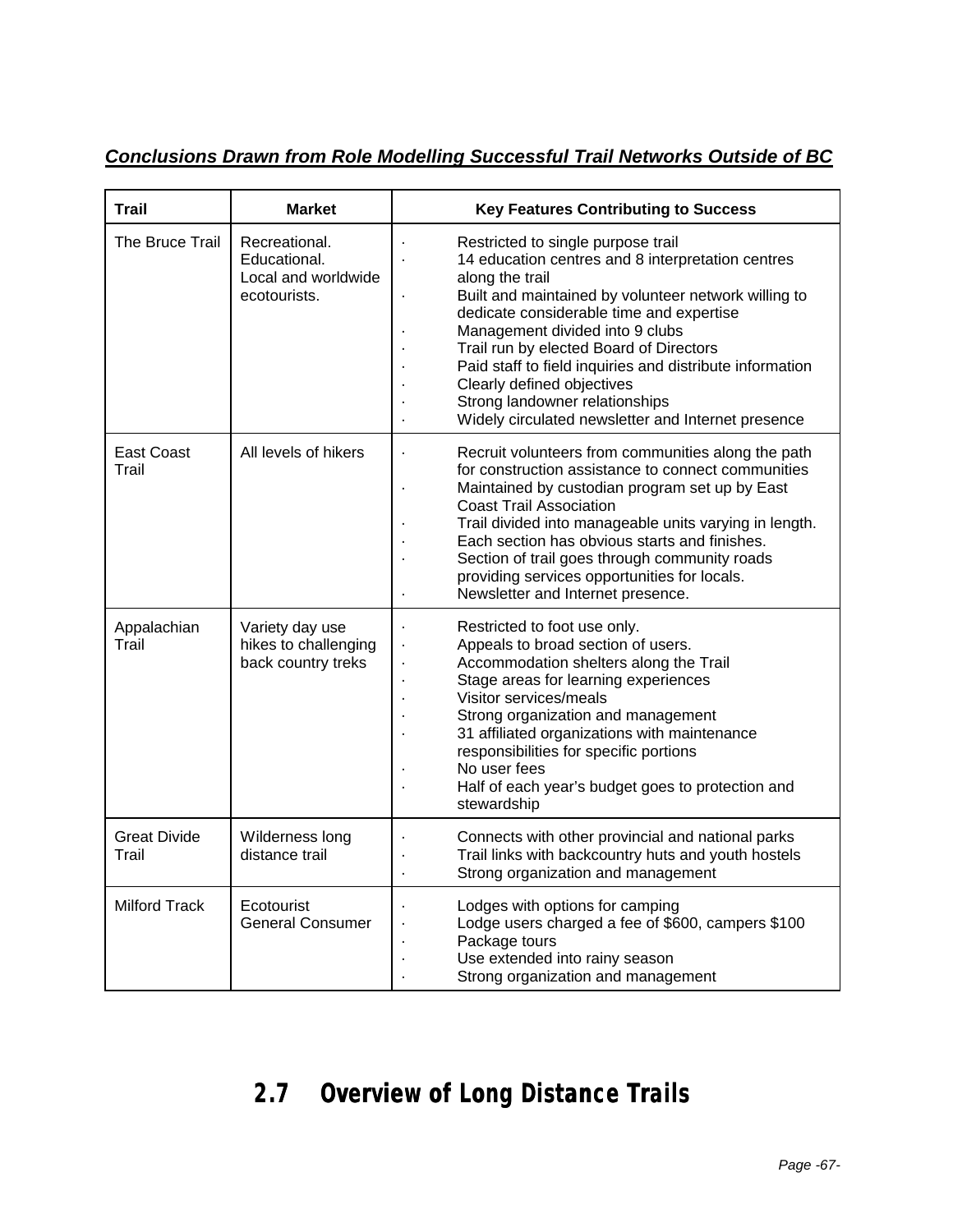## **in B.C. (Over 25 km)**

There are hundreds of hiking and backpacking trails catalogued in B.C., many of which lie within the boundaries of provincial and national parks. The majority of these trails are between 5 - 11 km in length and range from easy to challenging levels of ability, appealing to casual walkers and avid hikers alike. It is difficult to assess throughput numbers as measuring or registration systems are not enforced or produce inaccurate results and cannot be relied upon.

| <b>Name</b>                                 | Location                                                 | <b>Description and Characteristics</b>                                                                                                                                                                                                                                                                                             | <b>Length of Trail</b> |
|---------------------------------------------|----------------------------------------------------------|------------------------------------------------------------------------------------------------------------------------------------------------------------------------------------------------------------------------------------------------------------------------------------------------------------------------------------|------------------------|
| <b>Baden Powell Centennial</b><br>'71 Trail | <b>Cypress Provincial</b><br>Park, North<br>Vancouver.   | From Horshoe Bay to Deep Cove<br>along the north Shore Mountains with<br>two sections passing through Cypress<br>Provincial Park.                                                                                                                                                                                                  | 41.7 km                |
| <b>Beaver River Trail</b>                   | Revelstoke, Glacier<br><b>National Park</b>              | Very strenuous. Random camping<br>permitted beyond 5 km from<br>pavement. Trail travels through old<br>growth forest, along Beaver River to<br>higher ground and Grizzly Creek.<br>Warden cabins along the way are not<br>for public use. Takes about 3 days to<br>complete. A wilderness pass is<br>required for backcountry use. | 42 km one way.         |
| <b>Bonnevier Trail</b>                      | Hope, Manning<br>Provincial Park                         | Moderate. Takes approximately 10 -<br>12 hours to complete.                                                                                                                                                                                                                                                                        | 29 km one way          |
| Cape Scott Provincial<br>Park               | Port Hardy                                               | Easy to difficult. Trails range in length<br>from 2 - 30 km. - Guise Bay 20.7 km<br>takes 7 hours, Cape Scott 23.6 km<br>takes 8 hours.                                                                                                                                                                                            | 2 - 30 km              |
| <b>Fraser River Route</b>                   | Prince George,<br>Mount Robson<br><b>Provincial Park</b> | Difficult. Goes from Fraser River to<br>Tonquin Creek. It is a difficult route<br>and takes about 2 days to complete.                                                                                                                                                                                                              | 25 km                  |
| Frosty Mountain Loop<br>Trail               | Hope, Manning<br><b>Provincial Park</b>                  | Difficult. Trail goes to highest peak in<br>the park. The trails take approximately<br>9 - 11 hours to complete.                                                                                                                                                                                                                   | 29.2 km round trip     |
| <b>Galloping Goose Trail</b>                | Victoria/Matheson<br>Lake Regional Park                  | Suitable for cycling, walking or horse<br>riding - former rail line.                                                                                                                                                                                                                                                               | 69 km                  |
| <b>Howe Sound Crest Trail</b>               | North Vancouver,<br>Cypress Provincial<br>Park           | Difficult. Rugged trail that goes to<br>Lions and Deeks Lake and then<br>descends to Highway 99 south of<br>Porteau Cove Provincial Park. Trail is<br>for experienced hikers and<br>backpackers.                                                                                                                                   | 30 km                  |
| <b>Helmet Creek to Floe</b><br>Lake Trail   | Radium Hot<br>Springs/Banff                              | Strenuous. Camping at 2 campsites.<br>Trail is a series of climbs and<br>descents.                                                                                                                                                                                                                                                 | 30 km                  |

### **The following is an overview of trails over 25 km located with B.C.**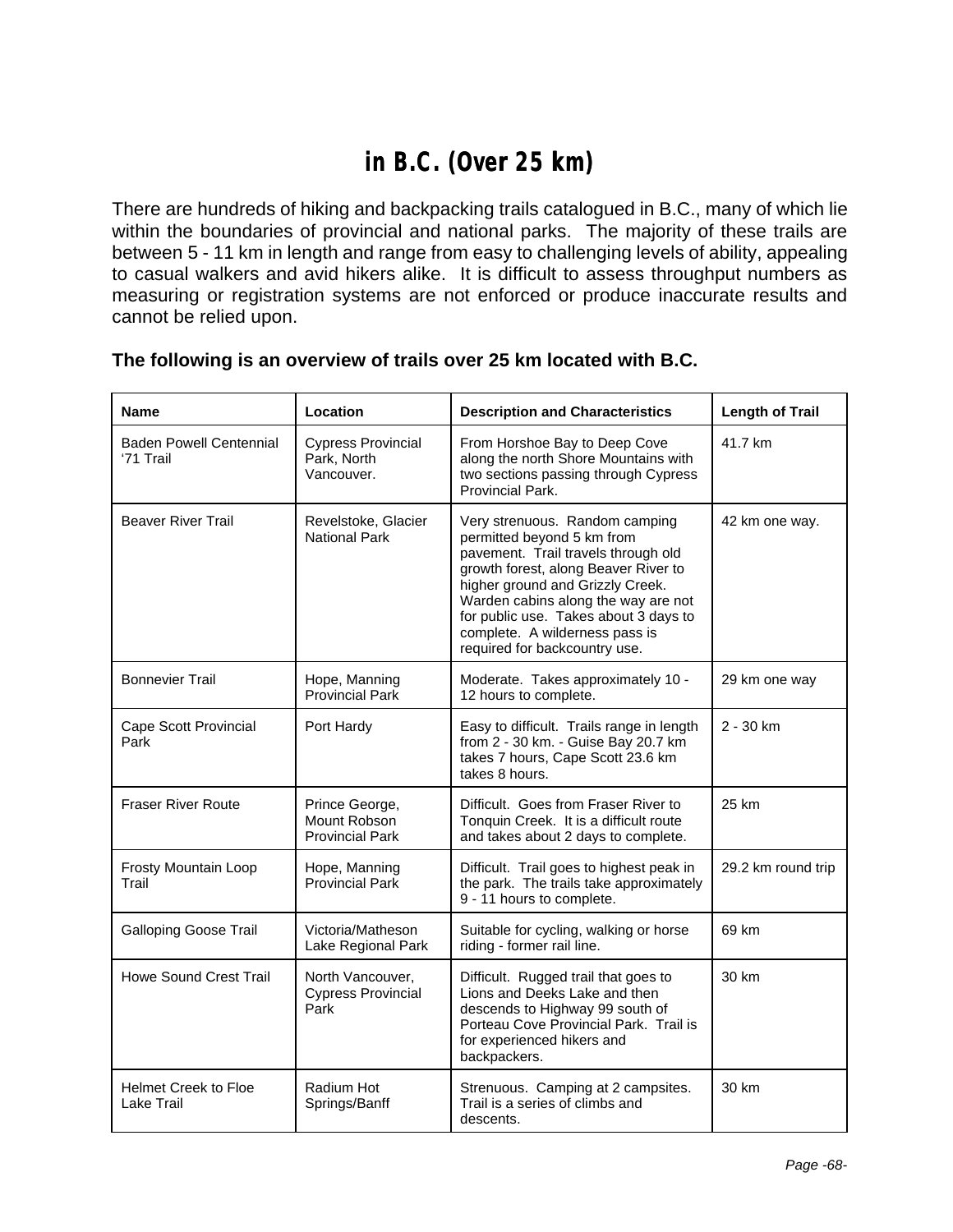| <b>Name</b>                     | Location                                                 | <b>Description and Characteristics</b>                                                                                                                                                                                                                                                                                                                 | <b>Length of Trail</b> |
|---------------------------------|----------------------------------------------------------|--------------------------------------------------------------------------------------------------------------------------------------------------------------------------------------------------------------------------------------------------------------------------------------------------------------------------------------------------------|------------------------|
| Mid Coast Trail                 | Tofino, Vancouver<br>Island                              | Remote location. Compared to West<br>coast Trail. Follows the beach along<br>the western fringes of Vancouver<br>Island. Protected by Clayoquot Land<br>Use decision. Attracts handful of<br>purists - its remoteness best<br>protection. Trail head reached from<br>Tofino. Rustic camping area.                                                      | 43 km                  |
| Moose River Route               | Prince George,<br>Mount Robson<br><b>Provincial Park</b> | Difficult. For experience hikers.<br>Takes about 6 days to complete and<br>follows the Moose River to Moose<br>Pass on the Continental Divide.                                                                                                                                                                                                         | 70 km                  |
| Mount Edziza Provincial<br>Park | Smithers/Telegraph<br>Creek/Dease Lake                   | No vehicle access to park. Hiking is<br>for hardy and the experienced.                                                                                                                                                                                                                                                                                 | 119 km                 |
| Stone Mountain                  | Fort Nelson                                              | Expert. Wilderness camping. A<br>difficult trail that requires good skills<br>with map and compass. Usually<br>required 2 - 3 days.                                                                                                                                                                                                                    | 35 km.                 |
| Wokkpash                        | <b>Fort Nelson</b>                                       | Intermediate, expert. Two main trails<br>in the park, the Wokkpash Valley Trail<br>and McDonald Creek Trail. The<br>Wokkpash Valley access requires<br>hiking or driving and passing a creek.<br>Trail is about 25 km and can be done<br>in about 3 days. The MacDonald<br>Creek Trail is an expert trail of 70 km<br>and can take 7 days to complete. | 25 km<br>70 km         |

## **2.7.1 West Coast Trail, Pacific Rim National Park , Bamfield to Port Renfrew, Vancouver Island**

The West Coast Trail (WCT) is located in the Pacific Rim National Park Reserve on the West coast of Vancouver Island and is one of three geographic units that comprise the Reserve. At one time, the WCT was a lifesaving trail for shipwrecked mariners and over the years this historic trail has become an internationally known hiking trail and wilderness experience. The WCT has the reputation of being one of the most challenging hikes in North America and is therefore recommended for intermediate to advanced hikers only.

The management and operation of the WCT is the responsibility of Pacific Rim National Park and is assisted in some recreational-use operations through a partnership with the QUU'AS West Coast Trail Group, a joint venture of the Pacheedaht, Huu-ay-aht and Ditidaht First Nation. National Park personnel and QUU'AS staff patrol the WCT regularly between May and early October. They are responsible for hiker information and assistance, regulation enforcement, trail upkeep, public safety and protection of natural and cultural resources.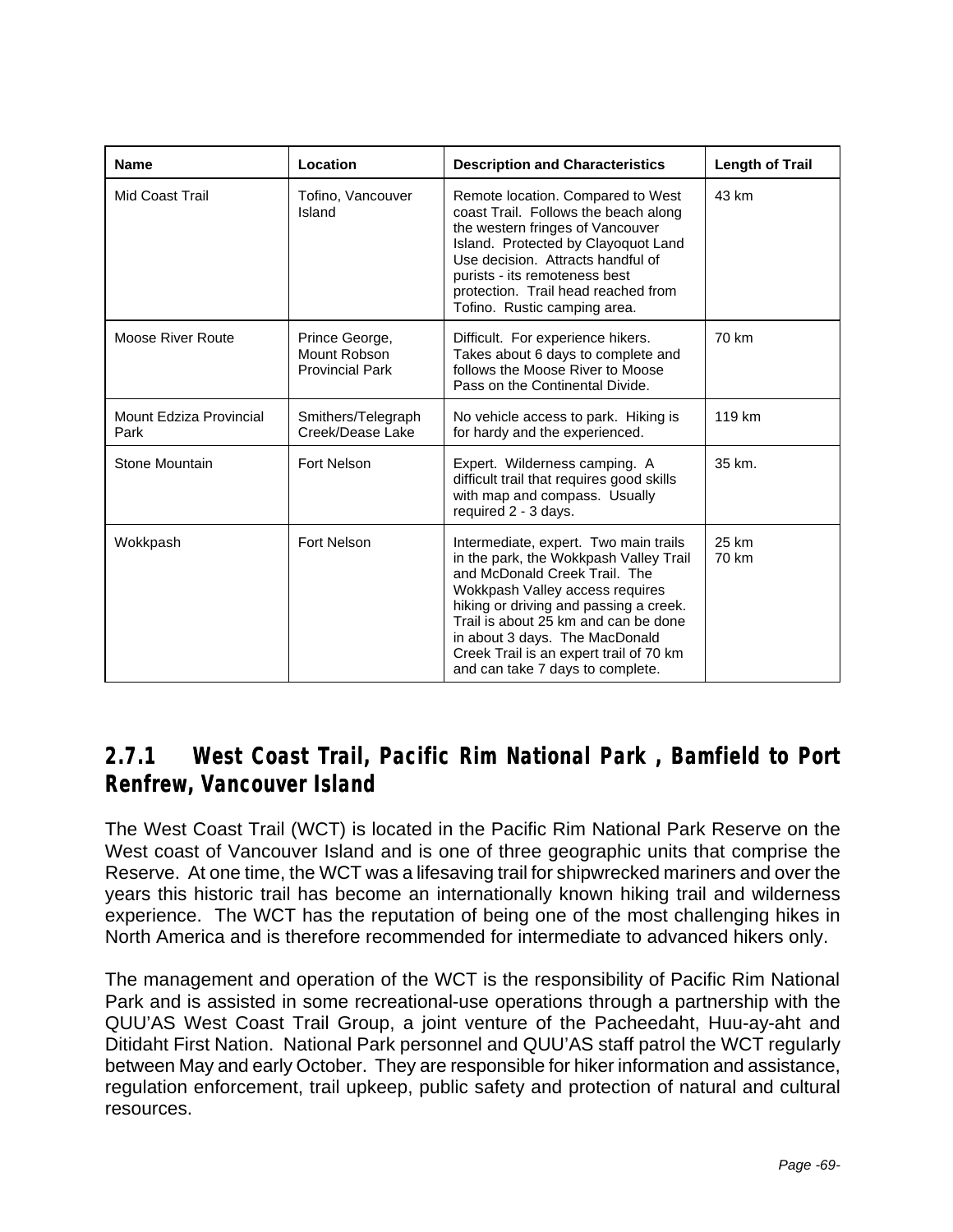The WCT is open from May 1 - September 30 and is closed for the remainder of the year due to inclement weather conditions. A WCT Hiker Preparation Guide has been prepared which provides a comprehensive guide to hiking the WCT. It is excerpted as follows.

### *Trail Use Permits*

Trail Use Permits are required on the WCT. Their purpose is to reduce overcrowding and degradation of the trail. A trail use fee is in effect for overnight users of the trail to assist in offsetting the cost of operating the WCT. Each day between May 1 and September 30, 26 hikers (20 reserved and 6 wait listed) may started at Pachina Bay (north) and 26 at Gordon Head (south). The maximum group size is 10 people. Day hikers must obtain a free day use permit before hiking at one of the Park Information/Registration centres.

There are two major water crossings on the WCT that require hiker ferry services - the Gordon River and Nitnat Narrows.

### *Summary of Fees:*

| <b>Reservation Fee</b>        | \$25 at time of reserving       | Non-refundable |
|-------------------------------|---------------------------------|----------------|
| Park Use Fee                  | \$70 at Park Information Centre | Non-refundable |
| Gordon River Ferry (1 way)    | \$12.50 at Information Centre   | Refundable     |
| Nitinat Narrows Ferry (1 way) | \$12.50 at Information Centre   | Refundable     |

### *Services*

There are basic tourism services at or near both Trailheads which include accommodations, campgrounds, phones, fuel, groceries, tours and food services. All overnight users of the WCT must participate in a one-hour orientation session, pay the trail use fee and ferry crossing fees and register on the trail before they will be issued a Trail Use Permit. This takes about 1 *Yours*.

Extending 76 kilometers between Bamfield and Port Renfrew, the trail is largely within a 250 metre corridor from the shoreline. There are cable car and bridge crossings over steep ravines and ladders to access higher ground, the trail is basic in construction terms. The trail crosses through forested, rocky terrain with no shelters but several primitive campsites are provided.

Average maintenance costs per year are \$240,000, with \$400,000 per year being spent on search and rescue activities and evacuations. The first aid and emergency training program for the WCT costs approximately \$40,000 annually.

There is a surplus of hiker days available, much of this occurring at each end of the prime hiking season. During the summer period, the trail is fully booked and the park has been looking at opportunities to increase usage during off-peak seasons. The trail currently has a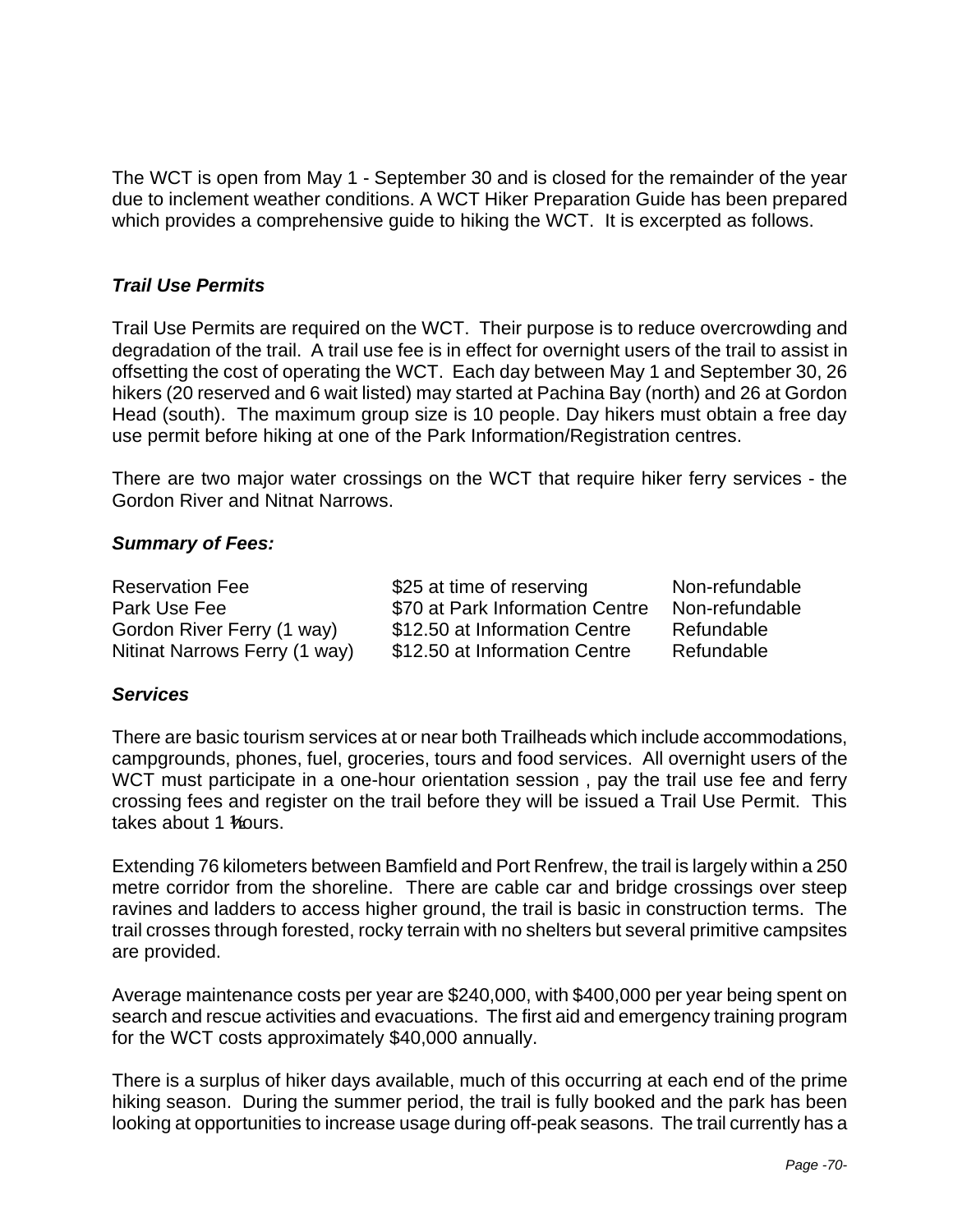quota of 9587 hikers per year between the recommended hiking seasons (April - October), averaging 50 hikers per day. Quotas for trail use were established at 7,956 until 1995 and then increased to present quota by increasing the season for 31 days. The majority of hikers come from the Lower Mainland (23%), Vancouver Island (15%), Alberta (19%) and Germany (11%). 6% of hikers come from Washington, Oregon and California.

### *WCT Demographics and Surveys*

Surveys conducted by Parks Canada give an insight into hiker trends, behavior and expectations as follows. These trends are useful in ongoing planning, improvement and promotion activities for the Sunshine Coast Trail.

- · 28% of hikers started planning for their trip more than 6 months in advance; 27.1 spent one to three months planning for their trip. The majority of hikers heard about the WCT by word of mouth and in preparation relied mainly on books and the Pacific Rim Park Package, as well as the Internet. The majority of hikers surveyed hiked the whole trail.
- 85% of those surveyed made a reservation to hike the trail and most hikers with reservations arrived on the same day or one day before their reservation date. While waiting to get onto the trail, they tended to camp, prepare for the trip and use the local amenities.
- The trail was the main destination of 84.8% of those surveyed and a planned stop for 11%. The greatest proportion stayed on the trail for 5 nights and most people were away from home for 1 - 8 nights.
- · For most hikers, this was the first time they had hiked the trail although almost 75% had been on another backcountry trip before.
- The largest group were Canadian and then the larger foreign proportion consisted primarily of Germans and Americans. Of the Canadians, British Columbians made up the largest percentage.
- · Average group size was 3 people; more males used the trail than females at a ration of 1.69:1. The greatest proportion were between the ages of 25 and 34 years old.
- The most important benefits of the experiences are to enjoy nature and scenery, challenge and test abilities, adventure/wilderness experience and physical fitness and exercise.
- The most important services and facilities to hikers when they come off the trail are: shuttle bus, campgrounds, showers, restaurant and meals. The items that are of the least importance are attractions and gift shops.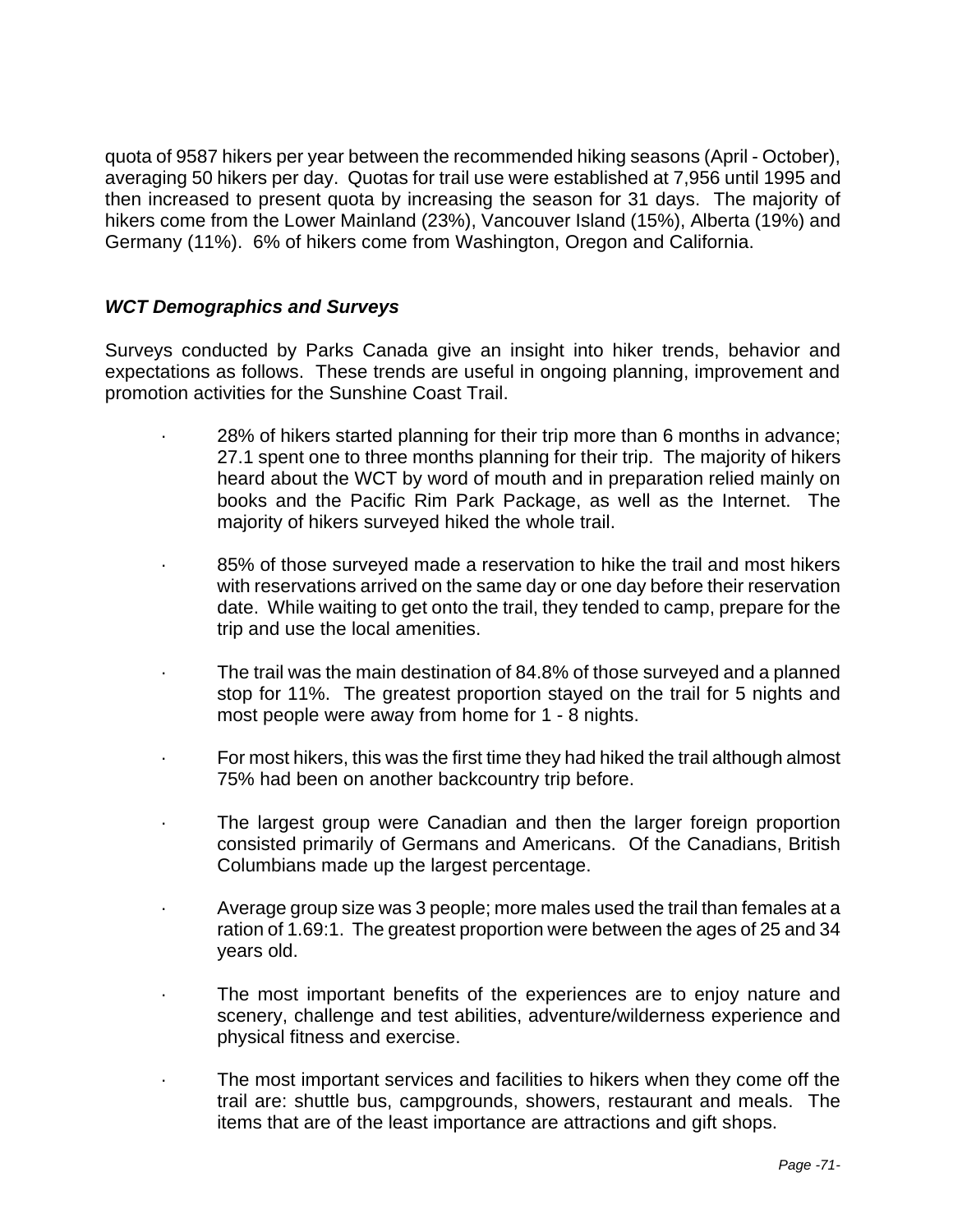Parks Canada has concluded, based on information collected, that the following areas are important to hikers:

- · Ensuring that the quality of information and briefing to the hikers is consistent throughout the year.
- · Availability of camping/hiking supplies and basic groceries. The outlet does not need to be directly at the trailhead but at least within a short walking distance.
- · A campground needs to be very close to the trailhead, providing a reliable place to stay.
- · A quick response to loose or broken boardwalk, fallen trees, unsafe ladders etc. Boxes with basic supplies should be set up along the trail to make the task easier. Guardian patrolling the trail would assist in identifying areas that need immediate repair.
- Outhouses are strategically positioned and cleaned regularly.
- · Provision of reliable, reasonably priced bus service to transport hikers back to the original trailhead.
- · Showers hikers require a place to clean up when they come off the trail.
- · Restaurant meals hikers need to be made aware of where they can get a restaurant meal of, at the least, coffee and snacks through a vending machine.
- · Clearly show hikers where their user fees go, i.e. plaques or charts identifying improvements and projects possible due to user fees.

### **2.7.2 San Juan de Fuca Trail - South Coast Vancouver Island**

This trail is a natural extension to the West Coast Trail. It stretches for 47 km along the western shoreline of southern Vancouver Island from China Beach and extending to Botanical Beach near Port Renfrew. Most of the trail is designed for strenuous day or multiday hiking with some easy to moderate day hiking. There are four trailheads at Botanical Beach, Parkinson Creek, Sombrio Beach and China Beach.

The trail was created through the Commonwealth Nature Legacy as a reminder of the 1994 Victoria Commonwealth Games. Construction and preservation of the trail is through the efforts of government, local industries and citizens. Land exchanges and gifts of land have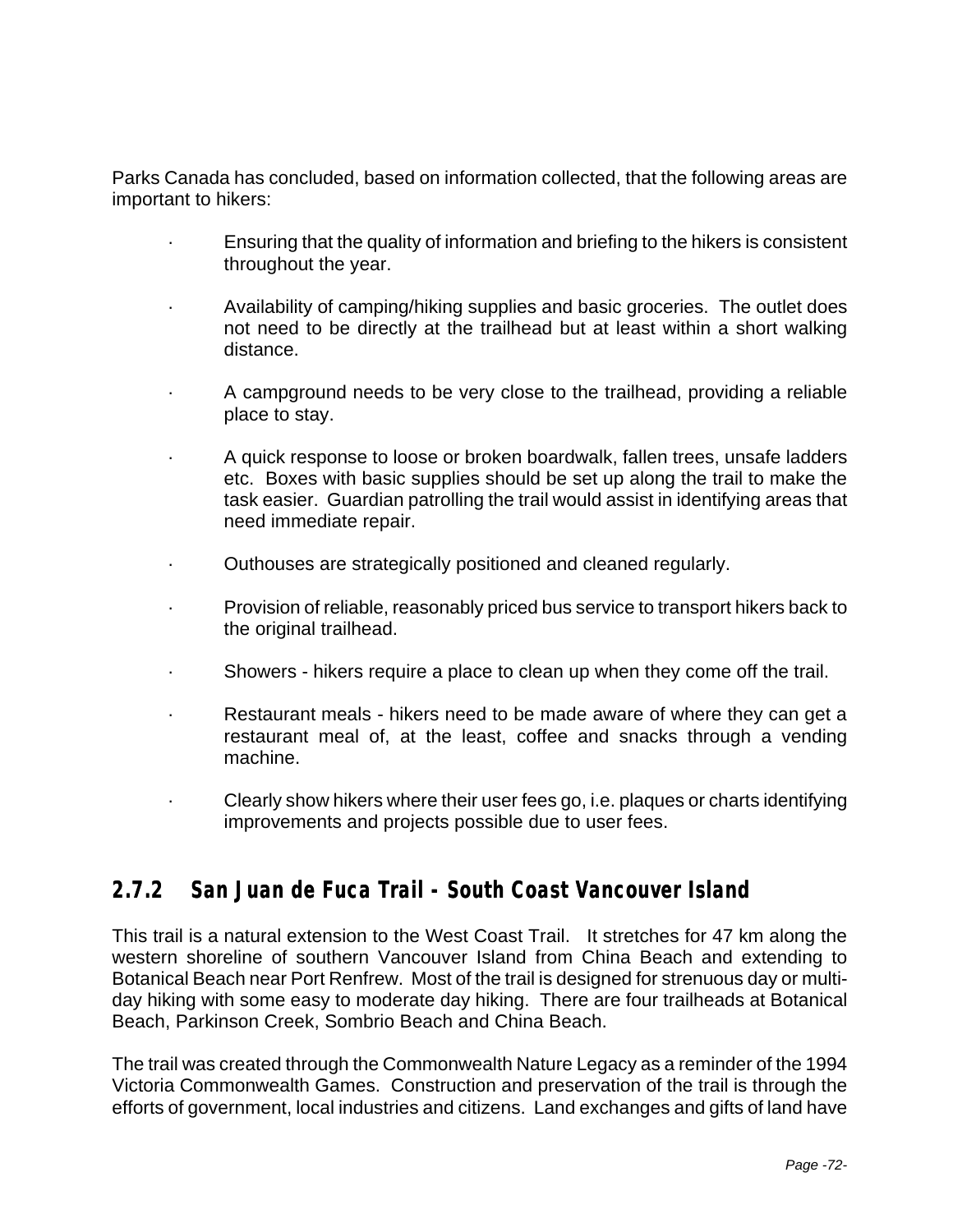come from Western Forest Products and Timberwest. The trail is being upgraded with funding from Forest Renewal BC and the Environmental Youth Team.

Camping along the trail is available in beach and forest sites. The fee for camping is \$5 per person per night with self-registration envelopes and safes located at each trailhead for depositing the camp fee.

## **2.7.3 Seven Sisters Ventures, Terrace, B.C.**

A new commercial trail experience is under development near Terrace. Approval has been given to develop a 90 kilometre trail and lodge system in the Skeena West District overlooking the Seven Sisters Peaks. The project has been under development for over five years and will consist of a main lodge located on private property and a number of tent camps and backcountry lodges located on Crown Lands as well as a number of long span cable suspension bridges. The trail will be operated for profit and users will be charged a range of fees depending on the level of service chosen.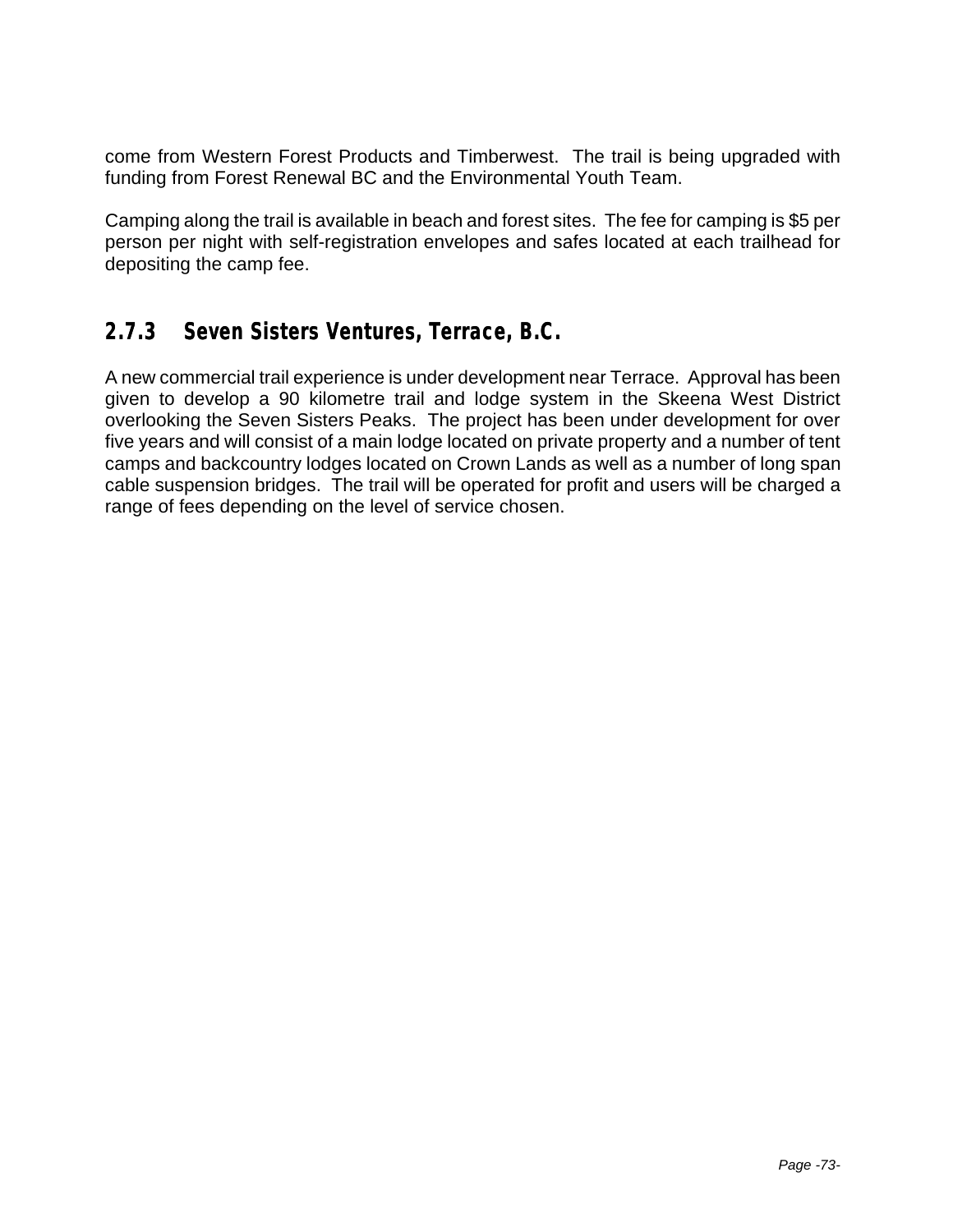### *Conclusions : What has been learned from the role modelling of established BC Trails ?*

Purist trail users are in the minority.

The majority of hikers using longer distance, more difficult trails are young (25-34), travel in small parties (3-4), and the majority (75%) have some hiking experience.

Soft adventure hiking is the most popular and in most demand, and widens the trail user age group (25-54).

Varied activities and multi-use are strong selling features.

Private sector and First Nations contracts are commonly let for maintenance, traversing streams and ravines, and facility management.

The Westcoast Trail hosts 10,000 users/year, each paying \$95 in user fees. Visitors come from the Lower Mainland (23%), Vancouver Island (15%), Alberta (19%), Germany (11%) and the U S West Coast (6%).

Internet and word of mouth are the most often quoted information and referral sources.

85% target the trail as their main destination, with few touring the region before or after their trail experience.

Private sector ventures that succeed provide transport, camping facilities, groceries, supplies, hiking supplies and equipment and food. Least successful are other attractions, gift shops and hotels / motels.

Of great importance to hikers is the quality and accuracy of trail information provided, the maintenance of trails and safety.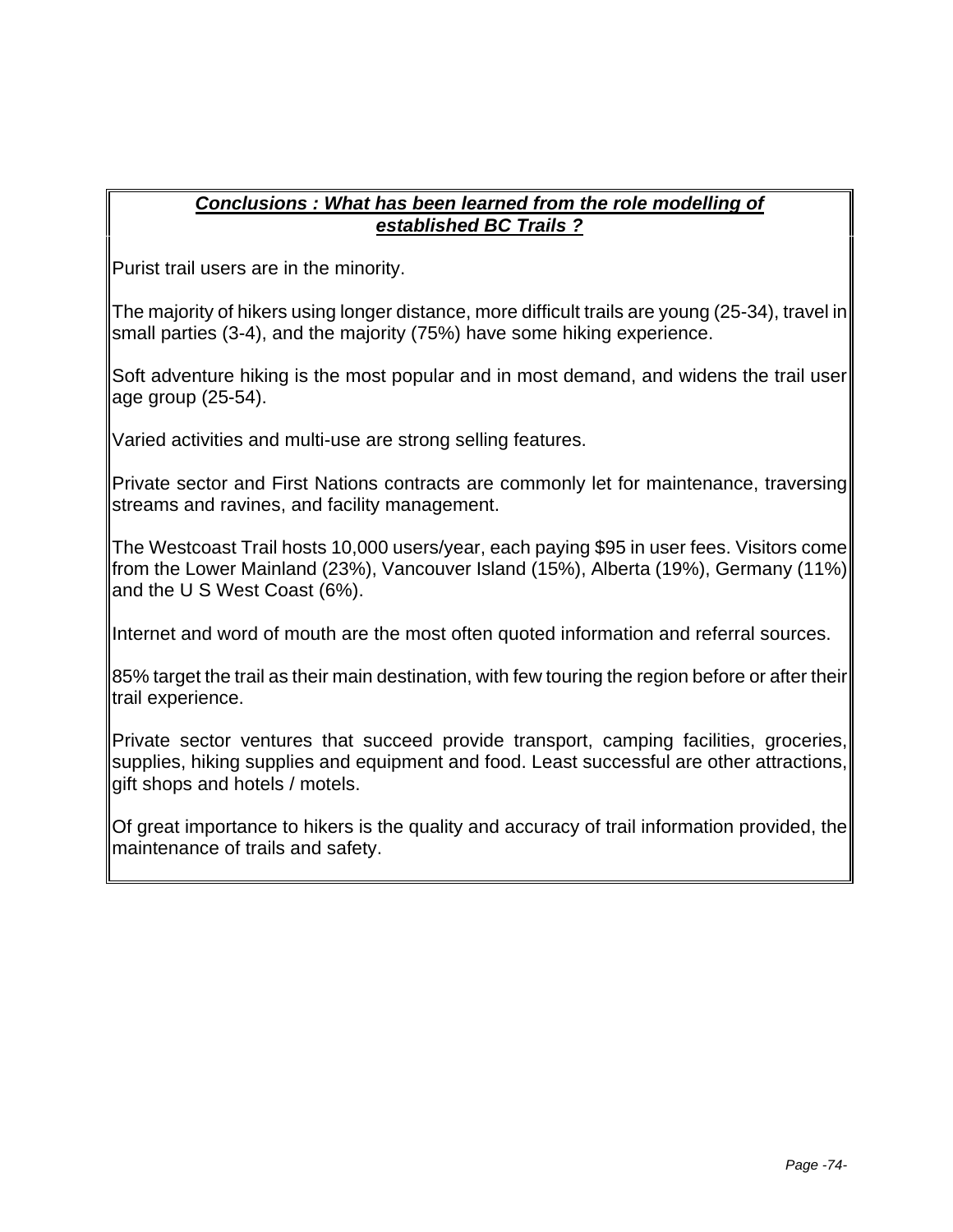| <b>Features of Successful Trail Development</b> |                                                                                                       |                                                                                                                                                                                                                                                                                                                                                                                                                                                                                                                                                                                                                   |
|-------------------------------------------------|-------------------------------------------------------------------------------------------------------|-------------------------------------------------------------------------------------------------------------------------------------------------------------------------------------------------------------------------------------------------------------------------------------------------------------------------------------------------------------------------------------------------------------------------------------------------------------------------------------------------------------------------------------------------------------------------------------------------------------------|
| Trail                                           | <b>Market</b>                                                                                         | <b>Key Features Contributing to Success</b>                                                                                                                                                                                                                                                                                                                                                                                                                                                                                                                                                                       |
| The West Coast Trail                            | Worldwide<br>recreational/<br>ecotourism appeal.<br>Caters to<br>intermediate and<br>advanced hikers. | Renowned reputation.<br>Strong management through partnership with<br><b>First Nations and BC Parks</b><br>Closed during bad weather seasons -<br>$\blacksquare$<br>diminishes liability issues<br><b>Extensive Hiker Preparation Guide readily</b><br>available<br>Mandatory one hour orientation session for all<br>$\blacksquare$<br>hikers<br>Reservation System to ensure controlled use<br>Trail use permits and fees enforced<br>Regulated number of hikers per day (26<br>maximum) with maximum group size of 10<br>Basic tourism services at trailheads<br>Regular surveys and user satisfaction studies |
| Juan de Fuca Trail                              | Strenuous day and<br>multi-day to<br>moderate use                                                     | Natural extension to West Coast Trail.<br>Land exchanges and gifts from forest<br>companies.<br>Upgraded with funding from Forest Renewal<br>BC.<br>Forest and beach camping available at \$5 per<br>person per night.<br>Self registration by deposit fee in envelope and<br>safe and each trailhead.                                                                                                                                                                                                                                                                                                            |
| Seven Sisters<br>Ventures                       | Ecotourist                                                                                            | 90 km backcountry trail and supporting lodge<br>system<br>Development stages over five years<br>Main lodge and staging areas developed<br>concurrently<br>Hut-to-hut hike<br>Strong organization and management                                                                                                                                                                                                                                                                                                                                                                                                   |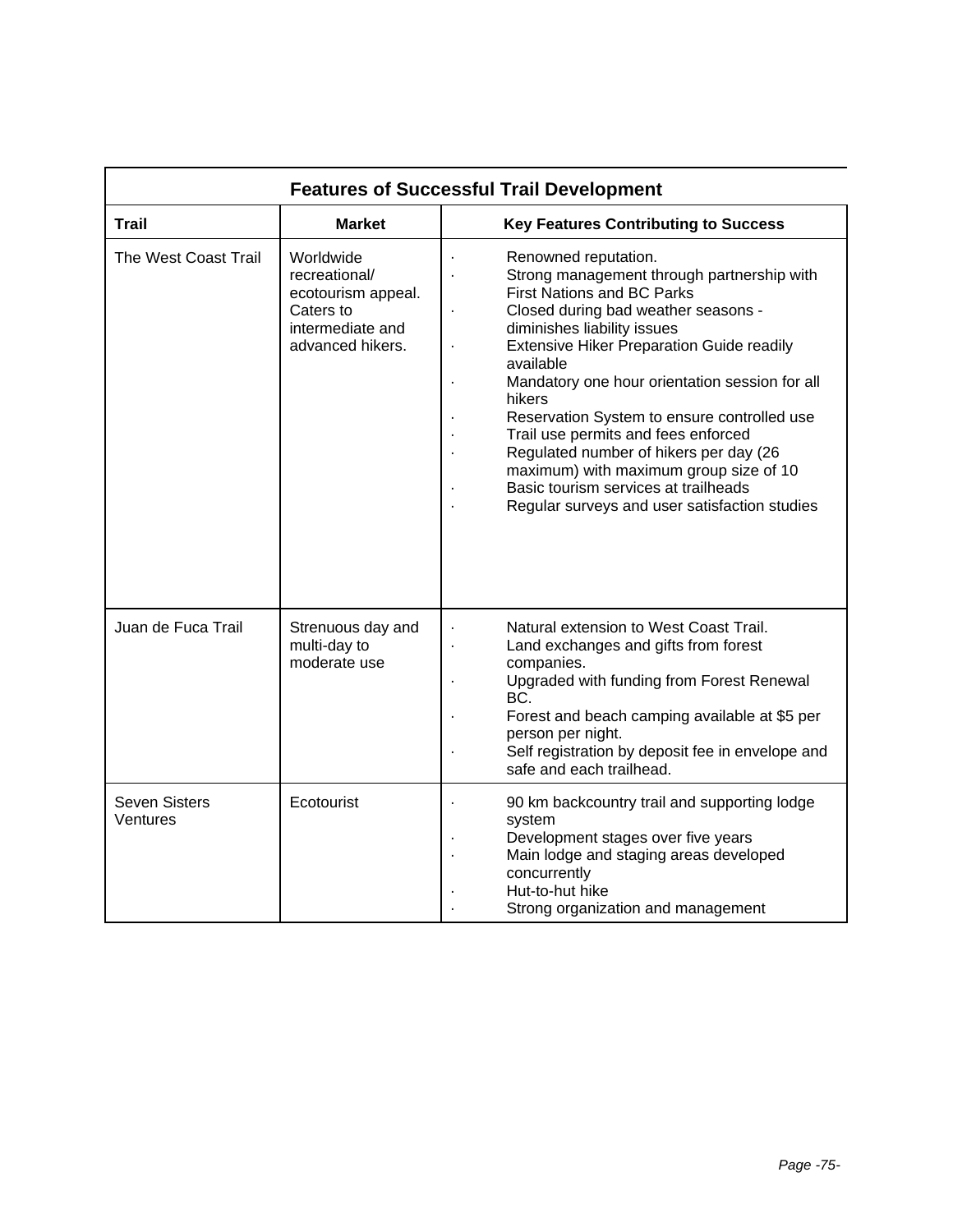## **2.8 Stakeholder (Powell River) Interviews**

A spot survey of stakeholders in the region was conducted with the following results  $^{17}$ . A sampling of operators in the following categories were selected:

- · Hotel and Motels
- · Bed and Breakfasts
- · Resorts and Marinas
- Cabins and Cottage Rentals
- · Campsites
- · Commercial Operations
- **Transportation Services**

### **2.9 Interview Results**

#### **Are you familiar with the Sunshine Coast Trail?**

| Yes  | No |
|------|----|
| 100% | 0% |

**What is your opinion of the Sunshine Coast Trail?**

| Positive | Negative |
|----------|----------|
| 95%      | 5%       |

#### *Comments noted:*

- **Excellent for the future of the region**
- · *Looking forward to further development*
- · *Wonderful for region*
- · *People have worked hard to develop it*
- · *Very accessible*
- · *Good competition for the West Coast trail*
- · *Lots of people don't know about it yet*
- · *Appeals to older groups*
- · *One of the best*
- · *Can use part of it all year*
- · *Close to glacier and wildlife*
- 

<sup>17</sup> Note: An attempt to reach 75% of total operators was made; however, out of the total number of respondents contacted, 25% refused to participate in the survey and several were unavailable due to the off-season.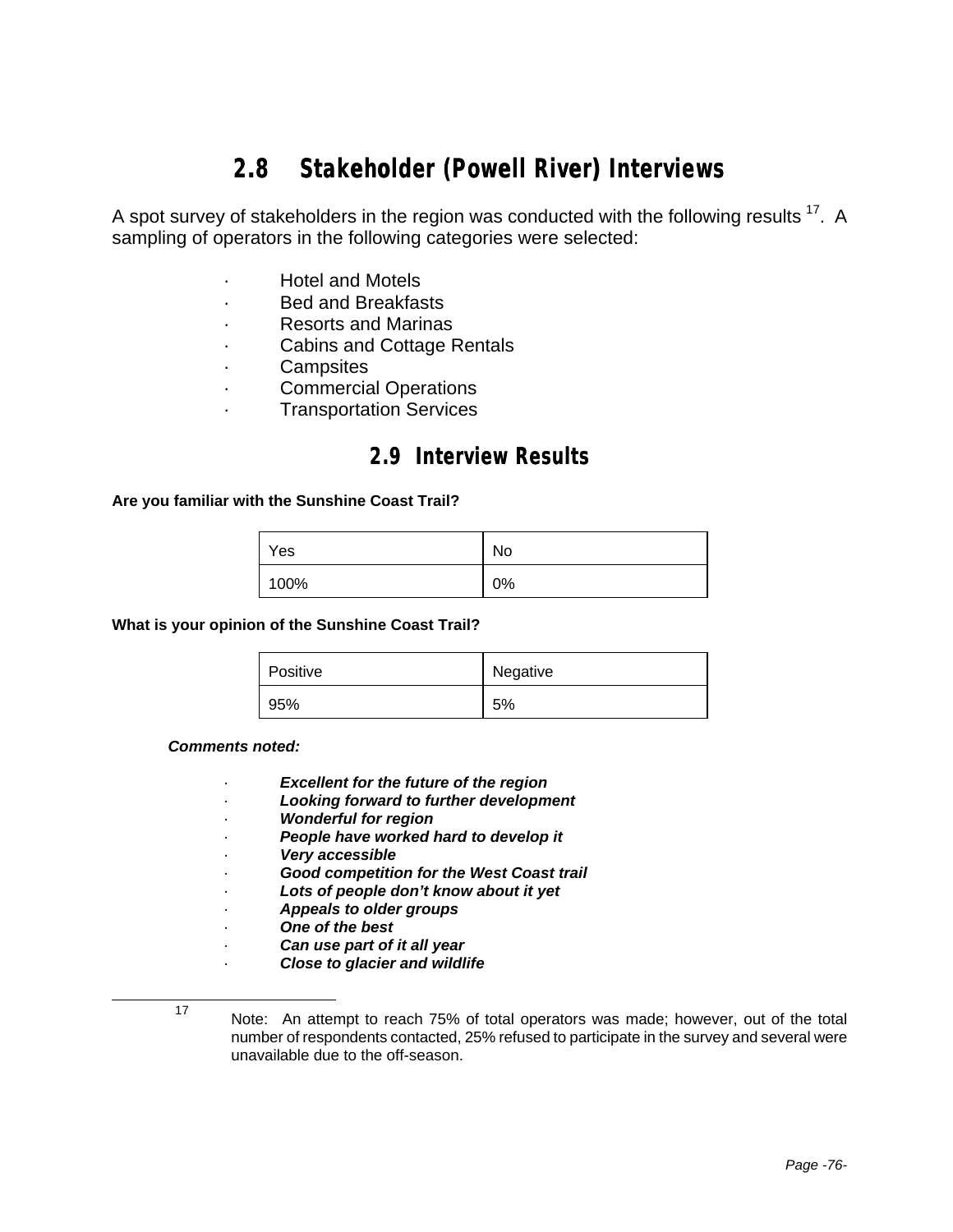#### · *Concerned about poorly marked access points, lack of advertising, danger*

**Does or will the Sunshine Coast Trail positively impact your business?**

| Yes | No  |
|-----|-----|
| 85% | 15% |

#### *Comments noted:*

- · *Busy for two weeks this summer with trail users*
- · *Not too much impact now may be more when trail better known.*
- · *More business this summer because of trail.*
- · *Already noticed increase in business early spring and late fall.*
- When it's finished, there will be more impact.

#### **Does or will the Sunshine Coast Trail create more business for you?**

| Yes | No  |
|-----|-----|
| 90% | 10% |

#### *Comments noted:*

- · *More rooms rented*
- · *More cooking and meal preparation*
- · *More guests*
- · *Will have to increase number of tours.*
- · *Increased demand for rooms and services*
- · *More requests for transportation to trail access points.*
- · *Increased demand for bike rentals and camping gear.*
- · *More campsite and demand for shower facilities.*

#### **Does or will the Sunshine Coast Trail create more jobs in your business?**

| Yes | No  |
|-----|-----|
| 15% | 85% |

#### *Comments noted:*

- Will be a while before I have to hire more people to meet the demand.
- · *I will be busier but won't have to hire anymore staff.*
- · *Hard to say, but doubtful; would have to be a dramatic increase.*
- · *Won't happen for five years.*
- · *May have to increase staff next summer*.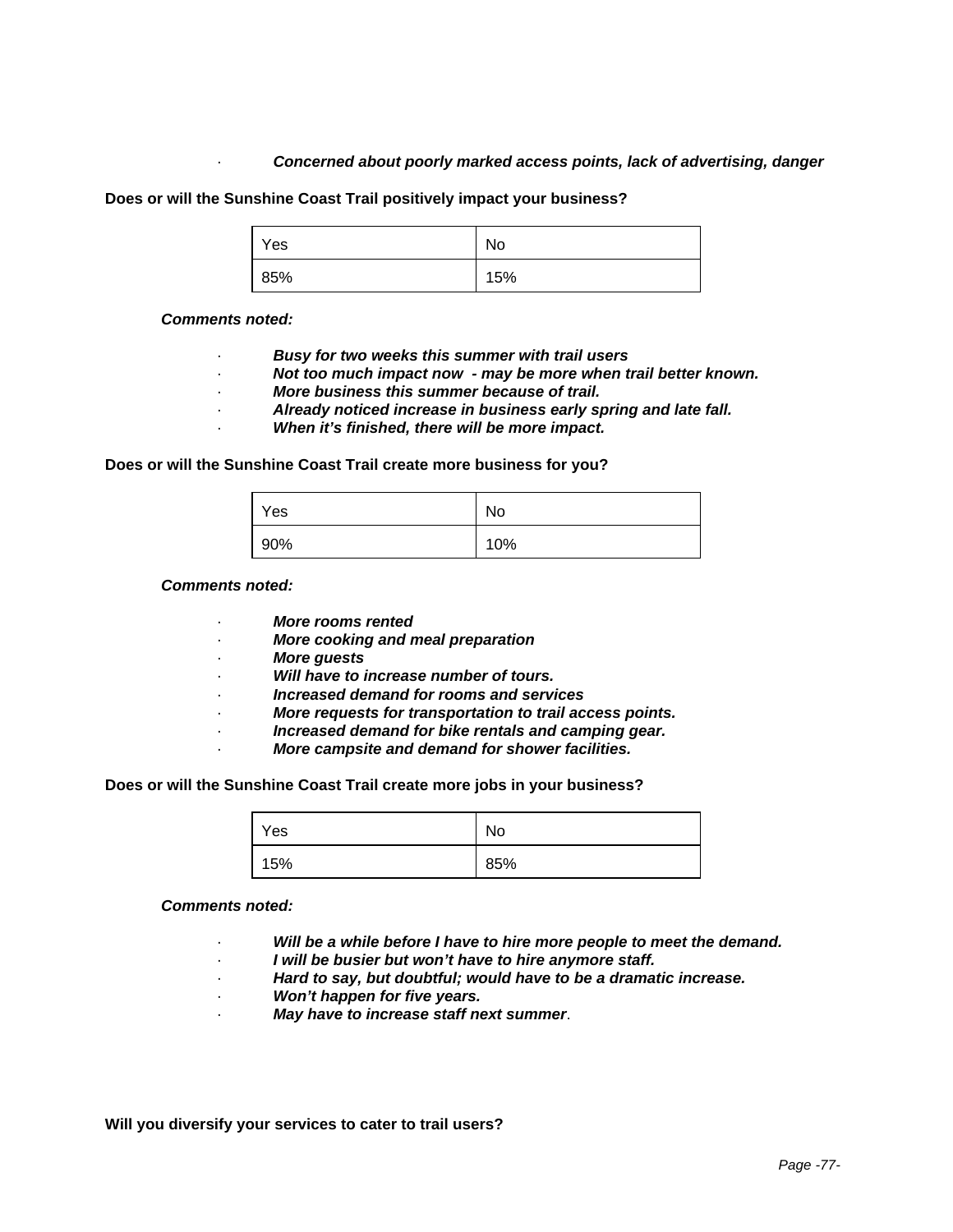| Yes | No  |
|-----|-----|
| 40% | 60% |

- · *May provide guiding services and plan extra trips*
- · *Could provide boat trips to access points and trailhead*
- · *Transportation*
- · *Could add a hot tub and massage*
- · *Already as diversified as I can be*
- · *Would have to have a lot of trail business to diversity*
- · *Would provide catering and lunches*
- · *Outdoor clothing retail outlet*
- · *Could provide parking*

**Do you or will you market to trail users?**

| Yes          | No  |
|--------------|-----|
| 60%<br>a ser | 40% |

#### *Comments noted:*

- · *Mention the trail on webpage and on brochure*
- · *Talk to people about the trail*
- · *Have a banner on their website and they have one on mine.*

#### **Do you or will you offer special packages to trail users?**

| Yes           | No  |
|---------------|-----|
| 85%<br>a kara | 15% |

#### **Will the Sunshine Coast Trail provide competition for your business?**

| Yes | No   |
|-----|------|
| 0%  | 100% |

#### **Could the Sunshine Coast Trail potentially reduce your business?**

| Yes | No   |
|-----|------|
| 0%  | 100% |

**What impact does or will the Sunshine Coast Trail have on the region?**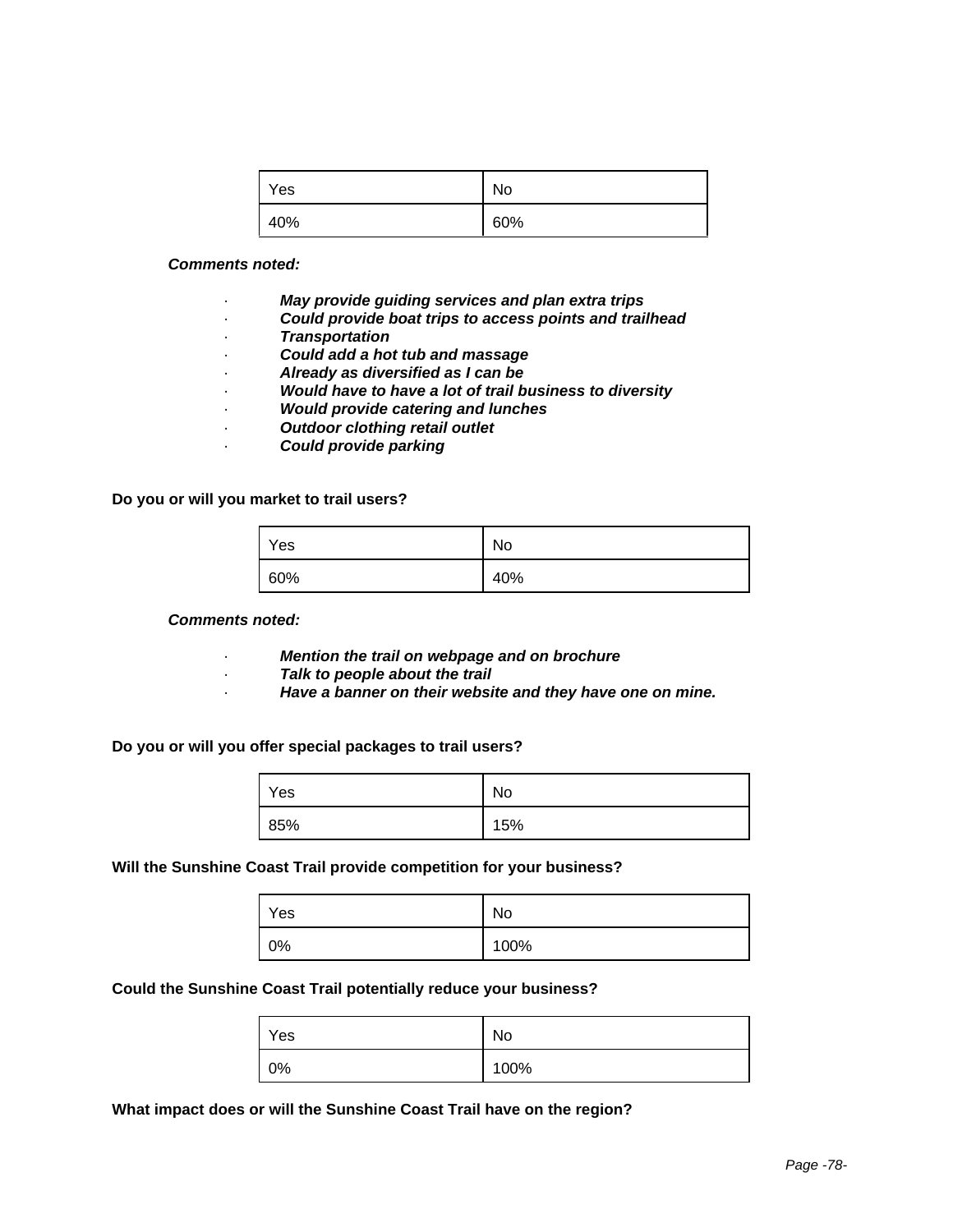|                                   | Yes  | No.   |
|-----------------------------------|------|-------|
| Bring more visitors to region     | 100% | $0\%$ |
| More use of existing facilities   | 100% | $0\%$ |
| Attract new businesses            | 90%  | 10%   |
| Attract different age groups      | 85%  | 15%   |
| Attract visitors from new origins | 100% | $0\%$ |
| Build reputation of area          | 100% | $0\%$ |
| Allow business to coat-tail       | 100% | $0\%$ |
| Create new infrastructure         | 100% | 0%    |

- · *Will take a while before new businesses would come can see guide/outfitters, more food and service providers along the trail.*
- · *Would attract all age groups from all over*
- · *Haven't seen much of an increase in visitors but they will come when the trail is more widely know.*
	- Great potential to attract people as a destination.

#### **Management structure?**

| Volunteers   | 20% |
|--------------|-----|
| Paid workers | 25% |
| Government   | 10% |
| Combination  | 45% |

#### *Comments noted:*

- · *Should not become a bureaucracy.*
- · *Should be structure to management and should be done right.*
- · *Overseen by committee of volunteers with 1 or 2 paid positions eventually.*
- · *Should be run by society like PRPAWS.*
- · *Too much for volunteers.*
- · *Volunteers okay for now but will need more organization later.*
- · *Government should be involved to oversee*,

#### **Should the Sunshine Coast Trail charge a user fee?**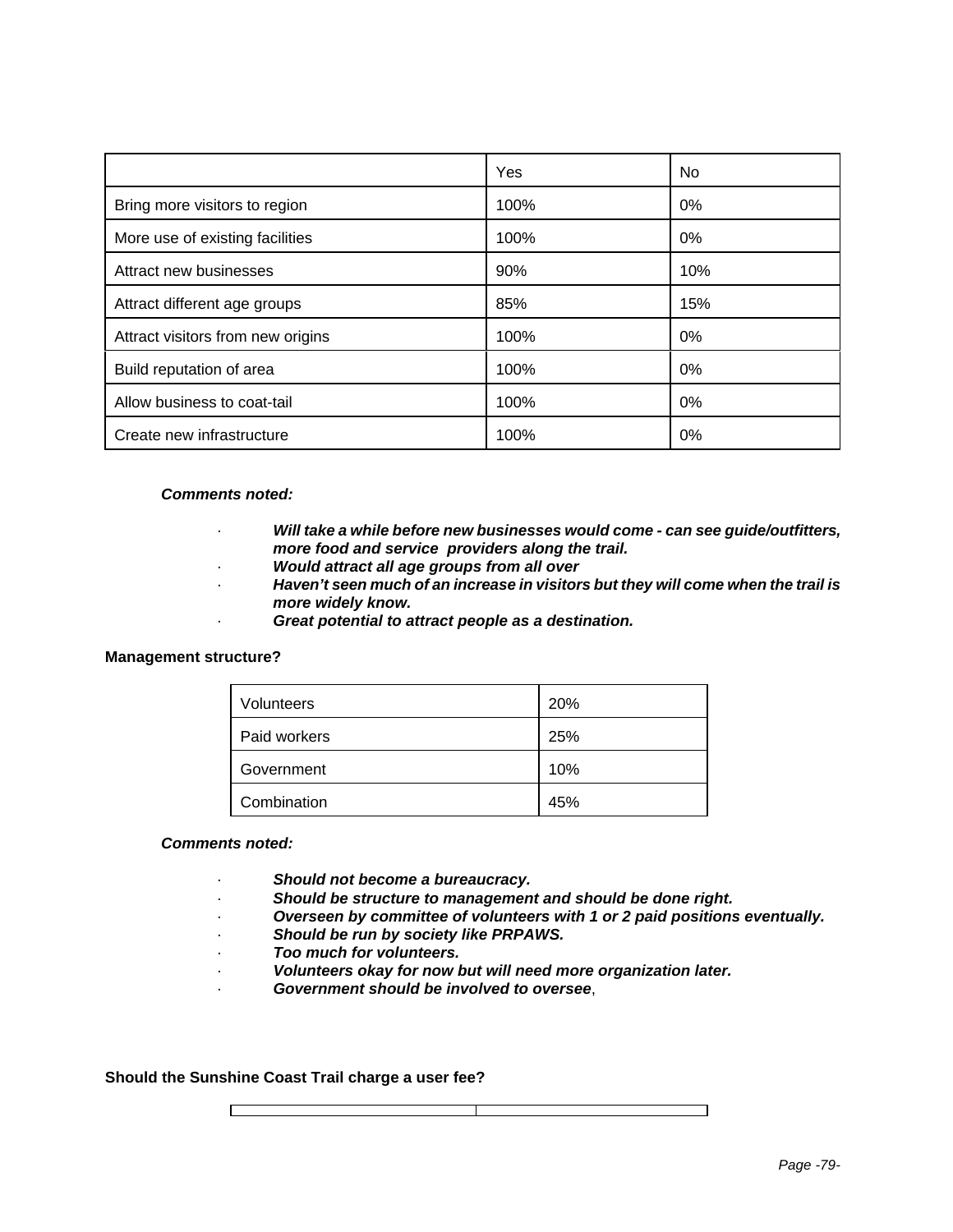| Yes | No  |
|-----|-----|
| 40% | 60% |

- · *Maybe when it is more developed.*
- Ecotourists will pay for the privilege to use the trail.
- · *Some people can't afford a fee.*
- · *Would hate to see it but it may be necessary.*
- · *A nominal amount would be okay.*
- · *A fee would provide the money for upkeep.*
	- · *Who would enforce payment of the fee too many access points*.

#### **How should the Sunshine Coast Trail be marketed? (Multiple answers allowed)**

| Internet                          | 85% |
|-----------------------------------|-----|
| Brochures/Accommodation<br>Guides | 65% |
| Through tourism groups            | 75% |
| Magazines                         | 15% |
| T.V.                              | 5%  |
| Word of Mouth                     | 75% |

#### *Comments noted:*

- · *The website should be linked to federal and provincial tourism sites and linked with other local businesses*
- · *Magazine articles such as Beautiful BC*
- · *Listing in accommodation and attraction guides*
- · *Brochures on ferries*
- · *More signage*
- · *Advertise in motor home rental outlets*
	- · *Visitors Bureau*

#### **To whom should the Sunshine Coast Trail be marketed?**

| All tourism segments | 85% |
|----------------------|-----|
| Outdoor enthusiasts  | 15% |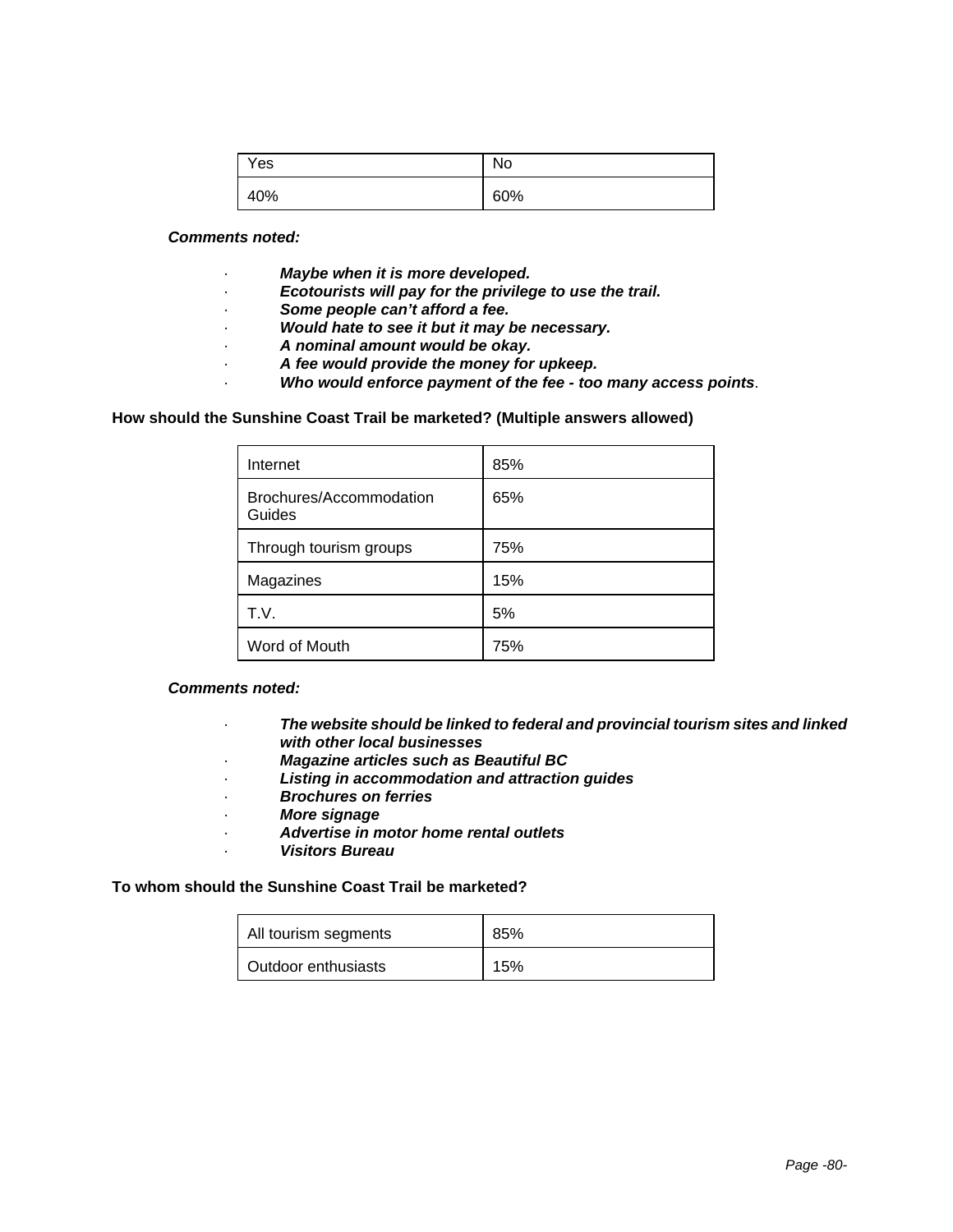- · *The trail appeals to everyone, because it is segmented and easier than the West Coast Trail.*
- · *Some people hike for just the day or for several days; lots of access points. Easy for everyone, but some of it can be challenging.*

#### **To which age group?**

| All          | 50% |
|--------------|-----|
| Baby boomers | 30% |
| Younger      | 20% |

#### *Comments noted:*

- · *Appeals to all ages, but lots of 40 50+ (baby boomers) are into it.*
- · *Have seen everyone from 7 70 on the trail.*
- · *Not as rigorous as West Coast Trail anyone who is fit can do it.*

#### **Originating from where?**

| Canada             | 20% |
|--------------------|-----|
| U.S.               | 0%  |
| Germany            | 15% |
| Other European     | 5%  |
| Combination of all | 60% |

#### *Comments noted:*

- · *Should promote the trail in B.C. and Canada first.*
- · *Get lots of visitors from Germany already they spread the word.*
- · *Could get interest from California and Washington, but greatest potential is Europe, especially Germany.*
- · *Has universal appeal.*

### **Who should maintain the Sunshine Coast Trail?**

| <b>Volunteers</b>  | 30% |
|--------------------|-----|
| Paid workers       | 0%  |
| Unemployed         | 20% |
| Government         | 5%  |
| Combination of all | 45% |

#### *Comments noted:*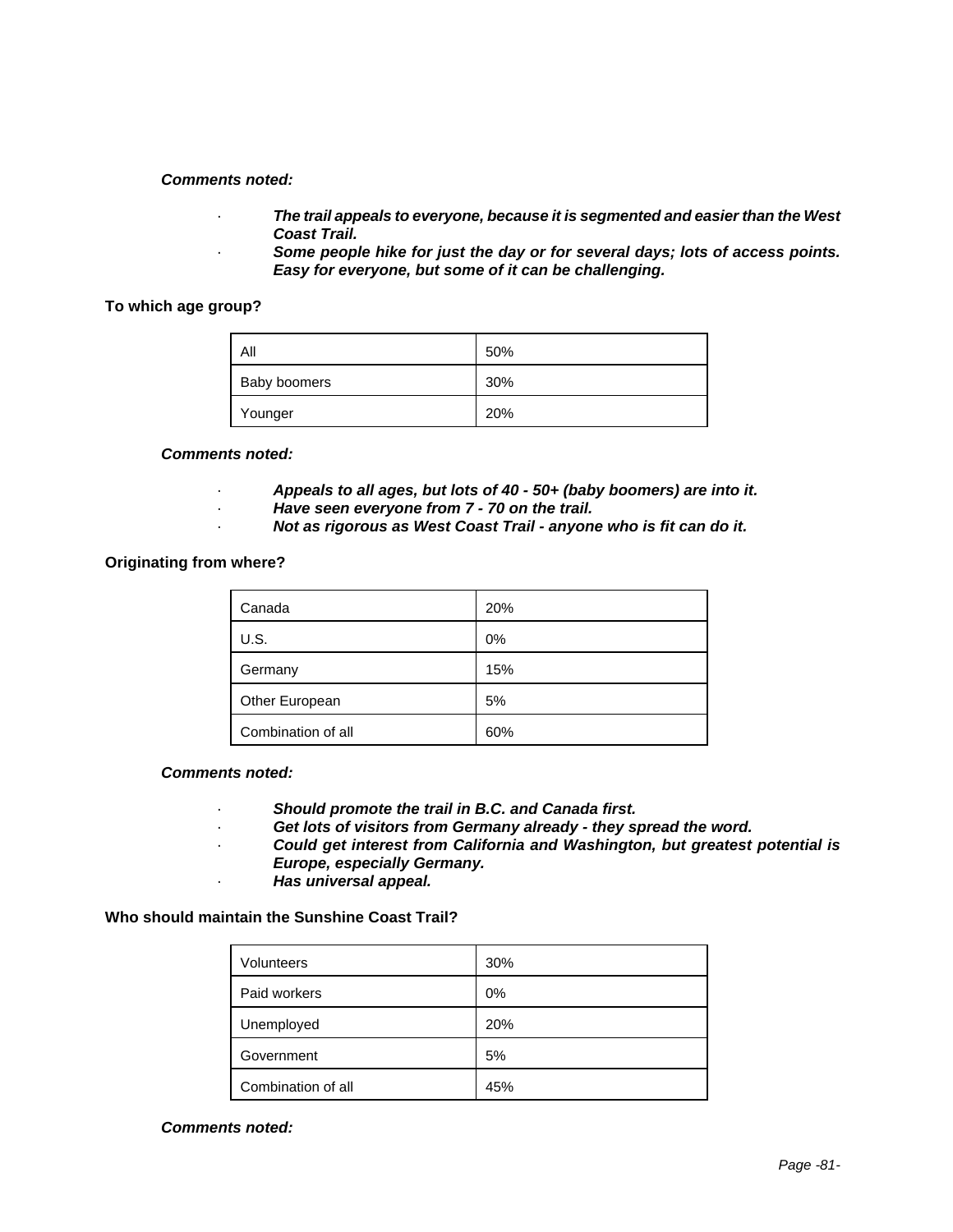- · *Good job for summer students.*
- · *Should utilize unemployed in local area first don't bring in unemployed from other areas.*
- · *Volunteers doing a good job.*
- · *Will get too much for volunteers, eventually will need paid staff if it takes off.*
- · *Municipality and provincial government should get involved*

**What could be potential funding sources for the Sunshine Coast Trail? (Multiple answers allowed)**

| Donations            | 20%               |
|----------------------|-------------------|
| User fees            | 50% <sup>18</sup> |
| Taxes                | 10%               |
| Fundraising events   | 25%               |
| Government grants    | 40%               |
| Economic development | 5%                |

#### *Comments noted:*

- · *Could have donation boxes at all access points.*
- · *User fees could contribute to upkeep and marketing, like the West Coast Trail.*
- · *Government should contribute.*
- · *Those benefiting from trail, such as operators in regions, should pay a small tax.*
	- · *Corporate donations.*

**Would you like to become involved with the Sunshine Coast Trail?**

| Yes | No  |
|-----|-----|
| 45% | 55% |

*Comments noted:*

- · *Am already involved.*
- · *Don't have enough time too busy with my own business.*
- · *Could be involved in off-season, don't have time during summer months to sit on Committees. Should plan during winter for busy season.*

1

<sup>&</sup>lt;sup>18</sup> Some respondents felt that a user fee was inappropriate (40%) at this time, but subsequently indicated that they felt it would be a viable method of fundraising (50%)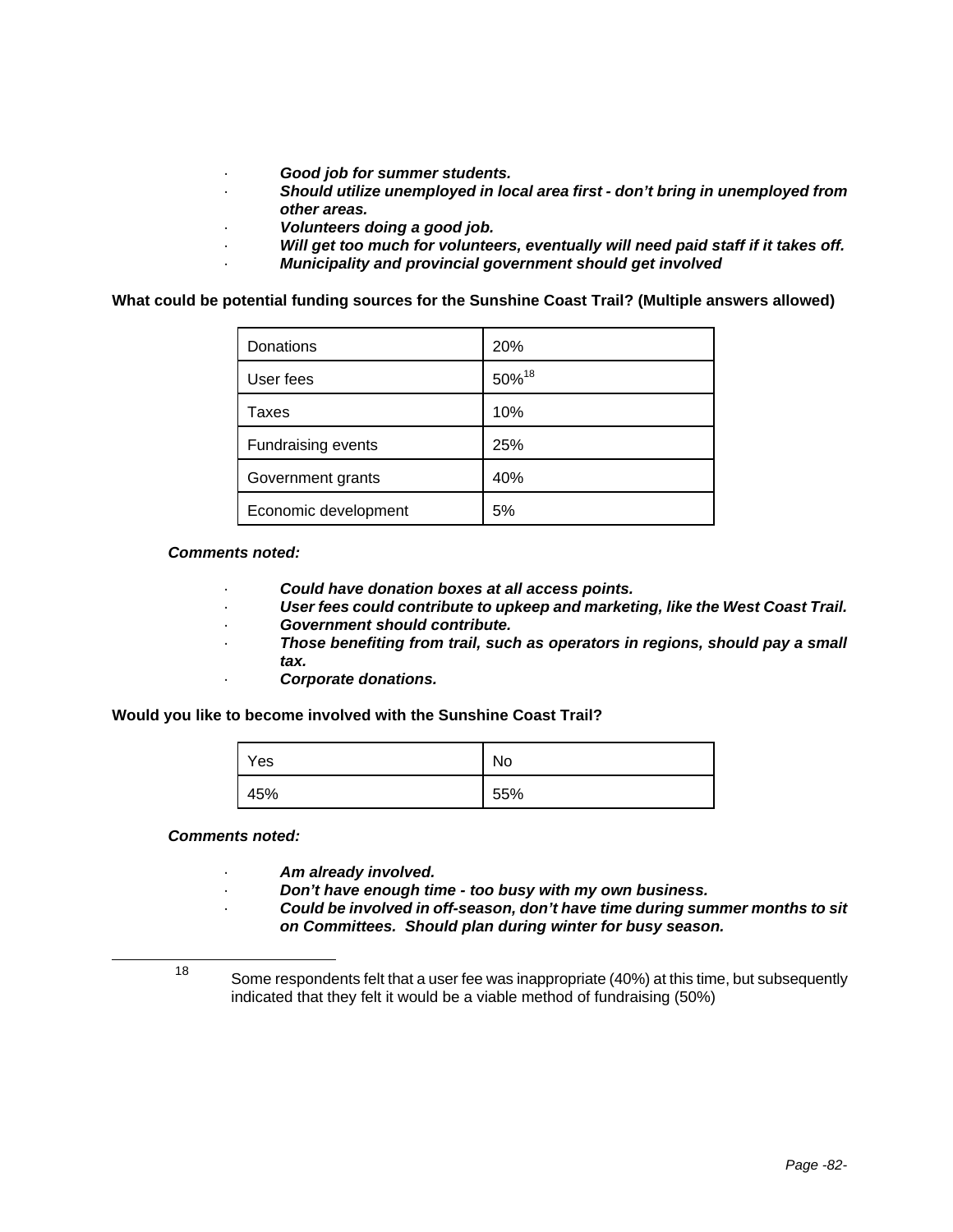## **2.10 Economic Role Modeling**

The purpose of this extensive exercise of research, interviews and 'Economic Role Modeling' is to focus strictly on the financial aspects of existing trails, including capital and building costs, employment, maintenance costs, direct / indirect / spinoff economic benefits and other financial and cost issues.

Further, key elements of this research have been extrapolated into the creation of proformas (capital costs and operating budgets) designed for the Sunshine Coast Trail, as presented in subsequent chapters in this Business Plan.

### **2.10.1 Economic Impacts and Effects**

The total impact resulting from an increase in visitor expenditures can be described in terms of direct, indirect and induced effects. Understanding these three levels of effect show how the initial trail-related expenditure generates additional economic activity within the local and regional economy.



<sup>19</sup> Economic Impacts of Recreational Spending on Rural Areas, John C. Bergstrom, University of Georgia for USDA Forest Service, undated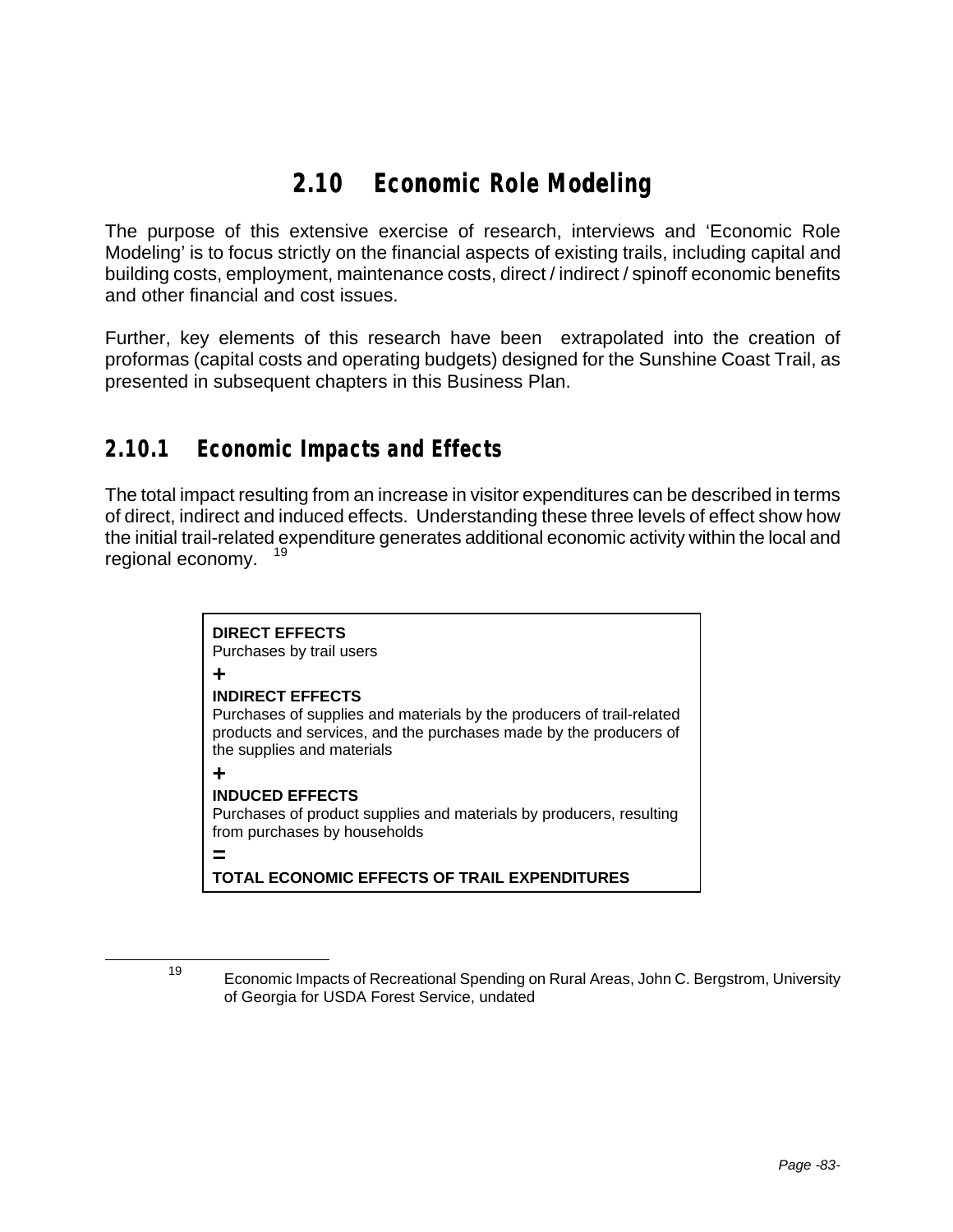Visitor expenditures that may be attributed to a trail may include food and beverages, hiking equipment and guide services. Direct effects result directly from the actual purchases by visitors. Local businesses meeting the visitors' demands for goods and services must purchase supplies to meet this demand. These purchases by local businesses are direct effects.

Indirect effects occur when suppliers to local businesses must increase their purchases of production materials and services from other businesses who in turn increase their purchases. A chain reaction is created as each supplier must increase their purchase of inputs and each exchange increases the total indirect effects. For food and beverage, indirect effects are when the local food manufacturers purchase additional product from local farmers and the farmers then purchase additional supplies in order to grow products necessary to meet the demand.

Consumer purchases resulting from the increased income of business owners and households set in motion another sequence of expenditures and purchases; the induced effects. For example, the induced effects would include all the purchases made by households which receive wages from their employment at the manufacturer or local market. Induced effects result from wages paid to households by both directly and indirectly affected businesses. These induced effects can be estimated from economic models.

## **2.10.2 Economic Impact Highlights from Various Existing Trails**

- Several key services and facilities were identified by West Coast Trail (WCT) hikers who responded to the 1995 trail user survey<sup>20</sup>. Accommodation was a key resource when starting and finishing the WCT. The night before starting the trail, respondents identified the use of several types of commercial accommodation facilities including: campgrounds (43%), hotel/motel (21%), bed and breakfast (3%) and hostels (3%). Demand for commercial accommodation after finishing the trail included: motels/hotels (28%), campgrounds (15%), hostels (6%) and bed and breakfasts (2%). Over 35% of respondents stayed in their place of residence or with friends or relatives the night before and after the hike.
- Based on average daily tourism expenditures, the magnitude of the economic contribution to the basic tourism industry in the North Island from the proposed North

<sup>&</sup>lt;sup>20</sup> Working to Improve Your West Coast Trail Experience, Pareto International, 1995 for Parks Canada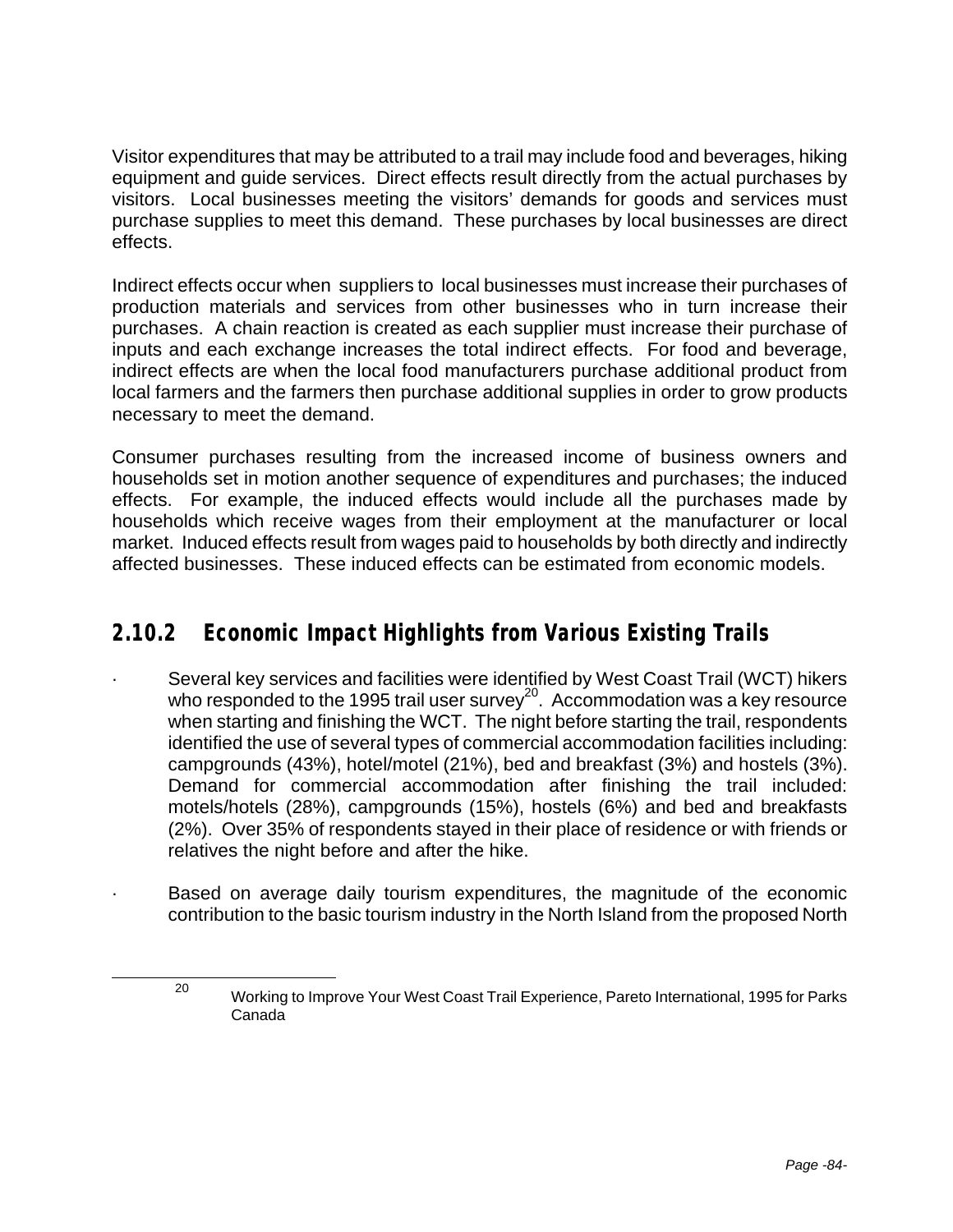Coast Trail, based on a trail use estimate of 7,200 persons per year, could eventually reach and exceed \$865,000.<sup>21</sup>

· For a 65 km. section of the proposed North Coast Trail, it had been calculated that construction would generate 40-60 direct jobs and 18-26 spin-off jobs. Further, trail maintenance would generate 7-9 direct and spin-off jobs.

<sup>21</sup> North Coast Trail - Socio-Economic Impact Assessment, Westland Resource Group for Port McNeill Forest District, Ministry of Forests, March 31, 1996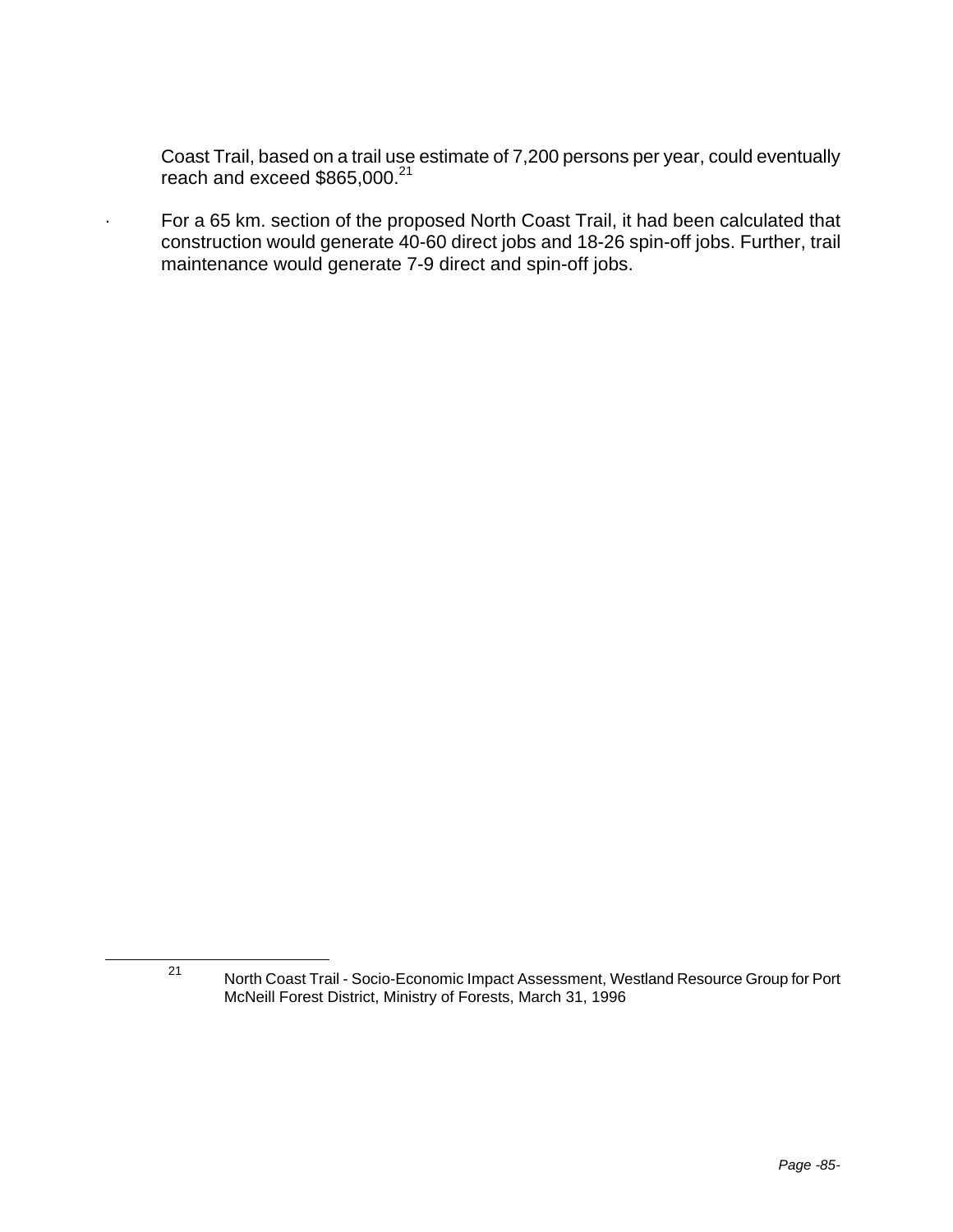- The trails in New Brunswick have over 80 volunteer Trail Sponsor Groups and employ around 1500 people (average 6 months per year)  $22$
- · Direct expenditures of Bruce Trail users annually now support over 1100 full-time equivalent jobs in Ontario with at least 191 of these supporting local jobs in the communities along the Bruce Trail.
- Direct spending on non-durable goods, i.e. restaurants, accommodation, car expenses, was around \$4.4 million within the Bruce Trail region, a gross direct and indirect impact of around \$10 million.
- · 33% of Bruce Trail users interviewed indicated that they had made purchases (during the past year) of durable goods relating to their use of the Bruce Trail. These purchases made over a 12-month period had a direct impact of over \$20 million and a gross direct and indirect impact of almost \$47 million, which supported almost 900 jobs.
- · A survey of trail users in Minnesota found that users who traveled less than 25 miles spent an average of just \$0.61 to \$2.68 per day, while those traveling 25 miles or more spent up to \$53.20 per day on average.
- · 70% of all trail users spent on non-durable goods during their visit to the Bruce Trail. Of those 70%, the average expenditure per group was \$60.99. 75% of this amount was spent within a 10-km corridor on either side of the trail, resulting in a high local economic benefit. Each group had an average of 3.12 persons.
- · Visits to the Overmountain Victoria National Historic Trail sites were found to generate a significant economic impact. On average, users spent \$49.05 per person, per day on their trips. The average daily expenditures were: restaurants \$11.29, food and beverages \$2.69, lodging \$12.29, retail purchases \$7.35, all other expenses  $$8.49.$   $^{23}$

<sup>23</sup> Moore & Barthlow, 1998

<sup>&</sup>lt;sup>22</sup> Go for Green Active Living & Environment Program, Trail Monitor Newsletter, 1999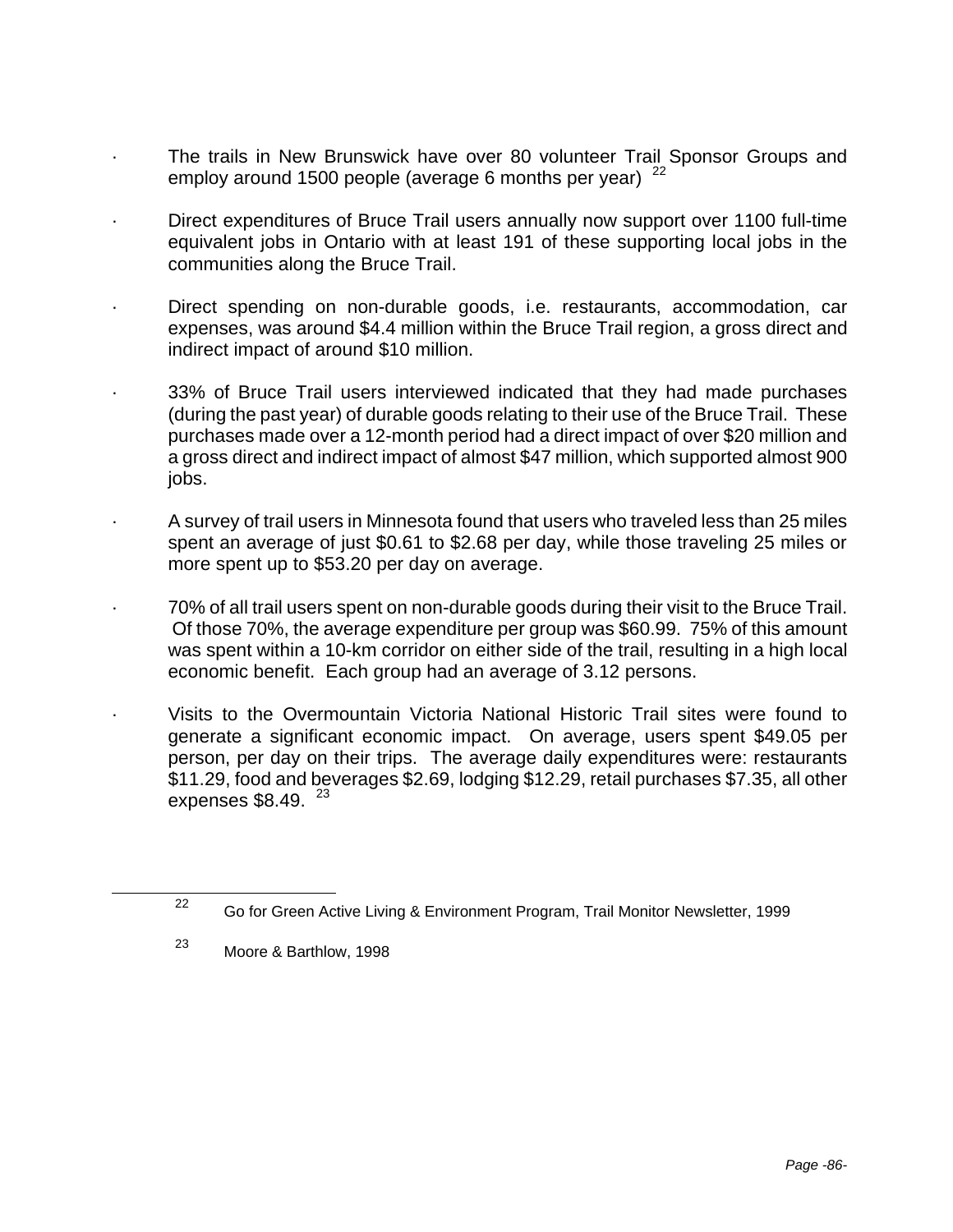· Analyzing the spending of 556 trail users from nine trails in Nova Scotia found that the average spending per party for non-Nova Scotians is about \$1,210. This breaks down to about \$1,120 per party beyond a 30 minute drive of the trail and about \$90 within a 30 minute drive of the trail.

## **2.10.3 Further Identified Benefits of Existing Trails**

### *Money Spent by Trail Users*

Leisure is often considered to be discretionary, or free time, away from work and other responsibilities where participants choose and control their activities. Outdoor recreation is a major component of leisure and accounts for a substantial part of people's discretionary spending.

### *Expenditures by Residents*

Specifically, local residents who use the trail may spend money to get to and from the site, on supplies and equipment to pursue their recreation experience, at on-site concessions and events, and nearby attractions.

### *Travel Trend*

Recent trend analyses show that weekend trips to nearby areas are increasing, while the traditional two-week summer vacation is declining for today's travelers. This is due to the job complications of two income families, limited time budgets, or interest in more specialized recreation experiences. Trails can have varied levels of tourist draw. They can be travel destinations in themselves, encourage area visitors to extend their stay in the area or enhance business and pleasure visits. The level of tourist draw determines the appropriate proportion of the visitor's time and travel expenditures that can be attributed to the trail. Tour operators, outfitters and guides are also important to the local economy due to the expenditures their businesses generate, the fees they pay to operate and their advertising and promotion of local resources.

*Property Values<sup>25</sup>*

<sup>24</sup> Nova Scotia Hiking Trail Study

<sup>&</sup>lt;sup>25</sup> The Potential Economic Benefits of Rail-Trails in the Region of Peterborough, Ontario, M.J. Bernstein & J.S. Marsh, 1992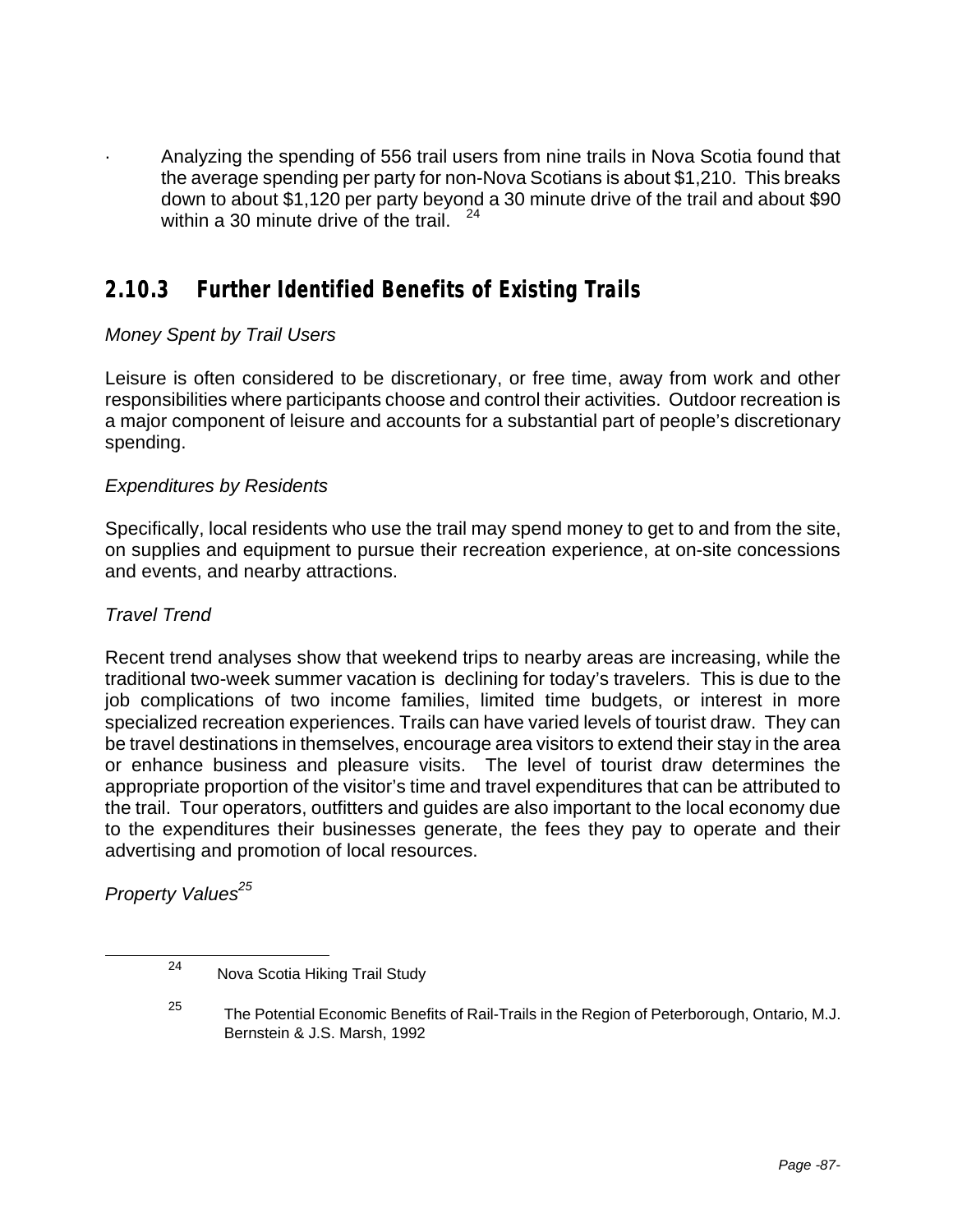Trails generate awareness for, and interest in an area. This can be reflected in increased real property values and increased marketability, as well as the municipal government would benefit from a higher tax base. *Corporate Relocation and Quality of Life*

The ability to attract new, expanding or relocating businesses and to retaining the existing ones, is very important to communities. It can increase or stabilize a community's employment and tax base. The importance of quality of life is becoming increasingly significant in attracting new business. Quality of life was ranked third in importance behind access to domestic markets and availability of skilled labour in a survey of CEO's. Important factors contributing to a high quality of life are: access to natural settings, safety, recreational and cultural opportunities and open space.

### *Consumer Surplus and Recreation Values*

A recreation value is the benefit calculated in dollar terms that one receives from being able to enjoy an activity even if the activity is free. When someone pays \$5 for an item, but would be willing to pay \$8, the \$3 difference is know as the "consumer surplus".

This is not a direct economic impact, however, as no exchange of money would occur, but it does represent the possible value that local users of a trail would place on such as facility.

### *Tax Receipts*

Any contributions that might be made by government agencies to the development of trails would be in part regained through trail-related tax receipts.

Long term benefits such as health and fitness effects and an improvement in the tourism account deficit would also generate funds for the governments.

### *Micro and Macro Tourism Deficits*

Every time a Canadian citizen decides to travel to a foreign country, the Canadian economy suffers. When goods and services are purchased outside of Canada, the economic benefits are enjoyed in the foreign country.

In that sense, tourism is a net exporter.

Any developments which may make the region on in which it is more desirable for both local residents and visitors to spent their leisure time, can have significant economic impacts.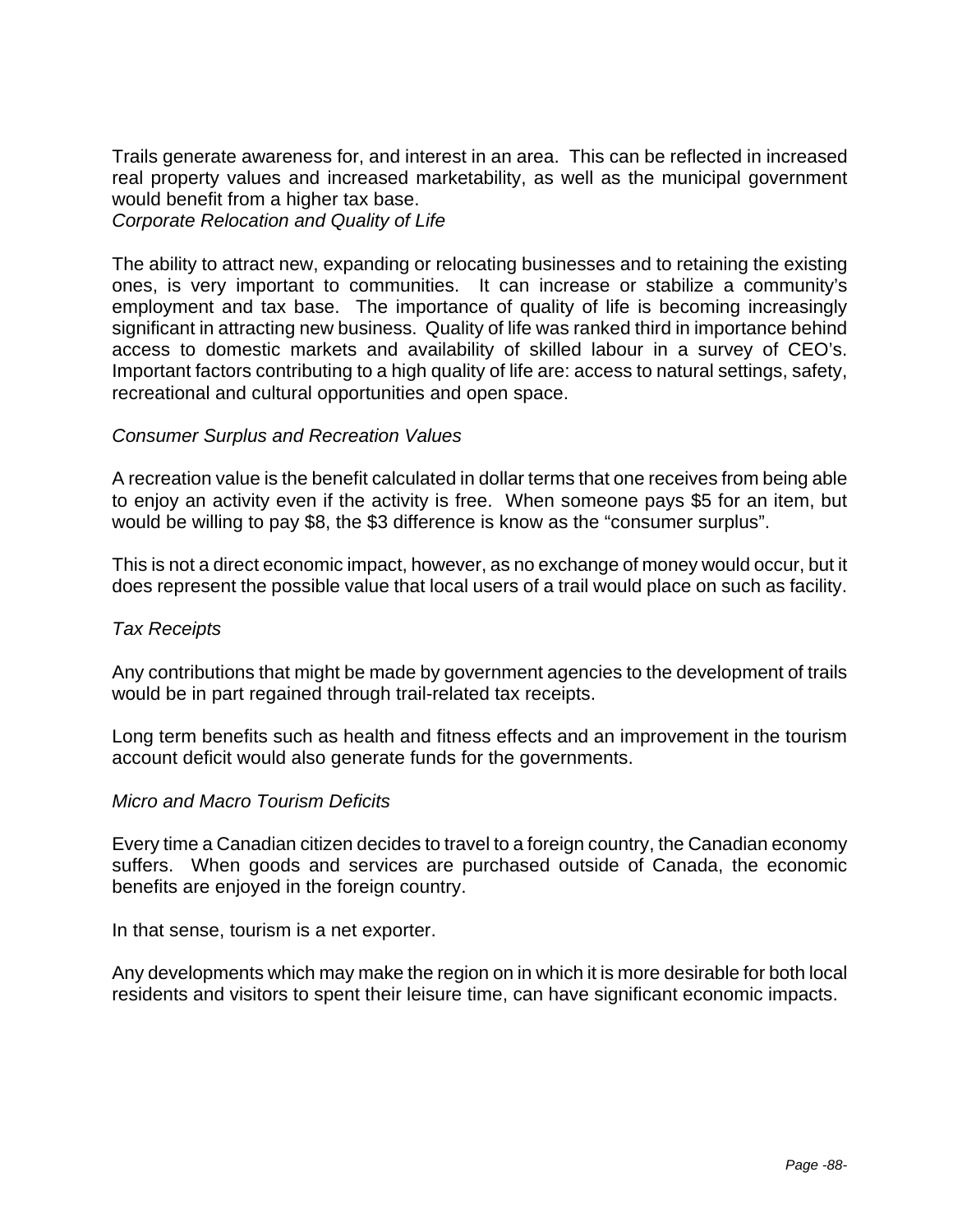## **2.10.4 Economic Impact Study of the Bruce Trail <sup>26</sup>**

The Bruce Trail follows the ridgeline of the Niagara Escarpment in south Ontario for a total trail length of 762 km.

| <b>Expenditures for Non-Durable Goods by Sector</b> |                                         |  |  |  |
|-----------------------------------------------------|-----------------------------------------|--|--|--|
| <b>Sector</b>                                       | <b>Average Expenditure</b><br>In Region |  |  |  |
| Restaurants                                         | \$27.09                                 |  |  |  |
| Retail Food and Beverage                            | \$19.18                                 |  |  |  |
| Accommodation                                       | \$79.08                                 |  |  |  |
| <b>Retail Purchases</b>                             | \$30.70                                 |  |  |  |
| Car Expenses                                        | \$13.36                                 |  |  |  |
| Other Transportation costs                          | \$5.00                                  |  |  |  |
| Fees                                                | \$48,30                                 |  |  |  |
| Other                                               | \$22.00                                 |  |  |  |

| <b>Expenditures for Durable Goods by Category</b> |          |  |  |  |
|---------------------------------------------------|----------|--|--|--|
| <b>Average Expenditure</b><br>Category            |          |  |  |  |
| Clothing                                          | \$79.86  |  |  |  |
| Equipment                                         | \$182.50 |  |  |  |
| Books, Guides, Maps                               | \$19.08  |  |  |  |
| Memberships/Subscriptions                         | \$38.33  |  |  |  |
| Other                                             | \$30.66  |  |  |  |

**<sup>26</sup> An Economic Impact Study of the Bruce Trail, Alicia Schutt, Trent University, undated**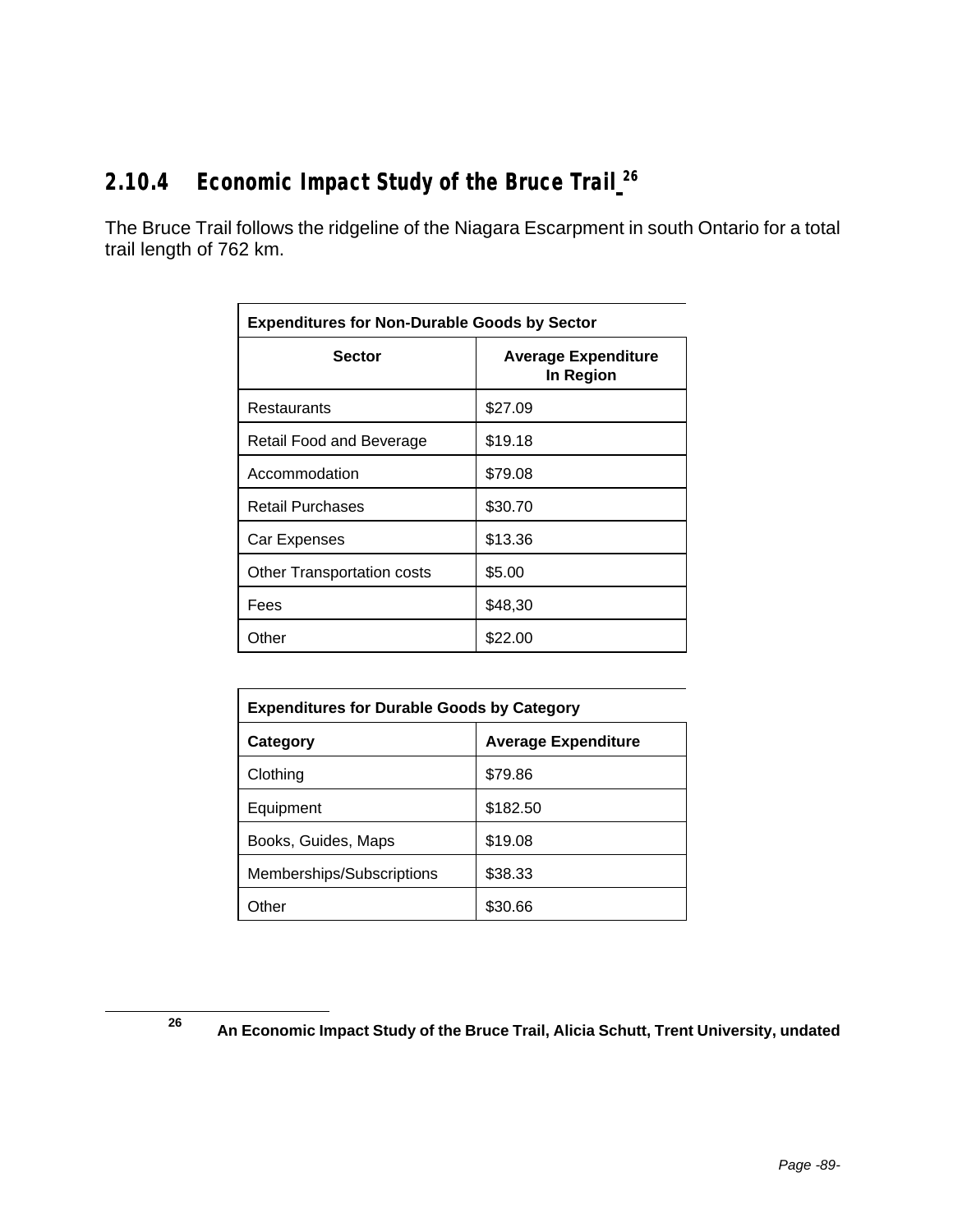## **2.10.5 Maintenance and Operating Costs**

### *Cape Scott Trail Maintenance and Operations*

·

The main characteristics of the Cape Scott Trail include:

- The trail is 16 km in length and is graded from a Class 1 a Class 4 trail. There is around 0.5 km of Class 1 at the parking lot with the remainder of the trail falling into other classes. The trail was not formally constructed and evolved from a horse trail.
- Four people are employed for 3-4 months a year on maintenance and park operations. The wage rate is approximately \$600 weekly with an additional 18% going towards benefits. Approximately 90% of their time is allocated to maintenance.
- Currently the maintenance expenditures are not large enough to maintain the trail in its required operation condition. Additionally, there are problems with maintaining the trail due to its lack of a formal construction phase.

| <b>Cape Scott Trail Costs and Employment</b>                                                                            |                             |                                    |                 |                   |  |  |
|-------------------------------------------------------------------------------------------------------------------------|-----------------------------|------------------------------------|-----------------|-------------------|--|--|
|                                                                                                                         | <b>Employment</b><br>(PY's) | <b>Employment</b><br><b>Income</b> | <b>Benefits</b> | <b>Total Cost</b> |  |  |
| <b>Trail Maintenance</b>                                                                                                |                             |                                    |                 |                   |  |  |
| Trail Maintenance Crew consisting<br>of 4 people working 4 months with<br>90% of their time committed to<br>maintenance | 1.12                        | \$35,300<br>wages                  | \$6,350         | \$41,650          |  |  |
| <b>Materials</b>                                                                                                        |                             |                                    |                 | \$5,000           |  |  |
| <b>Operations</b>                                                                                                       |                             |                                    |                 |                   |  |  |
| 4 people working on operations<br>10% of the time                                                                       | 0.12                        | \$3,920                            | \$700           | \$4,620           |  |  |
| <b>Total Cost</b>                                                                                                       | 1.24                        |                                    |                 | \$51,256          |  |  |

The maintenance component of the trail represents approximately \$46,650 for the Cape Scott trail or approximately \$2,915 per kilometre with \$2,603 per kilometre associated with wages and benefits. The operations component works out to approximately \$290 per kilometre with all of this expenditure associated with wages and benefits.

*Maintenance and Recapitalization of the West Coast Trail (WCT)*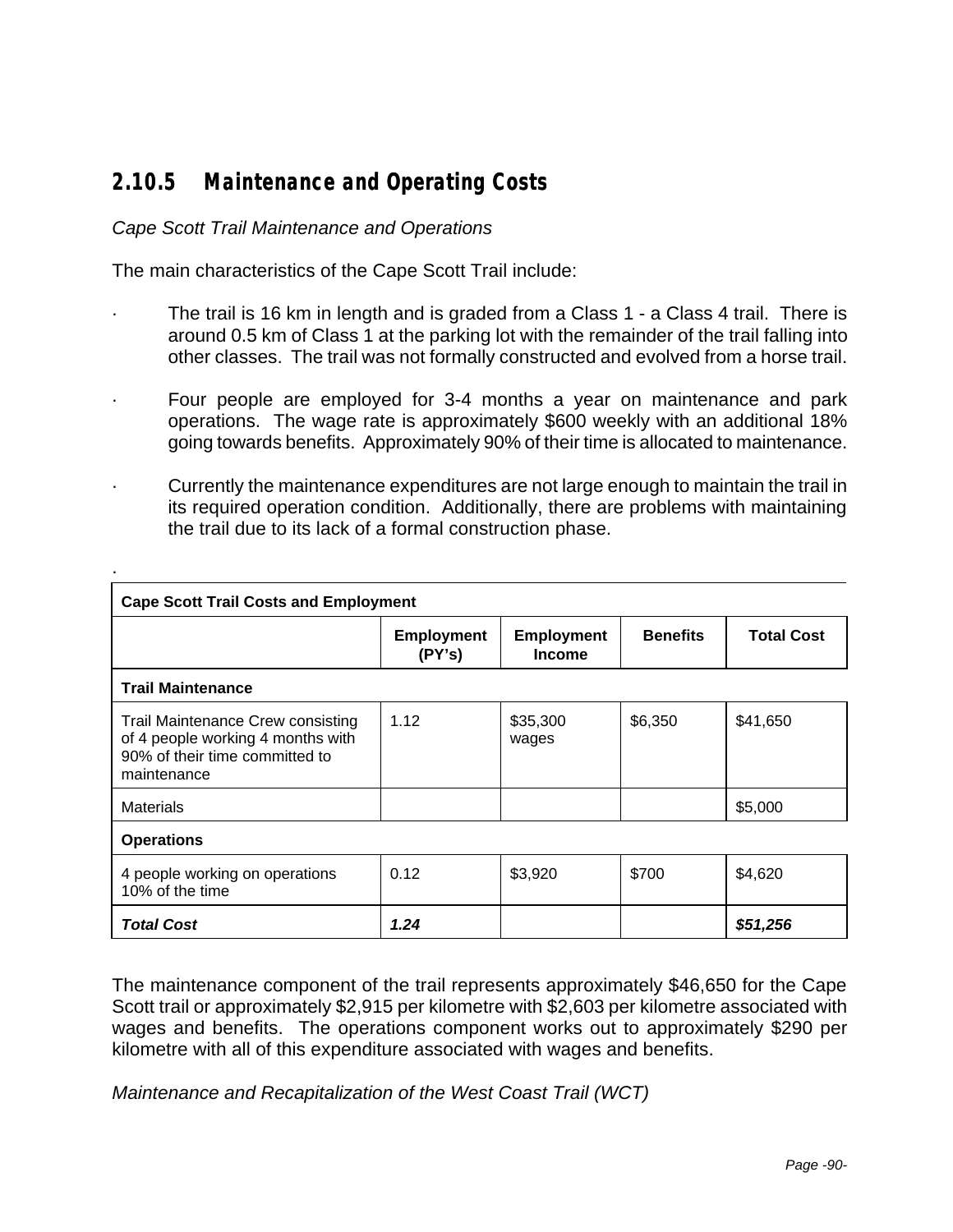The characteristics of the WCT include:

- The WCT lies between Bamfield and Port Renfrew, a distance of 77 km. The Interim Management Guidelines for 1994 classify the WCT as a primitive backcountry experience, but because of the extensive improvements and addition of structures that have been done to the trail and the level of maintenance, the trail better suits the description for a Class 3 - Major Trail.
- · On the WCT, brushing, windfall, clearing and campsite maintenance is contracted out to three local First Nations. Each receives about \$20,000 per season for this work. They usually employ two or three people each to do the brushing and windfall work and one person for campsite cleaning.
	- The park maintenance crew of three people maintain the structures and facilities. These jobs represent ongoing seasonal work. The park capital crew is comprised of three to four people who are involved in rebuilding structures and facilities. This is term employment for the duration of the capital project which is estimated at an additional five years.
	- The maintenance expenditures for the WCT represent approximately \$2,508 per kilometre with approximately \$2,200 associated with wages and benefits. For the recapitalization component approximately 38% of every dollar spent goes into wages and benefits.

| <b>West Coast Trail Maintenance and Capital Upgrading</b>                               |                             |                                    |                 |                   |  |
|-----------------------------------------------------------------------------------------|-----------------------------|------------------------------------|-----------------|-------------------|--|
|                                                                                         | <b>Employment</b><br>(PY's) | <b>Employment</b><br><b>Income</b> | <b>Benefits</b> | <b>Total Cost</b> |  |
| <b>Regular Maintenance</b>                                                              |                             |                                    |                 |                   |  |
| Supervisor                                                                              | 1                           | \$43,000                           | \$7,750         | \$50,750          |  |
| Maintenance Crew - I lead hand and<br>1 labourers                                       | 1.7                         | \$54,600                           | \$9,800         | \$64,400          |  |
| Materials                                                                               |                             |                                    |                 | \$18,000          |  |
| <b>First Nations Contracted Maintenance</b> (wage rate @ \$15 per hour/benefits of 18%) |                             |                                    |                 |                   |  |
| 2 - 3 brushing jobs and 1 job<br>cleaning campsites                                     | 0.55                        | \$14,760                           | \$3,240         | \$18,000          |  |
| 2 - 3 brushing jobs and 1 job cleaning<br>campsites                                     | 0.55                        | \$14,760                           | \$3,240         | \$18,000          |  |
| 2 - 3 brushing jobs and 1 job cleaning<br>campsites                                     | 0.55                        | \$14,760                           | \$3,240         | \$18,000          |  |
| Materials                                                                               |                             |                                    |                 | \$6,000           |  |
| <b>Total Maintenance</b>                                                                | 4.35                        | \$141,880                          | \$27,270        | \$193,150         |  |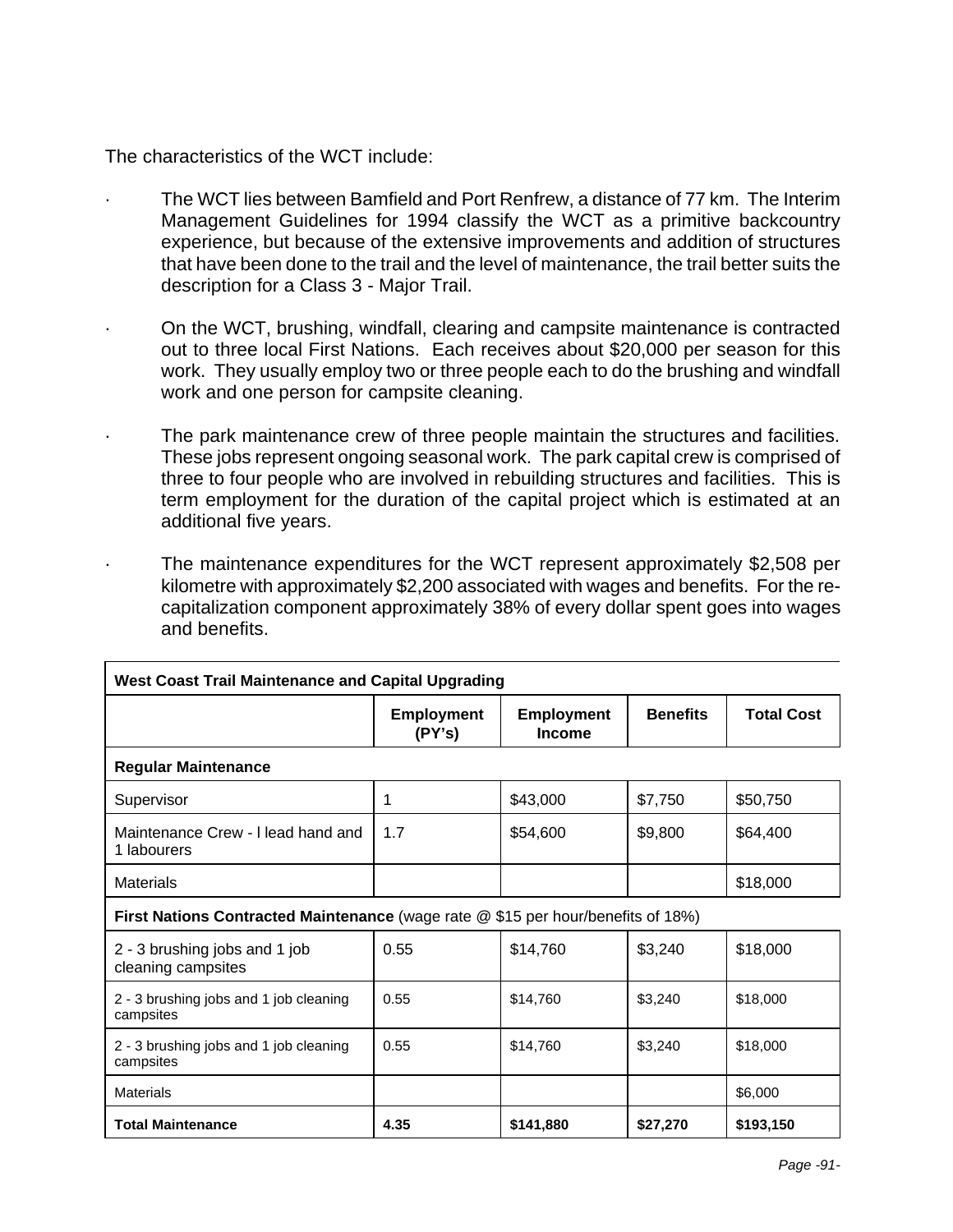### **West Coast Trail Maintenance and Capital Upgrading**

| <b>Recapitalization Program</b>                                    |      |          |         |           |  |  |
|--------------------------------------------------------------------|------|----------|---------|-----------|--|--|
| Capital crew - I lead hand and 2<br>labourers                      | 1.8  | \$54,800 | \$9,900 | \$64,700  |  |  |
| Boat Operator/Labourer (supports)<br>maintenance and capital work) | 0.58 | \$18,200 | \$3,300 | \$21,500  |  |  |
| Materials (goods and services)                                     |      |          |         | \$110,000 |  |  |
| Materials (compost toilets and signs)                              |      |          |         | \$30,000  |  |  |
| <b>Total Recapitalization Program</b>                              |      |          |         | \$226,200 |  |  |
| <b>Total Cost</b>                                                  | 6.73 |          |         | \$419,350 |  |  |

| Estimates of Maintenance, Operation and Recapitalization for the Proposed North Coast Trail |                             |                            |               |                             |                            |                      |  |
|---------------------------------------------------------------------------------------------|-----------------------------|----------------------------|---------------|-----------------------------|----------------------------|----------------------|--|
|                                                                                             |                             | Average per Kilometre      |               |                             | Total for 65 km of NCT     |                      |  |
| <b>Trail</b>                                                                                | <b>Employment</b><br>(PY's) | Wages &<br><b>Benefits</b> | Total<br>Cost | <b>Employment</b><br>(PY's) | Wages &<br><b>Benefits</b> | <b>Total</b><br>Cost |  |
| <b>Maintenance</b>                                                                          |                             |                            |               |                             |                            |                      |  |
| Cape Scott                                                                                  | 0.07                        | \$2,600                    | \$2,920       |                             |                            |                      |  |
| <b>WCT</b>                                                                                  | 0.057                       | \$2,200                    | \$2,510       |                             |                            |                      |  |
| <b>North Coast Trail</b>                                                                    | 0.063                       | \$2,400                    | \$2,715       | 4.1                         | \$156,000                  | \$176,500            |  |
| <b>Operations</b>                                                                           |                             |                            |               |                             |                            |                      |  |
| Cape Scott                                                                                  | 0.0075                      | \$290                      | \$290         |                             |                            |                      |  |
| <b>North Coast Trail</b>                                                                    | 0.0075                      | \$290                      | \$290         | 0.5                         | \$18,850                   | \$18,850             |  |
| <b>Ongoing Recapitalization</b>                                                             |                             |                            |               |                             |                            |                      |  |
| <b>WCT</b>                                                                                  | 2.38                        | \$86,200                   | \$226,200     |                             |                            |                      |  |
| North Coast                                                                                 |                             |                            |               | 0.87                        | \$32,150                   | \$84,500             |  |
| <b>North Coast Trail Totals</b>                                                             |                             |                            |               | 5.47                        | \$207,000                  | \$279,850            |  |

| <b>Construction Costs and Wage Percentage Estimates for the Proposed North Coast Trail</b> |                             |                                  |                                                     |                                                  |                 |
|--------------------------------------------------------------------------------------------|-----------------------------|----------------------------------|-----------------------------------------------------|--------------------------------------------------|-----------------|
|                                                                                            | <b>Construction</b><br>Cost | <b>Wages and</b><br>Benefits (%) | <b>Wages and</b><br><b>Benefits</b><br><b>Costs</b> | <b>Wages and</b><br><b>Benefit (per</b><br>hour) | Jobs<br>(FTE's) |
| Cape Scott Trail                                                                           |                             | 30                               |                                                     |                                                  |                 |
| Juan de Fuca Trail                                                                         |                             | 67                               |                                                     |                                                  |                 |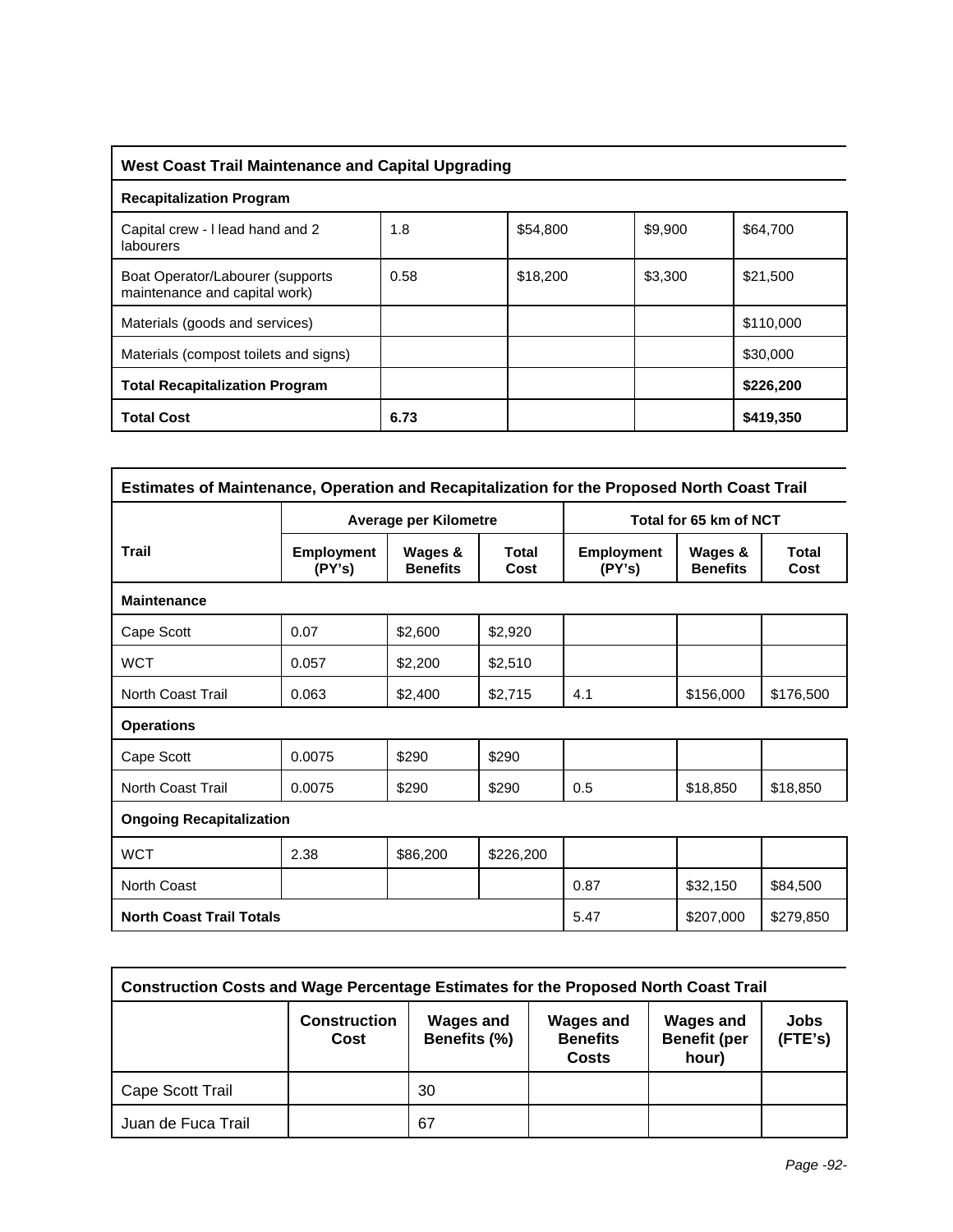| <b>Construction Costs and Wage Percentage Estimates for the Proposed North Coast Trail</b> |             |     |             |         |    |  |
|--------------------------------------------------------------------------------------------|-------------|-----|-------------|---------|----|--|
| <b>Inland Lake Trail</b>                                                                   |             | 80  |             |         |    |  |
| Average of 3 Trails                                                                        | 59          |     |             |         |    |  |
| <b>Port McNeill Estimate</b>                                                               | \$4,230,000 |     |             |         |    |  |
| Fair Wage Schedule<br>(Labourer adjusted by<br>10%                                         |             |     |             | \$28.36 |    |  |
| <b>Projected NCT</b>                                                                       | \$4,230,000 | 59% | \$2,495,000 | \$28.36 | 49 |  |
| Low Employment<br>Range                                                                    | \$4,230,000 | 50% | \$2,115,000 |         | 41 |  |
| <b>High Employment</b><br>Range                                                            | \$4,230,000 | 70% | \$2,961.000 |         | 58 |  |

| <b>Wage Rate for Various Trail Tasks</b>                           |                               |                 |                                                   |  |  |
|--------------------------------------------------------------------|-------------------------------|-----------------|---------------------------------------------------|--|--|
|                                                                    | <b>Wages (per</b><br>hour)    | <b>Benefits</b> | <b>Wages and</b><br><b>Benefits (per</b><br>hour) |  |  |
| Cape Scott maintenance workers                                     | \$15.00                       | 18%             | \$17.70                                           |  |  |
| Cape Scott construction workers                                    | $$12.00 - $14.00$             | 18%             | $$14.16 - $16.52$                                 |  |  |
| <b>West Coast Trail</b><br>- labourer<br>- foreman<br>- supervisor | \$15.00<br>\$17.50<br>\$20.00 | unknown         |                                                   |  |  |
| Juan de Fuca Trail - construction workers                          | \$7.00                        | unknown         |                                                   |  |  |
| Fair Wage schedule - labourer                                      | \$19.63                       | \$5.71          | \$25.79                                           |  |  |

| <b>Average Annual Employment Income</b> |                                             |                   |                  |  |  |  |
|-----------------------------------------|---------------------------------------------|-------------------|------------------|--|--|--|
|                                         | <b>Gross Income</b><br>(Excluding Benefits) | <b>Taxes Paid</b> | After-Tax Income |  |  |  |
| Trail Construction (labourer)           | \$38,880                                    | \$9,080           | \$29,800         |  |  |  |
| <b>Engineering and Architecture</b>     | \$50,000                                    | \$13,730          | \$36,730         |  |  |  |
| <b>Trail Maintenance and Operations</b> | \$31,030                                    | \$6,010           | \$25,020         |  |  |  |
|                                         |                                             |                   |                  |  |  |  |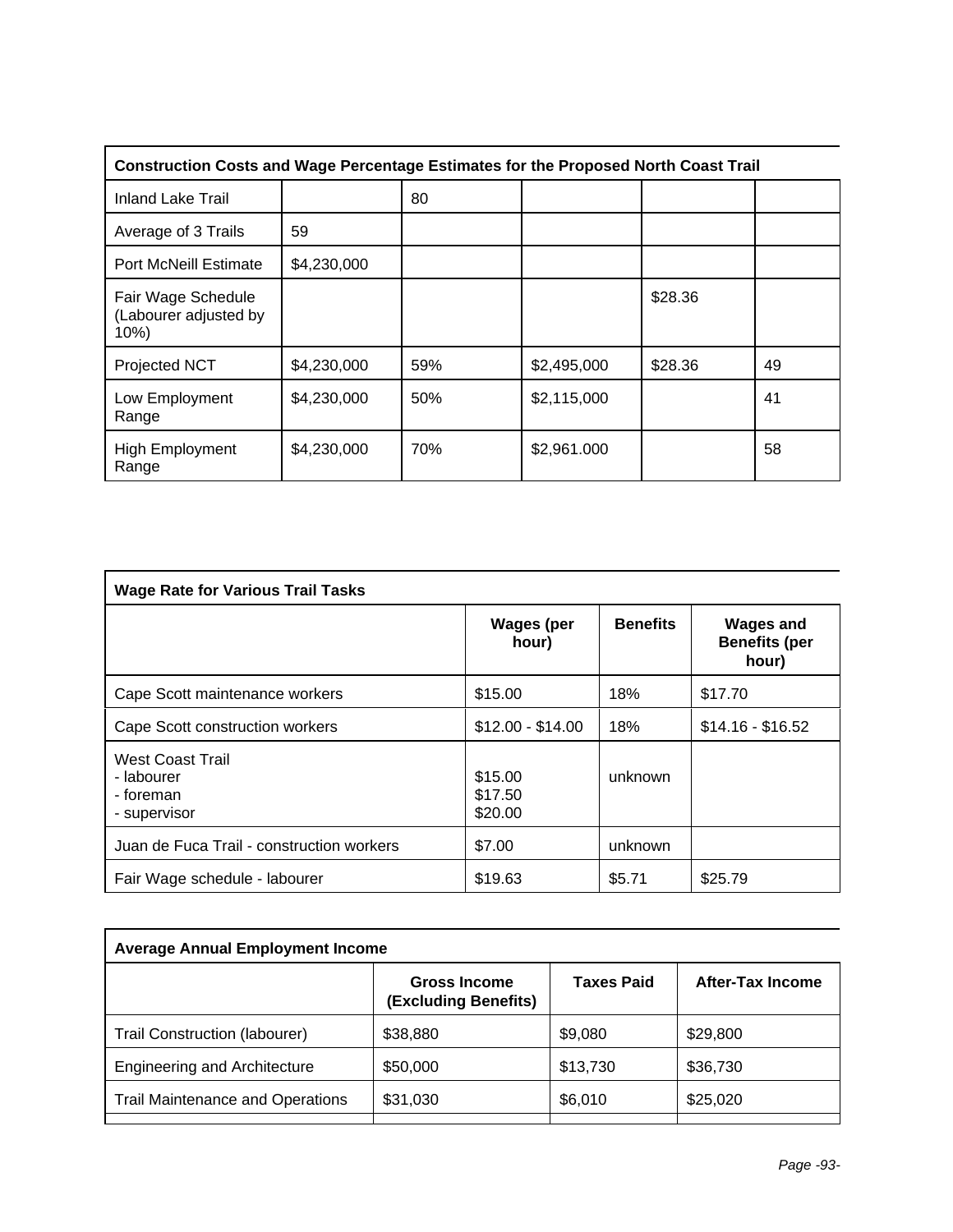| Average Annual Employment Income |          |          |          |  |  |  |
|----------------------------------|----------|----------|----------|--|--|--|
| <b>Forestry Worker</b>           | \$53,000 | \$15,900 | \$37,100 |  |  |  |
| BC Average for non-local         | \$28,950 | \$5,310  | \$23,640 |  |  |  |

## **2.10.6 Spin-off Estimates**

Regional spin-off impacts (i.e. indirect and induced) estimates are based on a methodology outlined by the Ministry of Finance and Corporate Relations. For regional trail construction and maintenance, the construction multiplier for the Port McNeill Forest District is used. This value, with no safety net, is 1.44. This means that for every direct job, there will be an associated 0.44 jobs of spin-off activity. The adjusted average non-basic after-tax income for the Port McNeill Forest District is approximately \$19,800.

At the provincial level, spin-off impacts associated with construction have been derived from information associated with the British Columbia Input/Output model. Through discussions with the Ministry of Finance and Corporate Relations, it was determined that a provincial construction multiplier of 2.35 could be used. It should be noted that this construction multiplier is sensitive to the breakdown of the project expenditures (i.e. labour and materials, etc.) and should only be viewed as a rough approximation of activity. $27$ 

<sup>27</sup> North coast Trail, Socio-Economic Impact Assessment, Westland Resource Group for Port McNeill Forest District, Ministry of Forests, March 31, 1996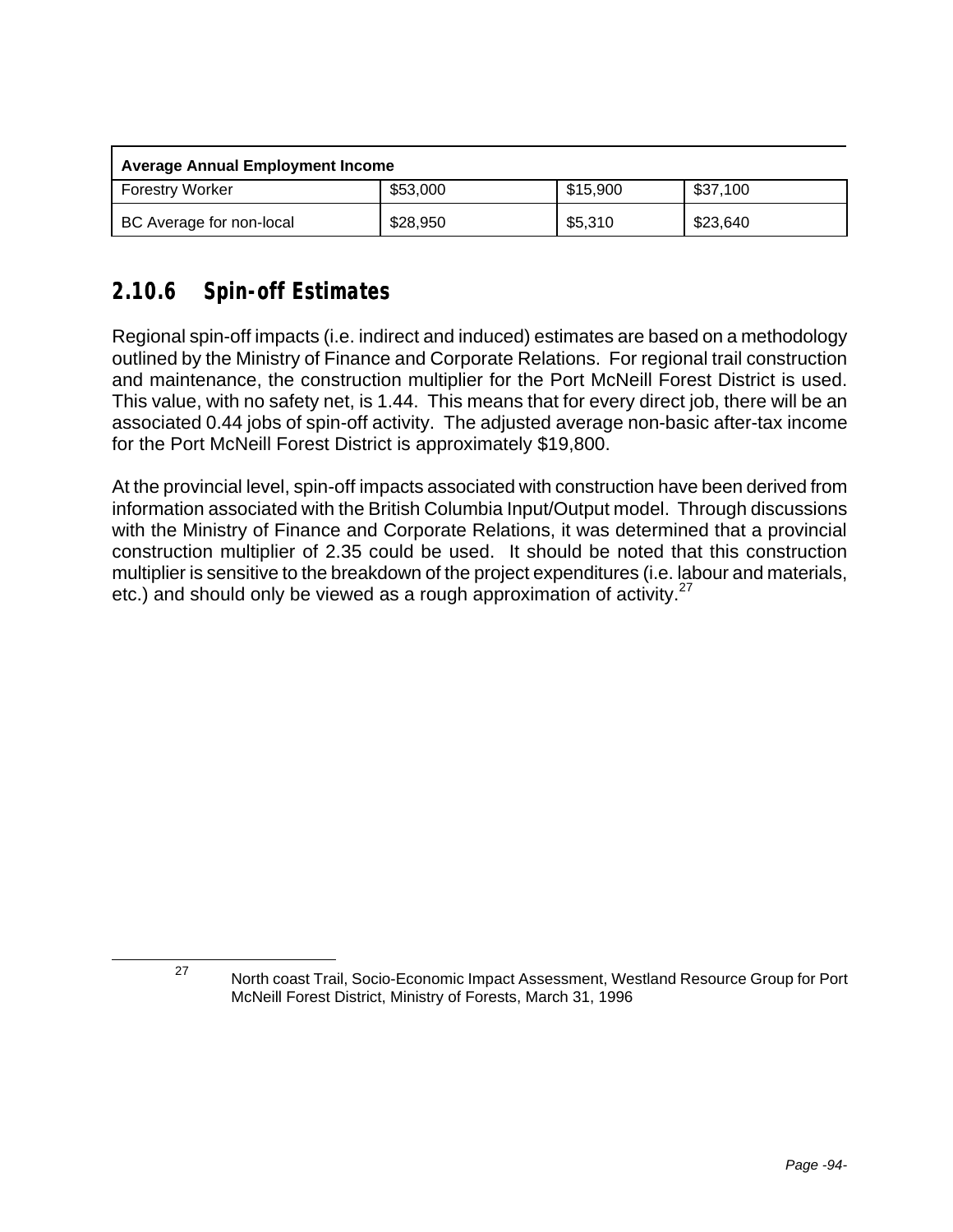## **2.11 Trail Liability and Risk Management Issues and Directives**

## **2.11.1 Trail Management and Legal Liability <sup>28</sup>**

There are many types of liability concerns relating to trail organizations, trail establishment and operation:

- · Environmental liability for clean up of land contamination;
- Liability for nuisances caused to neighboring lands;
- Liability for the actions of directors, staff and volunteers in the course of their duties;
- Employment, tax and other related issues;
- Occupational health and safety issues; and
- Liability for visitors' injuries on the trail.

Common sense will address many of these issues; however liability for injuries or damage occurring on or near the trail properties is of frequent concern and requires ongoing vigilance.

To succeed in a lawsuit for negligence, a person would need to prove the existence and standard of a legal duty for the trail group to take care with respect to visitors on trail; a breach of this duty and standard by the trail group; and that the breach caused the visitor's injury or damage. Defenses available to a trail group when defending a negligence suit include that the visitor was aware of and assumed the risks of traveling on or near the trail; that the visitor contributed to injury or damage through their own negligence and that they signed a waiver.

### **2.11.2 Strategies for Risk Management**

l

Trail groups can avoid accidents and prevent law suits by a deliberate, active program of risk management as follows:

Assign risk management responsibilities within the group;

**<sup>28</sup> Trail Legal Liability, Ian Attridge and David McRobert, Ontario Trails Council Conference, 1996**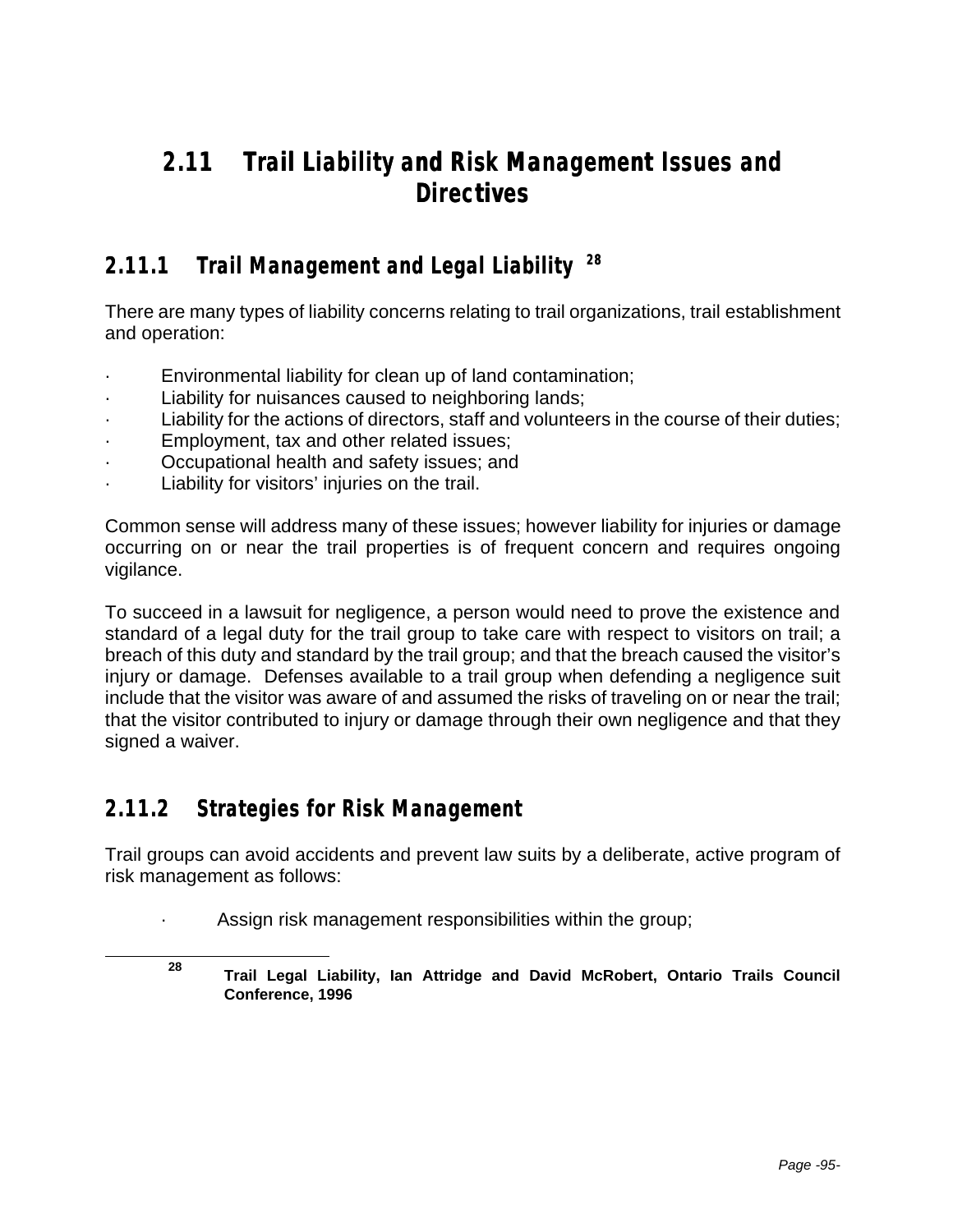- Plan, develop, maintain, repair and improve trails and programs to meet accepted standards;
- · Regularly determine trail and nearby land use and access;
- Regularly inspect for, report and address trail hazards;
- Document, report and act on trail accidents and claims;
- · Educate and train staff, management and volunteers;
- · Obtain appropriate insurance; and
- · Monitor and respond to legal developments.

### **A Risk Manager's Checklist**

- · *It if moves it will collide with something*
- · *If it is constructed, it can break*
- If it is liquid, it can squirt, slip, leak or drown
- · *If it is gas, it can escape*
- · *For every injured child, there will be two litigious parents*
- · *An injury will probably occur where and when no one is looking (including the injured party)*
- · *Safety equipment has legs*
- · *Anything over two feet high will be treated by kids as a climbing apparatus*
- · *If it is up, it can fall*
- · *If its alive and under ten years old, it will be curious and adventurous*
- If its alive and over ten years old, it will be curious and adventurous.

- *Brian D. Wynn - Canadian Parks/Recreation Assoc***.**

## **2.11.3 Trail Conflict Resolution**

Conflicts in trail use can be divided into two major categories:

- Conflicts with other people (user conflicts); and
- Conflicts between the users and the resource (environmental conflicts)

User conflicts arise when different user groups each believe that another trail use is inappropriate or incompatible with their own in some way. Generally this is due to differences in attitude, behavior and perception. For example, conflicts can arise between hikers and mountain bikers.

Research and surveys conducted by IMC Group (consultants specializing in multi-use trail design) show that avid hikers usually perceive mountain bike riders as intruders within their domain with a proprietary right emerging because:

- · Hiking use predates mountain bike use;
- Hikers perceive that trails have been designed for hiking purposes only;
- The hiking experience is different from cycling;
- · Hikers have vested interests as many of the trails have been constructed and maintained by volunteer hiking groups;
- Trail damage is blamed on mountain bike usage; and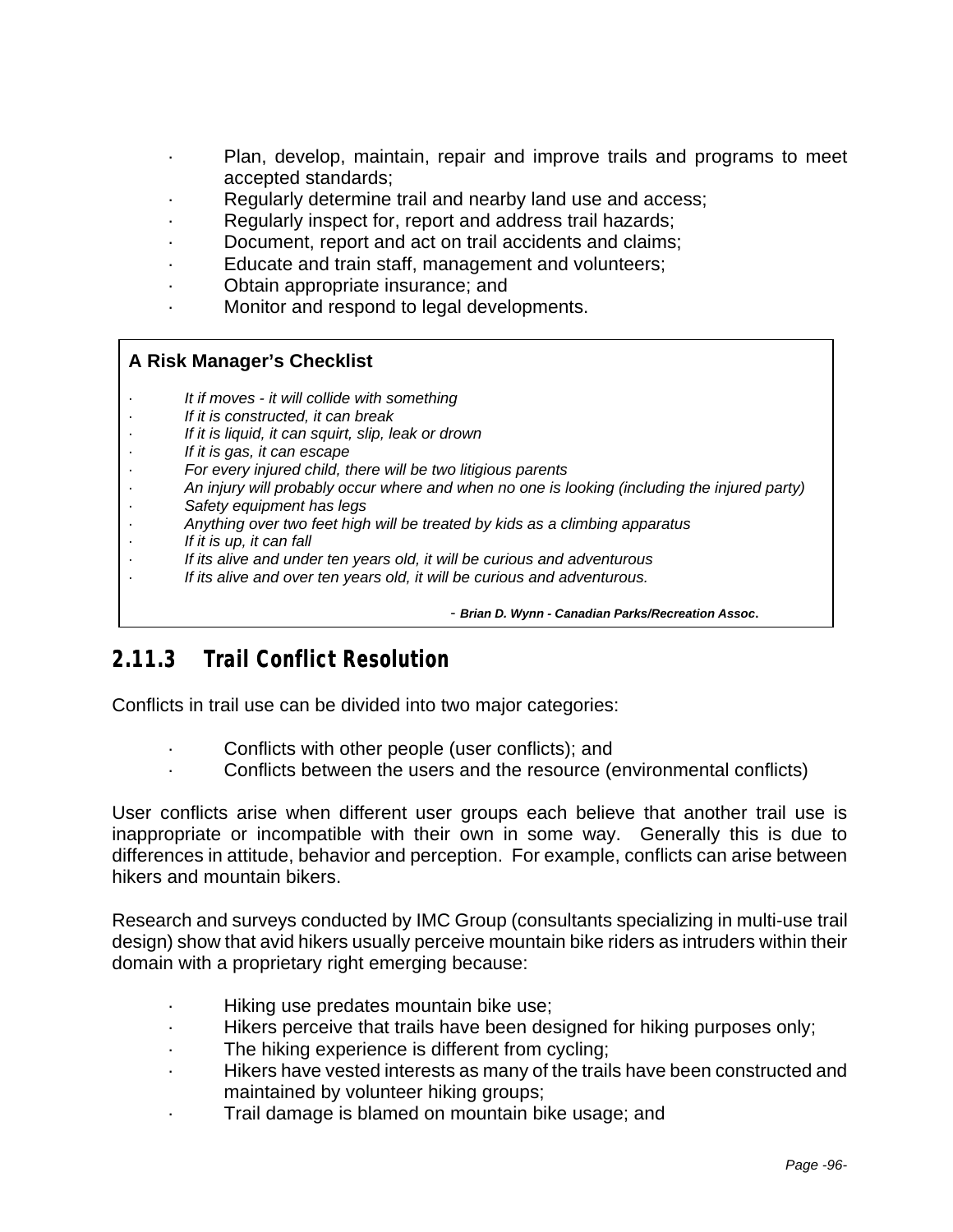Perception of discourteous behavior to hikers from bikers.

Additionally, equestrian riders and cyclists are often thought to be incompatible on a shared trail as horses are frequently startled by cyclists and react unpredictably.

Environmental conflicts in natural areas are considered to be associated with mountain bikes, and although horseback riding and hiking can be equally detrimental to the trail system, mountain bike riding is still relatively new and targeted as the main cause of damage.

The most common concerns seem to be associated with:

- · Soil erosion
- Vegetation damage; and
- Disturbances to wildlife.

Soil erosion is probably one of the most visible signs of trail damage. It can be caused wherever there is the wrong combination of soil type, slope and user traffic. Mountain bikes are usually blamed for causing heavy erosion on multi-use trails, however, there are some studies that suggest that the impacts of mountain bikes are only slightly greater than for hikers and less than equestrian use.

Vegetation damage usually occurs when trail users of all types leave the established trail to create new "unofficial" trails or to avoid trail obstructions such as wet spots, fallen logs or rocky terrain. The initial result is that vegetation is trampled and/or destroyed.

Disturbance to wildlife is a difficult factor to evaluate. If the trail has been improperly located within a sensitive wildlife habitat there can be significant impacts, regardless of the trail use.

It appears, therefore, that unbridled use of mountain bikes, or any other trail use, is likely to have adverse impacts on the natural environment. However, trail maintenance experts agree that much, if not all of it can be prevented through practicing low impact riding techniques and through proper design, maintenance, monitoring and management of the resource.

### **2.11.4 Implementation and Monitoring**

Trail construction has typically been the responsibility of the sponsoring agency. More and more, however, as in the case of the Sunshine Coast Trail, trails are being built with the assistance of volunteer workers who are typically involved because of a particular interest. In many cases, their abilities and enthusiasm lead to a sense of ownership in the trails which in turn fosters the sense of long term involvement necessary for informal trail monitoring and maintenance. In this way, a win-win situation is created; there is greater trail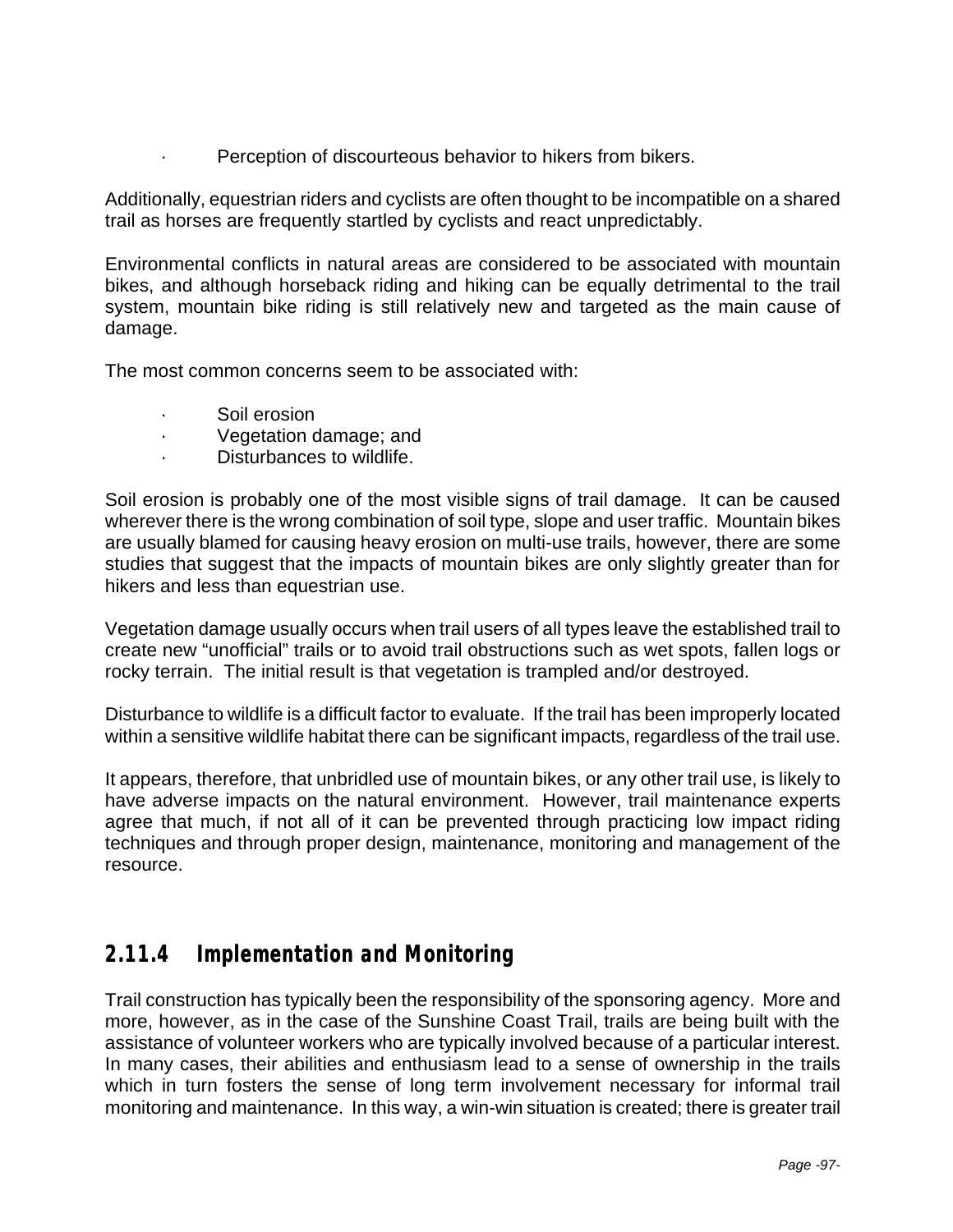access, which is somewhat self regulating through user interest, the sponsoring agency saves time and budgets for other projects and the community takes pride in having participating in a meaningful way.

The implementing mechanisms necessary to acquire access to land can be quite complicated, protracted and costly, drawing on the provisions of numerous legislated statutes. On the other hand, it may also be quite easy to reach simple agreement with likeminded landowners. Each situation must be evaluated on its own merits.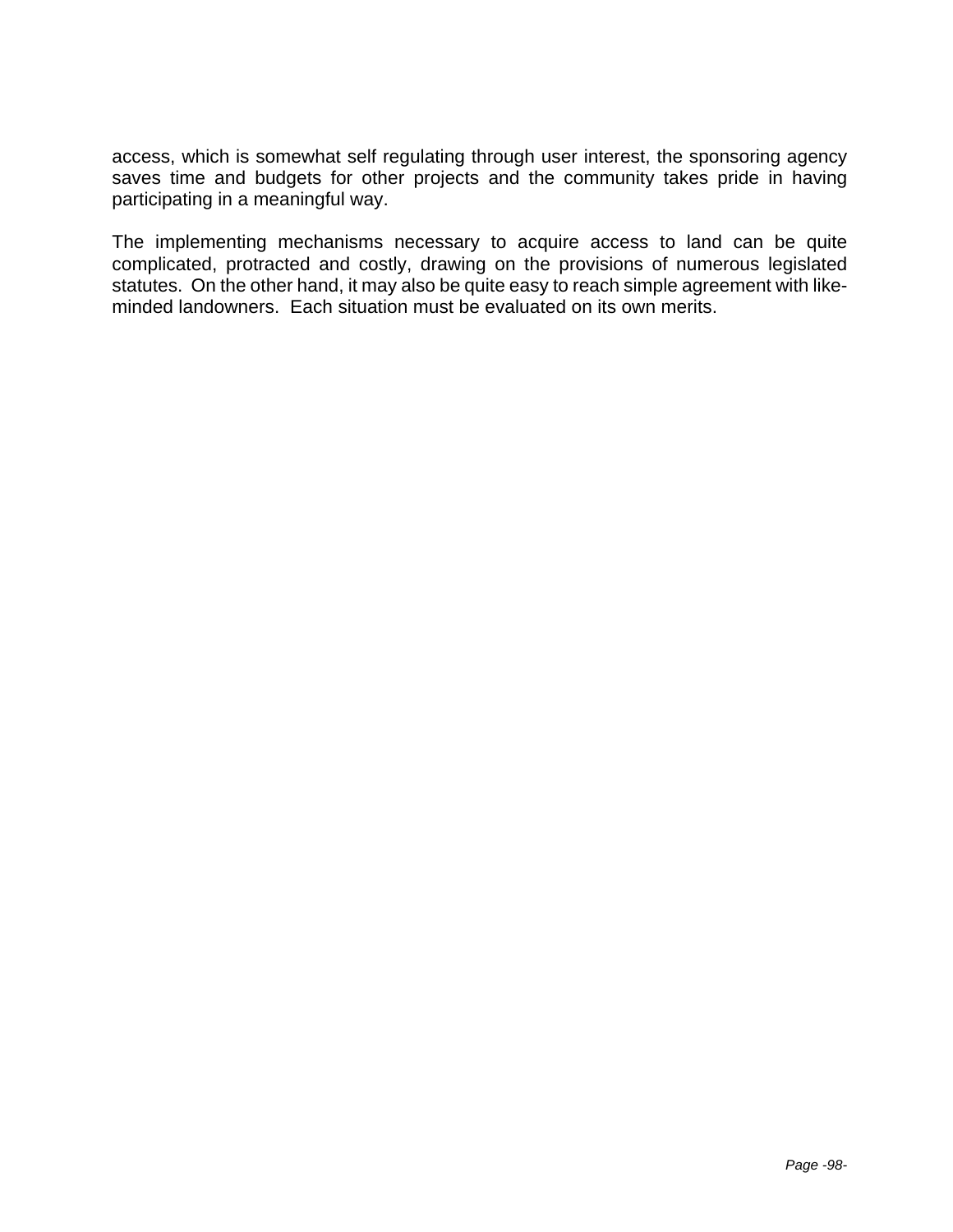# **Report : Section Three**

| <b>Action Plan  </b> | <b>Business /   The Business / Action Plan</b><br>encompasses a strategic analysis<br>of the Sunshine Coast Trail's<br>proposed operation, financial<br>forecasting, benefits analysis, |
|----------------------|-----------------------------------------------------------------------------------------------------------------------------------------------------------------------------------------|
|                      | strengths and weaknesses,<br>capital and operating costs,<br>proposed ownership and<br>governance, marketing strategies<br>and a Gant Chart Action and<br><b>Implementation Plan.</b>   |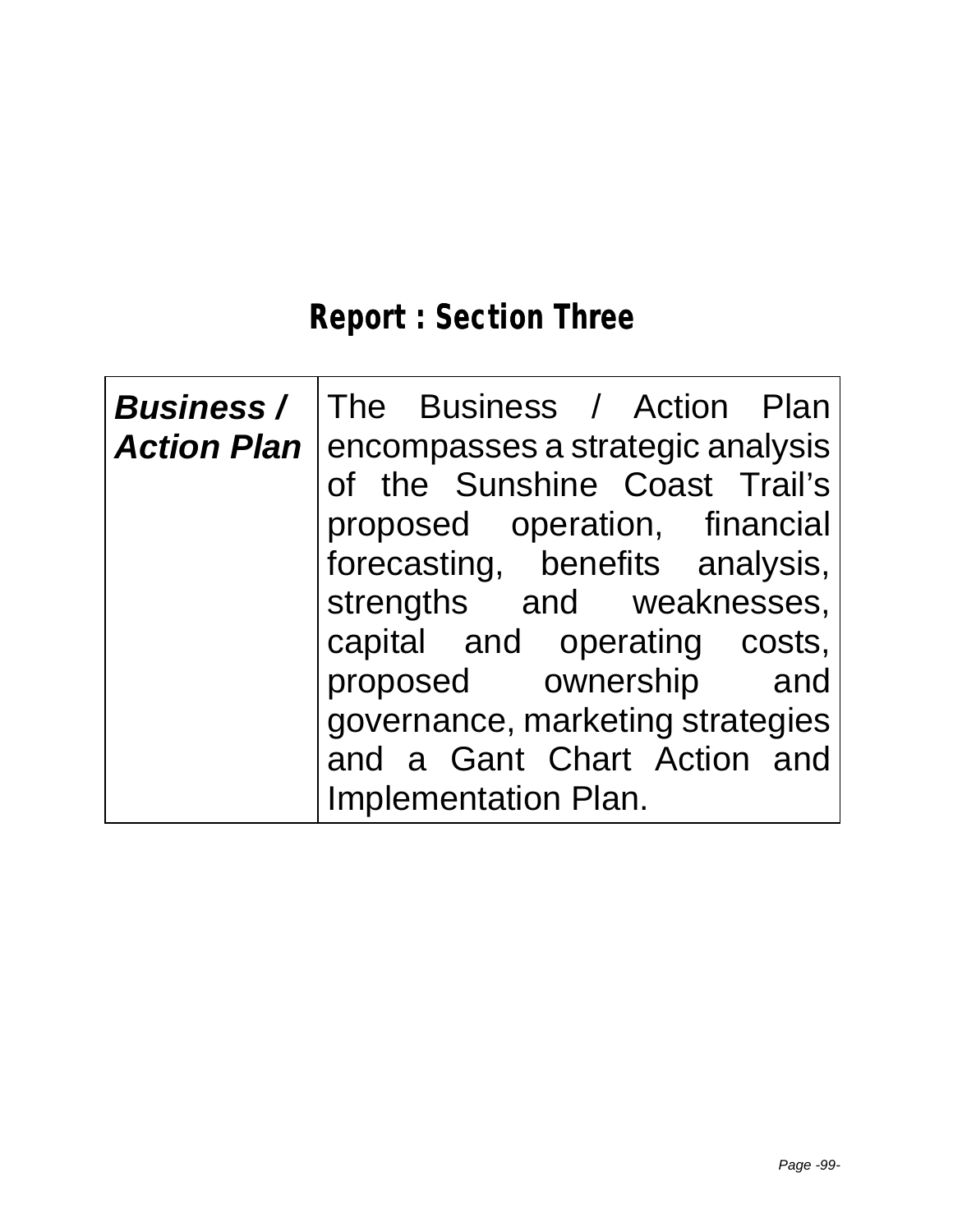## **3.1 Local Infrastructure In Place to Support the Sunshine Coast Trail <sup>29</sup>**

### **Accommodations**

- There are a high number of facilities in the area categorized as resorts and marinas, two high quality hotels and several mid-level motels. In total, there are 7 motels, 7 full service hotels, 18 bed and breakfasts, 2 hostels and 8 cabin and cottage rentals representing an excess of 525 available rooms.
- · In addition, there are 3 resorts and marinas, 10 campgrounds and 8 forest recreation sites providing a further 462 accommodation spaces.
- · Along the Sunshine Coast Trail itself, accommodation is provided in the form of 12 potential camp sites, 3 of which are developed, 3 bed and breakfasts and 1 cabin, 1 hostel, 1 motel as well as 2 restaurants.

### **Food and Beverage**

· There are 29 restaurants, 18 cafes and snackbars and 12 fast food outlets in the Powell River area providing food and beverage services.

### **Tour Operators**

· Out of the 36 tour operators listed, only 4 are categorized as general nature and adventure, with the majority of operators providing marine based services.

### **Travel Services**

Other travel-related services include a tourist information centre, 2 travel agents, 1 rental car agency, and 6 foreign exchange facilities.

**<sup>29</sup> Information extracted from the Powell River Tourism Study, PriceWaterhouseCoopers for Community Futures Development Corporation of the Powell River Region, August 1999**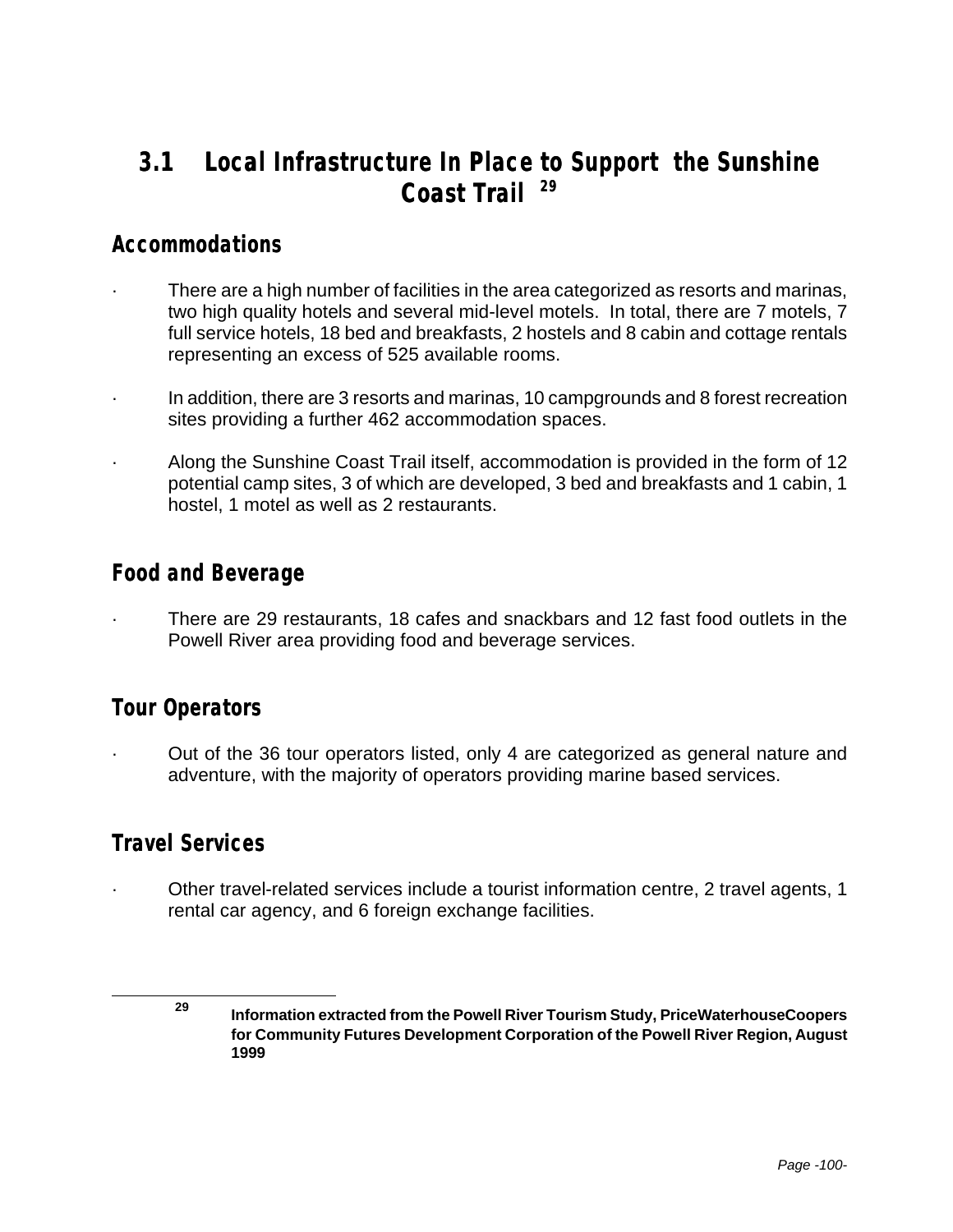## **Access and Transportation**

- Access to Powell River by land on a scheduled ferry service operated by B.C. Ferries or by scheduled air travel with Pacific Coastal Air.
- · In the Powell River area, transportation services consist of 1 scheduled bus service, 2 airline services, 11 ferry services, and 4 water taxis

### **Other Attractions**

The primary attraction for the region is Desolation Sound Provincial Marine Park, one of six area parks. The renowned Powell River Canoe Route and several diving areas and wrecks also draw visitors to the region. There are also 36 other trails available for hiking and mountain biking, as well as salmon hatcheries, golf course, arts and craft galleries museums and a heritage walk, and over 34 events and festivals scheduled throughout the year. There is also a strong First Nation heritage.

### **Infrastructure Development**

- Several projects have been proposed for Powell River that would support and enhance tourism in the area. These include improved signage and visitor management, improved townsite aesthetics and a new airport development.
- Various projects at different stages of organization have been proposed or are underway which include:
	- Powell River township waterfront development
	- Powell River Townsite Heritage Park
	- Marine Touch Pool
	- · Cranberry Bird Sanctuary
	- Sliammon First Nation Tourism Product Development
	- · Millennium Park Project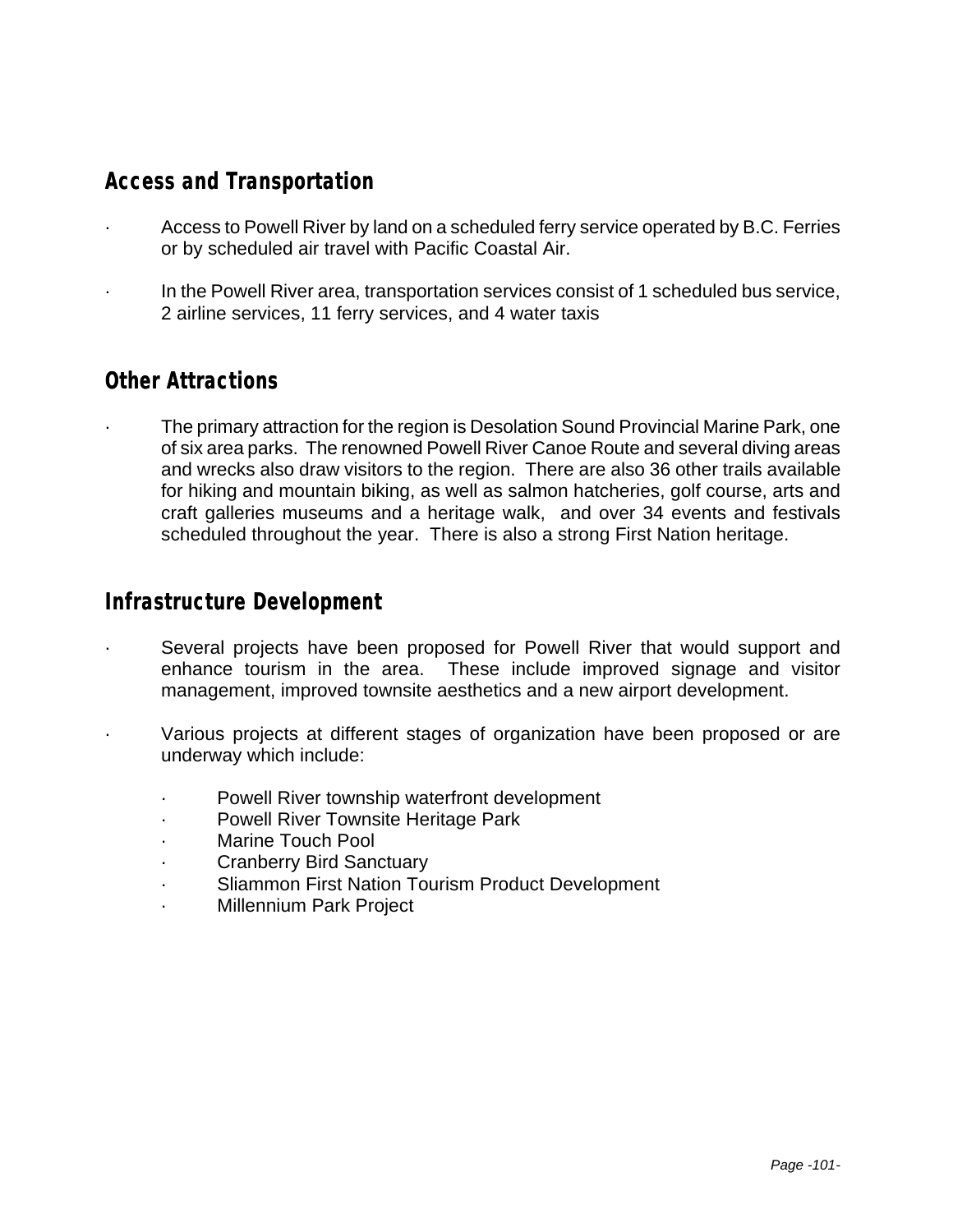# **3.2 Jurisdiction, Tenure, Forestry Issues**

The Sunshine Coast Trail traverses 8 jurisdictions in its 180 km trek. Resolving the tenure issue and securing agreements for access and management of the trail is an issue that requires resolution.

For the majority of the trail jurisdiction is not an insurmountable task, however, there are several key tenure issues that will require resolution. The jurisdictions traversed by this trail include the following:

- Provincial Crown Forest Land
- Powell River Regional District Parks
- Corporation of the District of Powell River Parks and roads
- BC Ministry of Highways
- BC Ministry of Environment Lands and Parks and Protected Areas
- Weyerhaeuser Fee Simple Lands 30
- · Pacifica Fee Simple Lands

In addition, the trail also overlays Sliammon First Nation's identified Treaty Settlement Lands.

### **3.2.1 Provincial Crown Forest Land**

#### *Issues on Provincial Forest Lands*

#### **1. Management of the Forest Resources Adjacent to the Sunshine Coast Trail**

l

<sup>30</sup> Weyerhaeuser reiterated its position in a Jan 4/00 letter that there are no commitments to maintain buffers along the trail. Further, it is believed that portions of the trail can be relocated into areas already removed from forestry. It is also stated that the buffer zone and ribbon of old growth concepts are unrealistic. Discussions must ensue to permit both forestry and the trail to co-exist without impacting on forestry.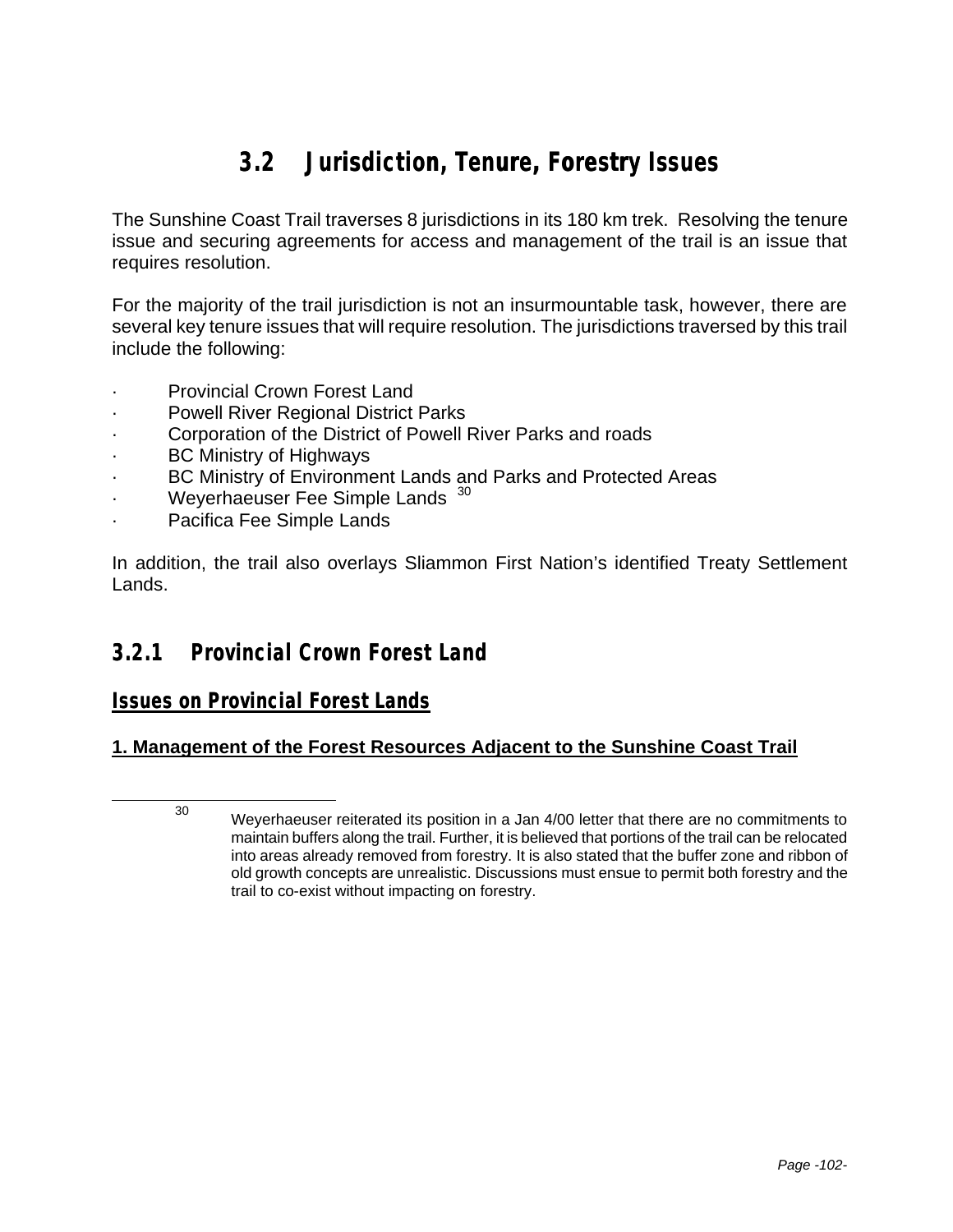The Ministry of Forests (MOF) maintains the primary responsibility for managing the Provincial Crown Forests. The Ministry of Forests Act states that, among other duties, the purposes and functions of the of MOF are to:

Plan the use of the forest and range resources of the Crown, so that the production of timber, the grazing of livestock and the realization of fisheries, wildlife, water, outdoor recreation and other natural resource values are coordinated and integrated, in consultation and cooperation with other ministries and agencies of the Crown and with the private sector.

The policy instruments for implementing these purposes and functions are the Forest Act, the Forest Practices Code Act and the attendant Recreation Regulations.

The Sunshine Coast Trail has been recognized and approved by MOF through section 102 of the Forest Practices Code. However, a point of tension has been identified surrounding management of the trail in Crown Land. The letter of authorization from MOF states the following:

- · This authorization does not preclude future forest management activities in and around the trail location. There is no commitment to maintenance of buffers with trails except when designated by the District Manager. If a designated trail is disturbed through approved harvesting it shall be re-established by the licensee upon completion of operations.
- · Our policy on trail use provides for integration of all non-motorized users. This authorization does not provide for exclusive use of this trail by The Powell River Parks and Wilderness Society (PRPAWS).

Weyerhaeuser reinforces this position in correspondence with MOF. In a letter dated 19, October 1998, Ray Balogh, the divisional manager, states.... "We stress again the original terms of agreement regarding the Sunshine Coast Trail establishment, which clearly stated that there are no commitments to maintain buffers along the trail. Our position all along has been to work cooperatively with PRPAWS to minimize conflicts. We will continue to do so. However, we do remain opposed to establishing formal buffers."

The PRPAWS has identified the management of the resources surrounding the trail as a critical parameter governing the success of the trail. The official stance of PRPAWS regarding the management of the trail is one of complete protection and states in its literature that a trail corridor must be established as part of overall management plan for the trail. PRPAWS has determined that a reserve buffer of 50 meters on either side of the trail with a further 50 meter special management zone is required and that within this special management zone only partial harvests would be permitted.

PRPAWS is attempting to position the Sunshine Coast Trail within the ecotourist market and contends this market placement will be impacted if harvesting and other related resource extraction activities are undertaken across the trail. In presenting their case, PRPAWS cites a 1994 Report by ARA Consulting Group in which it is indicated that a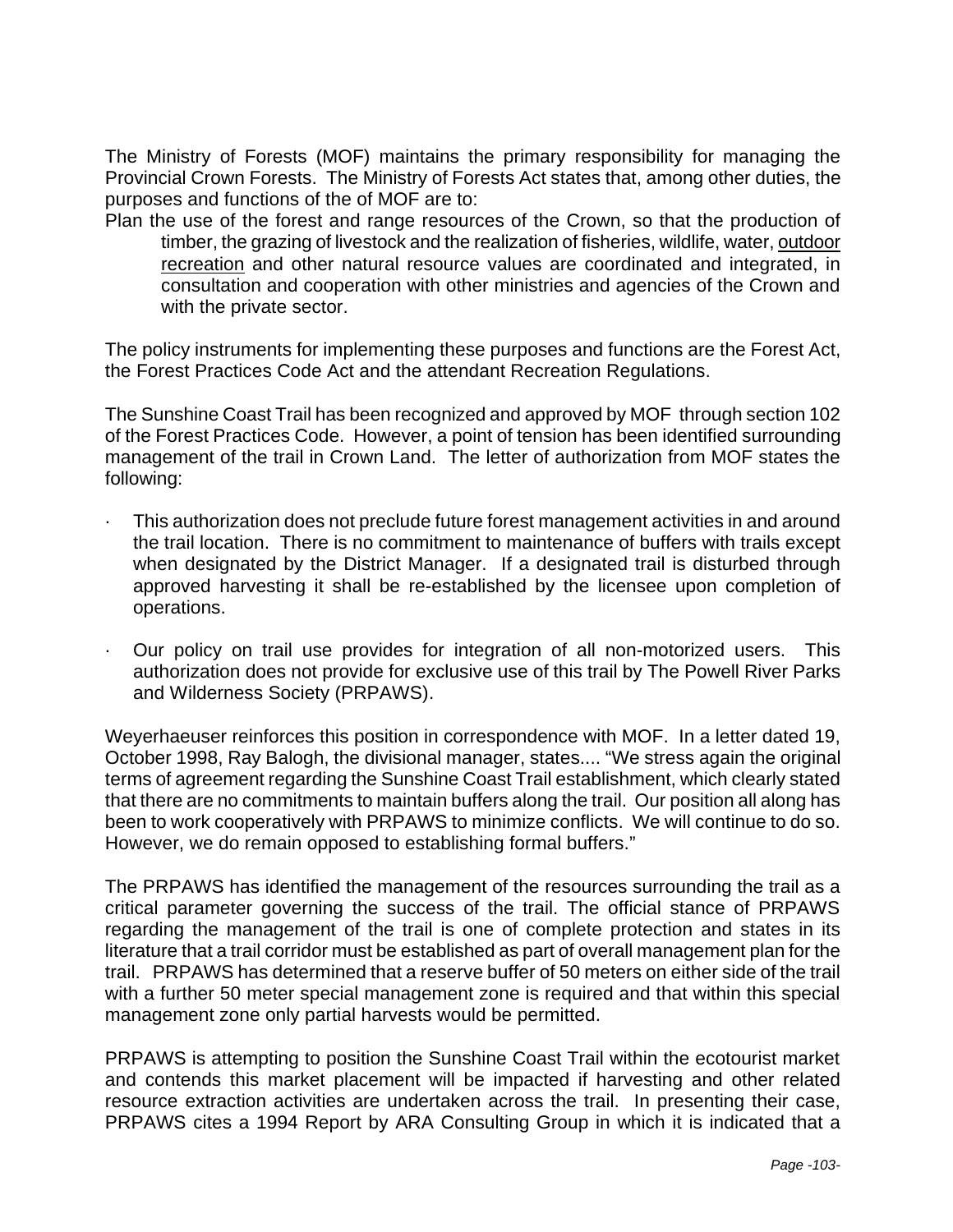natural setting is the key driver in motivating the ecotourism market. Furthermore, a 1992 article in the Journal of Travel Research reports that wilderness and undisturbed nature is one of the top six motivators for ecotourism travellers.

Another reason cited by PRPAWS for developing a buffer for the trail is their desire to create a "Ribbon of Old Growth". Once again this is related to market positioning and by preserving a trail corridor, PRPAWS hopes the trail will develop into a unique attraction. In fifty years, the trail will begin to develop old growth attributes and will become a draw for tourists seeking recreation within a natural environment.

Furthermore, PRPAWS hopes to use the concept of a developing "Ribbon of Old Growth" as a current marketing tool in the present. By marketing their vision of the trail as a ribbon of undisturbed old growth, PRPAWS hopes to capture the imagination of tourists long before the actual attributes of the old growth develop and is confident people will come to the trail knowing one day it will be old growth forest. These tourists are making a statement about their dedication and contribution to preservation of old growth forest and thereby creating a sense of ownership and stewardship.

The positions stated above are sound concepts that bear consideration. However, they must be measured against the status quo. Both MOF and Weyerhaeuser point out that buffering the trail limits opportunities for resource extraction. Weyerhaeuser's economic interest in the land is limited to the trees by way of the Tree Farm License they hold. There is no mechanism in their tenure that enables Weyerhaeuser to collect levies for recreation use on the TFL. As such, Weyerhaeuser suffers an economic loss if buffers are created. Their only redress, should the trail be preserved, is compensation.

Weyerhaeuser has an understandable weariness of the option of compensation. In similar cases outside of Powell River, Weyerhaeuser was forced to take the Government to court to seek redress and compensation. Even without legal determination, compensation will be a lengthy, expensive process that may not result in a fair settlement.

MOF supports the position of Weyerhaeuser and is concerned by loss of stumpage revenues and unemployment resulting from a reduction in the annual harvest due to trail preservation. MOF holds the position that the Forest Practices Code Regulations governing harvesting and management practices are adequate to maintain the integrity of the trail for purposes of recreation and ecotourism development.

The economic impacts to the Forestry Sector can be roughly quantified for the purposes of this analysis. The Sunshine Coast Trail is 180 kilometres in length. Approximately 50 kilometres of the trail lays within park, private or non-operable Crown Forest. If we assume a 100 metre buffer then there are 10 hectares of forest reserve for every kilometre. Therefore approximately 1300 hectares of forest will be impacted by the creation of a Sunshine Coast Trail Buffer.

If the average growth for the area is estimated at 6 metres per annum then the annual reduction in harvest can be obtained by multiplying 1300 hectares by 6. Therefore, a buffer along the Sunshine Coast Trail will reduce the harvest in Powell River by approximately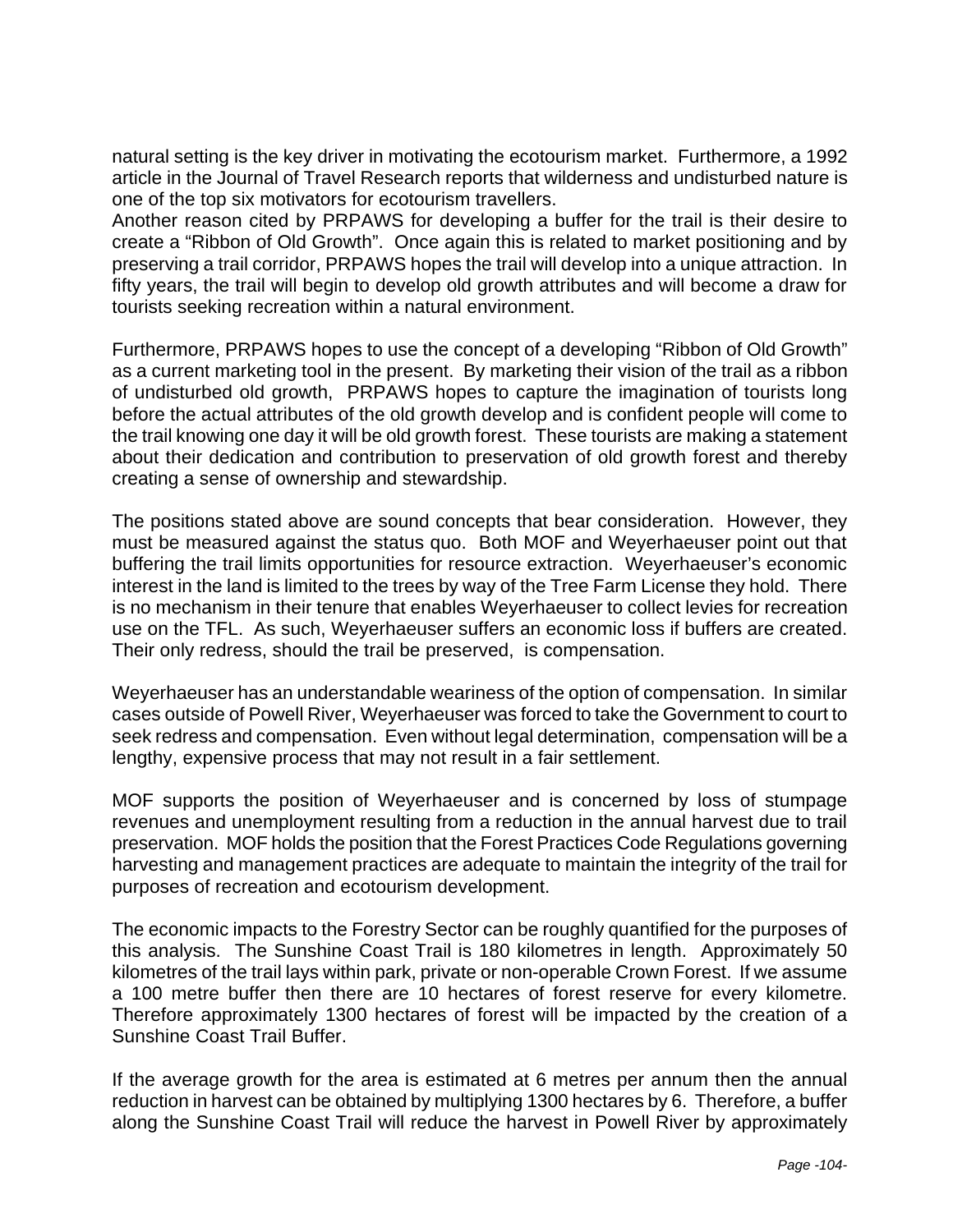7,800 cubic metres annually. The gross economic value of this harvest is approximately \$800,000 per annum.

According to PRPAWS' literature the trail will generate gross revenues in excess of the \$800,000 now generated by harvesting activities. They argue that the forest recreation industry will create an adequate tax and revenue base that can be drawn upon to compensate Weyerhaeuser and other affected tenure holders, citing statistics for the tourism industry that show economic returns in excess of the forest industry extraction.

Obviously there is disparate data regarding the economic values of the resources of the trail and there is a need to reconcile these two positions. At issue is the ability to develop a sound initiative for marketing the trail. PRPAWS points out that investment in infrastructure and support is predicated upon certainty and at this point in time there is no strategy in place for the trail and therefore uncertainty is present. With a predictable, clearlyestablished management strategy for the trail, an accurate marketing strategy can be enacted.

#### **Recommendations**

A management agreement must be mediated between MOF and the Sunshine Coast Trail Committee. The results of this process should include agreed measures for trail management. It will be assumed that the existing forest tenure holders will be represented at the table; however, the MOF as the primary representative of the Crown will be negotiating on their behalf. The results of the negotiations for management of the trail will result in appropriate marketing, trail development and management strategies.

Prior to initiating mediation for the preferred management of the forest resources adjacent to the Sunshine Coast Trail a data set must be established upon which discussion and strategy development could be built. The data required includes:

- · An accurate inventory and valuation of timber resource values that will be impacted by trail buffering.
- · A market assessment of the sensitivities of potential trail users to harvesting activities adjacent to the trail. This could be conducted by telephone survey and mail out survey of existing clients of selected travel trade businesses who offer ecotourism experiences.
- · An assessment of the potential revenues to be generated from the Sunshine Coast Trail.
- · A discussion paper detailing a spectrum of options for management of the forest resources adjacent to the trail. This would include clear-cut to full buffering.
- · An assessment of the total harvesting chances that exist along the trail within the next 25 years.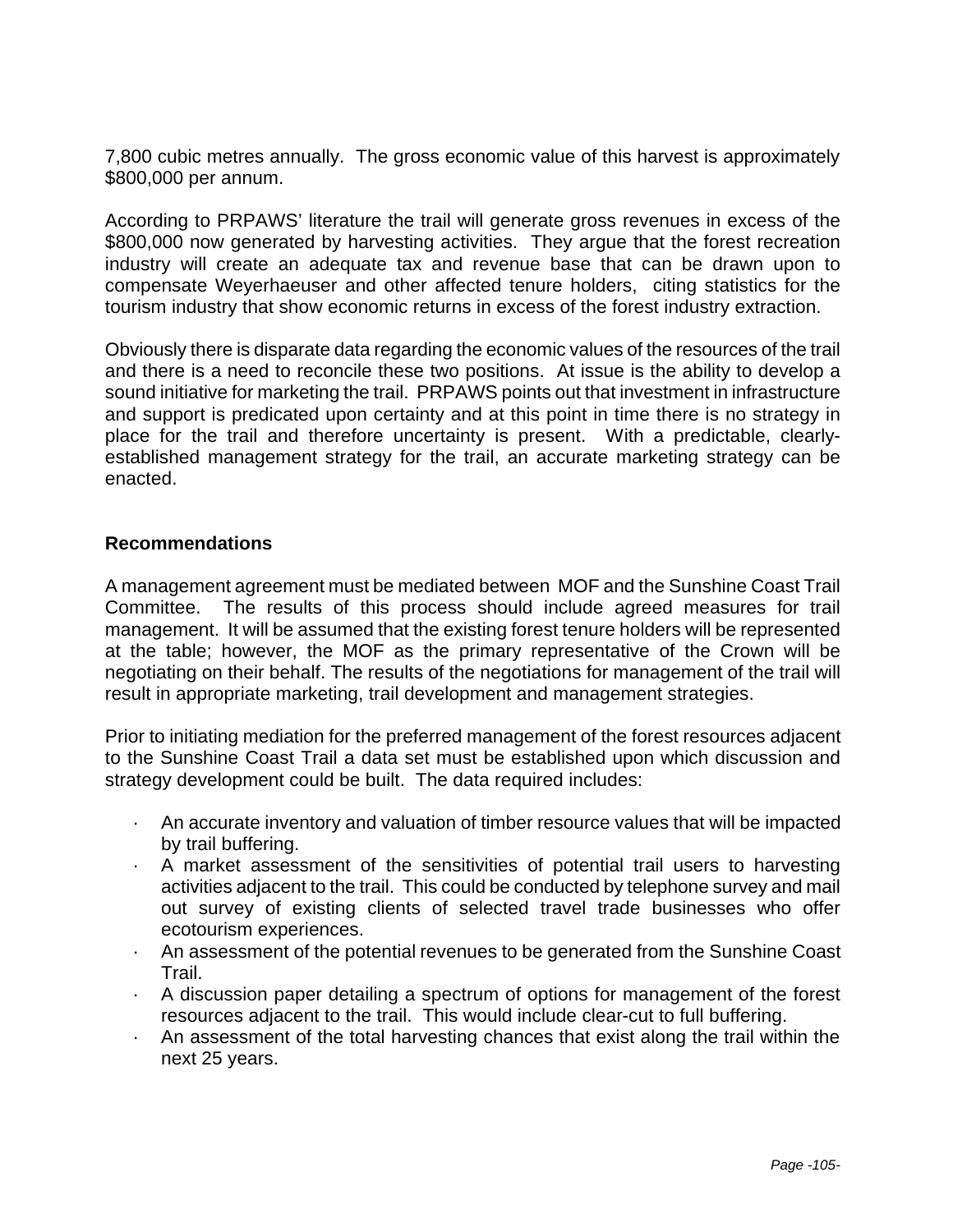# **3.2.2 Tenure options for the Crown Portion of the Sunshine Coast Trail**

As discussed above, the existence of the trail as an investment opportunity is dependent upon the strength of the tenure under which it is governed. MOF has authorized the trail through Section 102 of the Forest Practices Code Act. However, a trail system that supports commercial enterprise requires a more firm footing. Alternative tenure options for the trail must be explored.

The results of the mediated forest/trail management agreement will lay a foundation for developing tenure for the trail. There is a need to assess whether the trail and the campsites should be tenured through MOF policies , whether separate tenure be sought through the Commercial Recreation on Crown Land Policy or through other alternatives for tenure such as Parks or Protected Areas.

#### *Ministry of Forests*

The trail system can remain the jurisdiction of the Forest Service. The Sunshine Coast Forest District will administer improvements. There are limits with this alternative. Security of investment in campsites, hut-to-hut recreation or other developments cannot be achieved under the current Ministry of Forests legislation, regulations and policies. Improvements and the trail will remain the domain of the province and will be open to the public and not be exclusive to Sunshine Coast Trail users.

The benefits of this process are the limited liabilities to trail managers and the Sunshine Coast Trail Committee. In addition, there is no necessary commitment to manage the trail in the long term. This responsibility will remain with the MOF.

#### *Commercial Recreation Policies and Tenure Alternatives*

The Commercial Recreation on Crown Land Policy has several instruments for creating certainty for recreation opportunities on Crown Land. The instruments applicable to the Sunshine Coast Trail development include:

- · License of Occupation, Long term use of extensive area; and
- Leases, site specific use.

#### *The License of Occupation:*

Granting a License of Occupation under Section 29 of the Land Act may authorize long term use of an extensive area. A License of Occupation permits use of an extensive area of crown land for periods greater than five years. The license may also include intensive use of small areas such as campsites.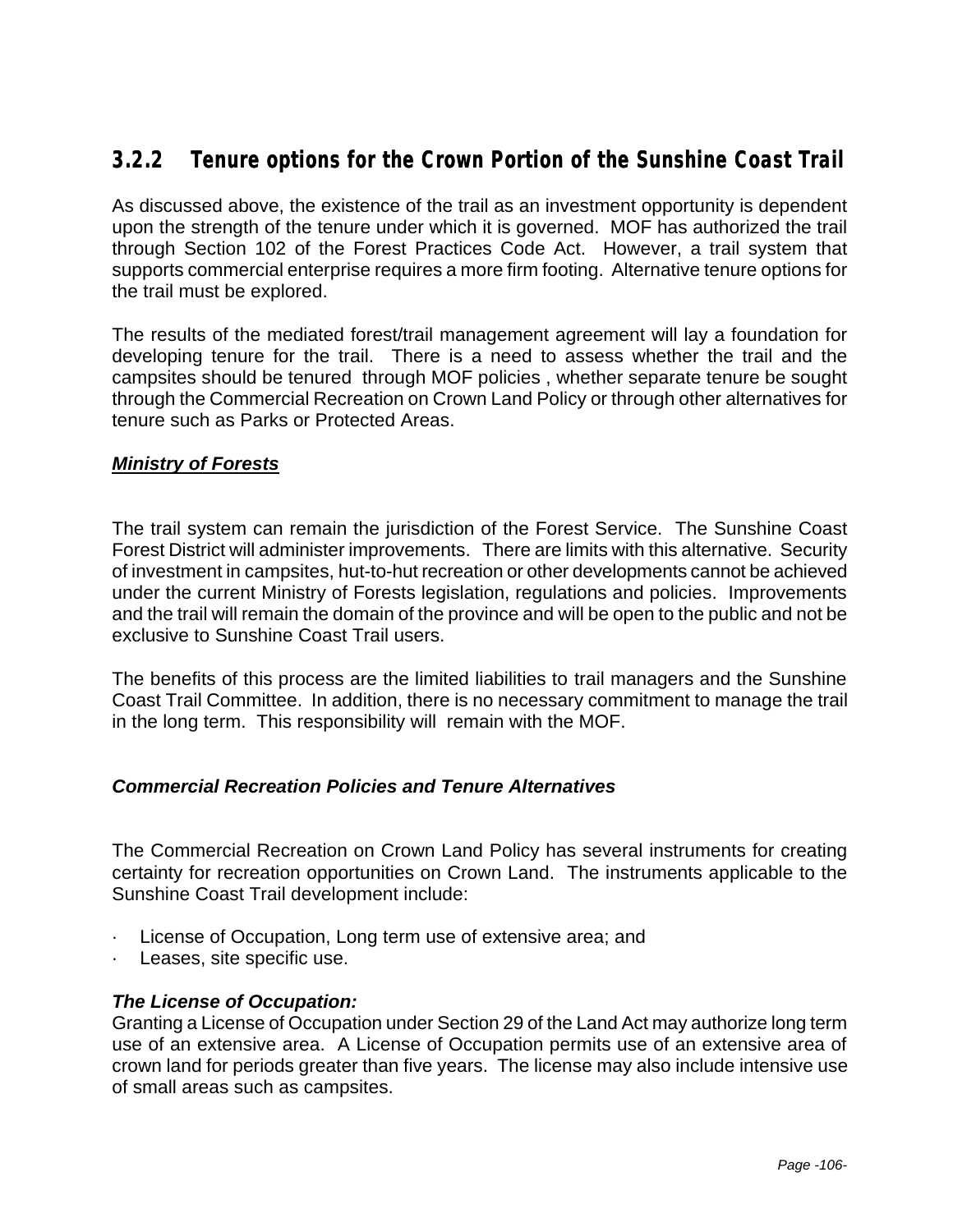The tenure holder must produce a management plan that details the intended use of and changes to the land required for the period of the lease. There are requirements for liability insurance. The fee structure for an operation with a License of occupation is as follows:

| <b>Tenure Management Fees</b>        | \$100 per annum                                                                                     |
|--------------------------------------|-----------------------------------------------------------------------------------------------------|
| Extensive Use Rental (for trail use) | Minimum \$500.00 per annum                                                                          |
|                                      | Non mechanized \$1.00/client per day                                                                |
| <b>Intensive Use Rental</b>          | Minimum Rent \$500.00 per annum<br>Minimum Rent \$100 per annum for each<br>satellite camp/facility |
|                                      | Improvement fees<br>minor improvements, seasonal use:<br>4.5% of market value                       |

#### *Leases*

If the Sunshine Coast Trail Committee wishes to develop lodges and hut-to-hut opportunities, this form of tenure may be more appropriate on a site-by-site basis.

A commercial recreation lease applies to a small parcel of land where long term tenure is required, where the use is intensive. The tenure holder has the right to modify land or construct improvements as specified in an approved management plan. The lease is issued where substantial improvements and investments are to be made in and on the land for permanent facilities or on small sites that are absolutely critical to the operation.

The term of the lease is 20 years replaceable every 5 years. The lease requires a management plan for the development and management of the land. The fees required for a lease are as follows:

| Intensive Use Rental | Substantial Improvements year round  |
|----------------------|--------------------------------------|
|                      | use:                                 |
|                      | 8% of Market Value                   |
|                      | Minor Improvements seasonal Use5% of |
|                      | Market Value                         |

#### *Parks*

Alternatively, the trail could be designated Protected Area and managed by the Ministry of Environment Lands and Parks (MELP). Investment in and management of the trail would be developed through contracts and co-management agreements with MELP.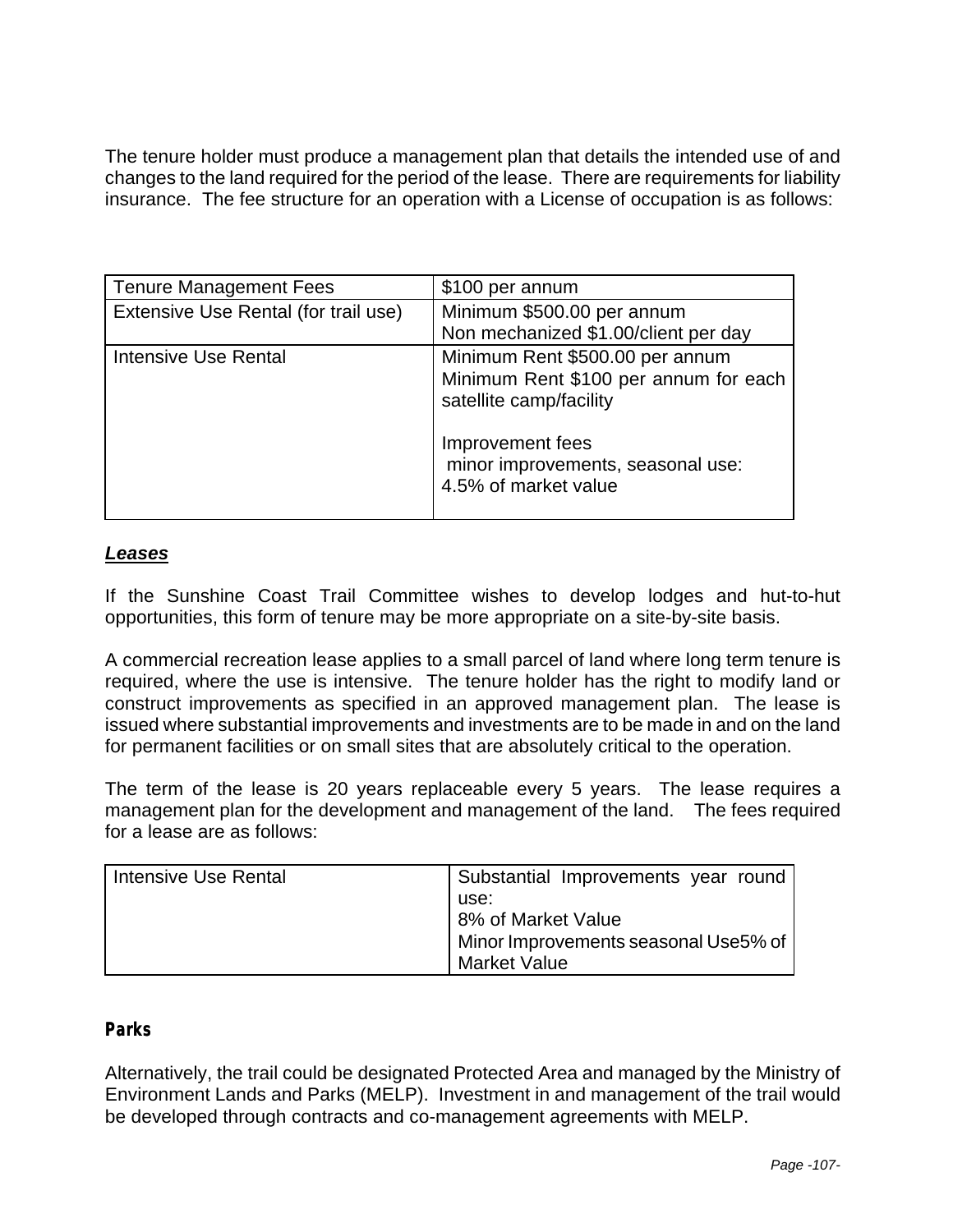There are definite limits to this process. MELP and the Province are close to completing the Lower Mainland Protected Areas Strategy (PAS), and reopening the PAS to establish an additional Protected Area is not likely.

This list of tenure options may not be exhaustive, however, the range of tenure security options is covered. The level of intensity of marketing and development of the trail will require the appropriate tenure policy instrument.

#### **Recommendations**

· Following the establishment of a management agreement for the trail, the committee should determine the appropriate tenure instrument for the trail and the attendant camp sites. The committee should then work with the appropriate Ministry to ensure the trail application is successful.

#### *Ministry of Environment Lands and Parks: Parks*

The Sunshine Coast Trail crosses through two Provincial Parks jurisdictions. The first is the Desolation Sound Park on Malaspina Peninsula. The second area is the Protected Area surrounding the former Inland Lake Forest Recreation Site and Confederation Lake. There is no inherent conflict between MELP and the Sunshine Coast Trail. However, to date, no agreement has been formally developed between PRPAWS and MELP for the Sunshine Coast Trail.

One particular issue at hand is the creation of the newly formed Inland Lake Confederation Lake Protected Area. To date MELP has not developed a management plan for the protected area.

MOF currently manages the Inland Lake site under a transition agreement. The Sunshine Coast Trail should be integrated into the future management plan of the Inland Lake/Confederation Lake Park.

#### **Recommendations**

The Sunshine Coast Trail Committee and MELP need to formalize the following:

- Location of the trail in Provincial Parks;
- Tenure agreements for the trail in Parks;
- Create Signage for the Trail in the Parks, and;
- · Create management plans for the trail where it crosses Provincial Parks.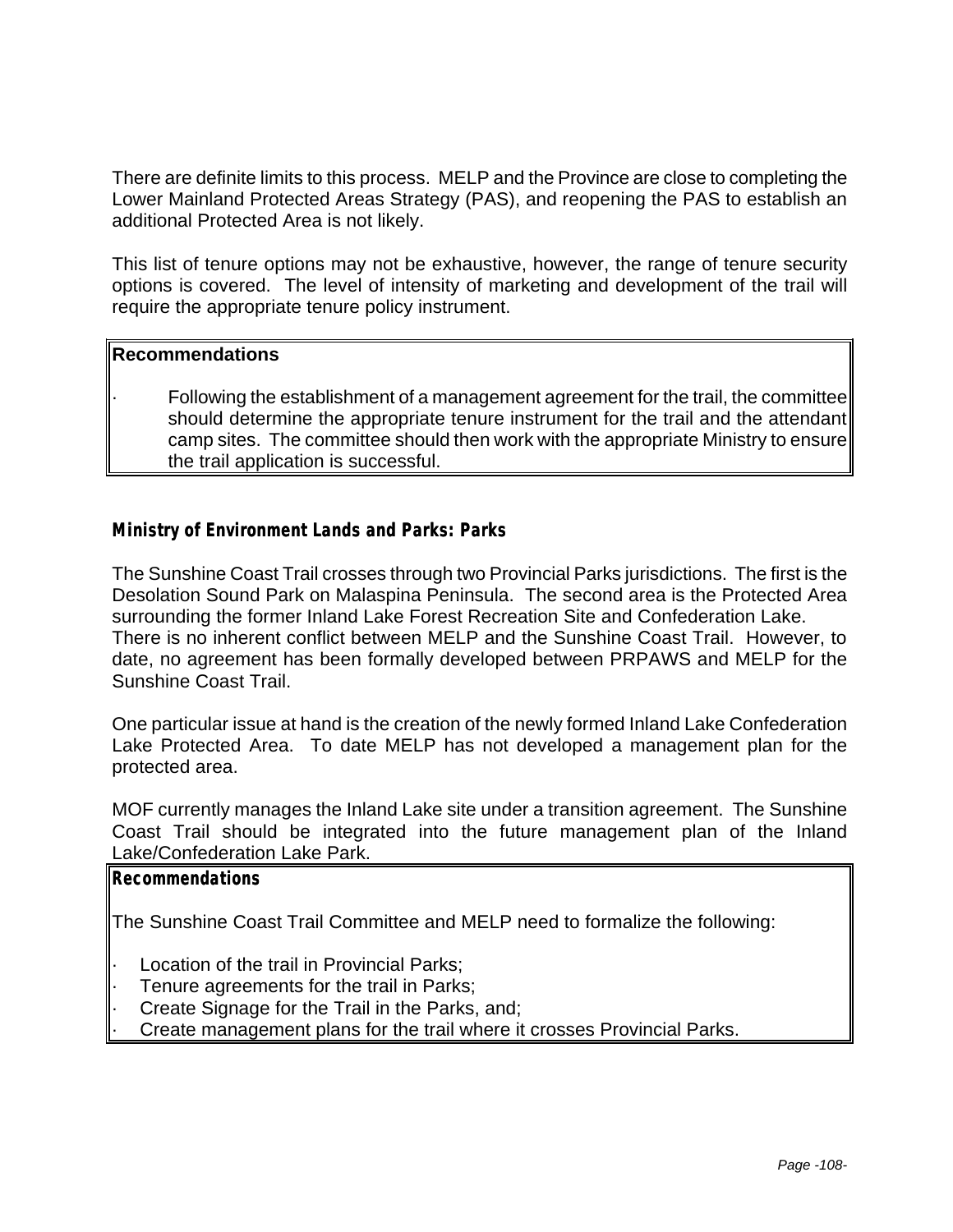#### *Powell River Regional District Parks*

The Sunshine Coast Trail crosses Haywire Bay Regional Park. The Regional District reports that no formal agreements have been established between PRPAWS and the Regional District for management of the trail in Haywire Bay Park. The Regional District is generally in support of the existence of the trail but, they have concerns that must be addressed.

The Regional District is unsure at this point of the role the Sunshine Coast Trail proponents foresee for Haywire Bay park in the overall management of the trail. The current facilities at Haywire Park may not have the carrying capacity or the structure to accommodate a new influx of trail users. For example, if Haywire Bay Park is used as a marshalling point for the trail the increase in vehicles and the parking required may impact the current park use.

The Regional District takes the view that appropriate planning and measures must be undertaken to ensure no conflicts develop between Sunshine Coast Trail users and the current clientele of Haywire Bay Park. It is the opinion that with appropriate measures in place the Sunshine Coast Trail may augment the recreational experience of all users of Haywire Bay Regional Park.

#### **Recommendations**

The Sunshine Coast Trail Committee should work with the Regional District to outline a management strategy for the trail in development of Haywire Bay Park.

#### *Municipal Parks and Municipal Lands*

The Municipality Planning Department sees the Sunshine Coast Trail as a benefit to Powell River. They request that the Sunshine Coast Trail Committee and PRPAWS give them regular updates on intended plans and activities.

#### *Ministry of Transportation and Highways*

The Sunshine Coast Trail crosses Highways jurisdiction in several places. As well, some access points and marshalling areas utilize roads administered by Transportation and Highways (MOTH). MOTH could not be reached prior to the preparation of this report. There are several issues that must be resolved with MOTH.

#### **Recommendations**

The Sunshine Coast Trail Committee meet with MOTH to address issues such as: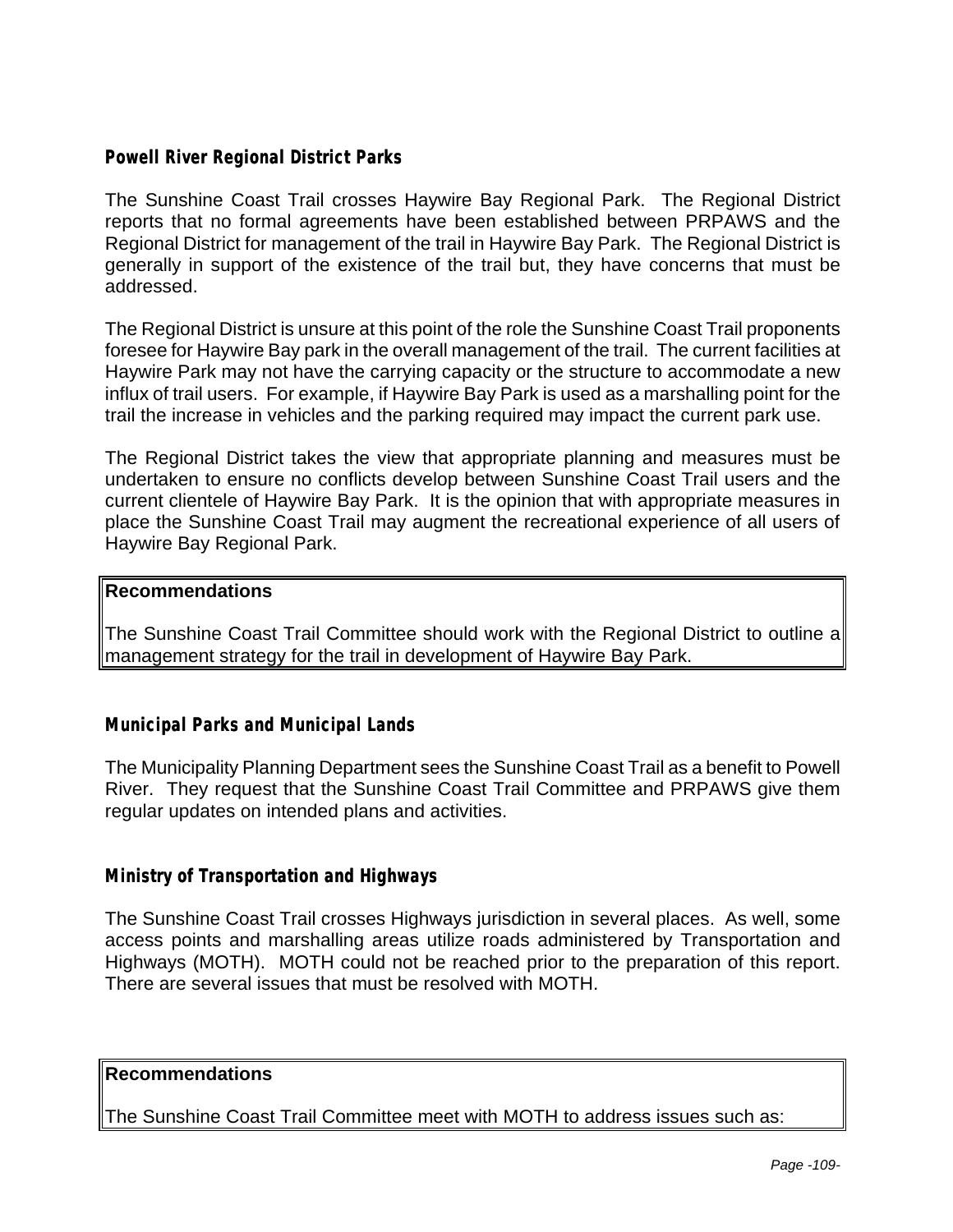- Alignment of portions of the trail crossing roads and highways administered by MOTH;
- Signage for trail crossings; and,
- Adequate design of parking in marshalling areas.

## **3.2.3 Private Land Interests**

The Sunshine Coast Trail crosses several fee simple properties along its route. Based on analysis completed for this report the trail crosses fee simple property held by Weyerhaeuser and Pacifica Paper. The trail traverses these properties in areas where bottlenecks occur between the crown land and the fee simple properties. The two primary bottlenecks are located at the South End of Lois Lake and the South End of Powell Lake.

The trail also crosses Weyerhaeuser fee simple lots on Malaspina Peninsula, however, alternate routes for the trail can be found around these lots. The lots at Lois Lake and in particular along Powell Lake are clearly points of tension. There are no easily developed alternate routes for the trail in these locations. The trail is pinched between fee simple land and significant bodies of water. There are several points of uncertainty created by having the trail cross fee simple lands. The general concern is for the long-term development of the trail as a singular unit as opposed to several units.

PRPAWS and Weyerhaeuser have discussed strategies for allowing the trail to utilize Weyerhaeuser controlled fee simple lands. Weyerhaeuser does not object to the trail crossing its fee simple lands. Nevertheless, concerns for liability are important to Weyerhaeuser and they will be placing signage along the trail to inform people that they are entering private property and that they do so at their own risk.

On fee simple lands Weyerhaeuser will not commit to special management restrictions for the trail. They have committed to work with the trail committee to inform them of harvesting and road building activities. In addition, they will work with the Committee to provide direction in the design and location of the trail, however, Weyerhaeuser will not officially recognize the trail on its private lands.

PRPAWS has approached Weyerhaeuser in an effort to have easments established around some portions of the trail on Private Lands. Weyerhaeuser has replied that they will not commit to establishing legal easements prior to sale of their lands. Their intent is to capture the full value of the land. However, Weyerhaeuser has committed to ensuring that prospective purchasers approach PRPAWS to discuss future management options for the trail.

The complexity of having the trail situated on fee simple land has become an immediate matter for PRPAWS. Weyerhaeuser has put District Lot 4067 on the market which is located immediately adjacent to Mowatt Bay Park. The trail traverses Lot 4067 after leaving Mowatt Bay and this portion of the trail is critical as there is no suitable alternative to the Lot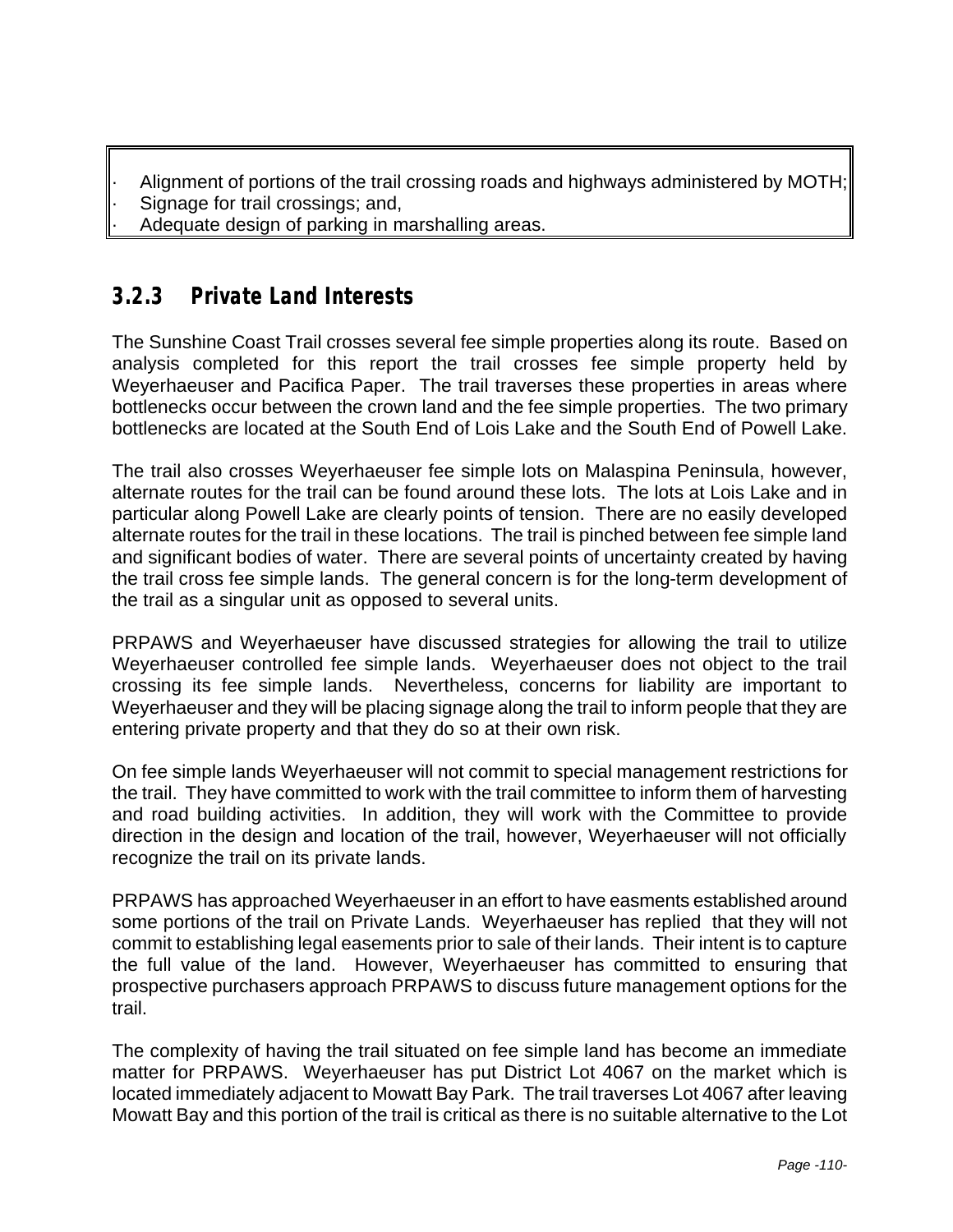4067 route. Without this passage the trail will be broken at Inland Lake and the trail users would have to travel down into Cranberry via road and then out to Mowatt Bay Park. An alternate to this would be to travel by water taxi across the lake to Schmarge Bay.

#### **Recommendations**

 The Sunshine Coast Trail Committee needs to develop a process for dealing with conflicts on private property. The alternatives would include:

- Exploring liability issues when marketing a product that crosses private property without formal tenure agreements in place;
- · Initiating negotiations with private landholders for informal agreements of use;
- Develop alternate courses of action for private land issues such as planning for purchase of key lots or portions of lots, for example Lot 4067 is for sale for \$150,000 and incorporating boat trips or water taxis into future planning for the trail at Lois Lake and Powell Lake (This alternative if feasible may be attractive to users of the trail and be a marketing point).

# **3.3 Marketing and Imaging the Sunshine Coast Trail**

A key to sustainability is harmony between the place, the visitor and the host community. A successful strategy is an appropriate mix of culture, heritage, recreation, nature, soft adventure, wildlife viewing and so on. The challenge is to develop opportunities to link the relevant activities and attractions into an integrated experience for ecotourists.

# **3.3.1 Step # 1 : Inventorying the 'Product'**

First, it is important to undertake an inventory and evaluation of all the attributes of the trail (including topography, grades and levels) and its regional context, relevant to tourism. The inventory of the trail itself could readily be complimented by the Powell River Tourism Study recently completed in August, 1999). These attributes provide the basis for packaging the trail and the region for the ecotourist, and to best understand the trail's strengths and weaknesses, and build upon the trail's assets.  $31$ 

Attributes include:

- Attractions and activities
- · Access to the trail
- Accommodation and hospitality services
- · Advertising and promotional activities

l

<sup>31</sup> Trails & Tourism: A Manual for Developing and Managing Sustainable Tourism on Recreational Trails, Beth Bengert and John Marsh, Trent University April 1996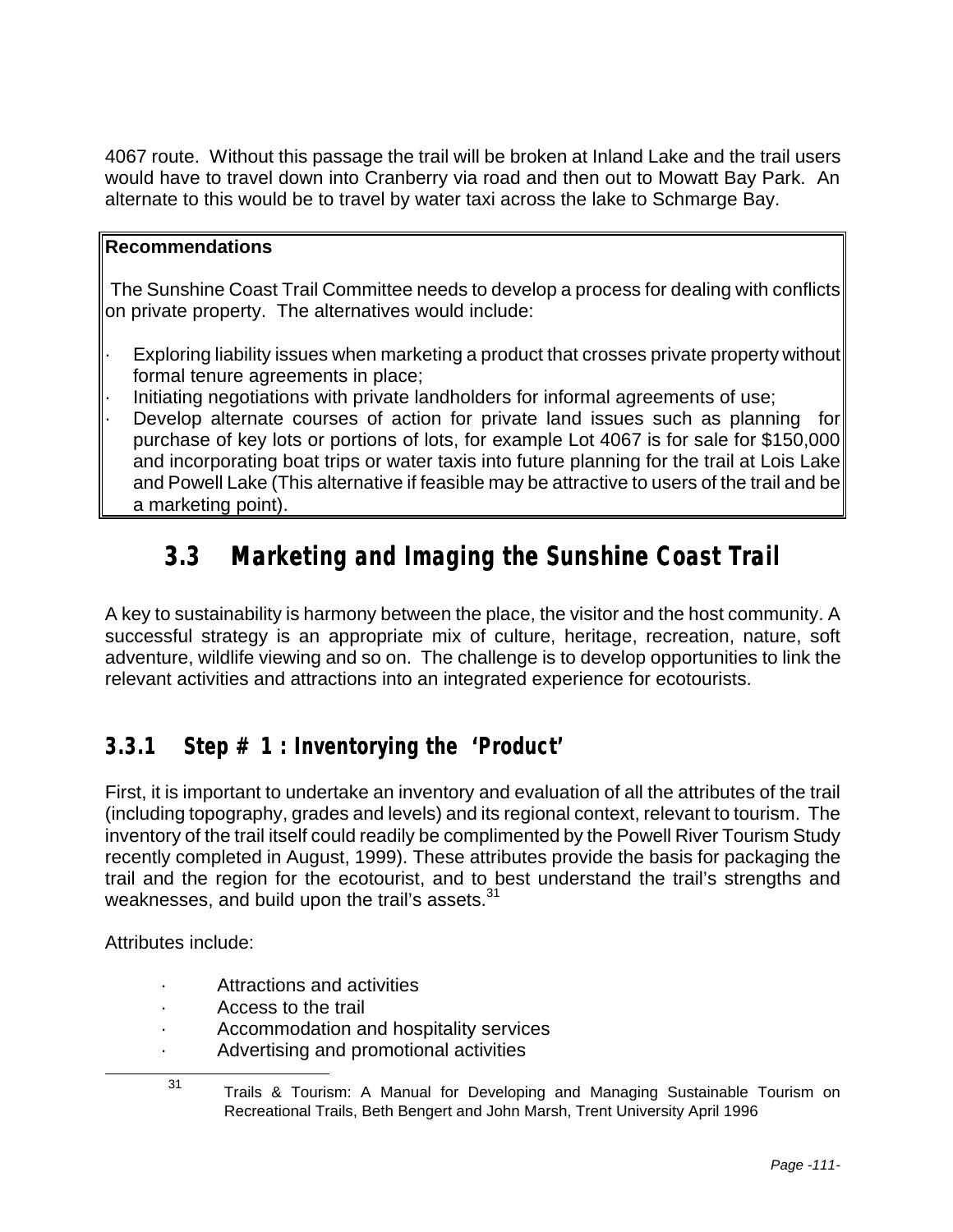#### · Community and regional infrastructure

#### *Attractions and Activities*

The first thing to inventory are the attractions and activities, things that draw a tourist to an area, things for the tourist to see and do, i.e. the trail. Things to consider are:

Natural Geological, topographic features, hydrology, rivers, lakes, waterfalls, wetlands, vegetation, wildlife, scenic vistas Cultural **Archaeological sites, native heritage, historic sites,** cultural events, educational events, sporting events.

Consideration must also be given to other attractions that exist or special events that occur in the region that attracts tourists. It is important to inventory these as there is the possibility of partnerships between the trail and these other sites.

#### *Access to the Trail*

Easy access to the region and to the trail itself is key to drawing tourists and to ensuring repeat tourists. Transportation facilities and services, the means to get tourists to the site, must not be overlooked. Access issues include:

- Number, location and visibility of access points.
- · Road access.
- · Public transportation.
- · Access for disabled.
- Distance from major population centres.

#### *Accommodation and Hospitality Facilities*

It is essential to have a clear idea of the quantity and quality of hospitality facilities and services that provide for the needs of the tourists while visiting the trail. It is important to consider:

- · Hotels, motels, lodges.
- · Hostels, cabins.
- · Bed and breakfasts.
- Campgrounds.
- · Seasons available.
- Costs of accommodation.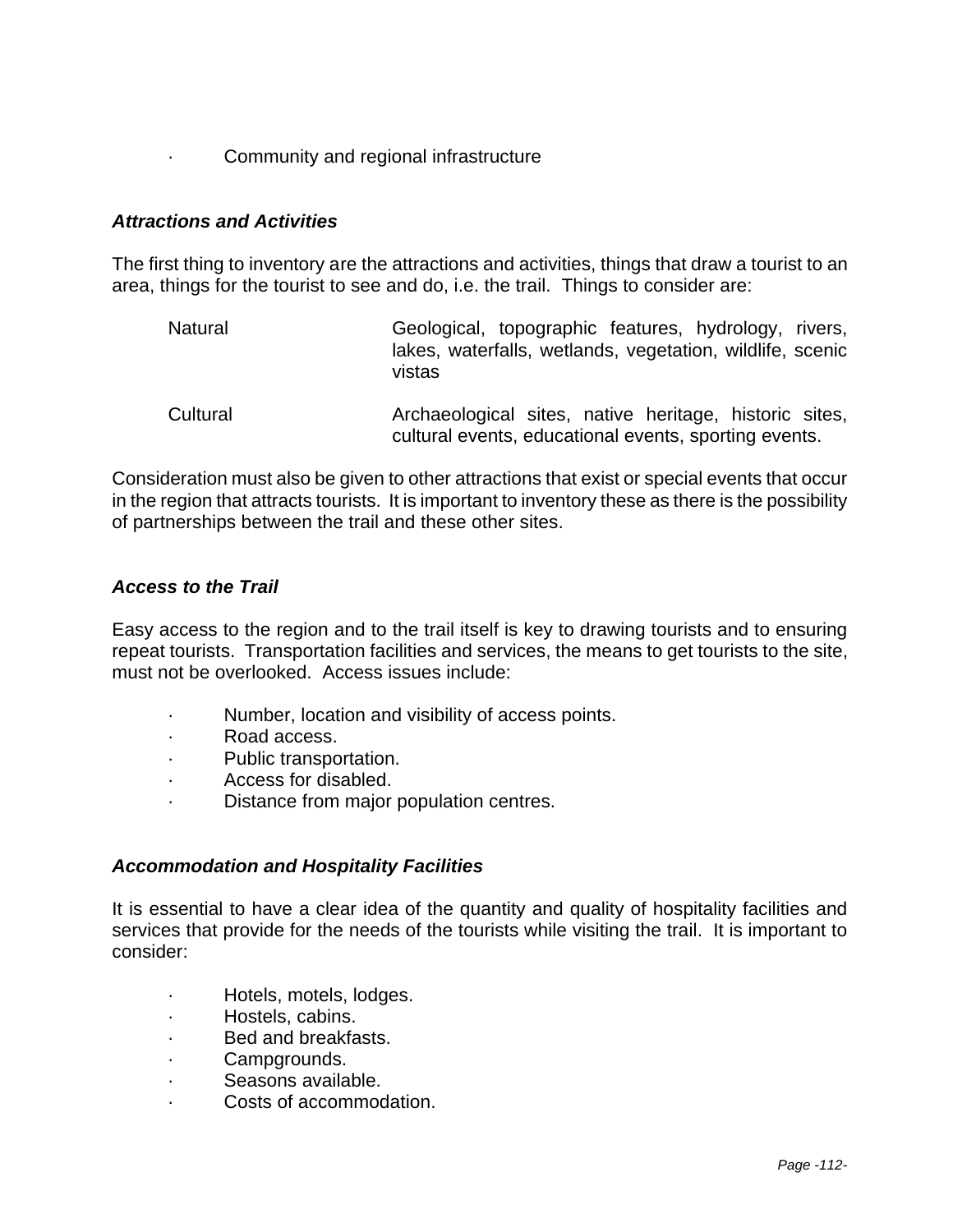#### *Advertising and Promotional Activities*

Another component to be inventoried is the currently available promotional and tourist information services, things that draw the tourist's attention to an area. Areas for consideration are:

- · Printed materials brochures, guidebooks, maps.
- Advertising local, regional, provincial, national tourism brochures, vacation guides, magazines, newsletters.
- · Media attention radio, television, video.
- Internet presence website, links to regional associations and other attractions.

## **3.3.2 Step # 2 : Marketing Strategies for the Sunshine Coast Trail**

#### *Positioning the Sunshine Coast Trail in the Minds of Tourists*

It is important to create a unique image for the trail that will set it apart from others and will affix the trail in the minds of the market. There must be something unique that the tourist will experience on the trail that they will otherwise miss out on if they travel somewhere else. Some of the trail's (and the regions) characteristics that can be utilized in packaging the image of the Sunshine Coast Trail include the following:

- · 'Pristine', 'untouched areas of wilderness' are popular with ecotourists;
- Diversity of the landscape over the extensive trail network;
- Varying degrees of difficulty, something for every hiker; and
- Hike 'a new trail a day', and never see the same tree twice !

#### *Printed Materials*

Materials such as brochures, guidebooks and maps are effective for promoting a trail if they are easy to read and understand, look professional and reflect what is actually offered by the trail. This material may be all that the tourist has to assess the Sunshine Coast Trail.

#### **Things to Consider When Creating Printed Material for Trail Promotion**

- · Has the market been clearly identified?
- Has the material from competitors been surveyed?
- Will the material compete effectively and stand out from the others in some way?
- Have distribution methods and requirements been determined before creating the design and deciding how many to print i.e. display in travel agencies, Chambers of Commerce or for direct mail?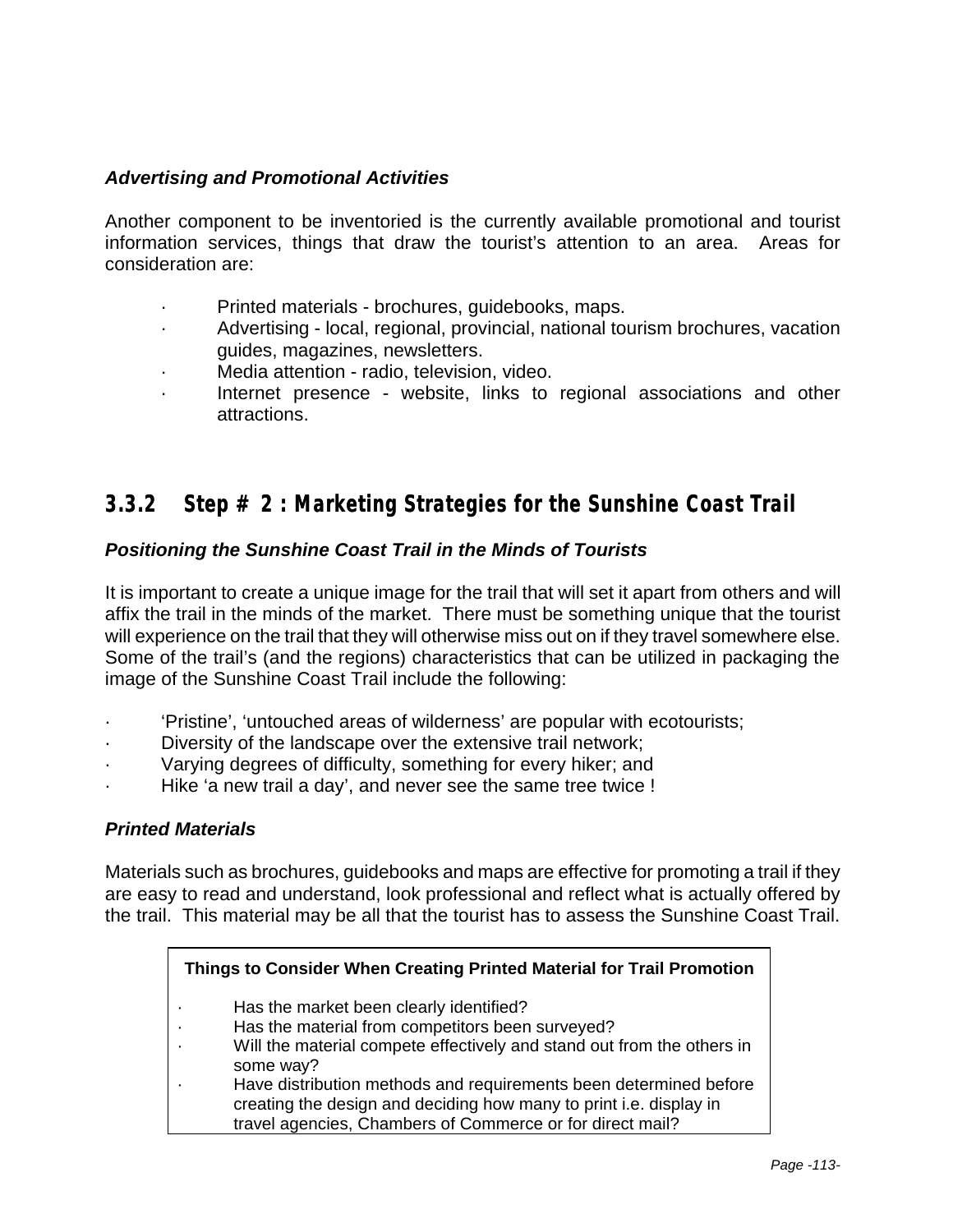| Is the size appropriate for the method of distribution (will it fit in a<br>display rack or in an envelope)?             |
|--------------------------------------------------------------------------------------------------------------------------|
| Does the cover identify a benefit - visually or through a key word or<br>phrase?                                         |
| Does the printed material reflect the true image of the Sunshine<br><b>Coast Trail?</b>                                  |
| Is there continuity among all the printed material - design, colour,<br>logo, positioning statement, overall impression? |
| Does the colour scheme appeal to the audience?                                                                           |
| Are all the facts presented with a focus on uniqueness?                                                                  |
| Are the headlines and captions written well?                                                                             |

#### *Advertising*

There are a number of avenues that can be pursued for advertising the Sunshine Coast Trail. Advertising in the travel sections of newspapers and magazines will prove to be expensive and may not be the most efficient use of promotion dollars. However, by choosing a few key magazines that cater to the target market, the specific market can be reached with less money spent.

#### *Media Attention*

There are very few trail organizations that can afford paid advertising in the media; however, there are other ways to gain media exposure. Press releases regarding upcoming special events and human interest spots on local television and radio can be effective. Consideration can be given to making a video about the trail that the media could use.

#### *Multi-Trail Marketing*

Not only does the Sunshine Coast Trail offer a diverse array of trails and topographies, but it can also be marketed in conjunction with the host of other regional trails, including the Back Country and Front Country Trails, which already support hiking and biking activity.

#### *Internet*

The Sunshine Coast Trail already has a presence with a web page and links through several other pages. This can be expanded by establishing links with other local tourism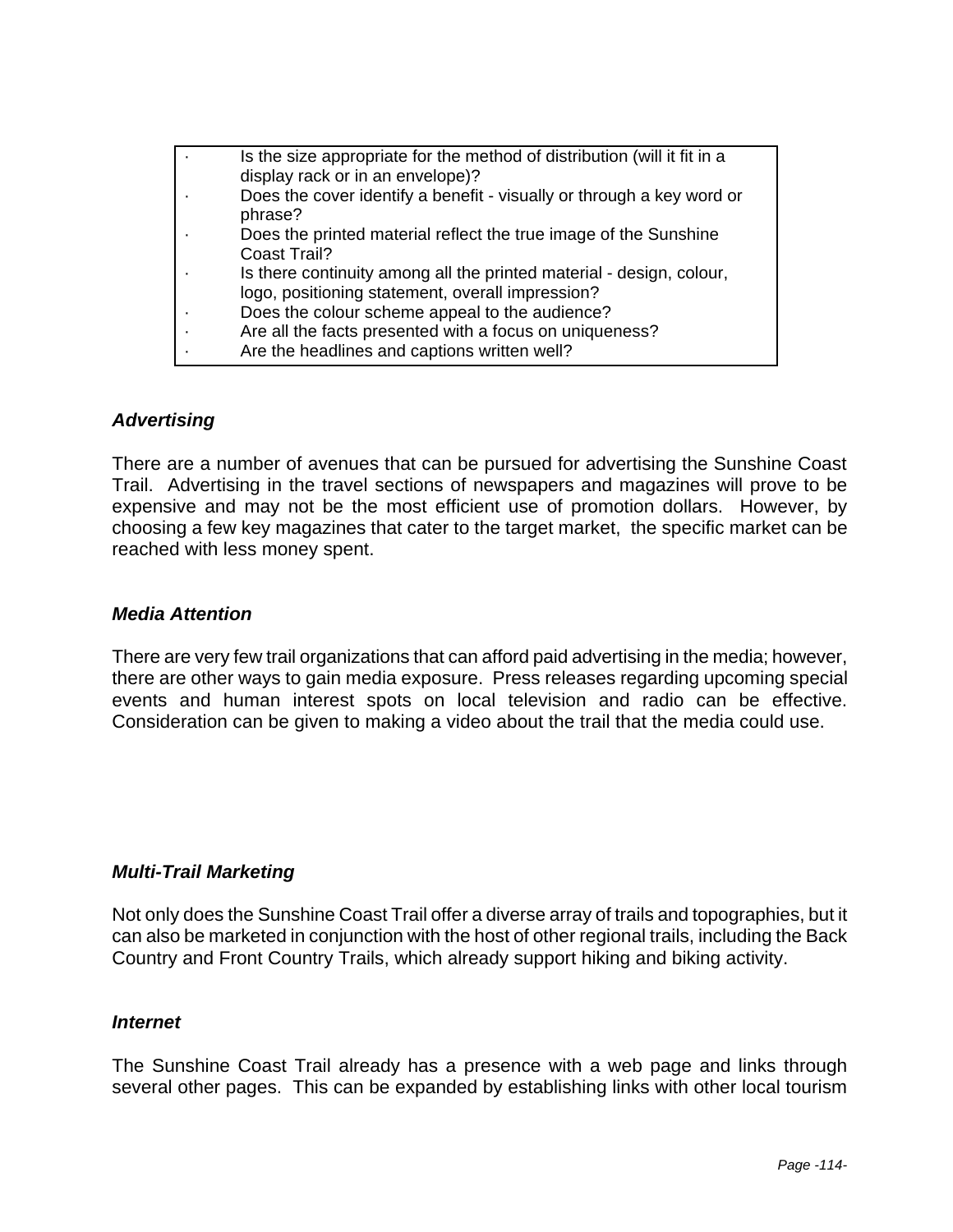operators who have existing pages, as well as regional tourism associations, outdoor publications and other trails across Canada.

To effectively deliver on this, the organization needs to utilize the ongoing services of a Webmaster who will:

- Maintain the trail in the high priority callbacks / searches within all major search engines establish and search out new links with outdoors clubs and organizations;
- Offer articles to be published in electronic newsletters;
- · Access any and all free promotional advertising;
- · Utilize latest technologies such as 'Flash' to build a highly visual, animated and attractive site;
- Monitor visitors to the site:
- Manage information feedback to inquirers; and
- · Monitor other similar sites and learn from any effective strategies they develop, and apply same to the site.

#### *Public Relations*

Someone in the organization should be appointed to deal with public relations. Trail organizers can get involved with a movement that is afoot in the community, region or even nationally. The Trans Canada Trail is an exciting opportunity for the trail to piggy-back on existing promotional activities.

Furthermore, free editorials submitted to and appearing in outdoors journals, newsletters and magazines are even far more effective than advertising. The PR function would include a constant and diligent effort to appear in the media spotlight as often as possible, including overseas travel media. Inviting and hosting outdoors travel writers and photographers should be encouraged.

#### *Ambassadors*

Every resident and every organization must be encouraged to become an ambassador for the trail, and the region itself. Word of mouth, both on a personal and professional contacts basis, is an exceptionally powerful marketing tool.

#### *Personalities*

High profile personalities are successful in drawing attention to an event, place or cause. If feasible, such an individual should be identified and encouraged to act as a spokesperson for the trail, thereby facilitating media awareness and coverage.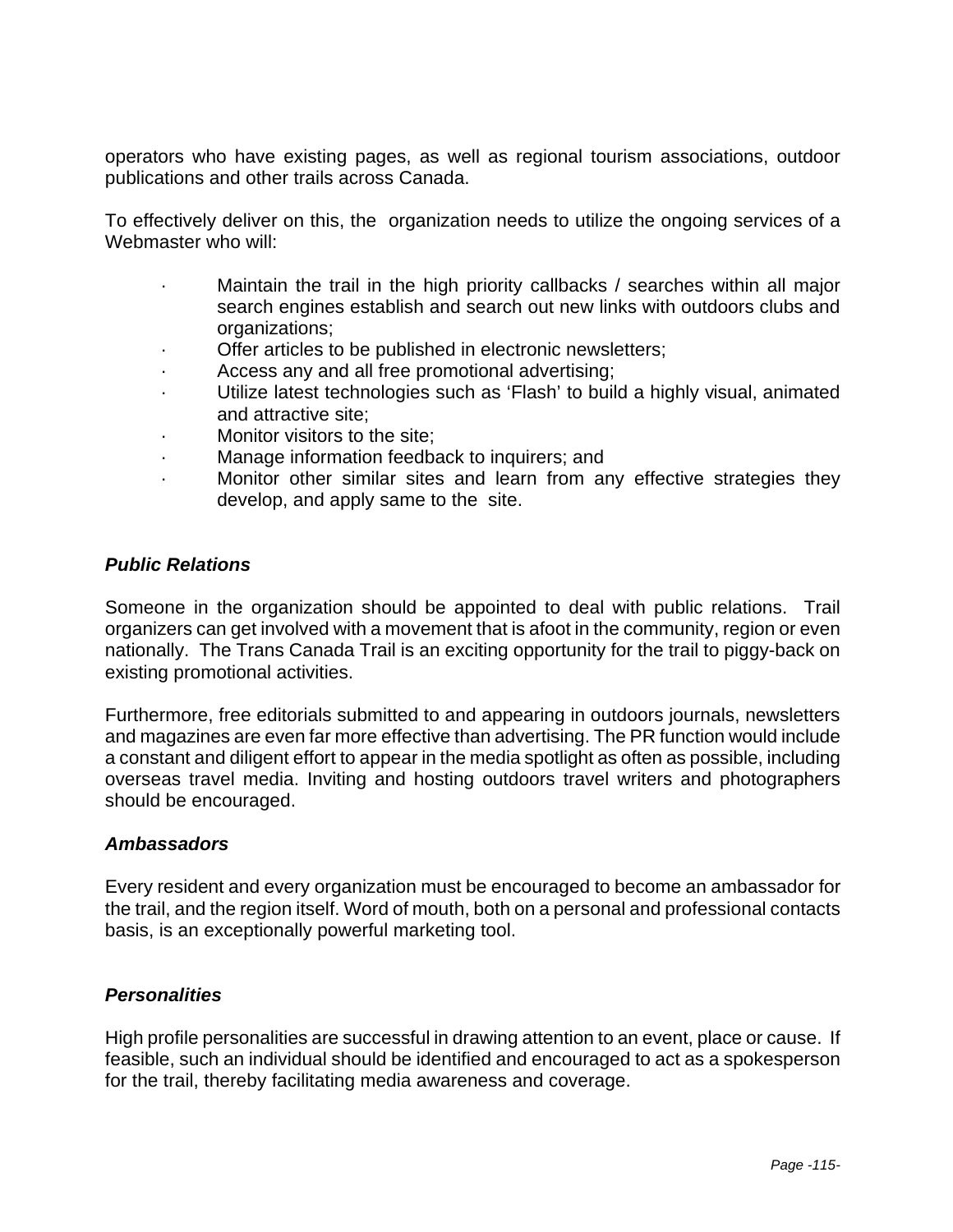#### *Endorsements*

Any and all recognized certifications and designations should be sought. The ecotraveller, particularly those not familiar with the Sunshine Coast Trail, will look first to who condones and endorses the trail itself.

#### *Multipliers*

There are a series of multipliers to be approached, i.e. those who do not use the trail themselves, but can influence others to do so.

- Canadian, US and overseas tour packagers.
- · Foreign tour packagers based in Canada.
- Clubs and outdoors organizations.
- Wilderness groups.
- Outdoors travel agents.
- Mountain co op chains, retailers and clubs.

#### *Coat - Tailing Existing Marketing*

A cost effective marketing tool is including the Sunshine Coast Trail as part of existing tourism marketing initiatives, including, but not limited to the following.

- · Tourism BC.
- Foreign Canadian consulates.
- Regional advertising.
- Encouraging every existing hotel, motel and tour operator in the region to also market the in their literature, on their sites (links), hard copy brochures at their facilities, etc.
- · BC based publications that promote tourism.
- Liaison with Tourism Vancouver, and Vancouver Island Tourism (Victoria).

#### *Joint Event Packaging*

Wherever feasible, local tourism operators (including marine based tourism companies) and service providers (i.e. hotels, regional airlines , bus lines, etc.) should offer combination packages that include trail use as part of the package. For example :

- Sail and hike vacations.
- · Hotel stay and guided trail walks.
- Fly in trip to Powell River and trail hikes.
- Golf and hike (or kayak and hike) vacations.
- Wilderness and wildlife viewing and hiking.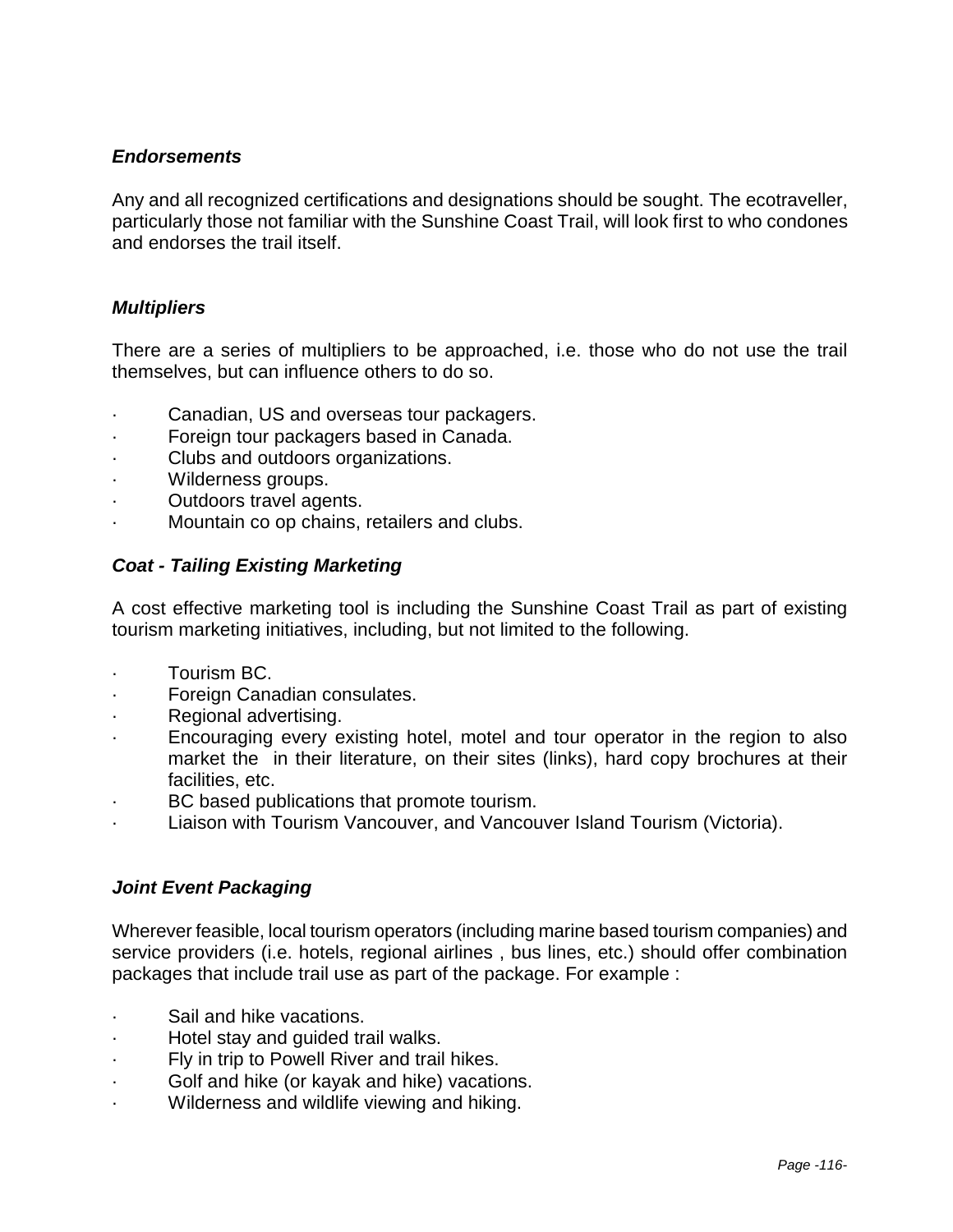#### *Multi Use Marketing*

In a similar light to the preceding item, it is conceivable to market the Sunshine Coast Trail as a unique 'Integrated Recreational Resource'. This would also be part of the image of the Sunshine Coast Trail. These could include:

- · Wilderness camping, hiking and kayaking.
- Hiking and equestrian activities (i.e. Ranch 41 or Truebridge).
- Fresh and saltwater kayaking.

#### *Passport to the Sunshine Coast Trail*

The high number of trail access points makes it extremely difficult to collect user fees. Most existing trails such as the West Coast Trail can easily charge user fees as there is a readily defined entrance and exit to the trail. This is not the case for the Sunshine Coast Trail.

Developing a Passport could integrate a user fee into the cost. The Sunshine Coast Trail passport would include detailed trail maps and sightseeing highlights, safety information, souvenir badges or pins, and a host of coupons from local hotels, restaurants, car rental, other tour (marine and land) operators, and suchlike.

The Passport would, hopefully, be marketed at every outlet in Powell River that caters to visitors.

One product within the Passport can be a **customized phonecard** ( \$10, \$25) with a photo of the trail on it. Each time the phonecard is used, both locally and when the visitor returns home, there would be a 'reminder' promo for the trail. Furthermore, the phonecard can be programmed with a built in 'hot button' feature that could quickly connect the user to the Visitor Information office or the Sunshine Coast Trail office.

#### *Events*

Events draw visitors and command media attention. A concerted effort should be made to plan a number of special events for the Sunshine Coast Trail that are also compatible with the image of the trail. This might even entail hosting an event that revolves amongst established trails throughout North America.

#### *First Nations / Heritage*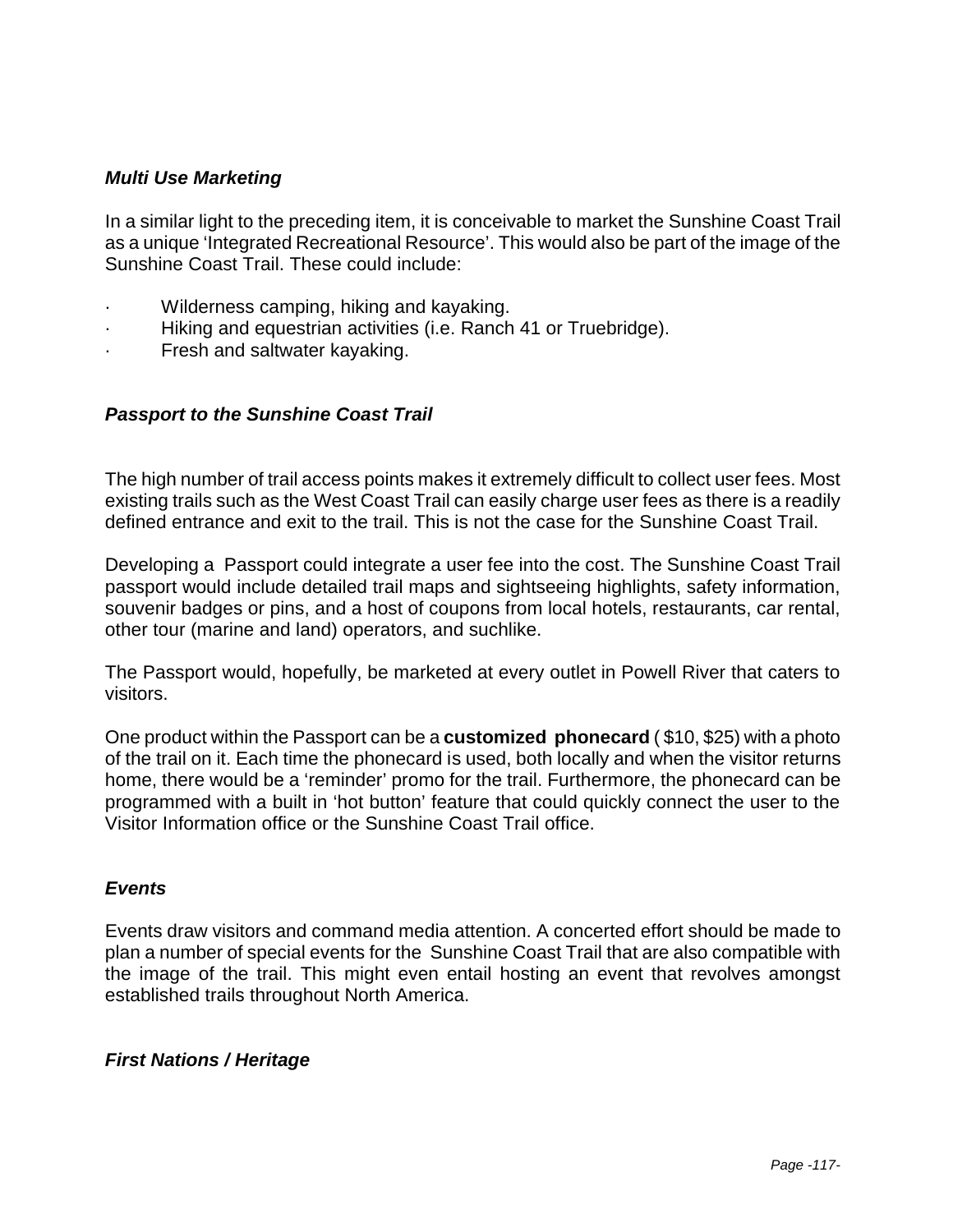There is a strong appeal amongst ecotravellers to participate in, or view Aboriginal culture and history. There exist such opportunities within the scope of the and this Native theme can be carried through into the marketing and imaging of the trail.

Opportunities for the Sliammon First Nation to be an active player in the trail include the following opportunities.

- · The Longhouse at Okeover Inlet
- · Operating a fleet of canoe and kayak rentals
- Guided tours
- Access to oysters and salmon streams
- Cultural events
- Facility rentals at Sliammon Lake or Little Sliammon Lake

#### *Host a 'Work Party*'

Every year, the Washington Trails Association hosts a number of 'cheap vacation' work party weeks. For a fee paid by participants, volunteers are housed, fed and carry out volunteer trail building and maintenance. This 'Tom Sawyer' type activity is well attended. It has been found that these people become regular trail users as they have adopted the trail as their own. This helps build a loyal following who, through word of mouth, encourage others to visit.

#### *Joint Marketing of ALL Regional Trails*

The Sunshine Coast Trail can be marketed as a complex of trails together with all the other fine trails that exist in Powell River. The initial starting point for this alternative marketing strategy is the fact that there are 36 trails mapped and routed in the Powell River Region. Consequently, the infrastructure exists to support this plan.

The Powell River area has three distinct trail experiences. The overall marketing strategy would be to emphasize all the options that are available as opposed to focusing on one opportunity. It is this variety that makes Powell River unique. These trail complexes can be roughly characterized as front country bike and hike experiences, the mid-country Sunshine Coast Trail complex and the Backcountry Sub-Alpine and Alpine systems.

Each opportunity will provide users with a different experience. The front country recreation provides day use for people who want to experience the area without the commitment of carrying several days worth of provisions. As well the front country offers some excellent mountain bike experiences. The Sunshine Coast Trail gives people the opportunity to do extended hiking through a variety of forest types with peak elevations in the 1,300 meter range. This is an excellent opportunity for the eco-tourists seeking extended trips through wilderness.

The backcountry is for the alpine seeking ecotourist. The trail system is not as extensive as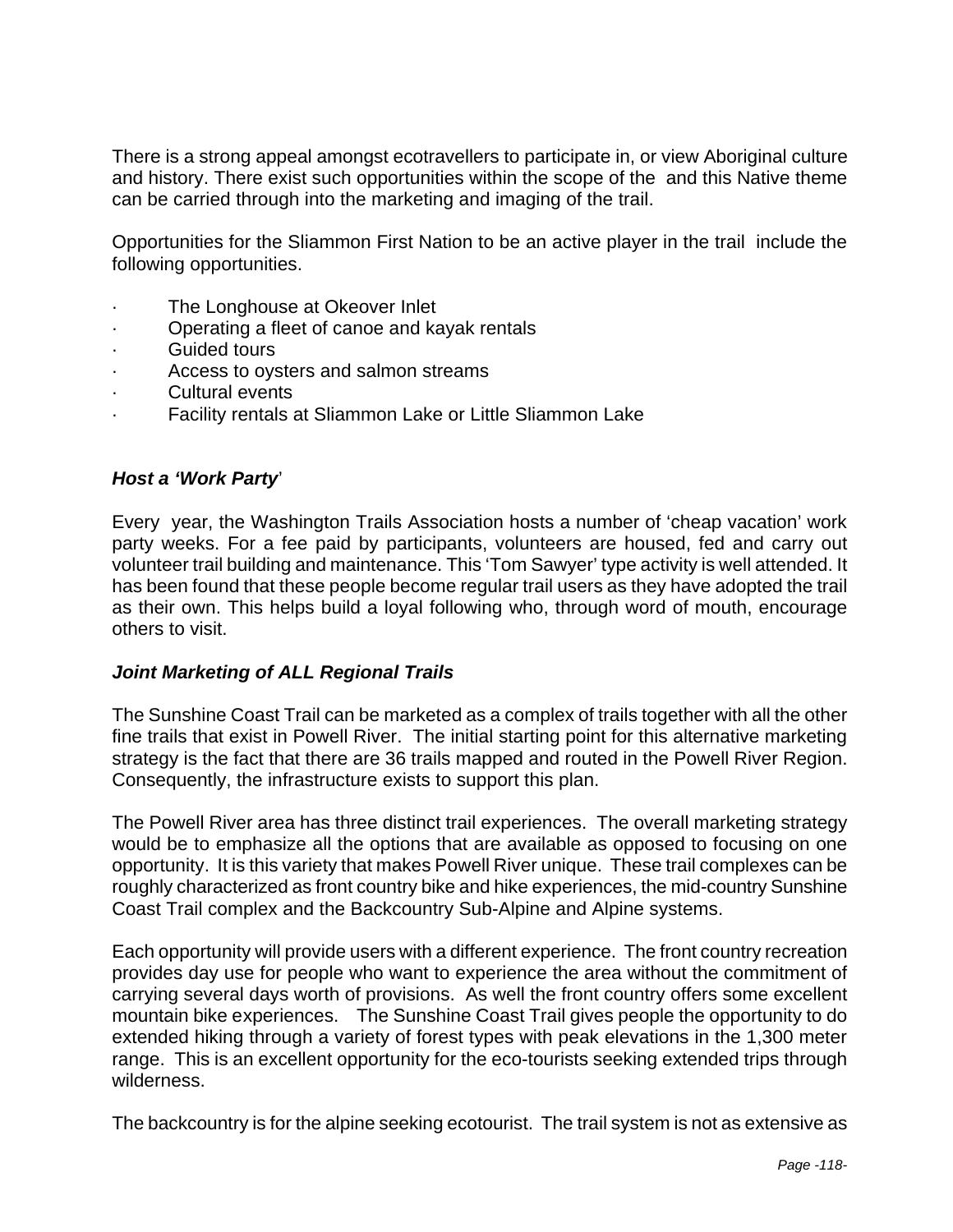the Sunshine Coast Trail. However, there are excellent opportunities for the adventure seeking hiker. In this system the hiker has the opportunity to stay in cabins provided by the

There is an advantage to marketing a package of trails for Powell River as opposed to focusing on one trail to the exclusion of all others. The overall marketing strategy gives people the impression that they need several visits to Powell River to satiate their desires. They always feel there is something more to do. A desire will be created to come back and explore the trails they missed the first year. The important aspect of this strategy is that it will create repeat clients.

The concept of a series of trails appealing to a variety of users will also broaden the market base. The approach of marketing all of the regions' trails appeals to a broader base of people. It allows people to gain familiarity with Powell Rivers broader tourism resources. Furthermore, it appeals to the need to have a wider range of experiences. If marketing focuses on one component of the overall system of trail opportunities in Powell River to the exclusion of the other components, Powell River may be foregoing additional markets and Ecotourism opportunities.

In the end, it may be the community's desire to widen the marketing strategy resulting in increased use.

#### *Conclusion : The Need for a Proactive Marketing Organization*

The marketing strategies developed and presented herein are diverse and most viable, well suited for the Sunshine Coast Trail. That having been said, designing, developing, implementing, following through, and monitoring the effectiveness of these strategies is more than can be asked of strictly a volunteer committee.

It is recommended, and included in the operating budget within this Business Plan, to hire a Marketing Manager, or to enter into a contract with an Outdoors Recreation Marketing Organization, to develop and implement a number of these marketing initiatives. The individual or organization would be assisted by a staff of local volunteers, as well as assistance, as may be available from established regional organizations (Chamber of Commerce, Economic Development, Community Futures, etc.).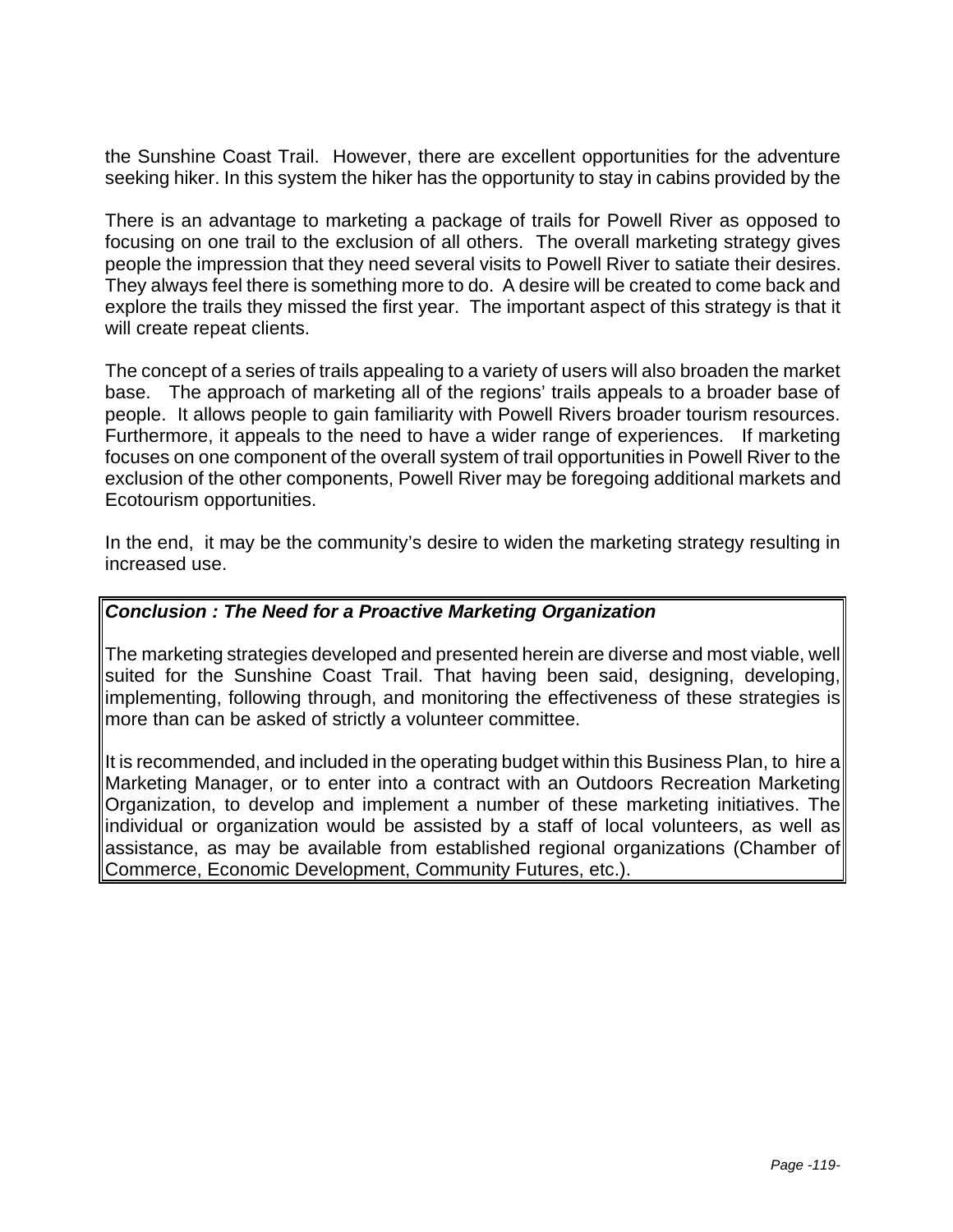# **3.4 Ownership, Governance, Management, Proposed Organizational Structure and Staffing**

### **3.4.1 Ownership**

- It is proposed that the trail ownership be under the auspices of a newly formed Sunshine Coast Trail Non Profit Society that would replace PRPAWS. The objective would be starting with a 'clean slate'.
- · Ownership would encompass any and all rights, licenses, permits, letters of intent, fixed assets and other such documents and assets that, in any way, are representative of the rights of the Sunshine Coast Trail.
- · The new Society would include, as shareholder members, any and all key groups involved in and due an ownership and governance position in the trail, i.e. government, private sector representation, Community Futures, etc.
- · Should ownership of any component not be transferable, then the ownership of the trail can remain under PRPAWS, assuming that the current structure of the society can accommodate an expanded stakeholder base and that PRPAWS has no outstanding legal or liability issues that might impinge upon the successful functioning of an ownership structure.

## **3.4.2 Board of Directors**

- The Board should encompass representation from Ministry of Forest, Ministry of Environment, Forestry stakeholders, PRPAWS Executive, Sliammon, Government (Community Futures or Economic Development) and the representation from the Business Community, including the outdoors tourism / ecotourism sector.
- It is recommended that the Chairperson be selected for his / her high profile both within the community and outside the community. This will help lift the profile of the trail in the marketplace , facilitate with media and public relations attention, and benefit key activities such as funding and awareness building. It is conceivable that the Chair can be from outside the region if his or her position is deemed to be most beneficial to the growth and well being of the initiative.
- The Board of Directors is responsible for all decision making and policy setting for all matters concerning the organization.
- The Board sets the direction for business planning and members can be elected for overlapping terms based upon representative stakeholder involvement.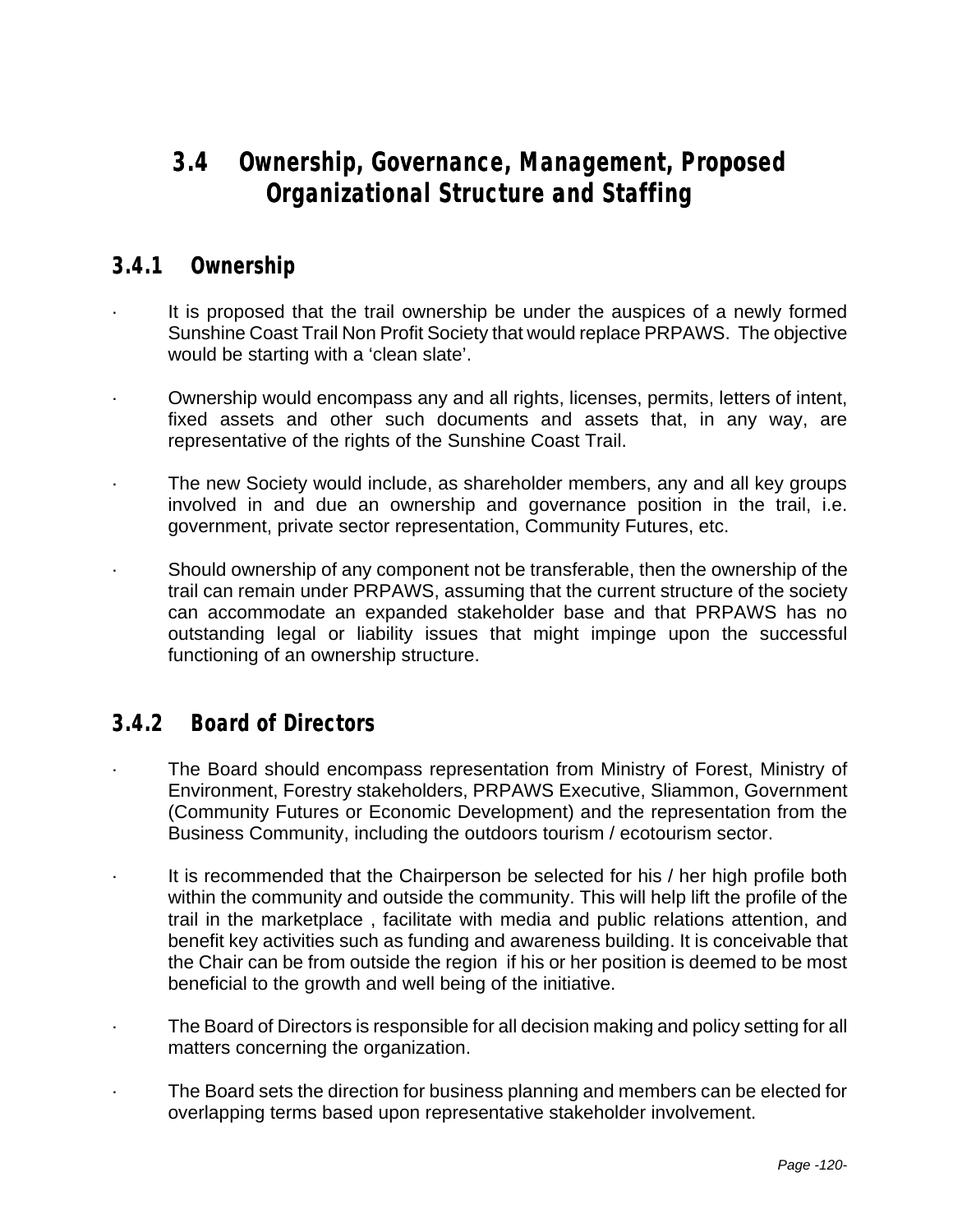- The Board will conduct the election of officers and participate in committee activities.
- Meetings every four months is mandatory.

### **3.4.3 Visioning Committee**

- · Selected from the Board, and calling upon input as required, the Visioning Committee will concern itself with 'big picture planning' and long term issues that could be either beneficial or detrimental to the trail.
- The committee will commission, as may be required, studies, reports, impact analysis, policy development and other expert opinions and assessment as may be required from objective, outside parties.
- · Any action planning items that result from the work of this committee will be assigned downstream to any of the cornerstone committees of the trail governance hierarchy (i.e. Finance, Marketing, Maintenance, Safety and First Nations).

### **3.4.4 Executive Director**

- This full time paid position is responsible for directing all day-to-day activities of the organization including:
	- $\triangleright$  management of office;
	- $\ge$  preparing grant applications;<br>  $\ge$  directing support staff;
	- directing support staff;
	- $\triangleright$  following policy director;
	- $\triangleright$  liaison with members; and
	- answering membership requests;
	- Responsible for liaising and working with all civic and government agencies relative to trail development and utilization in the context of integrated resource management. Also ensures that the organization's objectives and practices are in line with government policies, especially as they relate to resource management on public lands.

### **3.4.5 Finance and Budget Committee**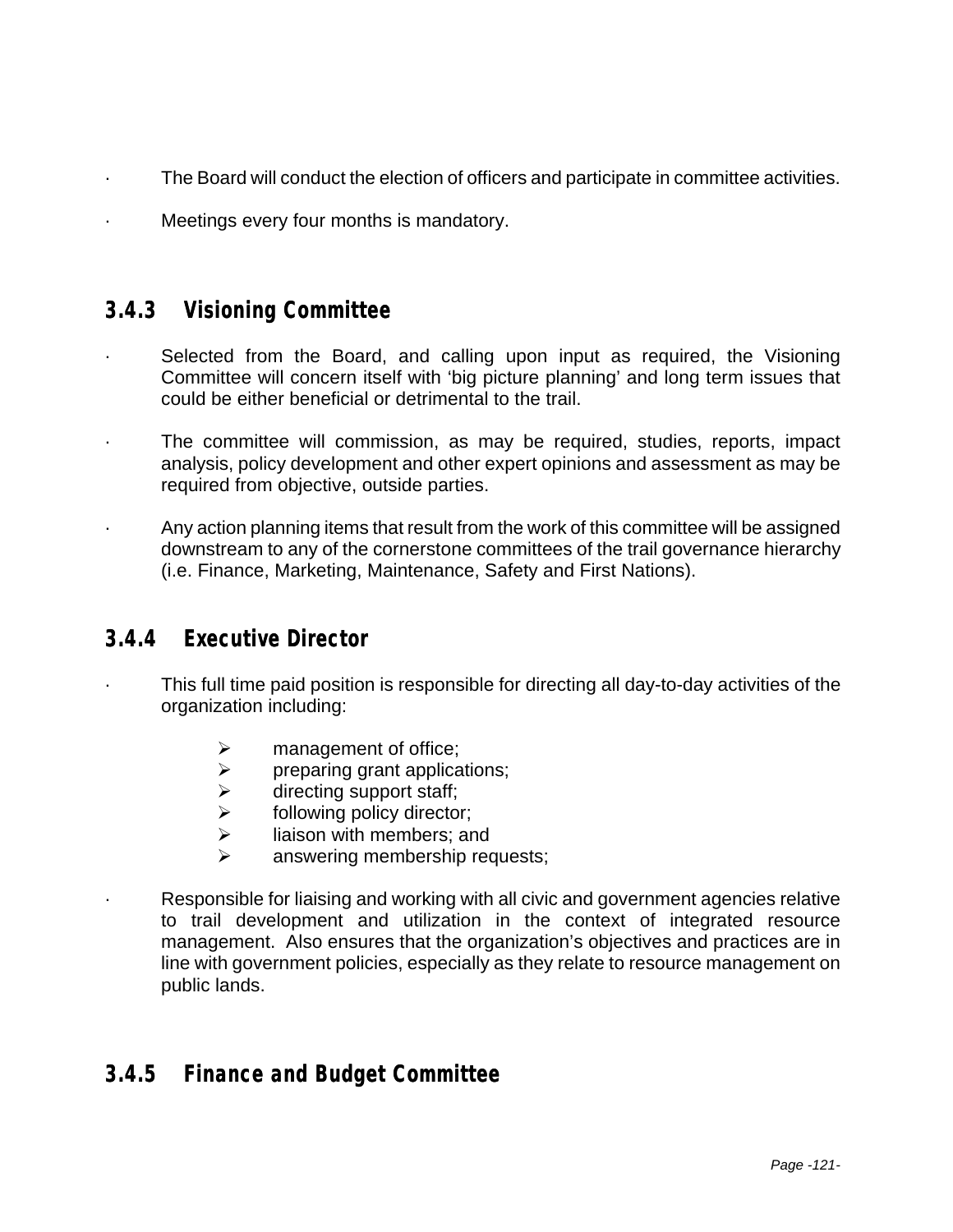- Responsible for maintain annual budget projections for all activities, preparing budget updates, setting market pricing, applying for grants, deal with liability and legal issues, soliciting donations and formulating equitable formulae for disbursement of funds.
	- A key factor in the financial well-being is a scrupulously crafted 'Revenues Generating Program'. This report specifically includes a chapter on 'Revenue Stream Creation' that examines a host of activities, including, but not limited to grants, foundation funding, corporate sponsorship programs, tourist tax collection, fundraising events, membership drives and other viable options. A **Revenue Creation Committee**, working directly under the Finance and Budget Committee, will focus specifically on these critical fund-raising opportunities.

## **3.4.6 Marketing and Public Relations Committee**

- Responsible for advertising, maintaining trail user statistics, monitoring, membership surveys and trail use surveys.
- Responsible for development and implementation of seminars, training programs, annual conferences, newsletters, membership pricing structure and gaining new members.
- Plays a critical role in the following :  $32$
- $\triangleright$  Designing and carrying out promotional and advertising campaigns.
- $\triangleright$  Coat-tailing all existing provincial and government marketing initiatives, literature, marketing at the foreign consulate levels, trade missions, trade shows and others.
- $\triangleright$  Design and carry out high profile and profit-oriented events surrounding the trail.
- $\triangleright$  Media liaison and public relations.

1

- $\triangleright$  Establish and maintain liaison with national and international tour operators, packagers , outdoors clubs, outdoors organizations that distribute newsletters to their membership, and other multipliers who can help deliver the message of the trail.
- $\triangleright$  Design and maintain maps and information kits.
- $\triangleright$  Attempt to encourage feature film making on the trail, thereby increasing public awareness.

<sup>32</sup> See 'Marketing the Trail' for additional details and Marketing Strategies under the auspices of the Marketing Committee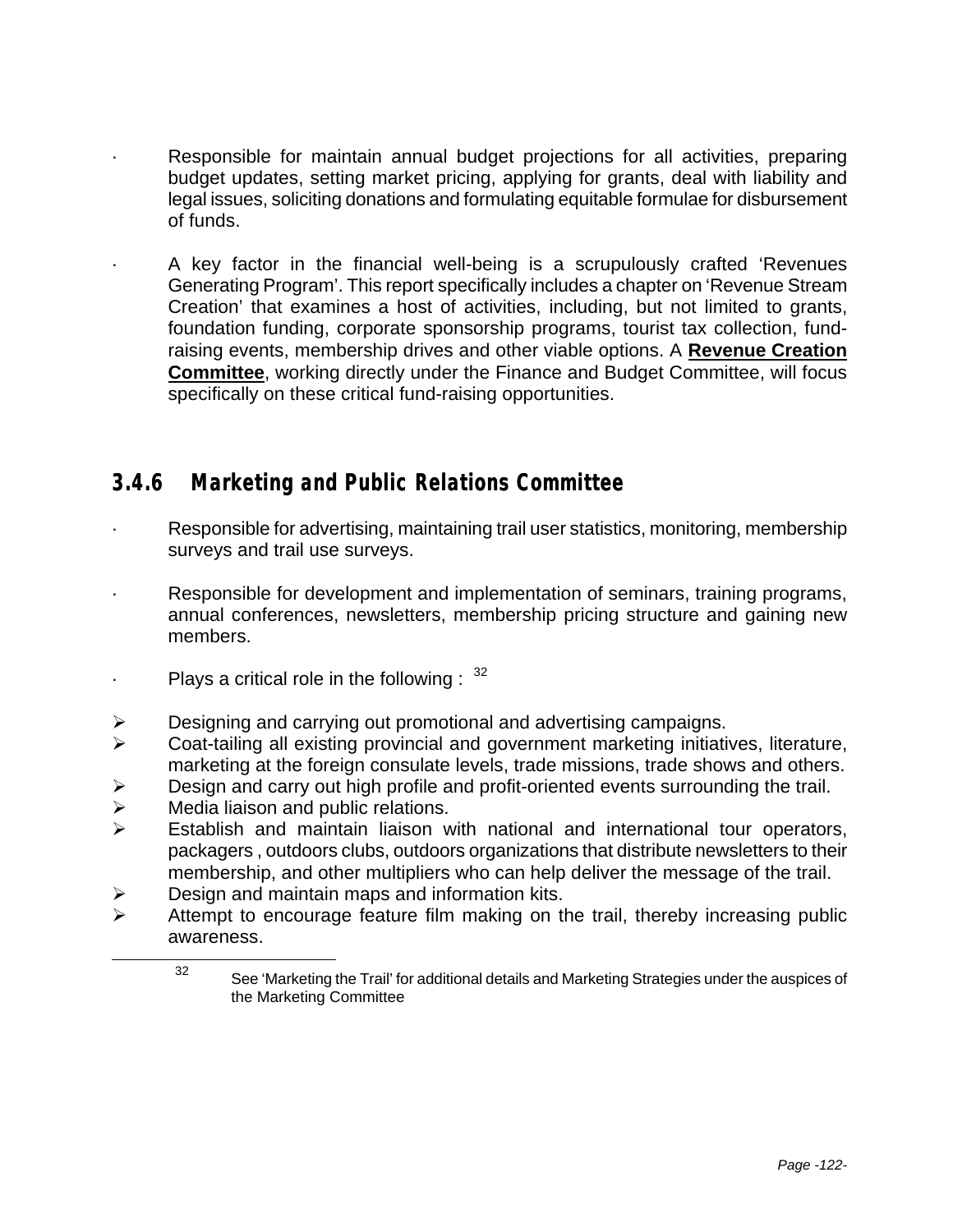- $\triangleright$  Work to identify and host events, competitions and the involvement of high profile persons.
- $\triangleright$  Maintain a website that is constantly upgraded with news, events and promotional initiatives. This would also include assuring links with as many other websites, including but not limited to, outdoors gear sellers (i.e. Mountain Co op), outdoors organizations (i.e. Sierra, Western Wilderness), clubs, government tourism sites, and any other identified sites group where those same site visitors would be interested in the Sunshine Coast Trail. This activity would be optimized using the ongoing professional services of a Webmaster.

### **3.4.7 Maintenance Committee**

 $\triangleright$  This committee would deal with critical issues regarding trail maintenance, upgrades, dealing with trail workers and volunteers, manpower funding, health, environment and liaison with the forestry community.

### **3.4.8 Safety**

- $\triangleright$  Dealing with all aspects of safety and security, including working with Search and Rescue to develop policies and contingency plans in the event of difficulties encountered.
- $\triangleright$  Develop and maintain safety related materials for distribution to trail users.
- $\triangleright$  Trail signage.

### **3.4.9 First Nations**

- $\triangleright$  The trail has the opportunity to benefit from the ongoing involvement of the Sliammon First Nation. Aside from human resources and potential funding opportunities resulting from Sliammon involvement, there are other marketing and theme-related potential opportunities to be considered. These would include themed events, heritage tourism, visiting traditional Sliammon sites along the trail route, and others.
- $\triangleright$  The purpose of this committee would be to maximize potential opportunities and benefits from the involvement of Sliammon in the trail venture.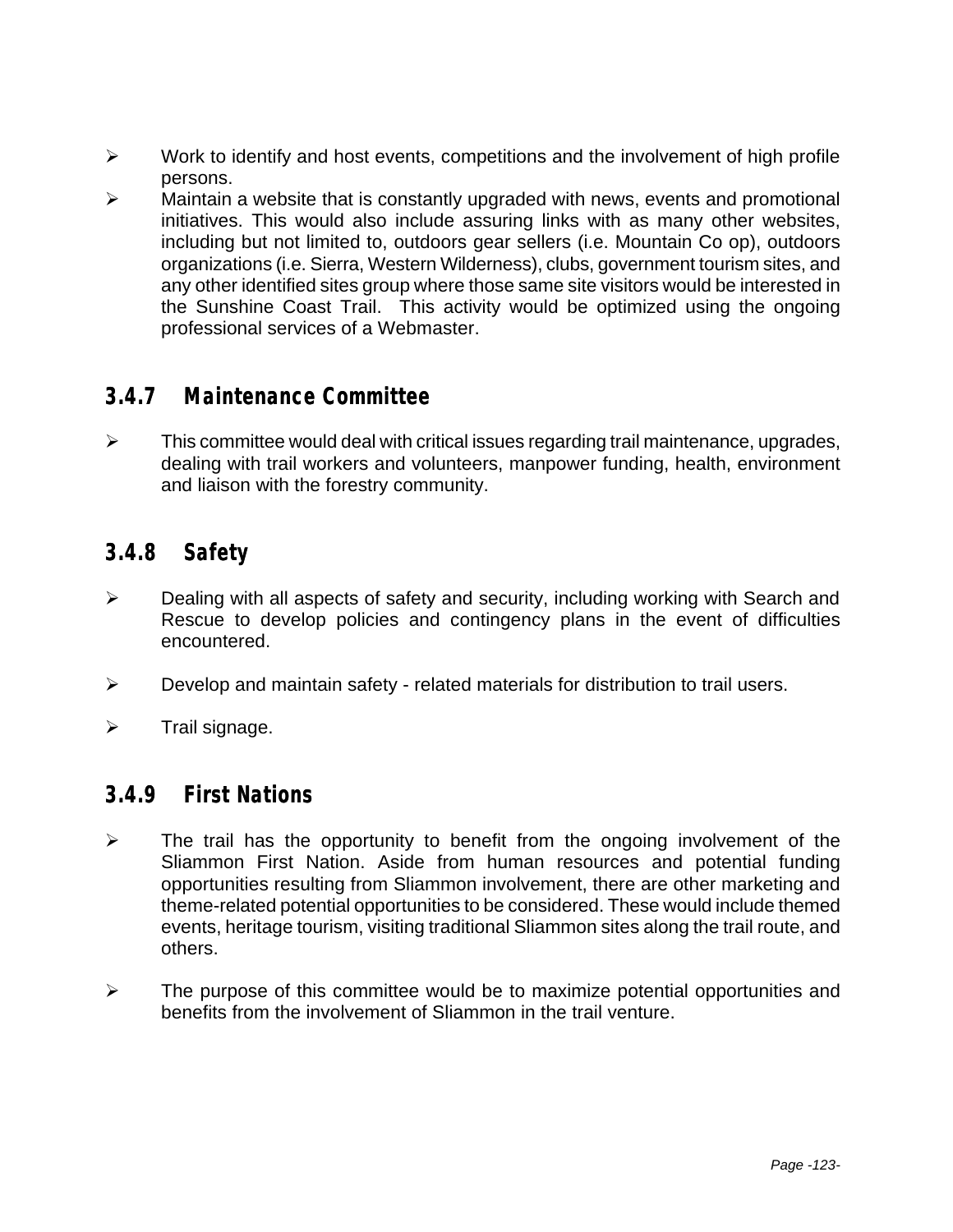insert org chart here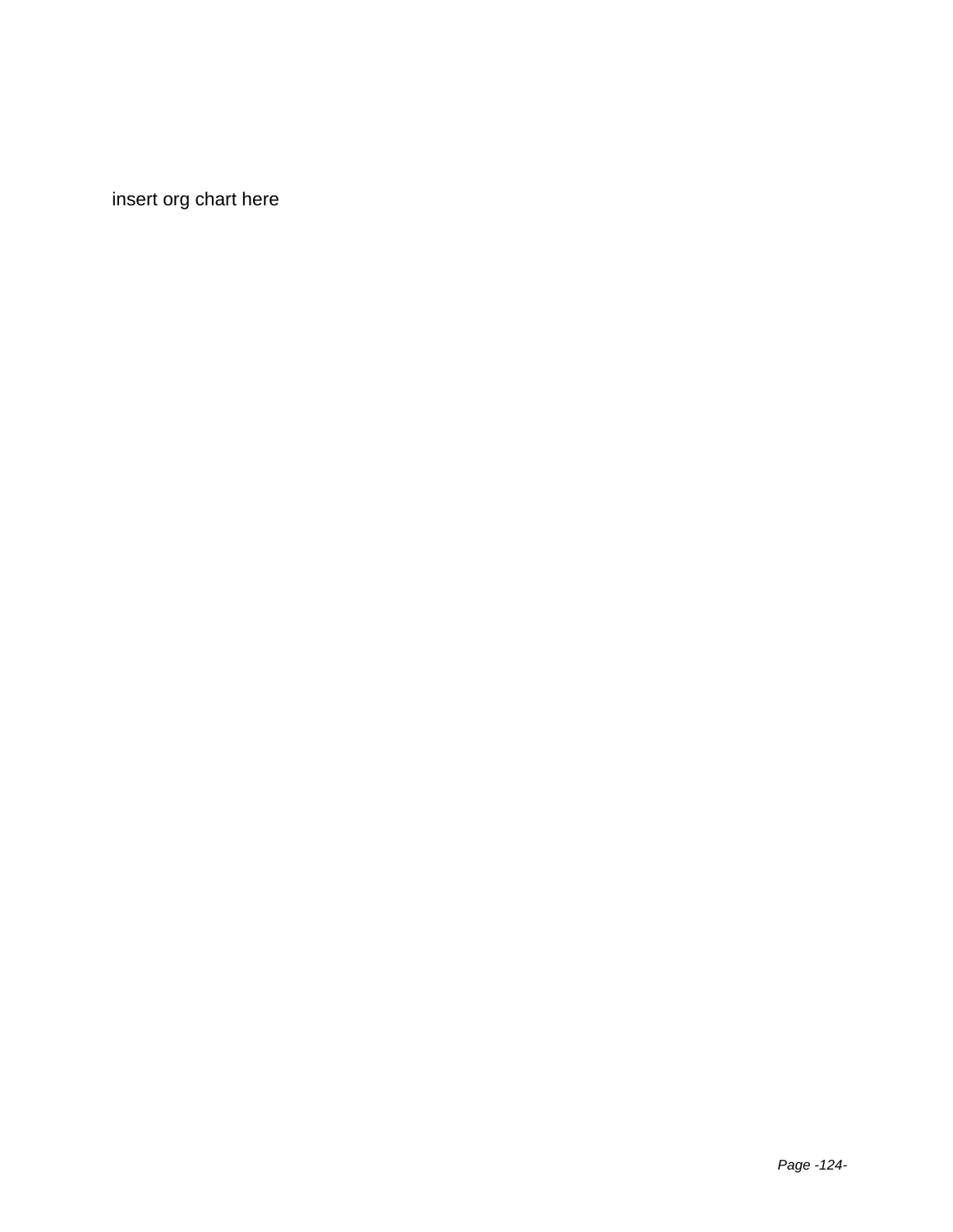# **3.5 Trail Development : Capital Costs**

## **3.5.1 Phase Two**

#### *Upgrading and Campsite Development*

A series of upgrades are required along portions of the trail to bring it up to grade. The upgrades include:

- Widening portions of the trail
- Leveling the surface
- Building steps in steeper portions
- · Improving markers
- Installing signage and milestones

In addition, a 10 km portion of the Tin Hat section of the trail needs to be rerouted to improve hiking opportunity. Campsite development will be required for this phase of the project by creating and upgrading 17 campsites as follows.

Each campsite will require:

- · Picnic tables;
- · Tent pads (wooden structures to put tents on);
- Outhouses; and
- Water supplies if possible

Following this development, routine maintenance will be undertaken annually.

#### *Budget Phase 2*

| 1. Upgrading Trail System                          |           |
|----------------------------------------------------|-----------|
| a) Labour Crew of 4 $@$ \$700 per day for 100 days | \$70,000  |
|                                                    |           |
| 2. Developing Campsites                            |           |
| b) Labour Crew of 4 $@$ \$700/day, 3 days per site | 35,000    |
| c) Materials and costs                             | 50,000    |
|                                                    |           |
| 3. Overhead and Operating Expenses                 |           |
| d) Transportation (Vehicles, Trucks, quads,)       | 7200      |
| e) Communications, Equipment and Tools             | 2200      |
|                                                    |           |
| <b>Total</b>                                       |           |
|                                                    | \$169,400 |

Annual Routine Maintenance for Phase 1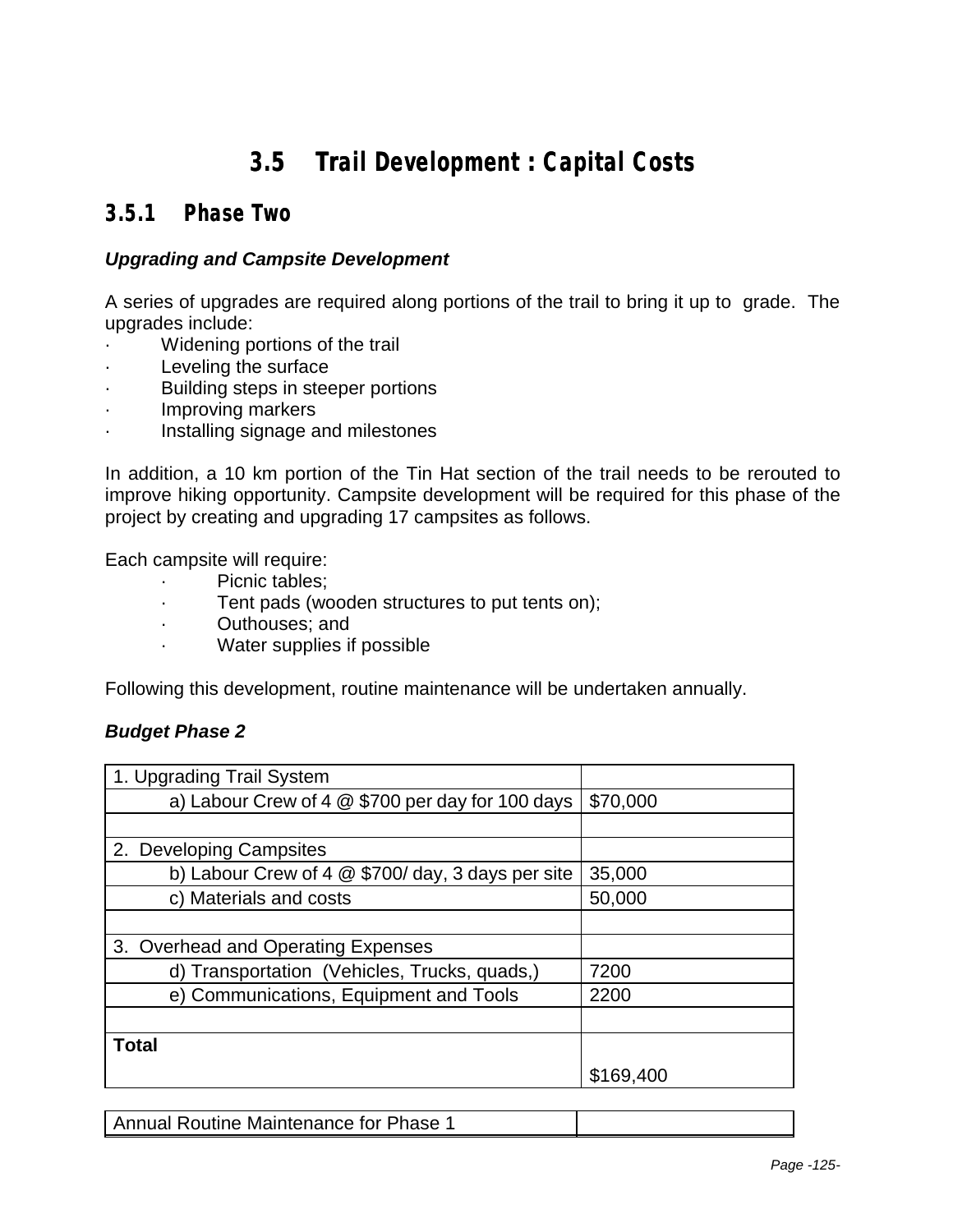| Crew of 4 $@$ 700.00 per day 40 days | 28,000 |
|--------------------------------------|--------|
|                                      |        |
| <b>Total</b>                         |        |
|                                      | 28,000 |

#### *Employment*

Phase 1 of the trail will create 150 person days of labour. This work is generally considered labour. There will be a need for the crew to have basic carpentry skills and be familiar with the operation of power saws. One person on the crew should have supervision and small business coordination skills.

### **3.5.2 Phase Three**

#### *Development to Hut-to-hut Recreation*

The next phase in development of the Sunshine Coast Trail is to develop hut-to-hut hiking. The primary costs in this process are the building and maintenance of the hut/lodges.

The intent would be to initially have the huts as self contained units that are similar to the operations of Confederation Lake or Emma Lake. The primary costs are routine maintenance and clean-up. The goal is to have these facilities developed into staffed facilities with complete amenities.

#### *Budget*

| 1. Building Cabins per cabin                    |        |
|-------------------------------------------------|--------|
| a) Labour Crew of 4 @ \$700 per day for 16 days | 11,000 |
| b) Materials                                    | 24,000 |
|                                                 |        |
| 2. Maintenance annual costs                     |        |
| b) clean cabins, routine repairs etc            | 3,000  |
| Subtotal                                        | 38,000 |
|                                                 |        |
| Total for all six cabins                        | 228000 |

#### *Employment*

The labour component for this phase is much more critical. The workers must be skilled carpenters. At least one person on the crew must have construction supervision skills. The total employment for this phase is 340 persondays.

# **3.6 Sliammon First Nation**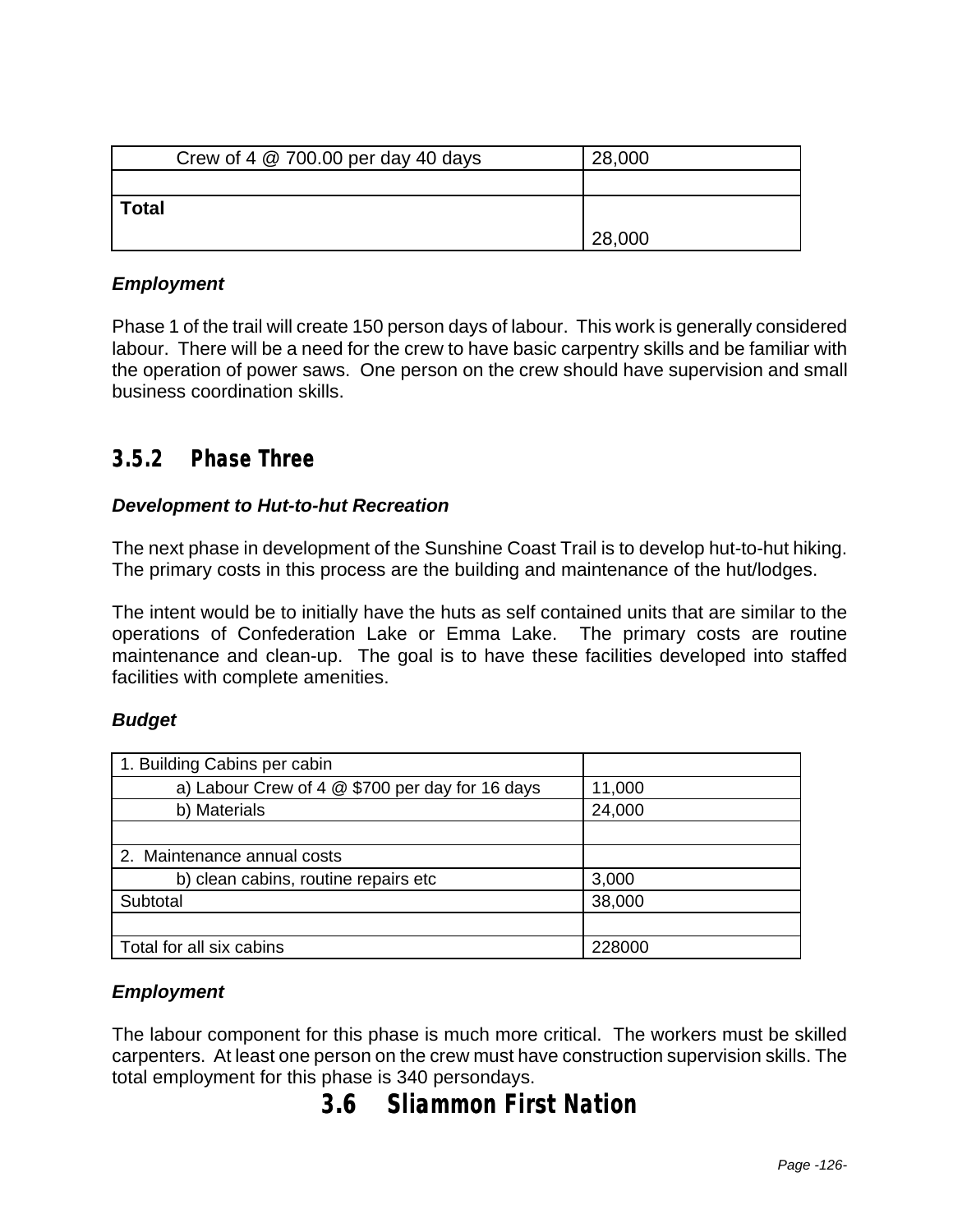The Sunshine Coast Trail passes through a large portion of Sliammon First Nation's selected treaty settlement lands. Sliammon First Nation is represented on the Sunshine Coast Trail Committee and in meetings has endorsed the concept of the trail.

There is potential for Sliammon to play a key role in the development and management of the trail. They have been developing agreements and positions on co-management agreements for several of the resources in their territory. There is opportunity for Sliammon to play a lead role in such areas as management of the Inland Lake Protected Area. Sliammon could bring a vital cultural component to the trail. Evidence of traditional practices are located along the Malaspina portion of the trail. Bark stripping for bailers and other uses have been undertaken on cedar trees along the trail.

The existing cultural uses of the resources along the trail could be incorporated into the general management plan for the trail They could be used as educational components in the overall trail experience. The incorporation of these uses in the trail promotional material may serve to increase Sliammon's overall status in the region as the true stewards of the resources.

Furthermore the trail can be used as an economic opportunity for Sliammon people. For example, a Sliammon based tourism firm is offering packages that include cultural awareness. Opportunity exists for this firm to utilize the trail in its marketing and promotion. Proper development of the trail could foster the growth of a such a firm and other firms in Sliammon.

#### **Recommendations**

Sliammon First Nation should play a key role in future development of the trail. The Sunshine Coast Trail Committee should continue to work with Sliammon. Sliammon should be given opportunity to take a lead role in the business development and other economic and job initiatives resulting from the trail development.

The Sunshine Coast Trail Committee should develop protocols and tenure agreements with Sliammon First Nation for security of the trail in a post-treaty environment. These agreements should be created before treaty is settled so there is a smooth transition into the new ownership of the trail resources.

There is a strong appeal amongst ecotravellers to participate in, or view Aboriginal culture and history. There exist such opportunities within the scope of the Sunshine Coast Trail and this Native theme can be carried through into the marketing and imaging of the trail.

Opportunities for the Sliammon First Nation to be an active player in the trail include the following opportunities.

The Longhouse at Okeover Inlet

· Operating a fleet of canoe and kayak rentals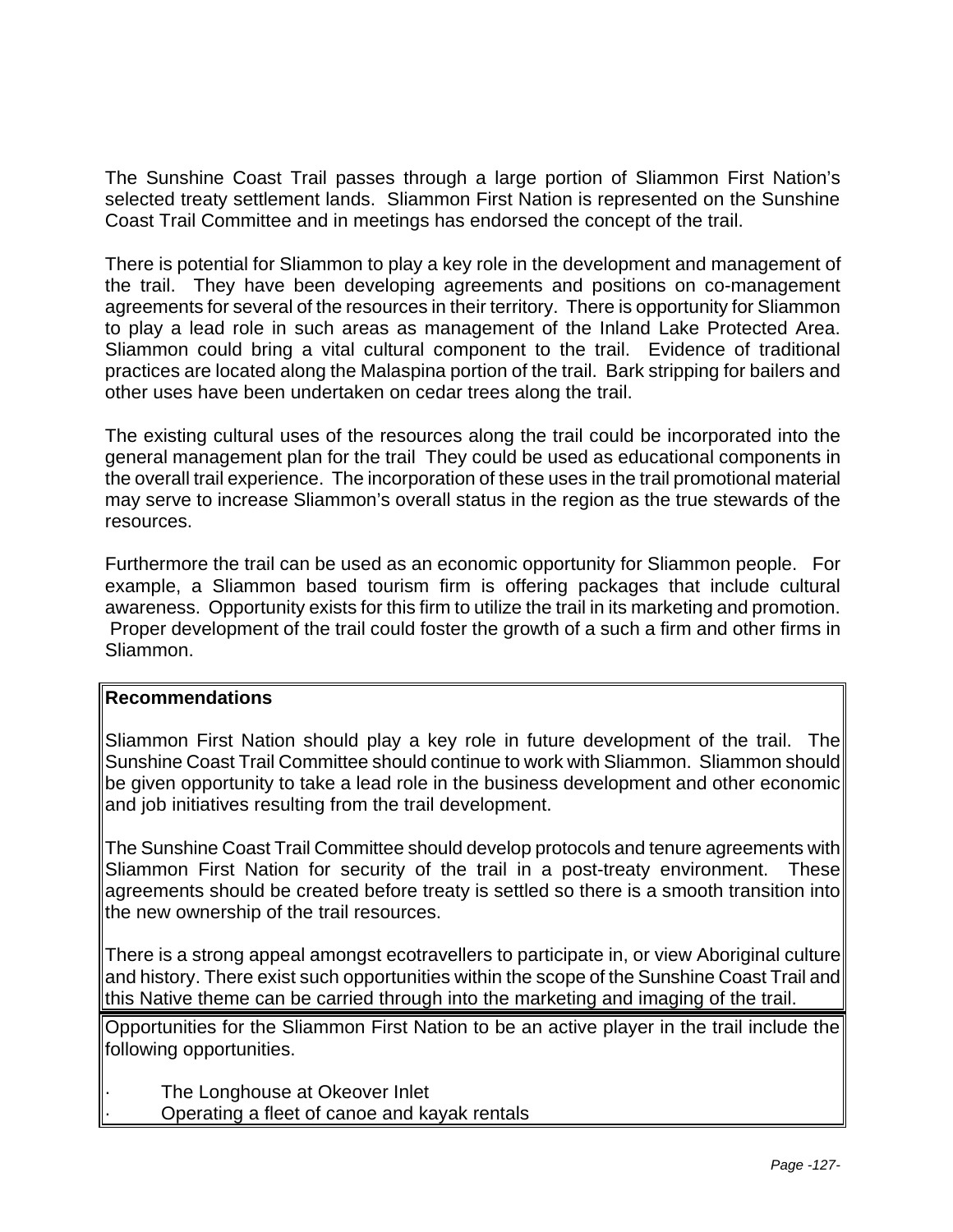- Guided tours
- Access to oysters and salmon streams
- Cultural events
	- Facility rentals at Sliammon Lake or Little Sliammon Lake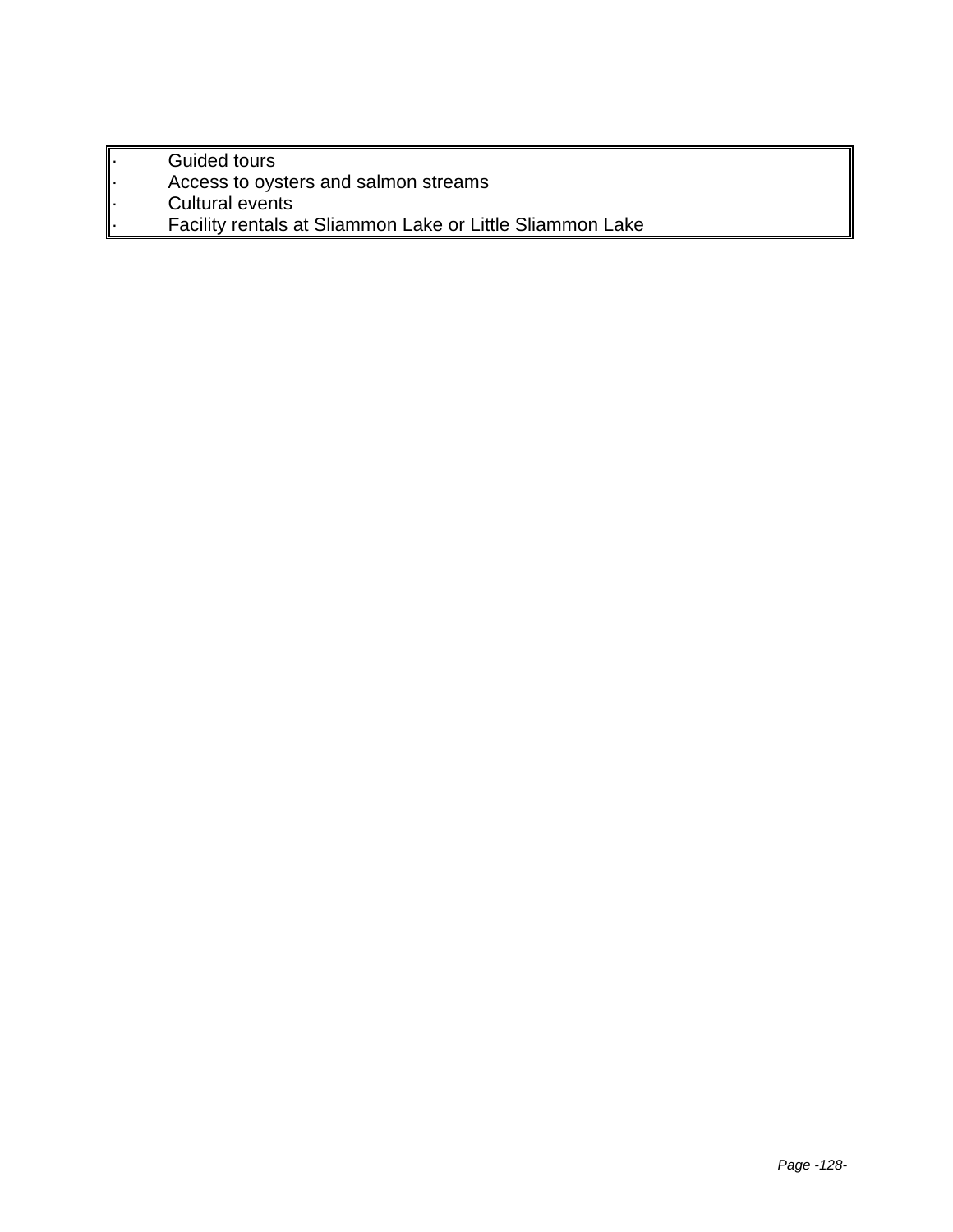# **3.7 Proposed Sunshine Coast Trail Revenue Streams**

A critical component of the ability of the Sunshine Coast Trail to deliver a viable and consistently excellent product to its clients, non-resident visitors and local users alike, is the ability to generate funding for both its capital costs (trail upgrading, shelters, rolling stock) and general operations, including staffing, trail maintenance and marketing and promotion.

The following "Revenue Generators" have proven successful in other outdoors / trail initiatives, and have been selected as appropriate for the Sunshine Coast Trail.

The Organizational Structure Model developed within this Business Plan calls for a 'Revenue Creation Committee' to be established under the guidance of the Finance and Budgeting Committee. This reiterates **the importance of designing, implementing and maintaining dependable revenue streams to assure the fiscal well-being of the initiative.** 

**It is generally felt that, with a focused, proactive campaign regarding revenue stream creation, the Sunshine Coast Trail will be capable of generating sufficient funds to meet its needs.** It is also assumed that cost control and budgeting will remain of prime importance.

*The most viable revenue generating activities are depicted in the chart below, and are designated as being targeted towards 'Capital Costs' or 'Operations', or both.*

| <b>Revenue Generating Activity</b>                                                                                                                                                                     | <b>Capital Costs</b>      | <b>Operations</b> |
|--------------------------------------------------------------------------------------------------------------------------------------------------------------------------------------------------------|---------------------------|-------------------|
| Labour employment and training subsidies, including<br>using displaced forestry workers, First Nations, youth<br>and disadvantaged peoples.                                                            | X                         | X                 |
| Infrastructure development grants, and grants to build<br>a volunteer community network, such as those grants<br>promoted by The Ministry of Community Development,<br>Co operatives and Volunteers.   | $\boldsymbol{\mathsf{x}}$ | X                 |
| Two percent (2%) tourist tax.                                                                                                                                                                          | X                         | X                 |
| Sale of Sunshine Coast Trail Passports and kits.<br>Advertising space for local firms can also be sold within the<br>context of the Passport. Custom Phonecards can be part of<br>the package as well. |                           | x                 |
| Along with Sunshine Coast Trail Passports, consideration<br>can be given to selling 'Eco Stamps' similar to 'Chinook<br>Conservation Stamps' sold with fishing licenses.                               |                           | x                 |
| Cabin Rentals @ \$55/night                                                                                                                                                                             |                           | x                 |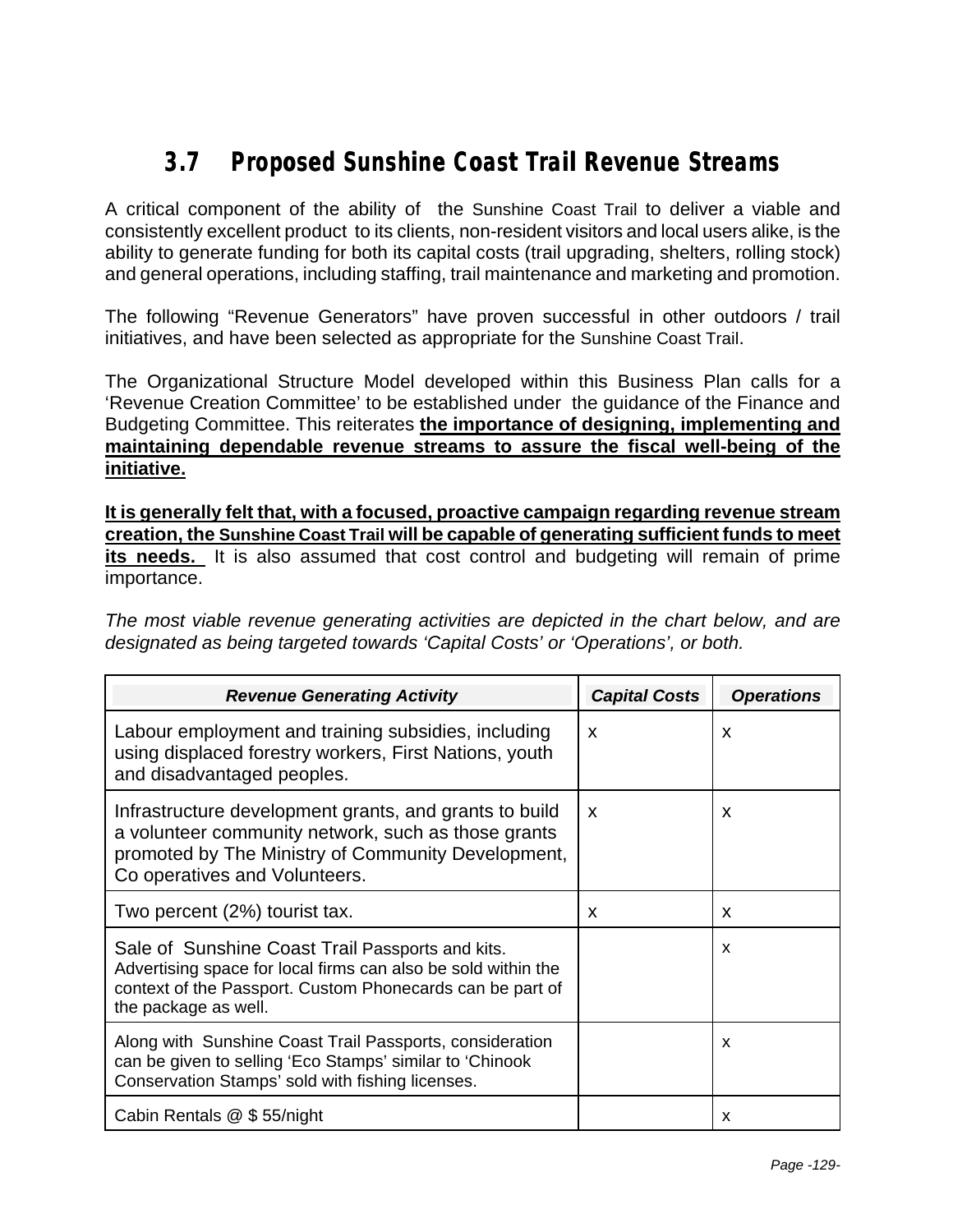| <b>Revenue Generating Activity</b>                                                                                                                                          | <b>Capital Costs</b> | <b>Operations</b> |
|-----------------------------------------------------------------------------------------------------------------------------------------------------------------------------|----------------------|-------------------|
| Other Sunshine Coast Trail merchandising.                                                                                                                                   |                      | x                 |
| Corporate sponsorships.                                                                                                                                                     | X                    | x                 |
| Programs where shoppers at Eddie Bauers or Mountain Co<br>ops contribute \$x for every foot of wilderness preserved' on<br>the trail.                                       | X                    | x                 |
| Society Membership drives, with various levels of<br>membership, from personal to group or corporate.                                                                       | X                    | X                 |
| Leasing sites along the trail to private enterprises who<br>would develop Society approved ventures to service trail<br>users.                                              |                      | X                 |
| Fundraising programs such as The BC Municipal Bond<br>Authority or the Community Venture Capital Corporation<br>Program (Ministry of Community Development).                | X                    |                   |
| Licensing the Sunshine Coast Trail name and logo for<br>merchandising.                                                                                                      |                      | X                 |
| Donations. These can be collected at high-traffic points<br>amongst retailers and trail service providers.                                                                  |                      | X                 |
| Casinos, lotteries and raffles are successful fundraising<br>venues and garner substantial community interest.                                                              | X                    | X                 |
| 'Fund a Foot, Build a Legacy' fundraising campaign used<br>successfully in the U S to entice private and corporate<br>contributions for capital costs / trail enhancements. | X                    |                   |
| Interpretive and educational services, guided tours                                                                                                                         |                      | X                 |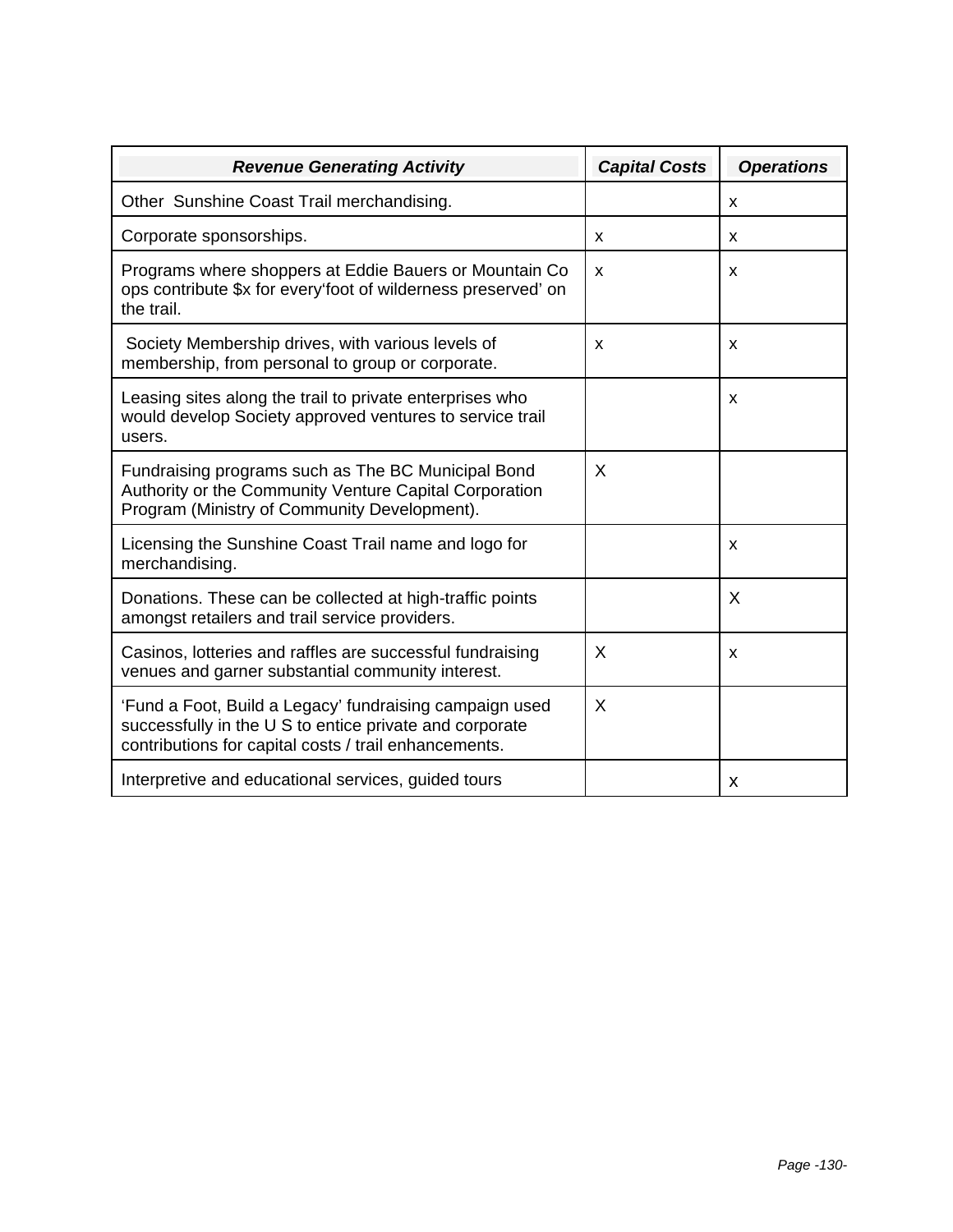#### **Recommendations**

The immediate creation of a permanent or interim Revenue Creation Committee as part of the trail's overall organizational structure. The committee should be comprised of accounting and legal presence, as well as fundraising, marketing and government funding procurement expertise.

Review the budgets and proformas presented herein to better quantify and understand the financial needs of the trail (capital and operating costs).

Carry out discussions on the identified revenue streams and prioritize which venues the committee is most comfortable working to implement.

Work to garner community, government and funding source support from key players who can assist in the realization of each fundraising activity selected.

Assignment of specific responsibilities to committee members, and diligent followup on progress.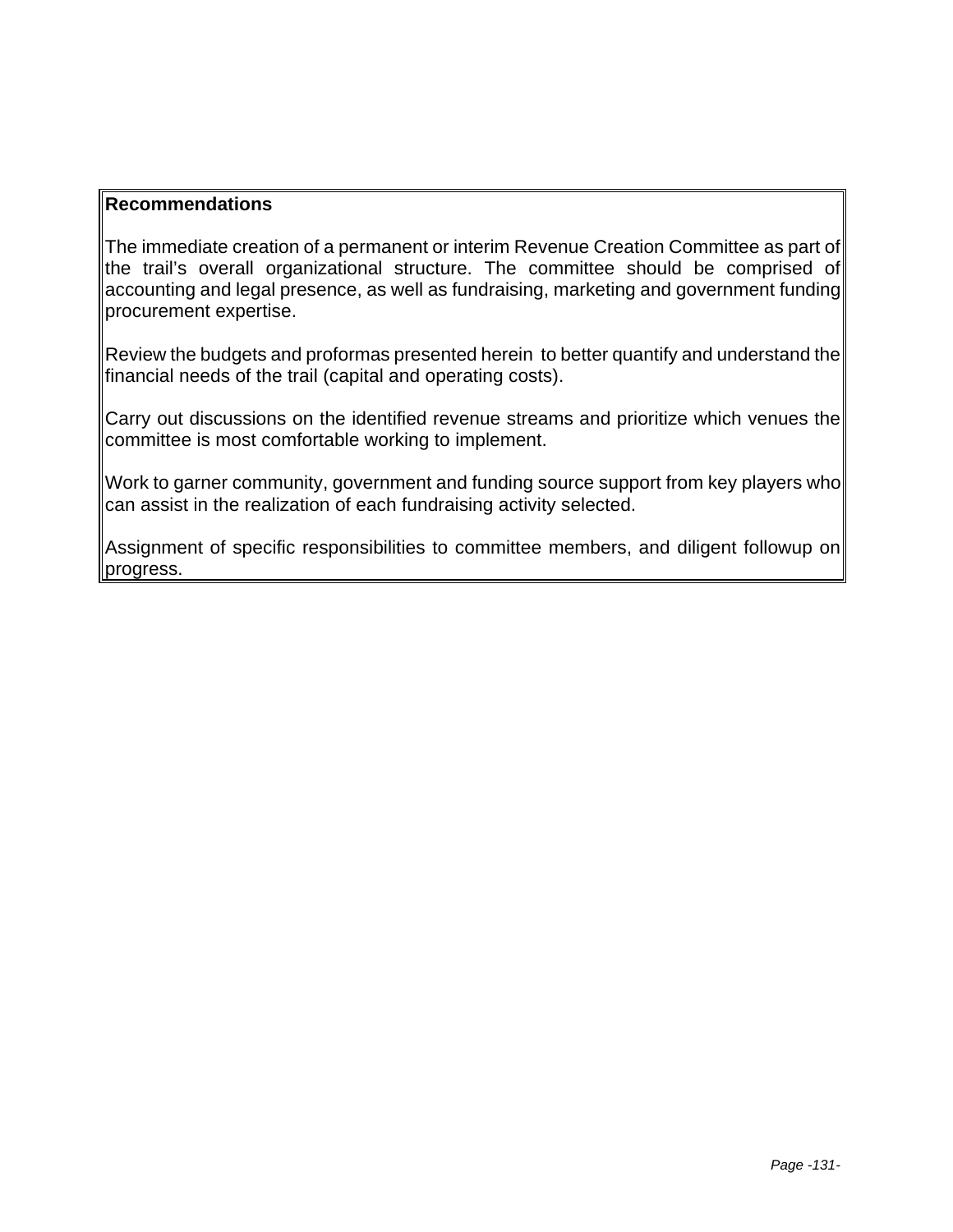# **3.8 Sunshine Coast Trail Budget and Proformas**

### **3.8.1 Conclusions**

The Sunshine Coast Trail can be operated at a marginal cash surplus, but will necessarily rely reasonably heavily on membership fees collected (Founder, Corporate and Personal), labour subsidies for construction and maintenance, labour from a dedicated pool of volunteers, and donated supplies for construction and maintenance.

**Taking a conservative stance and perspective, it is not assumed that the revenues generated solely from the activities of the trail (trail use fees, cabin rentals, etc.) will sufficiently cover the capital / construction and operating funding needs of the trail.**  Trail use fees sold through Passports / information kits will not be mandatory, nor will all trail users purchase them. Numerous trail access points somewhat undermines the ability to flag and impose user fees on all trail users. Furthermore, it is also worth noting that the cabins proposed for the trail may be competing directly with a number of operating lodges and bed & breakfasts located along the trail. This may even cause difficulties in maintaining the support of the ecotourism / accommodation business community.

Substantial work has been done to design and build the trail to its current status. With a proposed concerted marketing and promotional effort it is conceivable to bring the annual trail user traffic to 4,250 within five years. Attracting users / visitors will be a keynote challenge. The Powell River region has just over 100,000 visitors of all types annually, while the Sunshine Coast Trail currently hosts under 500 users. By contrast, the well established, well known West Coast Trail hosts 10,000 users annually from amongst the two million who visit the west coast of Vancouver Island. This further explains our recommendation to bring a full time Marketing Manager on board from the very onset, working with a reasonable marketing budget.

**A review of the various costs and anticipated revenue streams as presented herein indicate that the Sunshine Coast Trail is a viable initiative that shows great promise for the Powell River Region. The key to success will be to muster the support, interest and participation of the various revenue-generating players and components as designed into the Proforma Budget.**

Certain other funding avenues such as Tourist Tax, Merchandising, Leasing Sites and Legacies have been omitted from the anticipated fund revenue generating pool. The determination of revenues from these sources is speculative at best. That, however, does not preclude considering these venues in the future.

### **3.8.2 Assumptions**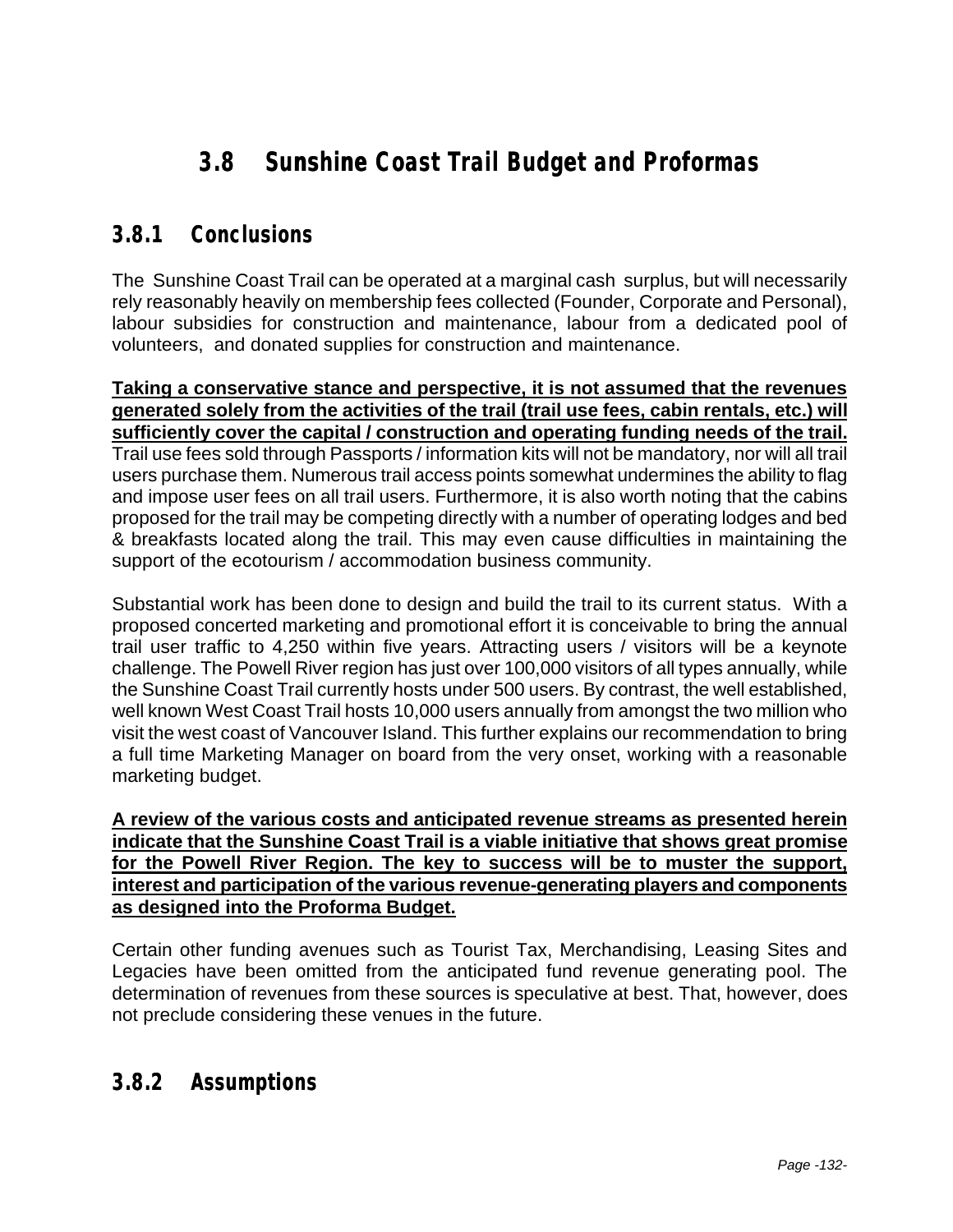One Season for the Sunshine Coast Trail's operation represents six calendar months only. Each column in the Proforma Budget represents one half of one season ( i.e. first half of Season 1, second half of Season 1, etc.). Therefore, each column represents a three month calendar period. There are no expenditures or overheads anticipated for the six month period of 'off-peak' season of each year.

| Item                          | Assumptions                                                                                                                                                                                                                                                                                                                |
|-------------------------------|----------------------------------------------------------------------------------------------------------------------------------------------------------------------------------------------------------------------------------------------------------------------------------------------------------------------------|
| <b>CAPITAL BUDGET</b>         |                                                                                                                                                                                                                                                                                                                            |
| <b>Upgrading Trail System</b> | \$70,000, as per Chapter: 'Trail Development: Capital Costs', all<br>completed within the first two years of operation.                                                                                                                                                                                                    |
| <b>Developing Campsites</b>   | \$85,000, as per Chapter: 'Trail Development: Capital Costs', all<br>completed within the first two years of operation.                                                                                                                                                                                                    |
| Cabins                        | \$35,000 each, as per Chapter: 'Trail Development: Capital Costs', built at<br>the rate of two cabins per season commencing in year three of operations.<br>By the end of five years, there would be six cabins in operation. Payback is<br>seven years per cabin, based on revenue projections and construction<br>costs. |
|                               |                                                                                                                                                                                                                                                                                                                            |
| <b>OPERATING BUDGET</b>       |                                                                                                                                                                                                                                                                                                                            |
| <b>Executive Director</b>     | Part time until year five, at increasing levels of employment. Full<br>employment rate at \$40,000/year, or \$20,000/ season.                                                                                                                                                                                              |
| <b>Marketing Director</b>     | Full employment at \$35,000/year from the beginning, or \$17,500 per<br>season.                                                                                                                                                                                                                                            |
| <b>Part Time Staff</b>        | Commences at marginal part time employment, increases to<br>\$12,000/year (or \$6,000/season) by year five.                                                                                                                                                                                                                |
| Office, Rentals               | No overheads anticipated until year two, after which point the expenditures<br>increase gradually and peak at \$6,500/year (or \$3,250 per season) in year<br>five.                                                                                                                                                        |
| Communications                | Increases from \$1,500 / season in year one to \$2,500 / season in year<br>five.                                                                                                                                                                                                                                           |
| Website and Webmaster         | Intensive involvement at onset of the project (\$30,000/year, or<br>\$15,000/season), decreasing to \$15,000 / year (or \$7,500 per season).                                                                                                                                                                               |
| <b>Marketing Expenses</b>     | A significant operating cost at \$15,000/season in year one, increasing to \$<br>20,000 / season in year five. This encompasses the printing and distribution<br>of brochures and info kits, advertising and proactive marketing forays and<br>strategies into target markets.                                             |
| <b>Travel Expenses</b>        | Increases from \$1,000/season in year one to \$3,000 in year five.                                                                                                                                                                                                                                                         |
| Insurance                     | \$750/season for liability insurance.                                                                                                                                                                                                                                                                                      |
| Office Equipment,             | Increases from \$700/season in year one to \$1,500 in year five.                                                                                                                                                                                                                                                           |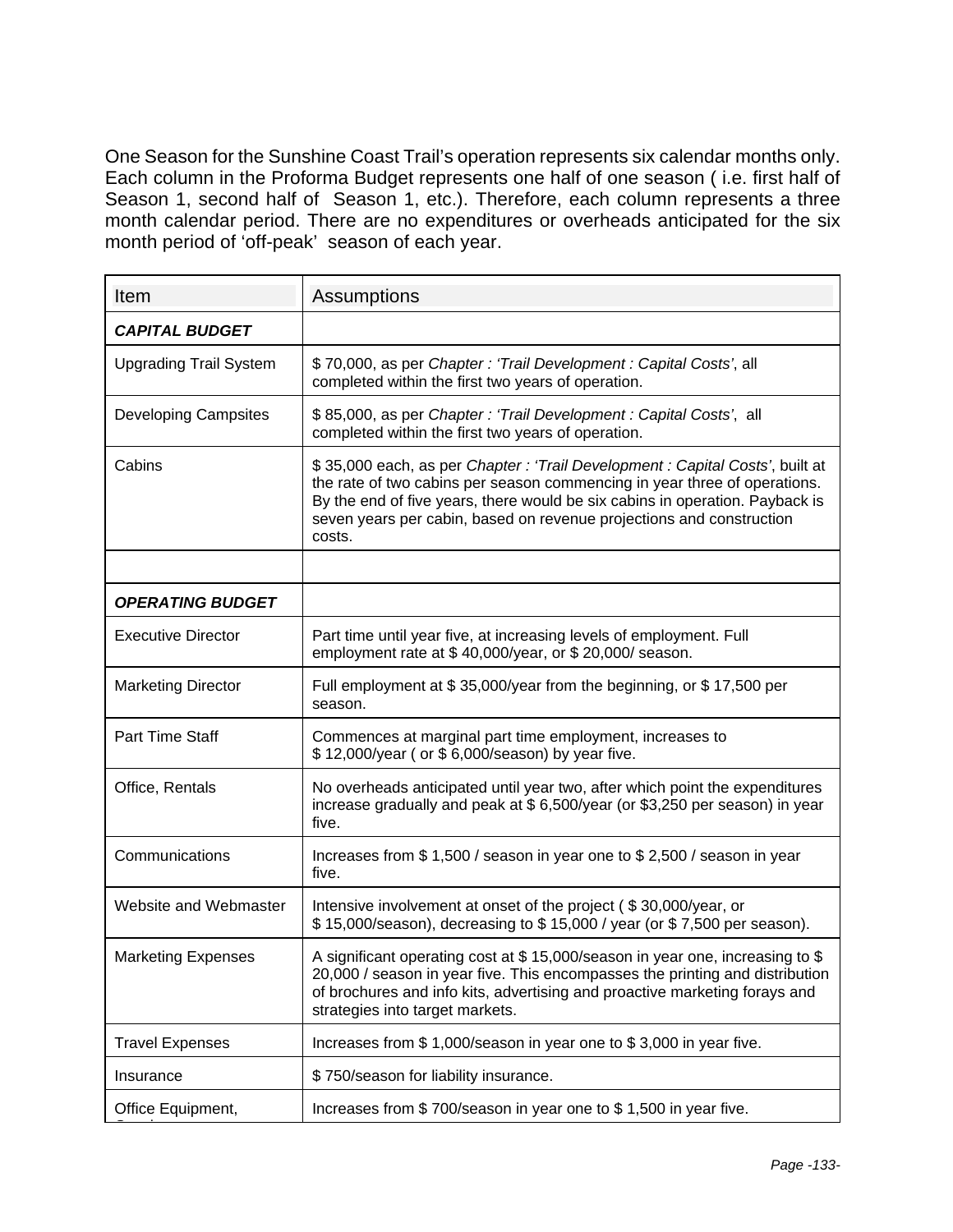| Item                                            | <b>Assumptions</b>                                                                                                                                                                                                                                                                                                                                                                                                                                                                                                      |
|-------------------------------------------------|-------------------------------------------------------------------------------------------------------------------------------------------------------------------------------------------------------------------------------------------------------------------------------------------------------------------------------------------------------------------------------------------------------------------------------------------------------------------------------------------------------------------------|
| Copying                                         |                                                                                                                                                                                                                                                                                                                                                                                                                                                                                                                         |
| Legal and Professional                          | \$750/season, assuming volunteered time from professionals.                                                                                                                                                                                                                                                                                                                                                                                                                                                             |
| Transportation and<br>Communications            | Specifically trail maintenance costs increasing to \$9,000/season in year<br>five, as per Chapter: 'Trail Development: Capital Costs'                                                                                                                                                                                                                                                                                                                                                                                   |
| Trail (and cabin)<br>Maintenance                | Labour costs, as per Chapter: 'Trail Development: Capital Costs'. This<br>cost represents \$28,000/season once the trail upgrades and campsites are<br>built (latter half of Season Two). Once the cabin building commences in<br>Season Three, an additional \$3,000/cabin/season is added to the<br>maintenance costs. For example, the latter half of Season Five has a Trail<br>Maintenance Expense of \$23,000, as represented by \$14,000 for trails<br>and $$9,000$ ( $6 \times $1,500$ ) for cabin maintenance. |
| Note:                                           | There has been no provision included herein for any possible fees and right<br>of ways payable to landholders and First Nations where the trail traverses<br>these properties.                                                                                                                                                                                                                                                                                                                                          |
|                                                 |                                                                                                                                                                                                                                                                                                                                                                                                                                                                                                                         |
| <b>REVENUES</b>                                 |                                                                                                                                                                                                                                                                                                                                                                                                                                                                                                                         |
| <b>Founder Memberships</b>                      | This category shows the cumulative number of key, early stage corporate<br>membership from major businesses in the region. The revenue from same,<br>at \$1,000/season, is shown in 'Founder Membership Fees'.                                                                                                                                                                                                                                                                                                          |
| <b>Corporate Memberships</b>                    | Highlights the anticipated number of cumulative corporate and professional<br>sponsors / members. The revenues from same, at \$ 200/ season, is shown<br>under 'Corporate Membership Fees'.                                                                                                                                                                                                                                                                                                                             |
| <b>Personal Memberships</b>                     | Highlights the anticipated number of cumulative individual sponsors /<br>members. The revenues from same, at \$ 25/ season, is shown under<br>'Personal Membership Fees'.<br>In all of the above memberships, there is an attrition factor in that new<br>members will replace those exiting members.<br>Further, the collection of fees is split between each half of each season. For<br>example, thirty corporate members in Season 1, $\textcircled{2}$ \$200 = \$6,000, with                                       |
|                                                 | half collected in the first half of the season, the balance in the second half.                                                                                                                                                                                                                                                                                                                                                                                                                                         |
| <b>Trail Use Visitor Traffic</b><br>Projections | Year One<br>1,500<br>Year Two<br>2,250<br>Year Three<br>3,000<br>Year Four<br>3,750<br>Year Five<br>4,250                                                                                                                                                                                                                                                                                                                                                                                                               |
| Number of Cabins                                | Two cabins are expected to be built every season, commencing in year<br>three. The revenues derived from same appear under 'Cabin Rentals'. The<br>following assumption has been made for revenues;- \$55/night/cabin, x 180<br>days/season x 50% capacity utilization x number of cabins. This<br>represents revenues of \$5,000/cabin/season.<br>Each cabin, costing \$35,000 to construct, has a seven year payback.                                                                                                 |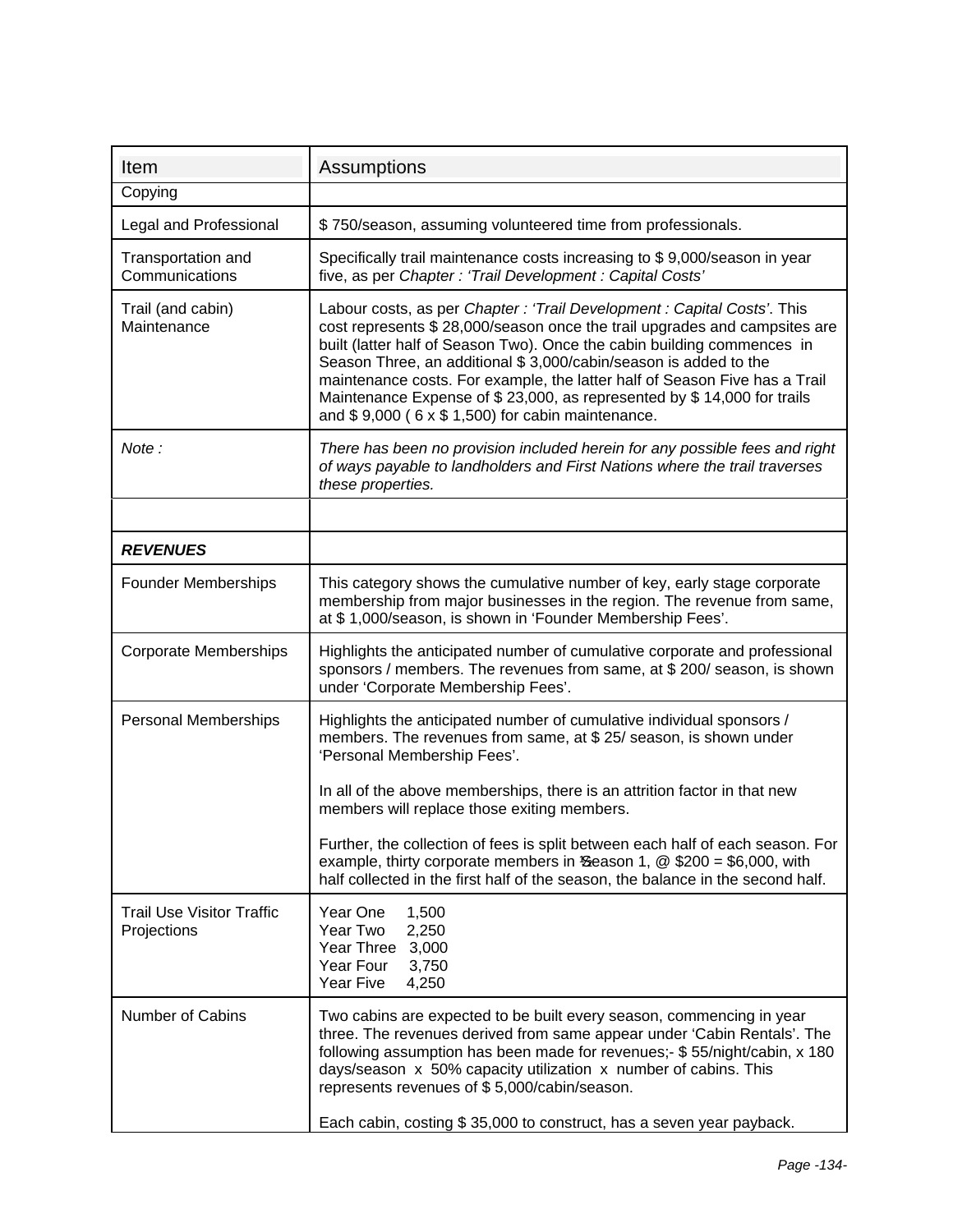| <b>Item</b>                         | Assumptions                                                                                                                                                                                                                                                                        |
|-------------------------------------|------------------------------------------------------------------------------------------------------------------------------------------------------------------------------------------------------------------------------------------------------------------------------------|
|                                     | It is noteworthy to repeat some concern that these cabins will compete with<br>established lodges and bed & breakfasts already existing and operating<br>along the trail, and would discourage the establishment of new private<br>sector operations providing similar facilities. |
| Donations, Passport<br><b>Sales</b> | Trail use visitors anticipated x \$30/user x 70% (with numerous access<br>points, not all trail users will be obliged to purchase 'Trail Passport' kits).                                                                                                                          |
| Labour Grants and                   | Trail and Campsite construction :- six jobs $x$ \$15,000 $x$ 50%                                                                                                                                                                                                                   |
| <b>Subsidies</b>                    | Cabin construction ;- three jobs x \$15,000 x 50%                                                                                                                                                                                                                                  |
|                                     | Training would be integrated into these activities.                                                                                                                                                                                                                                |
| <b>Donated Supplies</b>             | Estimated at \$5,000/cabin.                                                                                                                                                                                                                                                        |
| Infrastructure Grants               | Provision for procurement of same during seasons one and two.                                                                                                                                                                                                                      |
| Fundraising                         | This will be an important funding activity and can represent raffles, special<br>events, casinos, lotteries and any other viable annual activity.                                                                                                                                  |
| Volunteer (In Kind)<br>Labour       | This represents a strategic component of trail building, campsite<br>construction, cabin construction and trail maintenance. All trails throughout<br>the world have a strong network of volunteers to draw upon.                                                                  |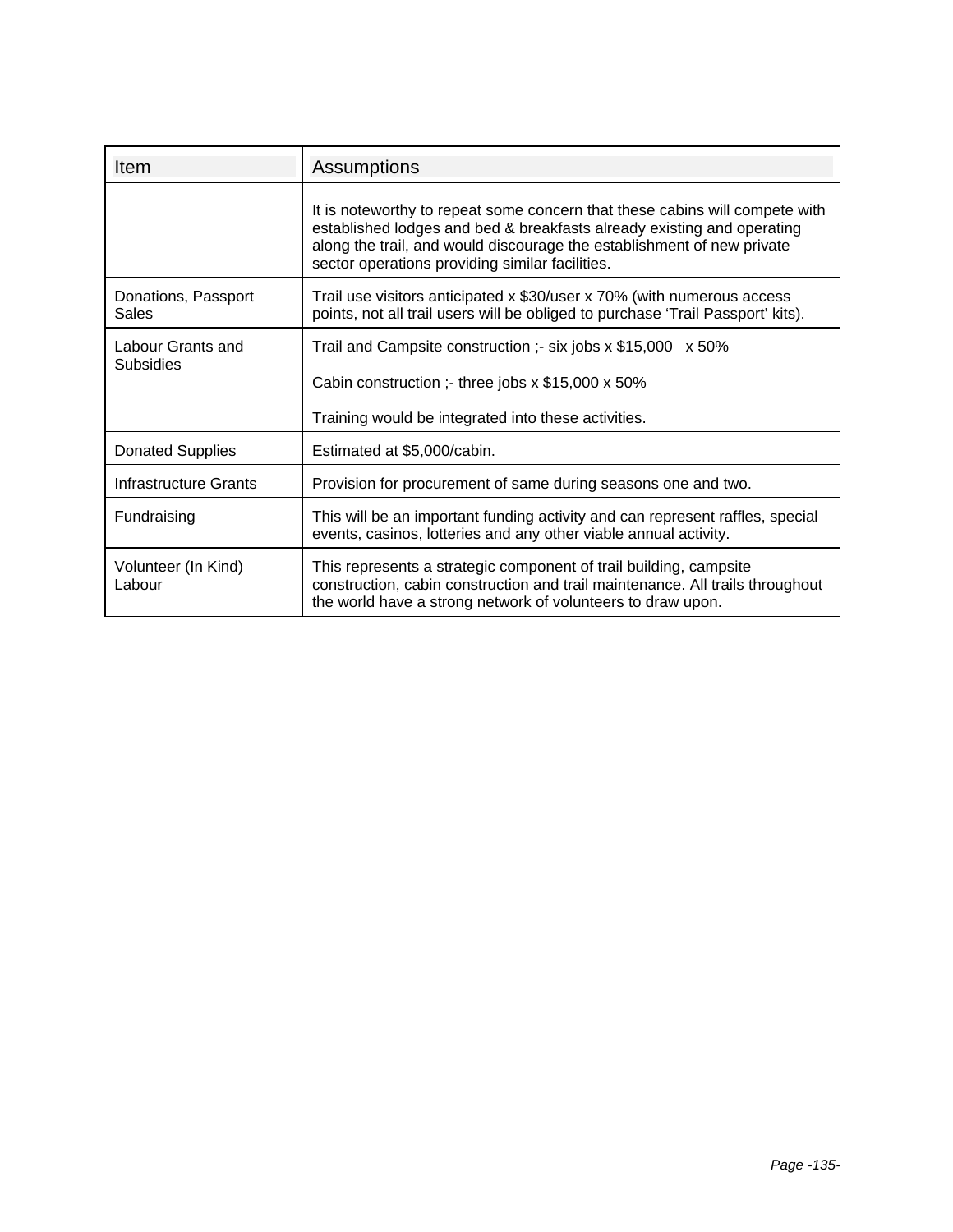Insert #s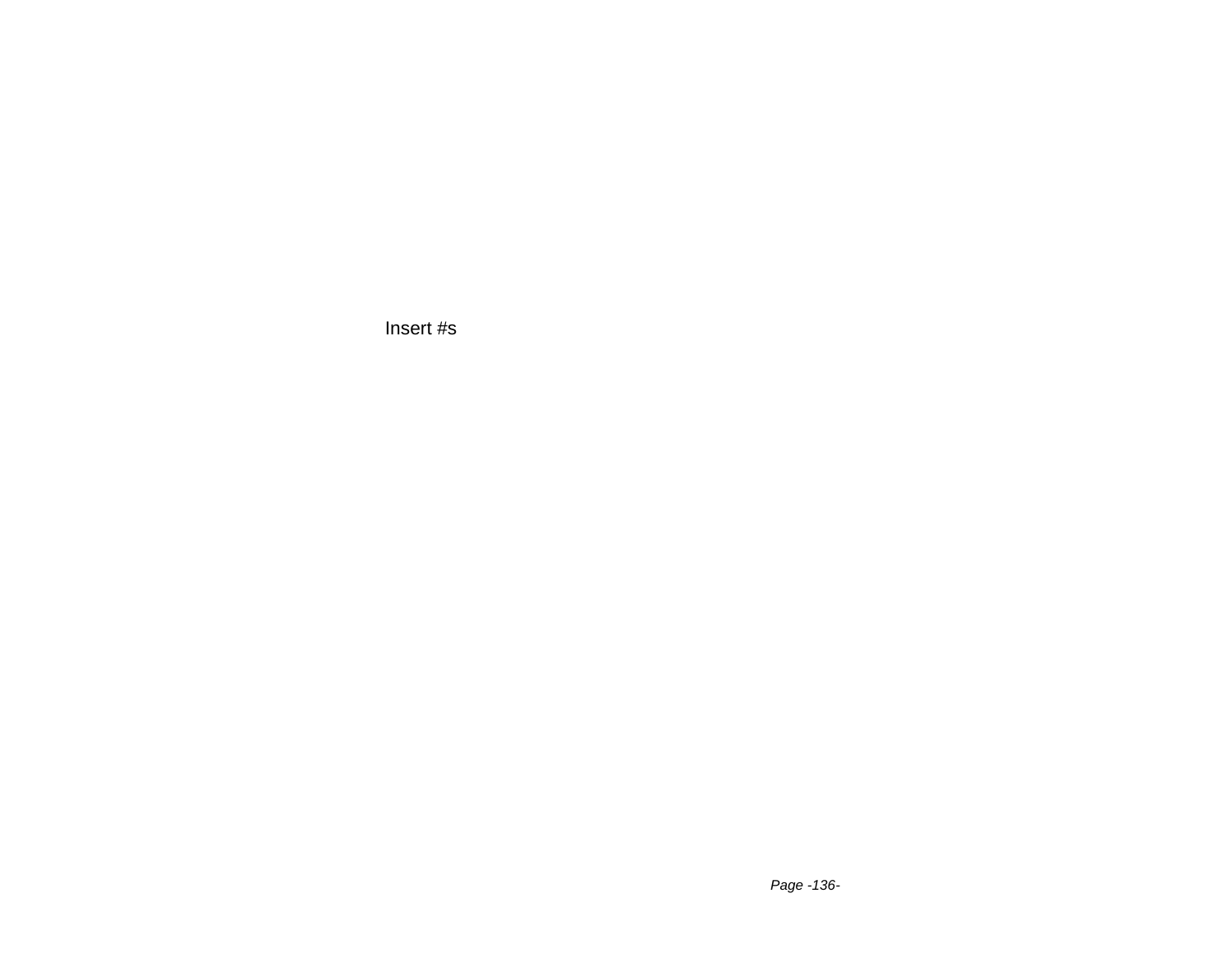Insert #s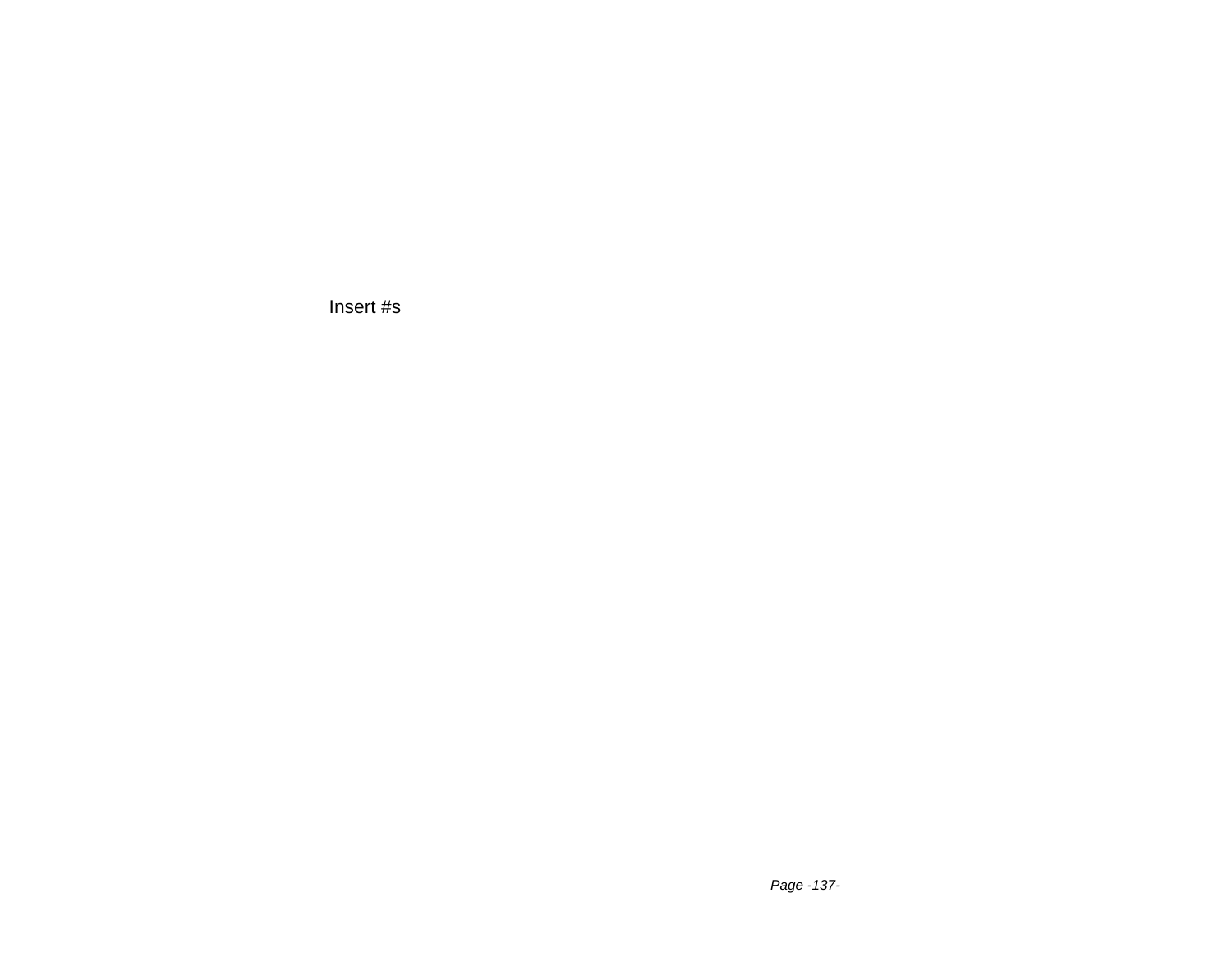# **3.9 Economic Benefits Analysis**

### **3.9.1 Visitor Traffic to Powell River**

Currently, Powell River visitor inflow amounts to 67,000 to 150,000 people annually <sup>33</sup>. This encompasses commercial and other traffic. The specific percentage of tourist visitors is not precisely known.

### **3.9.2 Trail Usage**

l

Currently, the Sunshine Coast Trail hosts approximately 500 visitors per year, although there is little actual traffic monitoring carried out.

In setting the 'outside parameters' of the Sunshine Coast Trail, it is viable to use the West Coast Trail as an upper yardstick. The West Coast Trail is of international caliber and reputation, well established, has historical data on usage and, despite dissimilarities in topographies, location and offerings between it and the Sunshine Coast Trail, it can be a reasonable role model for the Sunshine Coast Trail visitor level targets. The West Coast Trail hosts approximately 10,000 visitors annually.

It is logically anticipated that user traffic increases over a period of time, as the Sunshine Coast Trail becomes better known, more marketing is carried out, awareness building reaches new user groups, word of mouth increases interest and activity, and so on. As such, the potential economic benefits to the region, as depicted below, are shown in chart form, with benefits accrued to anticipated rising levels of trail user traffic (i.e. 1,500/year, 2,500, 5,000, 7,500, and 10,000).

Total potential economic benefits for the region were calculated from two vantage points.

- · Westland Resource Group's 'North Coast Trail Socio Economic Impact Assessment', (March, 1996) carried out extensive statistical analysis. The conclusion was that 7,200 trail visitors / year would produce \$ 865,000 in economic benefits for the region. Extrapolated, that represents \$ 120 per visitor / trip.
- · Extensive role modeling carried out for this Sunshine Coast Trail Business Plan *(see chapter 'Economic Role Modeling' in this Business Plan)* clearly indicates that trail

<sup>33</sup> Powell River Tourism Report, PriceCoopersWaterhouse, Aug/99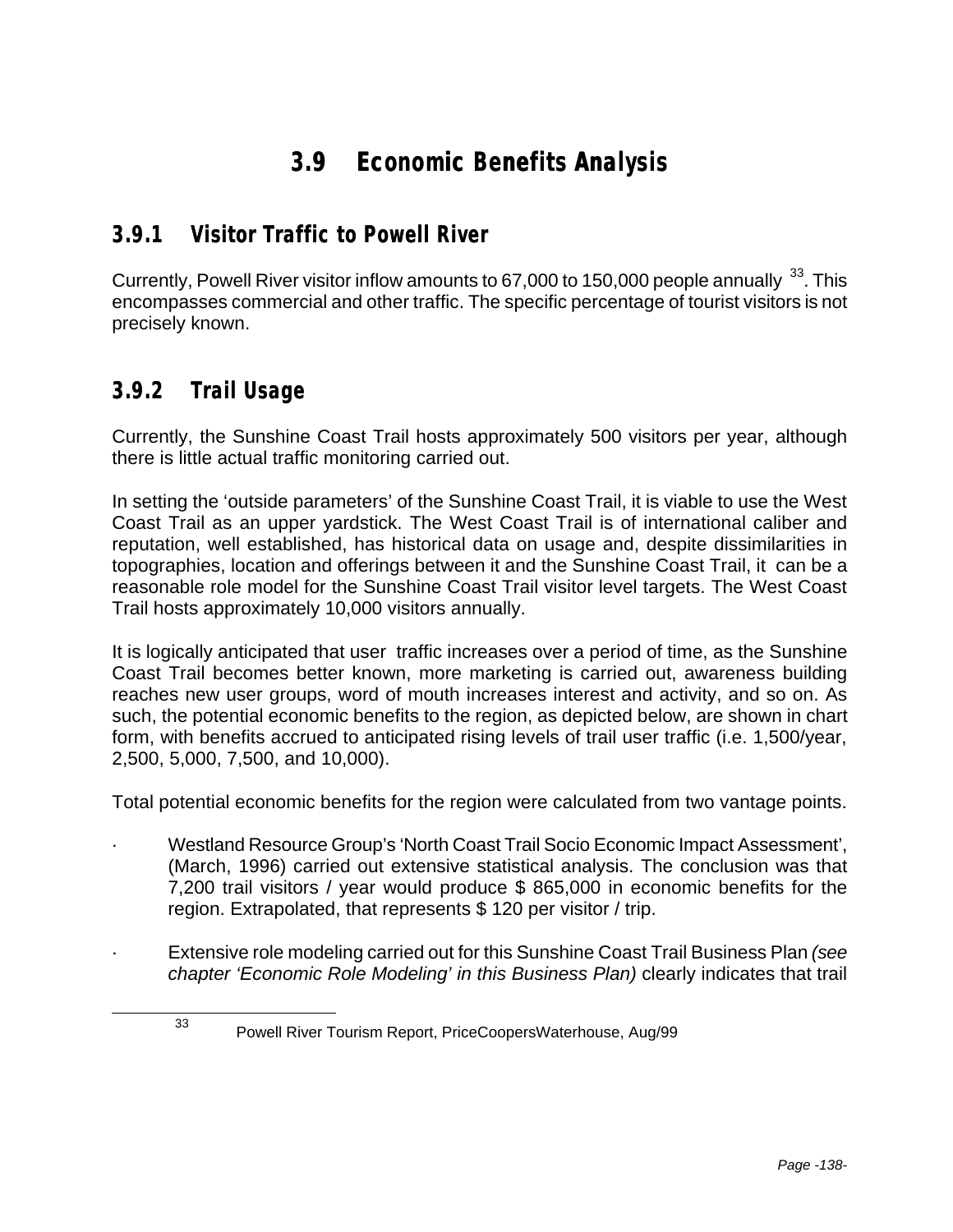users spending benefits the region at a rate of \$ 49 to \$ 60 / day, with average stays being three days. That represents \$ 147 to \$ 180 per visitor per trip.

| If the Sunshine Coast Trail Hosts | then the Economic Benefits to the<br><b>Region can Represent</b> |
|-----------------------------------|------------------------------------------------------------------|
| 1,500 visitors annually           | \$223,500                                                        |
| 2500                              | \$372,500                                                        |
| 5000                              | \$745,000                                                        |
| 7500                              | \$1,117,500                                                      |
| 0000                              | 1,490,000                                                        |

Therefore, the calculation of economic benefits below utilizes a median average of  $$$ 149 / visitor per trip.

### **3.9.3 Job Creation Potential**

#### *Assumptions*

The Powell River region has a Tourism Multiplier of 2.38, as assigned by Gary Horne's 1996 'Community Dependency Ratios report. For every direct tourist-related job created, the total impact of tourist jobs created is 2.38. This includes indirect jobs supporting direct tourist employment, trickle down effect of suppliers to suppliers (induced effects), and so on.

Economic trail role modeling ( *(see chapter 'Economic Role Modeling' in this Business Plan)* demonstrates that, for every 1,000 trail visitors / users, there are 3-5 private sector direct tourist jobs created. This includes new ventures (guiding, lodging, equipment rental, facilities, transport, etc.) as well as increased employment in existing businesses to support the increased activity. For purposes of this analysis, we have used the lower index of 3 new direct private sector tourism jobs / 1,000 trail visitors.

The Sunshine Coast Trail itself will call for the creation of several part time and full time jobs, including an Executive Director, a Marketing Manager, staff and trail maintenance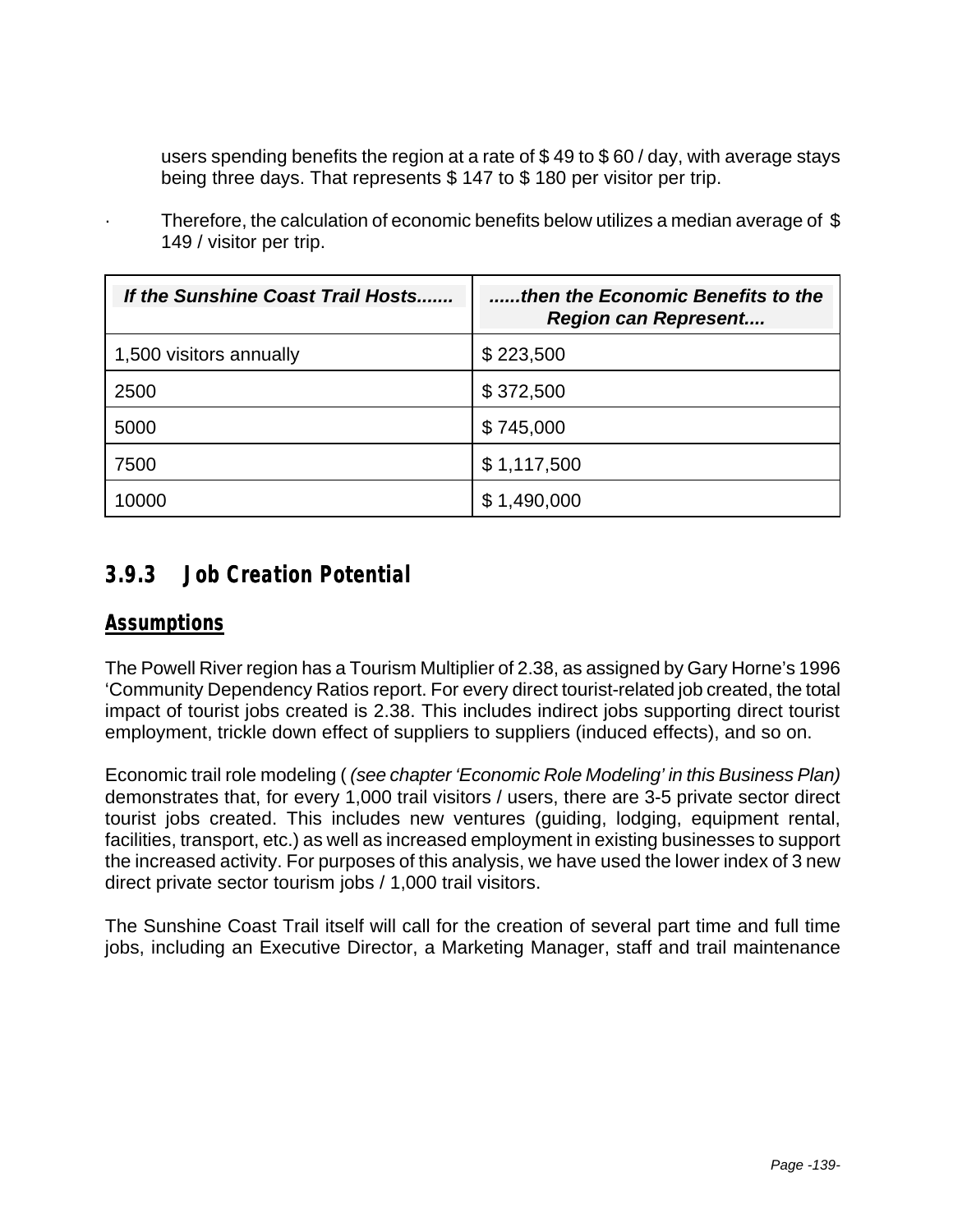personnel. For purposes of this analysis, we have utilized .5 jobs created for every 1,000 trail users. This applies equally for Administration / Marketing and Trail Maintenance. <sup>34</sup> **Incorporating the above assumptions into a Job Creation Model, the chart below highlights the results.**

#### *Potential Job Creation*

-

| If the Sunshine Coast Trails Hosts | then Job Creation in the Region |
|------------------------------------|---------------------------------|
|                                    | can Represent                   |

<sup>34</sup> Logically, a peak of 5,000 trail users annually would call for 2.5 jobs, i.e. an Executive Director, a Marketing Manager and a part time support staff. Further, 5,000 would call for 5 part time (seasonal) trail maintenance workers, equating to 2.5 full time jobs.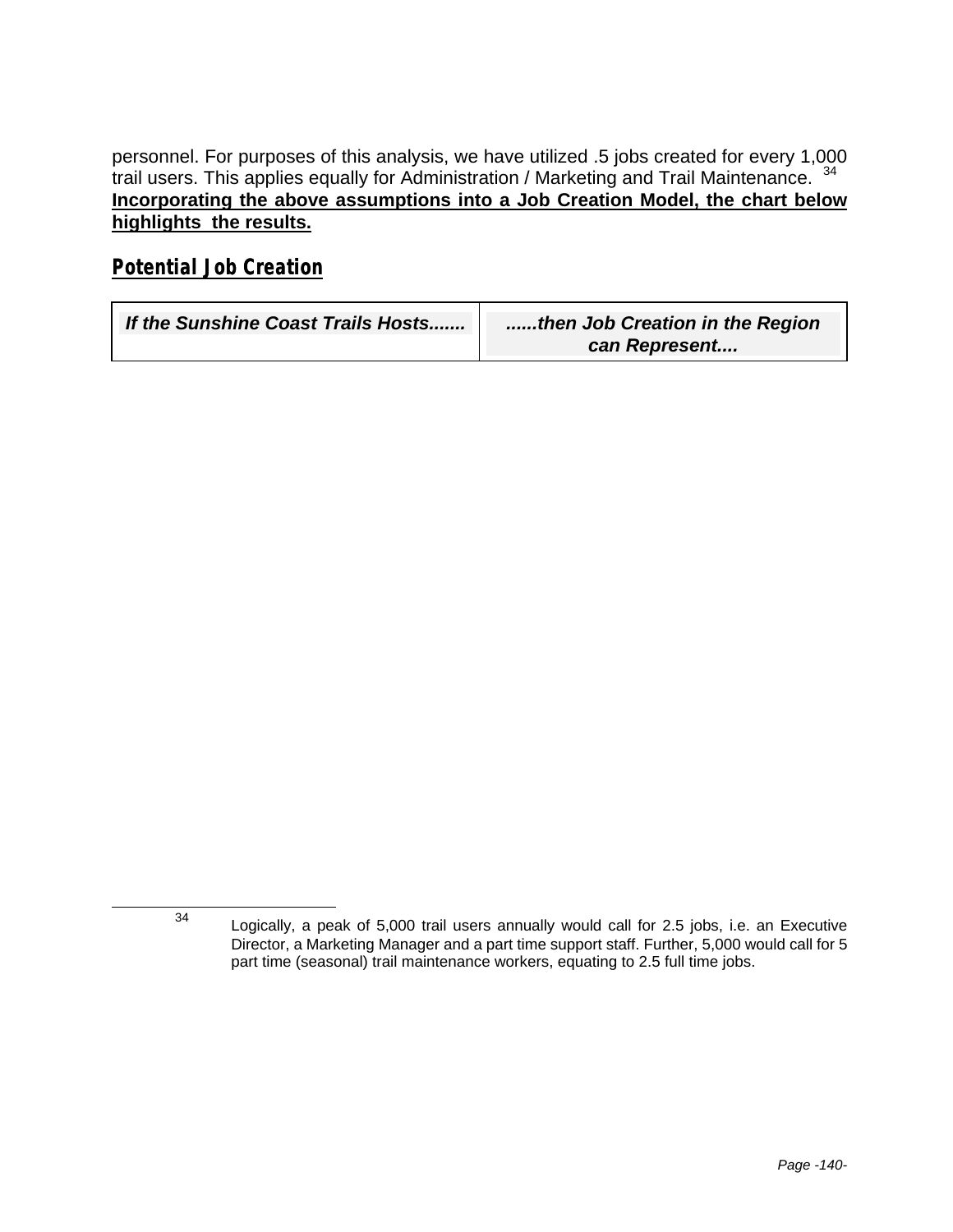| If the Sunshine Coast Trails Hosts | then Job Creation in the Region<br>can Represent |
|------------------------------------|--------------------------------------------------|
| 1,500 visitors annually            | $14.28$ <sup>35</sup>                            |
| 2500                               | 23.8                                             |
| 5000                               | 47.6                                             |
| 7500                               | 71.4                                             |
| 10000                              | 95.2                                             |

#### **3.9.4 Other Potential Economic Benefits**

l

- · Federal and Provincial taxes (GST, PST) will be generated on the economic benefits accrued to the region. For example, 5,000 visitors may benefit the region in the amount of \$ 745,000. This represents another \$ 104,300 in GST and PST for government.
	- BC Ferry Corporation and regional air transport carriers will realize higher traffic numbers.

<sup>&</sup>lt;sup>35</sup> (.5 Administration & Marketing + .5 Trail Maintenance + 3 direct private sector tourist jobs) x 2.38 Tourism Multiplier = 9.52 direct and indirect jobs per 1,000 trail visitors, multiplied by 1.5 (representing 1,500 potential trail users)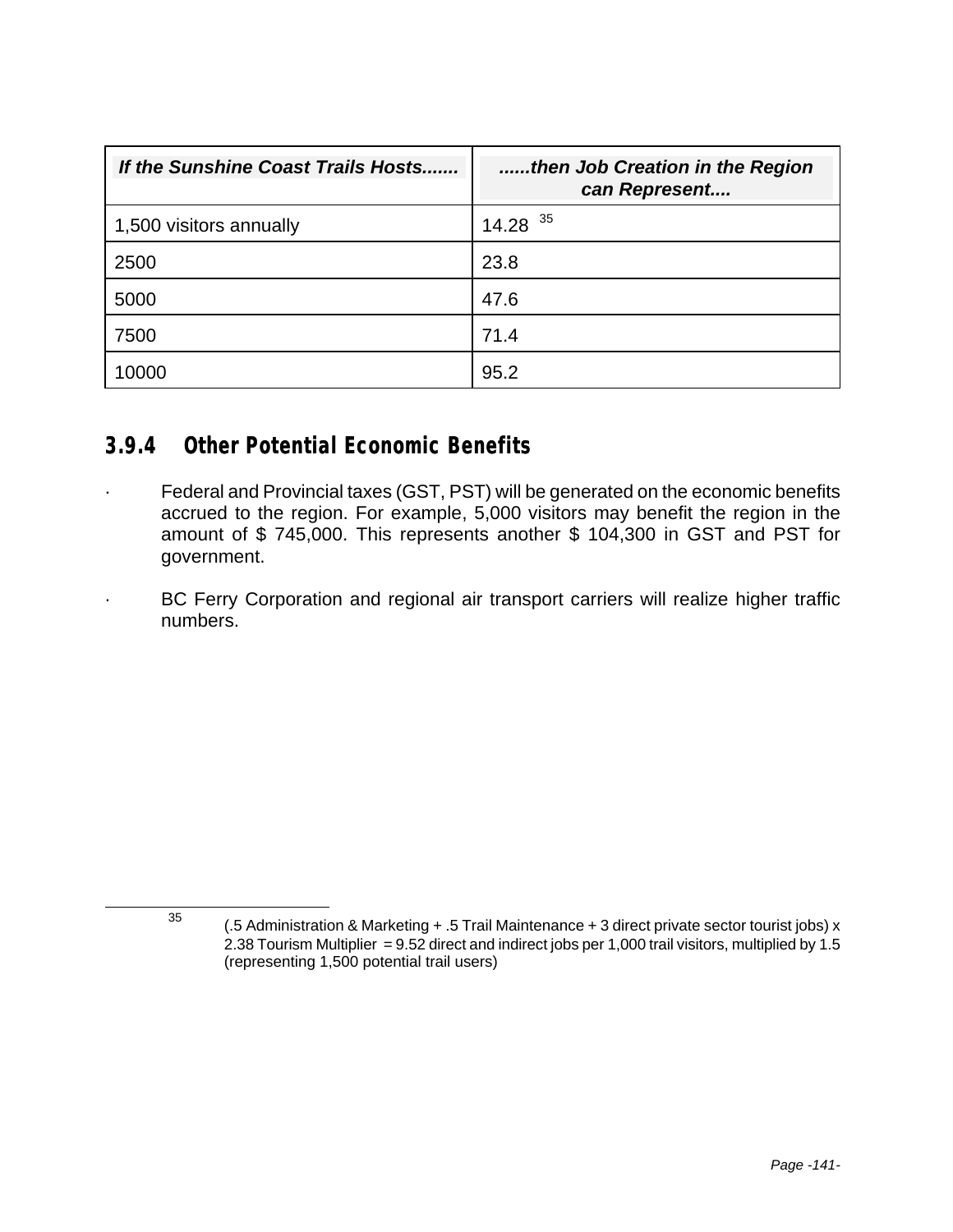# **3.10 Strengths, Weaknesses and Risks**

The following represent the most predominant project strengths and weaknesses.

| <b>Strengths</b>                                                                                                                                                                                                                                                                                                                                                                                              | <b>Weaknesses (and Risks)</b>                                                                                                                                                                                                                                                                                                                                                                                               |
|---------------------------------------------------------------------------------------------------------------------------------------------------------------------------------------------------------------------------------------------------------------------------------------------------------------------------------------------------------------------------------------------------------------|-----------------------------------------------------------------------------------------------------------------------------------------------------------------------------------------------------------------------------------------------------------------------------------------------------------------------------------------------------------------------------------------------------------------------------|
| The trail is already built, and PRPAWS and its<br>volunteer network have expended years of<br>planning and 'sweat equity' into the creation of<br>the trail. This is not a 'project in planning', but<br>rather an implementation project.                                                                                                                                                                    | Other major trails have an already established<br>and readily identifiable physical asset to draw<br>on (i.e. Westcoast Trail has Pacific Rim Park,<br>Eastcoast has Appalachian Trail, etc.). The<br>Sunshine Coast Trail does not have a well<br>known coat-tail site. The implication is that<br>awareness-building becomes more of a costly<br>and time-consuming challenge.                                            |
| Experience has shown that it is far more<br>successful to build a trail and work out issues<br>(i.e. buffers, tenures, rights of way, permits)<br>during the course of the project rather than<br>working to plan and get all parties on side for<br>every conceivable facet of the trail before<br>construction begins. The latter technique has<br>proven, more often than not, to be a 'project<br>ender'. | The volume of visitor traffic (67,000 - 150,000)<br>to Powell River is low in relation to the overall<br>visitor needs of the trail. Current traffic includes<br>commercial, family and other non tourist traffic.<br>The marketing strategies in this Business Plan<br>necessarily target specific user groups, and<br>also how to attract them to visit the region. The<br>current visitor 'numbers' are a prime concern. |
| Direct and indirect job creation and other<br>economic benefits (please see 'Economic<br>Benefits' chapter in the Business Plan).                                                                                                                                                                                                                                                                             | Raising<br>capital costs and<br>building<br>and<br>maintaining a revenue stream to support<br>marketing and operations. While this is dealt<br>with in this Business Plan, these fund-raising<br>needs are still deemed a project risk.                                                                                                                                                                                     |
| Land and wilderness preservation.                                                                                                                                                                                                                                                                                                                                                                             | The issue of buffer zones on the trail requires<br>resolution. Harvesting across the trail will<br>detract from the trail. No harvesting will cost the<br>tenure holders lost revenues. Clearcutting<br>within key trail areas and visual zones is part of<br>this same issue of co-existing with forestry.                                                                                                                 |
| Image building for the region.                                                                                                                                                                                                                                                                                                                                                                                | Sliammon treaty negotiations and land claims.                                                                                                                                                                                                                                                                                                                                                                               |
| Increased visitor traffic.                                                                                                                                                                                                                                                                                                                                                                                    | The trail does not offer easy access to areas<br>that can offer winter activities (cross country<br>skiing, snow shoeing). Further, the precipitation<br>levels experienced in the area further limit the<br>trail's 'peak use' to 5-6 months.                                                                                                                                                                              |
| Spin off benefits to existing hospitality and<br>tourism goods and service providers.                                                                                                                                                                                                                                                                                                                         | Weyerhaeuser reiterated its position in a Jan<br>4/00 letter that there are no commitments to<br>maintain buffers along the trail. Further, it is<br>believed that portions of the trail can be<br>relocated into areas already removed from                                                                                                                                                                                |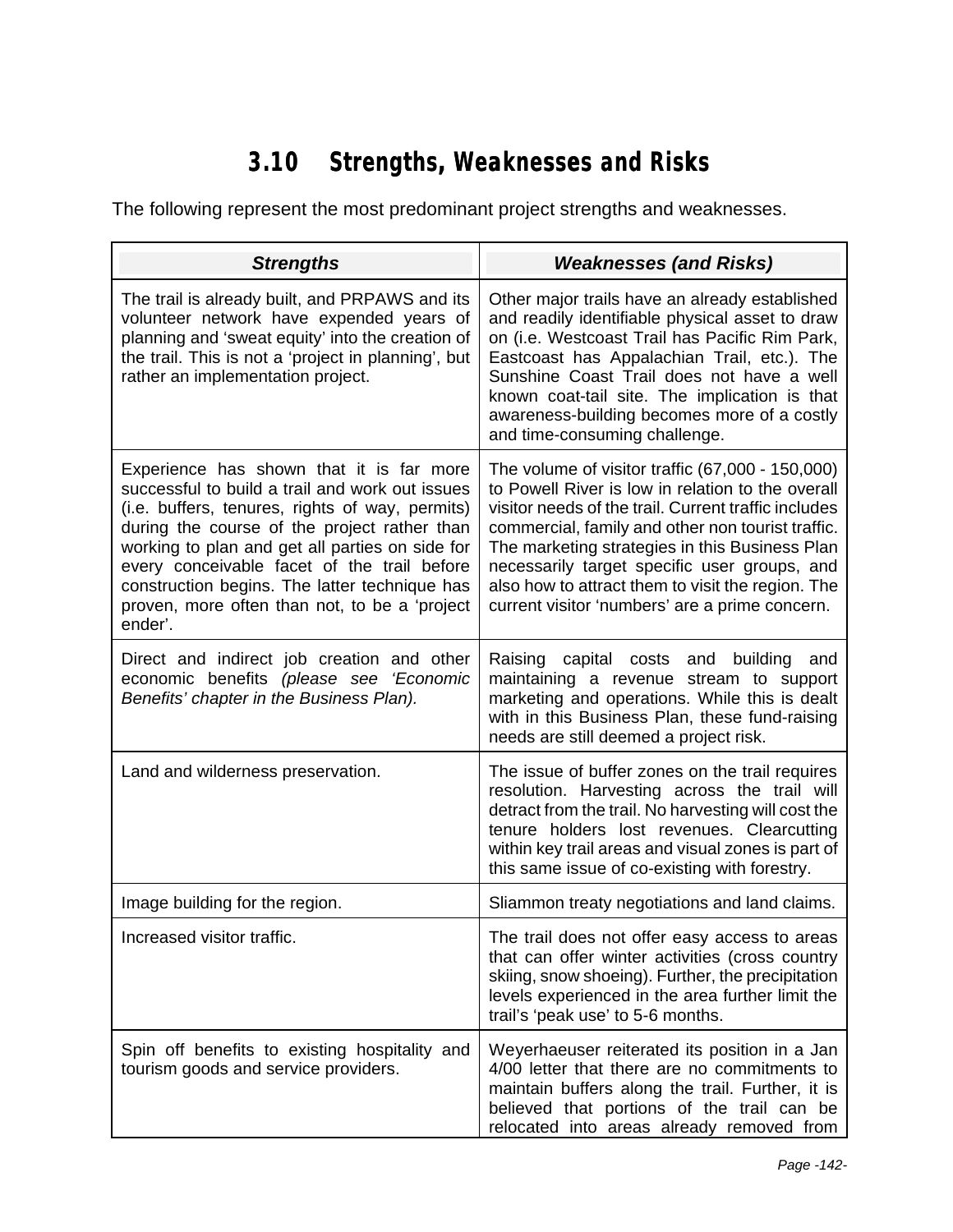| <b>Strengths</b>                                                                                                                                                                                     | <b>Weaknesses (and Risks)</b>                                                                                                                                                                                                                                                                      |
|------------------------------------------------------------------------------------------------------------------------------------------------------------------------------------------------------|----------------------------------------------------------------------------------------------------------------------------------------------------------------------------------------------------------------------------------------------------------------------------------------------------|
|                                                                                                                                                                                                      | forestry. It is also stated that the buffer zone<br>and ribbon of old growth concepts are<br>unrealistic. Discussions must ensue to permit<br>both forestry and the trail to co-exist without<br>impacting on forestry.                                                                            |
| Infrastructure in place to service trail users.                                                                                                                                                      | Currently, inadequate information packages<br>and maps distributed to hikers. No initiation<br>sessions or awareness of rules and standards<br>given to hikers.                                                                                                                                    |
| Proximity to key markets (Lower Mainland,<br>Vancouver Island, Alberta, U S West Coast).                                                                                                             | Lack of information about trail before visitors<br>come to area, i.e. "I have just hiked the West<br>Coast Trail, but if I known about this trail before<br>I came, I would have planned to do it."                                                                                                |
| Growing trend in ecotourism and trail tourism.                                                                                                                                                       | Lack of signage and poorly marked access<br>points.                                                                                                                                                                                                                                                |
| The existence of other long range trails and<br>their experiences act as viable role models.                                                                                                         | Reliance on ferry schedules to access area,<br>although the "isolation" feature can also be a<br>selling point for those seeking the wilderness<br>experience.                                                                                                                                     |
| Strong core group of volunteers.                                                                                                                                                                     | The sale of other private lands which the trail<br>currently traverses.                                                                                                                                                                                                                            |
| High level of acceptance,<br>support and<br>enthusiasm<br>other<br>community<br>by<br>and<br>stakeholders.<br>Cross promotion already in<br>place.                                                   | Marketing the trail before it is ready. Currently,<br>the trail is being marketed as virtually complete<br>where, in reality, there are improvements,<br>upgrades and infrastructure development still<br>required. This may cause a 'backlash' from<br>current users disappointed with the trail. |
| Existing reputation for area among European,<br>especially, German visitors.                                                                                                                         |                                                                                                                                                                                                                                                                                                    |
| Broad appeal due to levels of ability required to<br>hike the trail; trail can be split into manageable<br>portions, as opposed to the West Coast Trail<br>which is an 'all or nothing' proposition. |                                                                                                                                                                                                                                                                                                    |

## **3.11 Training Issues**

The demand for training in association with trail construction, maintenance and operations varies depending on the skills of workers and volunteers. Construction and maintenance skills, other than engineering requirements for bridge construction, are basic and knowledge is passed on from more experience trail workers. Trail associations often produce Guides for Trail Workers and produce in-house education programs for workers.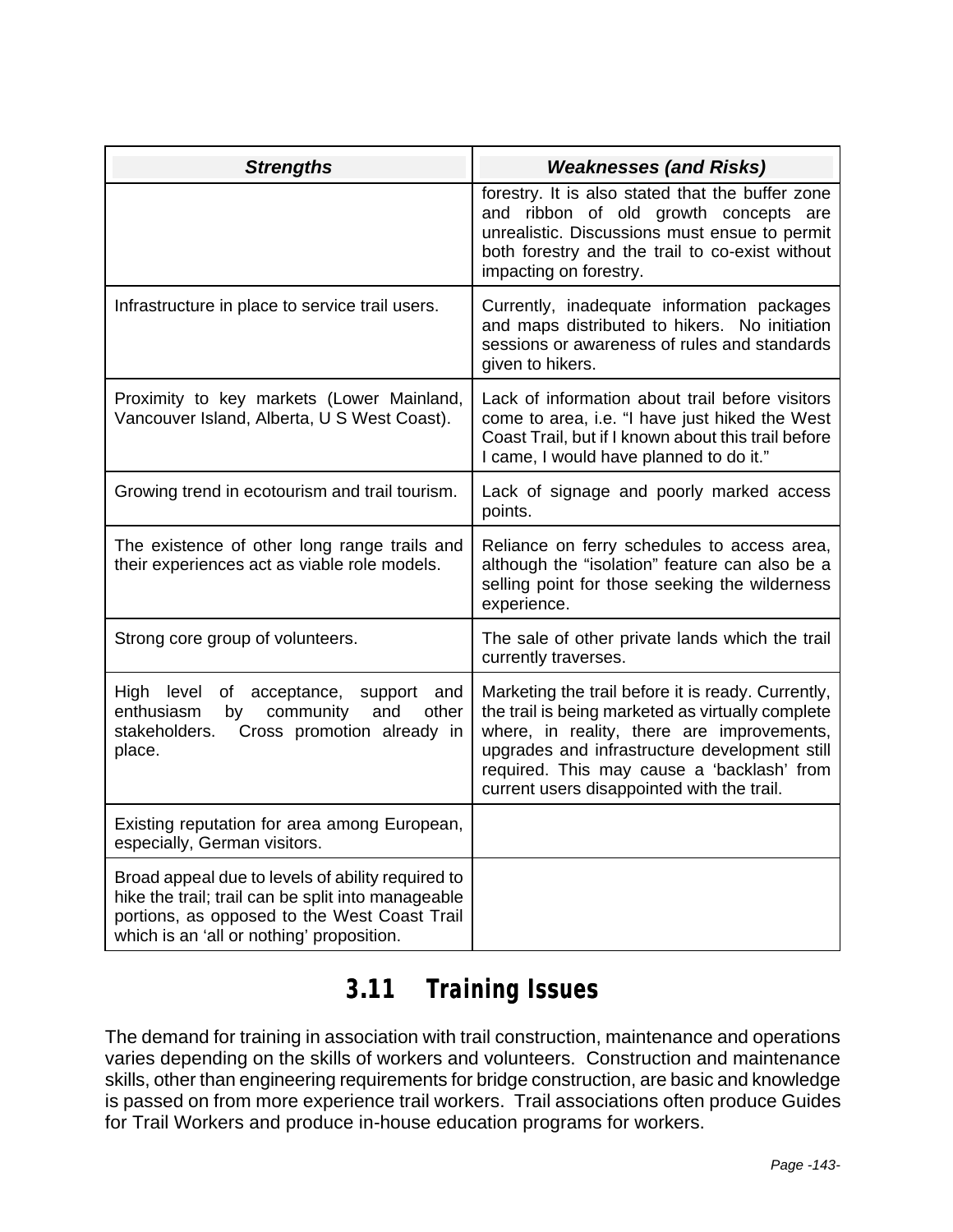The Sunshine Coast Trail could also become a vehicle for a broader initiative in training and become a "classroom" for ongoing training programs related to employment adjustment.

In the context of trail management, training for safety and security function are ongoing. For example, the first aid and emergency training program for the West Coast Trail costs approximately \$40,000 per year.

Recreation Administration Diplomas are available through community colleges, such as Malaspina College in Nanaimo. Malaspina offers a recreation administration 2-year Diploma program. The program is offered with the option of a co-operative education format with four academic semesters and two paid co-op placements. The focus of the program is on the provision of leisure services and products in public, private and not-forprofit sectors within communities. Career opportunities for graduates are within the areas of public recreation for recreation associations and public recreation facilities, outdoor recreation facilities providing camping, wilderness experiences, risk recreation and environmental education.

| <b>Position</b>                                               | <b>Description</b>                                                                                                                                                                                                                                                                                | <b>Requirements</b>                                                                                                                                                                                                                                         | <b>Salary/Dates</b>                                                             |
|---------------------------------------------------------------|---------------------------------------------------------------------------------------------------------------------------------------------------------------------------------------------------------------------------------------------------------------------------------------------------|-------------------------------------------------------------------------------------------------------------------------------------------------------------------------------------------------------------------------------------------------------------|---------------------------------------------------------------------------------|
| Caretaker                                                     | In the field resource<br>management/environment<br>al education experience.<br>Meet, greet and register<br>hikers and provide<br>information on<br>environmental sensitive<br>practices. Environmental<br>group talks. Maintenance<br>of outhouses, minor trail<br>maintenance, trash<br>control. | Responsible and<br>enthusiastic, backpacking<br>knowledge. Excellent<br>communication skills.<br>good physical condition,<br>willingness to live and<br>work outside. Basic first<br>aid certification,<br>wilderness first aid<br>certification desirable. | \$230 - \$280 per week for<br>23 weeks from end of May<br>to middle of October. |
| <b>Position</b>                                               | <b>Description</b>                                                                                                                                                                                                                                                                                | <b>Requirements</b>                                                                                                                                                                                                                                         | <b>Salary/Dates</b>                                                             |
| <b>Trail Crew Coordinator</b>                                 | Support of two volunteer<br>trail crews by planning<br>meals, purchasing food,<br>maintaining base camp<br>facility, recruiting<br>volunteers, assisting with<br>transportation. Assistant<br>crew leaders.                                                                                       | Minimum of two seasons<br>working in an outdoor<br>recreation setting plus<br>one season of trail work.<br>Valid drivers license.<br>Ability to maintain<br>accurate records.                                                                               | \$250 - \$300 per week<br>plus room and board May<br>- September                |
| <b>Trail Crew Leader</b><br>(immediate need for<br>Phase Two) | Teach and lead a<br>volunteer crew for<br>maintenance and<br>reconstruction work.                                                                                                                                                                                                                 | Minimum of two seasons<br>of trail work experience<br>plus one year experience<br>supervising people in<br>outdoor setting. Ability to<br>teach trail skills.                                                                                               | \$250 - \$300 per week<br>plus room and board<br>May - September                |

#### *Potential Sunshine Coast Trail Employment/Internship Opportunities*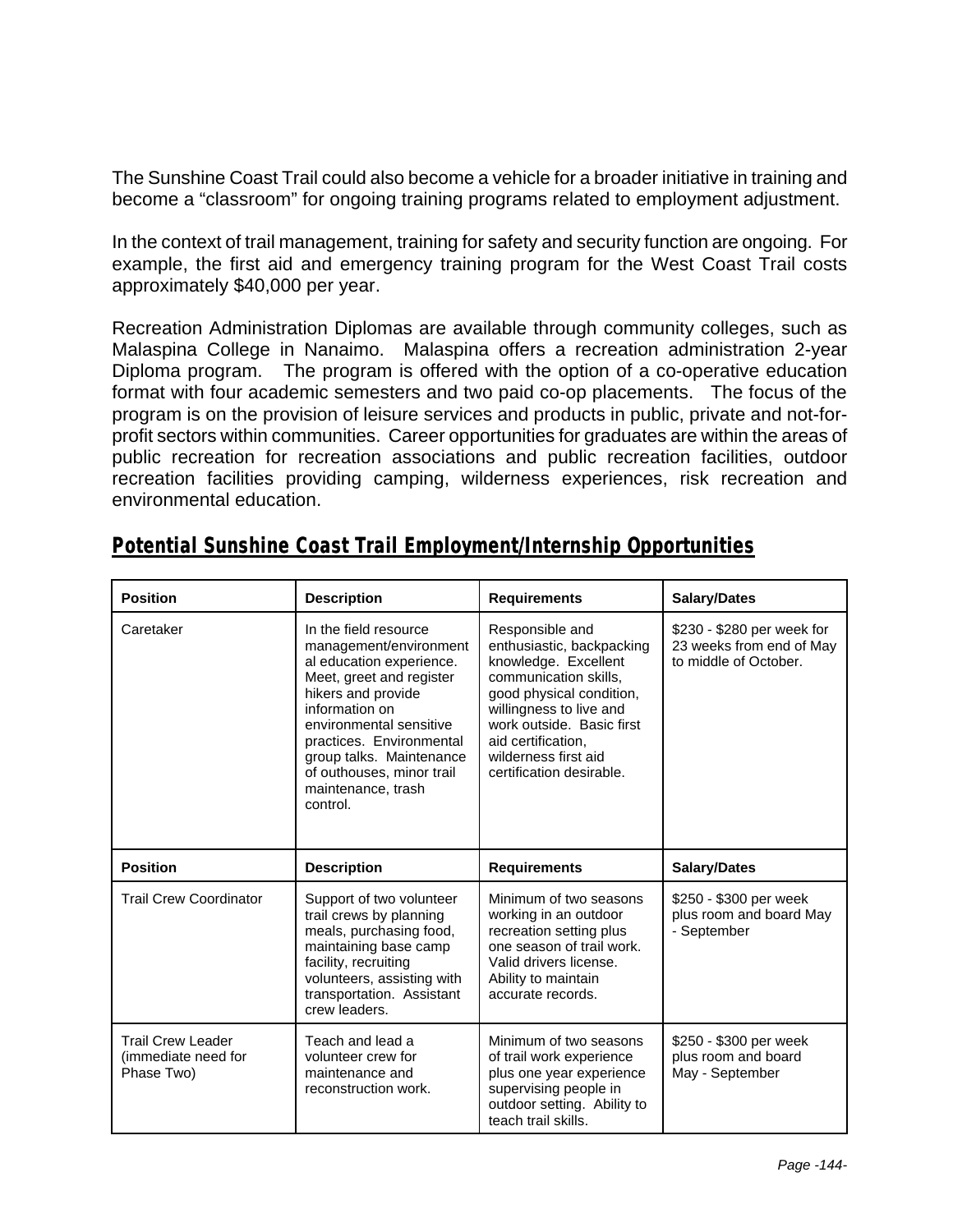| <b>Assistant Trail Crew</b><br>Leader                         | Assist crew leader with<br>teaching and leading a<br>volunteer trail crew.                                                                                                 | Minimum of one season<br>of trail work experience.                                            | \$225 - \$275 per week<br>plus room and board<br>May - September                      |
|---------------------------------------------------------------|----------------------------------------------------------------------------------------------------------------------------------------------------------------------------|-----------------------------------------------------------------------------------------------|---------------------------------------------------------------------------------------|
| <b>Trail Crew Intern</b><br>(immediate need for<br>Phase Two) | Assist with management<br>and provisioning of a 6-8<br>person volunteer trail<br>crew. Opportunity for<br>chainsaw and wilderness<br>first aid certification<br>available. | Good health, physically fit.<br>Interested in learning<br>about all aspects of trail<br>work. | \$50 per week plus room<br>and board. Flexible<br>between May 19 and<br>September 13. |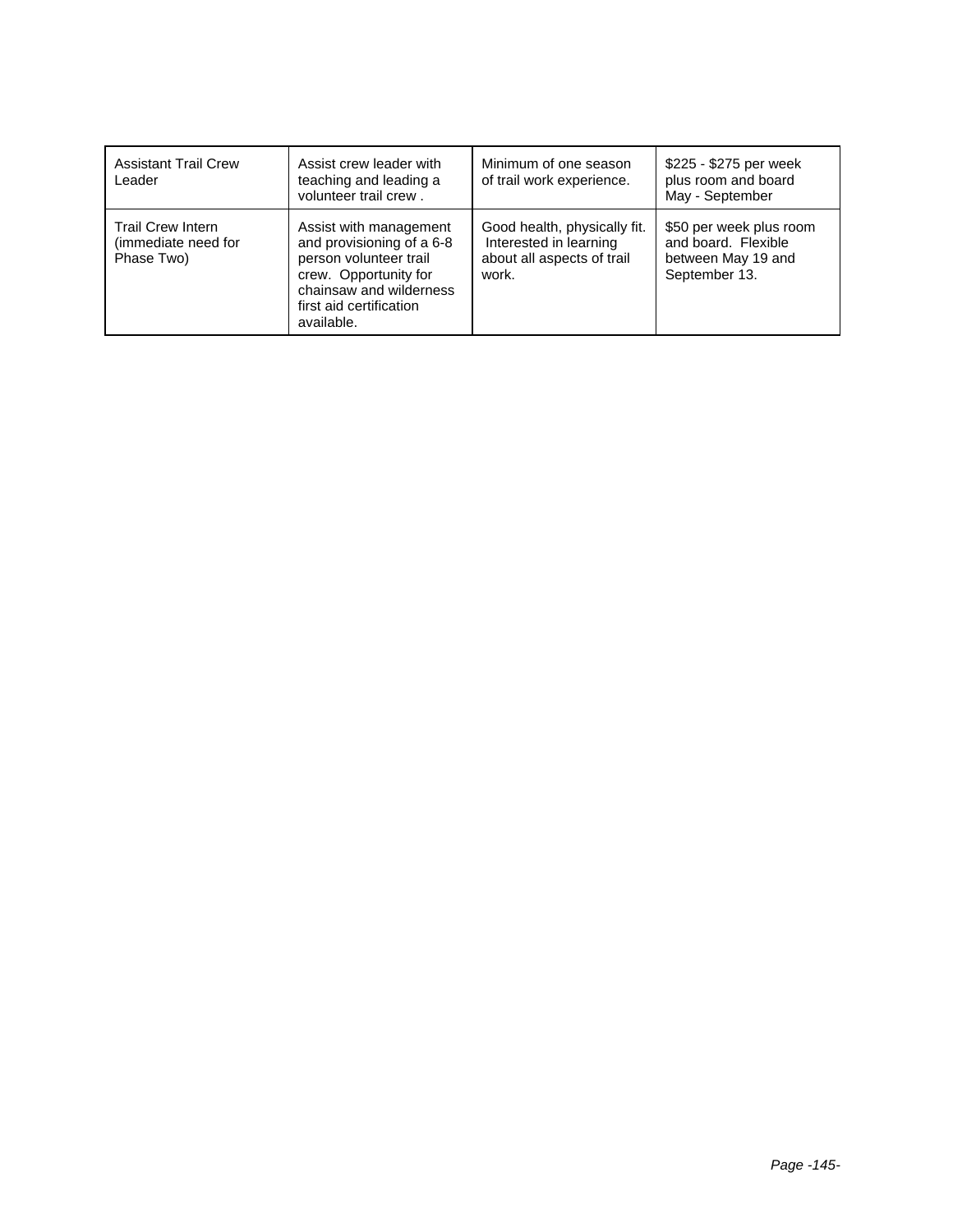# **3.12 Action Plan & Timelines Chart**

There is little doubt that, after a careful review of the research findings, expert industry input, financial analysis, strengths and weaknesses and potential economic benefits, and an assessment of issues relating to tenure, buffers and jurisdiction, that **the Sunshine Coast Trail is both a viable initiative, well received and supported by the community and First Nations, as well as being an exceptional potential economic stimulus to the area. The Sunshine Coast Trail has the potential to become one of BC's and Canada's premier wilderness trails with a national and international following.**

That having been said, there are a host of issues to be dealt with, some of which can be considered formidable, albeit probably not insurmountable areas of contention.

The following depicts the implementation process with priority deliverables, timelines and milestones necessary to bring the initiative to fruition. The timeline covers a two year period, the first critical timeframe for implementation. The overall two year timeframe is divided into eight quarterly periods, each representing three months. 'Quarter One' should commence as soon as possible, once this Business Plan has been bought into by key players in the process.

| <b>Deliverable</b>                                                                                                                             | Qtr 1 | Qtr 2 | Qtr 3 | Qtr 4 | Qtr 5 | Qtr 6 | Qtr 7 | Qtr 8 |
|------------------------------------------------------------------------------------------------------------------------------------------------|-------|-------|-------|-------|-------|-------|-------|-------|
| <b>AWARENESS BUILDING</b>                                                                                                                      |       |       |       |       |       |       |       |       |
| Distribute copies of the highlights of this document to those involved in, or<br>could be involved in supporting the trail and implementation. |       |       |       |       |       |       |       |       |
| Information Kiosk at Mall, manned by Eagle and Scott.                                                                                          |       |       |       |       |       |       |       |       |
| Media coverage and awareness building.                                                                                                         |       |       |       |       |       |       |       |       |
| Garner political support (Gordon Wilson).                                                                                                      |       |       |       |       |       |       |       |       |
| Get Municipality on side and get 'champion' (i.e. Judy Tyabji).                                                                                |       |       |       |       |       |       |       |       |
| Get Sliammon First Nation on side.                                                                                                             |       |       |       |       |       |       |       |       |
| Build a network of volunteers, a critical mass of the initiative.                                                                              |       |       |       | –     |       |       |       |       |
|                                                                                                                                                |       |       |       |       |       |       |       |       |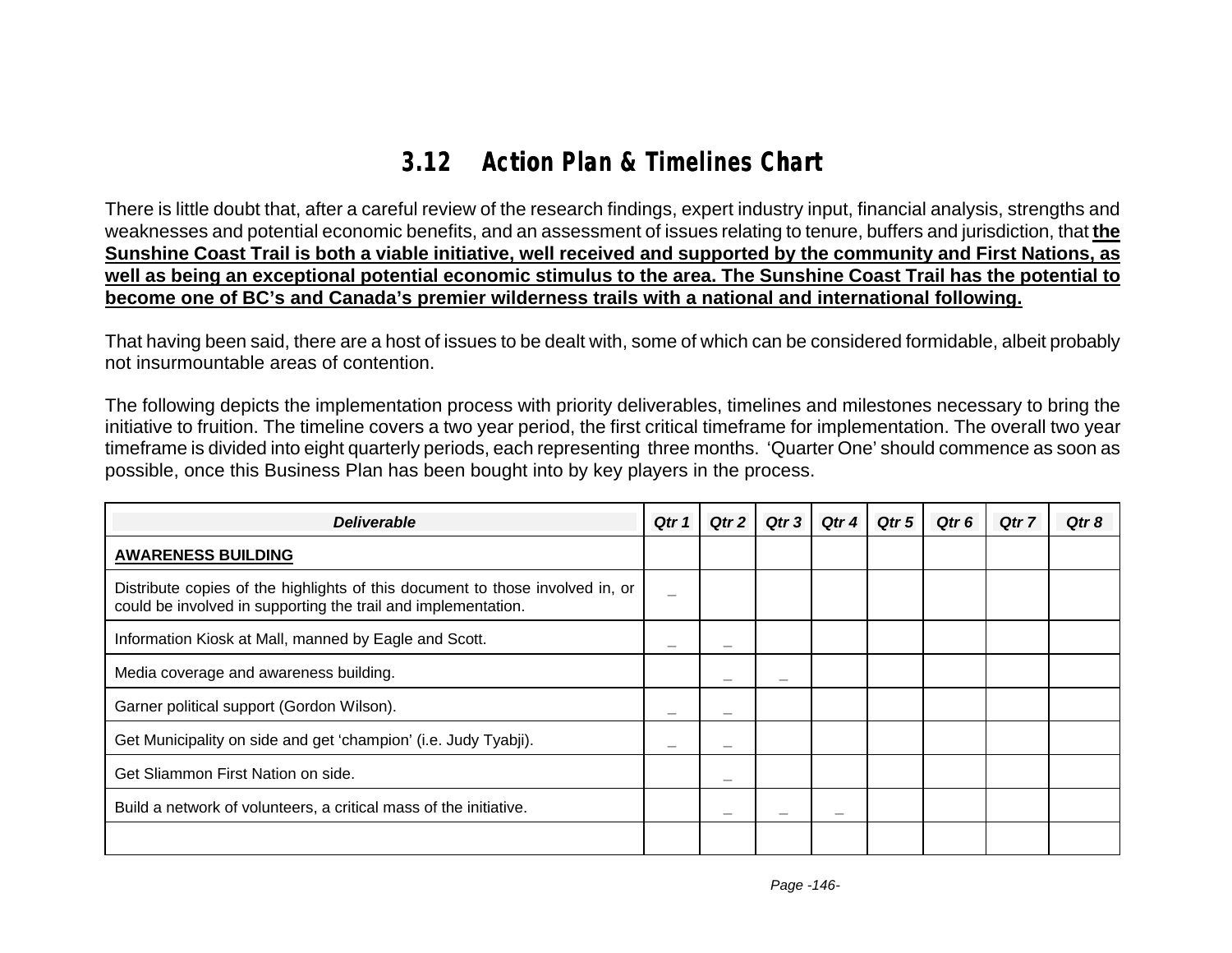| <b>Deliverable</b>                                                                                                                                                                                | Qtr 1 | Qtr 2 | Qtr 3 | Qtr 4 | Qtr 5 | Qtr 6 | Qtr 7 | Qtr 8 |
|---------------------------------------------------------------------------------------------------------------------------------------------------------------------------------------------------|-------|-------|-------|-------|-------|-------|-------|-------|
| <b>ORGANIZATION</b>                                                                                                                                                                               |       |       |       |       |       |       |       |       |
| Establish the new legal, non-profit governing entity. Transfer any rights or<br>agreements PRPAWS has into the new entity.                                                                        |       |       |       |       |       |       |       |       |
| Creation of the Board, including high profile / spokespeople participation.                                                                                                                       |       |       |       |       |       |       |       |       |
| Develop the Charter and adopt the vision of the initiative.                                                                                                                                       |       |       |       |       |       |       |       |       |
| Visioning Committee for 'big picture planning. Assign tasks and responsibilities<br>(as defined in this presentation0.                                                                            |       |       |       |       |       |       |       |       |
| Select an Executive Director. Assign tasks and responsibilities.                                                                                                                                  |       |       |       |       |       |       |       |       |
| Financial and Budget Committee. Assign tasks and responsibilities.                                                                                                                                |       |       |       |       |       |       |       |       |
| Revenue Generating Action Team. Assign tasks and responsibilities.                                                                                                                                |       |       |       |       |       |       |       |       |
| Marketing and Public Relations Committee. Assign tasks and responsibilities.                                                                                                                      |       |       |       |       |       |       |       |       |
| Select a Marketing Manager. Assign tasks and responsibilities.                                                                                                                                    |       |       | –     |       |       |       |       |       |
| Maintenance Committee. Assign tasks and responsibilities.                                                                                                                                         |       |       |       |       |       |       |       |       |
| Safety Committee. Assign tasks and responsibilities.                                                                                                                                              |       |       |       |       |       |       |       |       |
| First Nations Committee. Assign tasks and responsibilities.                                                                                                                                       |       |       |       |       |       |       |       |       |
|                                                                                                                                                                                                   |       |       |       |       |       |       |       |       |
|                                                                                                                                                                                                   |       |       |       |       |       |       |       |       |
|                                                                                                                                                                                                   |       |       |       |       |       |       |       |       |
| <b>FUNDING AND FUNDRAISING</b>                                                                                                                                                                    |       |       |       |       |       |       |       |       |
| Revenue Generating Action Team, and Executive Director and Marketing<br>Manager to review and adopt Proforma Budgets and Revenue Generating<br>Options presented herein and establish priorities. |       |       |       |       |       |       |       |       |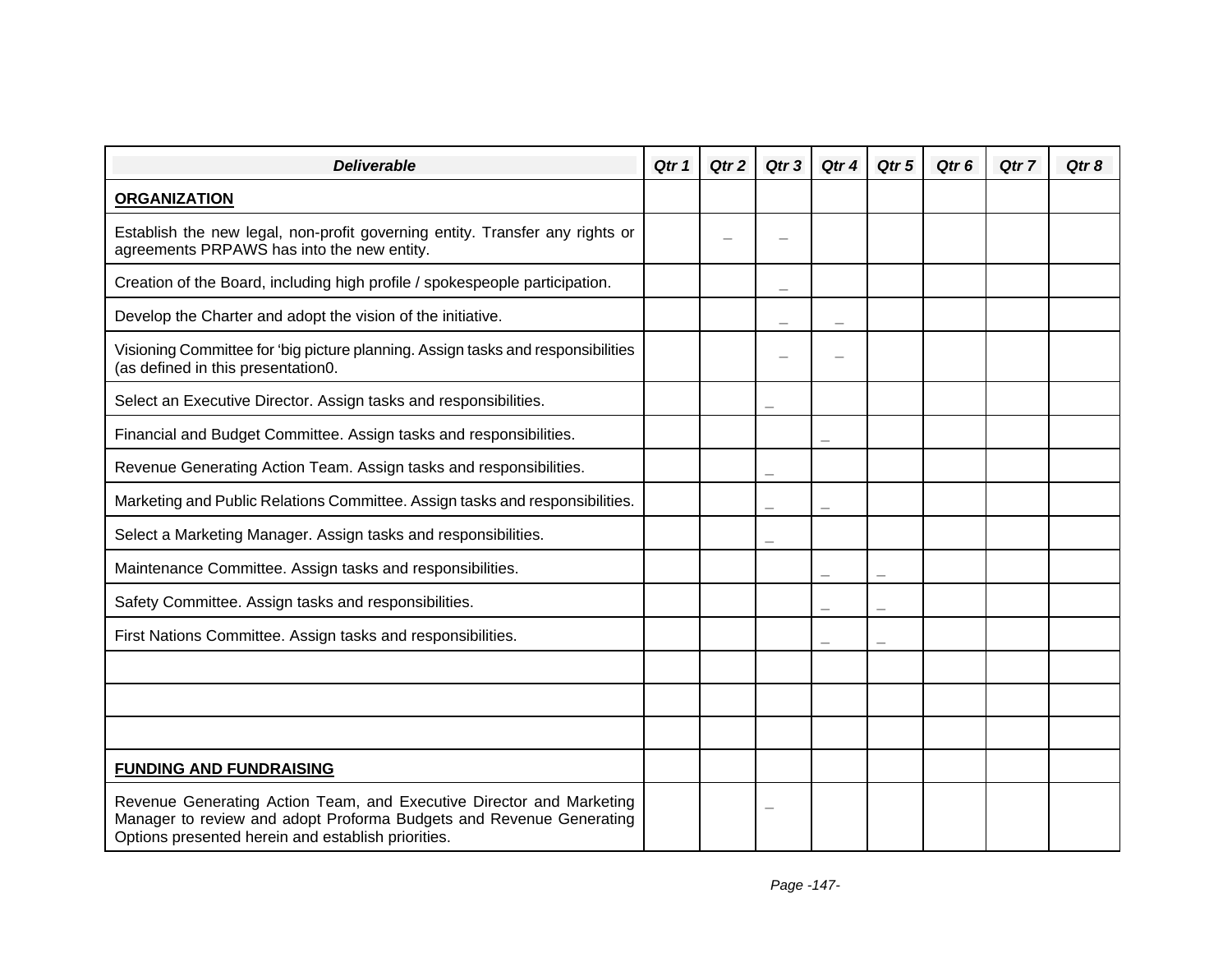| <b>Deliverable</b>                                                                                                                                                                                                                     | Qtr 1 | Qtr 2 | Qtr 3 | Qtr 4 | Qtr 5 | Qtr <sub>6</sub> | Qtr 7 | Qtr 8 |
|----------------------------------------------------------------------------------------------------------------------------------------------------------------------------------------------------------------------------------------|-------|-------|-------|-------|-------|------------------|-------|-------|
| Assign specific tasks to individuals, or groups of individuals.                                                                                                                                                                        |       |       |       |       |       |                  |       |       |
| Package the Sunshine Coast Trail for regional fundraising.                                                                                                                                                                             |       |       |       |       |       |                  |       |       |
| Founder Membership Drive.                                                                                                                                                                                                              |       |       |       |       |       |                  |       |       |
| Corporate Membership Drive.                                                                                                                                                                                                            |       |       |       |       |       |                  |       |       |
| Discussions with HRDC re funding employment, including startup jobs.                                                                                                                                                                   |       |       |       |       |       |                  |       |       |
| Research any and all government funding envelopes, including Ministry of<br>Tourism Ecotourism Gateway Initiative, Ministry of Community<br>Development, Co operatives and Volunteers, and others.                                     |       |       |       |       |       |                  |       |       |
| Identify and work with any foundations or special interest groups of national<br>and international calibre and secure their certification / endorsement, in-kind<br>assistance and expertise and funding assistance as may be offered. |       |       |       |       |       |                  |       |       |
| For any government or special interest group opportunities identified above,<br>prepare funding submissions.                                                                                                                           |       |       |       |       |       |                  |       |       |
| Events planning and implementation.                                                                                                                                                                                                    |       |       |       |       |       |                  |       |       |
| Personal Membership Drive. Assure media awareness campaign.                                                                                                                                                                            |       |       |       |       |       |                  |       |       |
| Develop Passport Kits with maps, sites and commercial couponing.                                                                                                                                                                       |       |       |       |       |       |                  |       |       |
| Establish distribution sites throughout the region for the Passports.                                                                                                                                                                  |       |       |       |       |       |                  |       |       |
|                                                                                                                                                                                                                                        |       |       |       |       |       |                  |       |       |
| <b>HUMAN RESOURCES</b>                                                                                                                                                                                                                 |       |       |       |       |       |                  |       |       |
| Define roles of Executive Director and Marketing Manager (roles presented<br>in this document). Discussions with HRDC, Community Futures, etc. re<br>funding their being brought on board at a very early stage of this process.       |       |       |       |       |       |                  |       |       |
| Define other employment or contracting opportunities and skillsets required<br>re trail maintenance, trail building, campsites and cabin construction.                                                                                 |       |       |       |       |       |                  |       |       |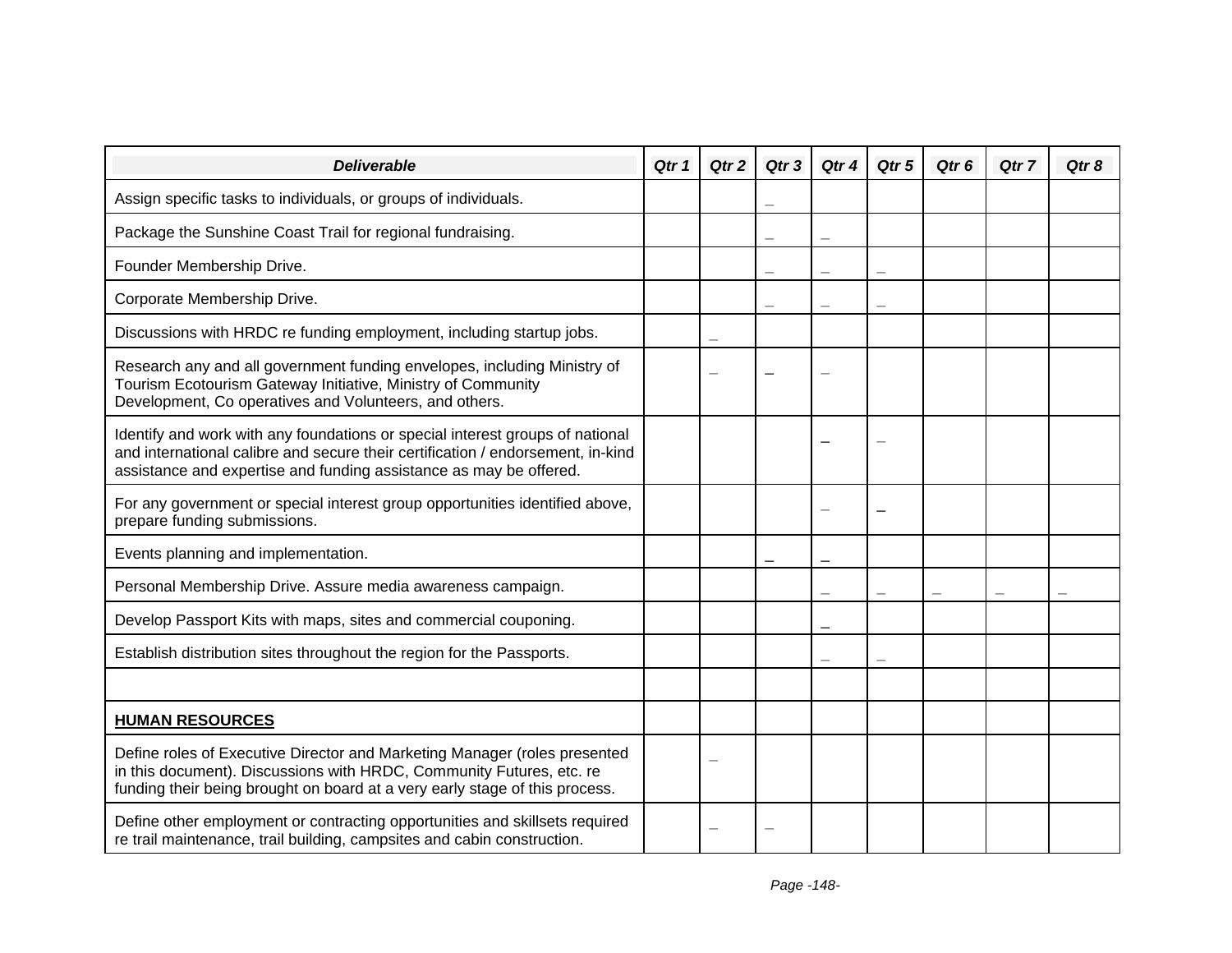| <b>Deliverable</b>                                                                                                                     | Qtr 1 | Qtr 2 | Qtr <sub>3</sub>         | Qtr 4 | Qtr 5 | Qtr <sub>6</sub> | Qtr 7 | Qtr 8 |
|----------------------------------------------------------------------------------------------------------------------------------------|-------|-------|--------------------------|-------|-------|------------------|-------|-------|
| Develop training programs re above. Involve Malaspina College into this<br>process.                                                    |       |       |                          |       |       |                  |       |       |
| Identify and access labour subsidy and training programs, leveraged<br>through several sources.                                        |       |       |                          |       |       |                  |       |       |
| Continue to build the all-important Volunteer Network to involve them in<br>every aspect of this implementation process.               |       |       |                          |       |       |                  |       |       |
|                                                                                                                                        |       |       |                          |       |       |                  |       |       |
| <b>JURISDICTIONAL AND PHYSICAL ASSET ISSUES</b>                                                                                        |       |       |                          |       |       |                  |       |       |
| Trail Management Agreement with Ministry of Forests and other involved<br>forest tenure holders.                                       |       |       | $\overline{\phantom{0}}$ |       |       |                  |       |       |
| Mediation for the preferred management of forest resources adjacent to the<br>trail.                                                   |       |       |                          |       |       |                  |       |       |
| Agreement with Ministry of Parks re location of trail within parks, tenure<br>agreements, signage and management plans.                |       |       |                          |       |       |                  |       |       |
| Management strategy with Regional District re Haywire Bay Park.                                                                        |       |       |                          |       |       |                  |       |       |
| Address, with Min of Transport, signage for trail crossings, parking and<br>alignment of portions of trails crossing highways & roads. |       |       |                          |       |       |                  |       |       |
| <b>JURISDICTIONAL AND PHYSICAL ASSET ISSUEScontinued</b>                                                                               |       |       |                          |       |       |                  |       |       |
| Develop a process of dealing with conflicts on private property.                                                                       |       |       |                          |       |       |                  |       |       |
| Trail Management Agreement with Sliammon FN where trail traverses their<br>property.                                                   |       |       |                          |       |       |                  |       |       |
| Research the liability issue and exposure re trail users and the Sunshine<br>Coast Trail organization.                                 |       |       |                          |       |       |                  |       |       |
|                                                                                                                                        |       |       |                          |       |       |                  |       |       |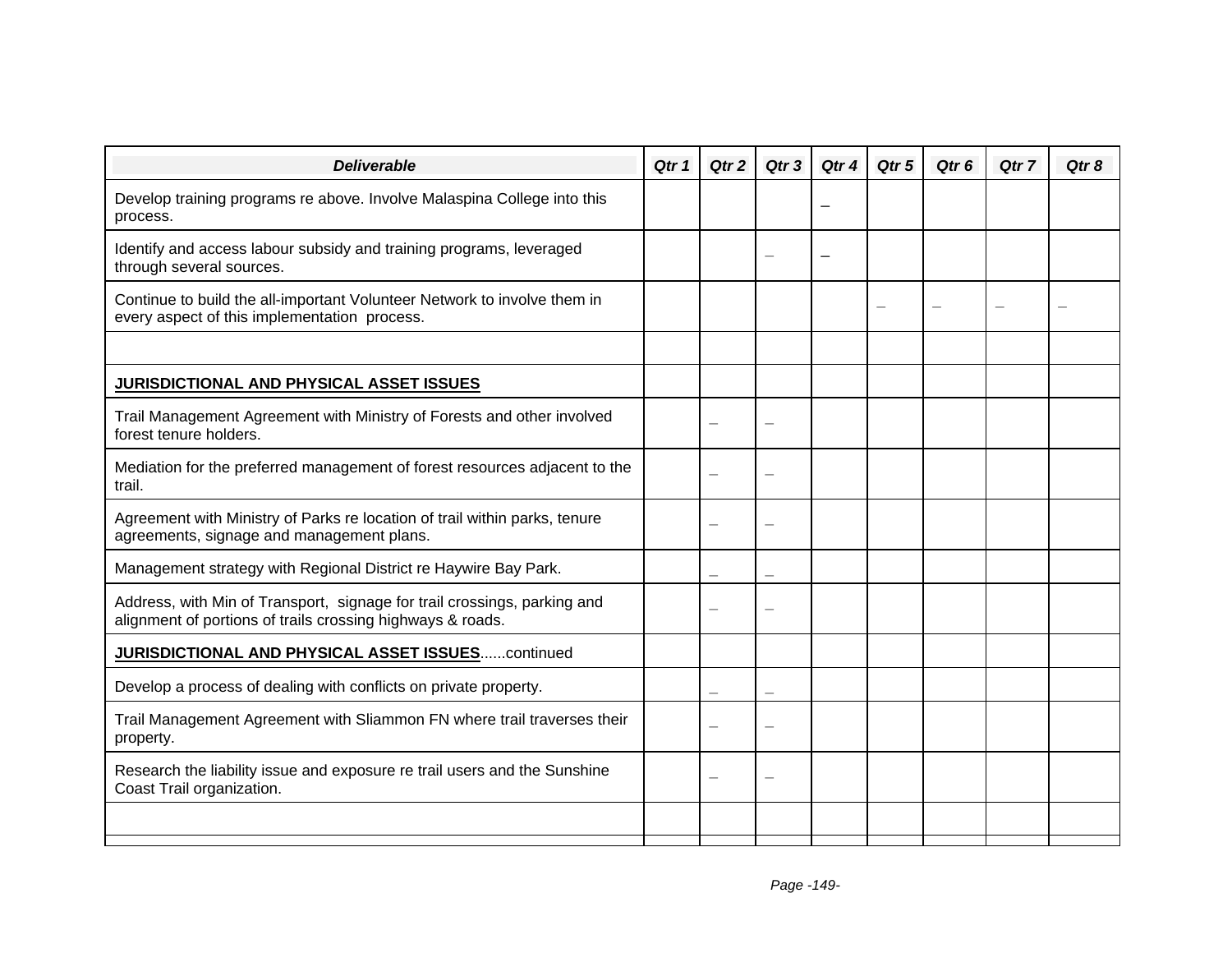| <b>Deliverable</b>                                                                                                                          | Qtr 1 | Qtr <sub>2</sub> | Qtr 3 | Qtr 4 | Qtr 5 | Qtr <sub>6</sub> | Qtr 7 | Qtr <sub>8</sub> |
|---------------------------------------------------------------------------------------------------------------------------------------------|-------|------------------|-------|-------|-------|------------------|-------|------------------|
| <b>MARKETING STRATEGIES</b>                                                                                                                 |       |                  |       |       |       |                  |       |                  |
| Hire a Marketing Manager (mentioned earlier). Assign tasks and priorities.                                                                  |       |                  |       |       |       |                  |       |                  |
| Build a directory of trail infrastructure goods and services providers.                                                                     |       |                  |       |       |       |                  |       |                  |
| Build a detailed inventory of the physical assets of the trail, maps,<br>viewpoints, access points, regional infrastructure available, etc. |       |                  |       |       |       |                  |       |                  |
| Hire a Website designer. Upgrade and expand the site. Use 'Flash<br>Technology' to add video clips, music and narration.                    |       |                  |       |       |       |                  |       |                  |
| Hire a Webmaster to establish links for the site, maintain high profiling and<br>high exposure.                                             |       |                  |       |       |       |                  |       |                  |
| Secure editorial coverage in leading outdoors and travel magazines.                                                                         |       |                  |       |       |       |                  |       |                  |
| Develop the revenue-generating 'Passports' for trail users.                                                                                 |       |                  |       |       |       |                  |       |                  |
| Identify and coat-tail any and all government marketing initiatives.                                                                        |       |                  |       |       |       |                  |       |                  |
| Establish liaison with ecotourism clubs, organizations, travel agent, tour<br>packagers and other lead 'multipliers'.                       |       |                  |       |       |       |                  |       |                  |
| Liaison with other existing trails for 'cross referring' trail users.                                                                       |       |                  |       |       |       |                  |       |                  |
| PHYSICAL TRAIL AND FACILITIES DEVELOPMENT                                                                                                   |       |                  |       |       |       |                  |       |                  |
| Carry out Phase Two trail and campsite development.                                                                                         |       |                  |       |       |       |                  |       |                  |
| Trail maintenance crew development.                                                                                                         |       |                  |       |       |       |                  |       |                  |
| Phase Three cabin designs and costings.                                                                                                     |       |                  |       |       |       |                  |       |                  |
| Prepare for commencement of cabin construction program.                                                                                     |       |                  |       |       |       |                  |       |                  |
|                                                                                                                                             |       |                  |       |       |       |                  |       |                  |
| <b>SLIAMMON FIRST NATION</b>                                                                                                                |       |                  |       |       |       |                  |       |                  |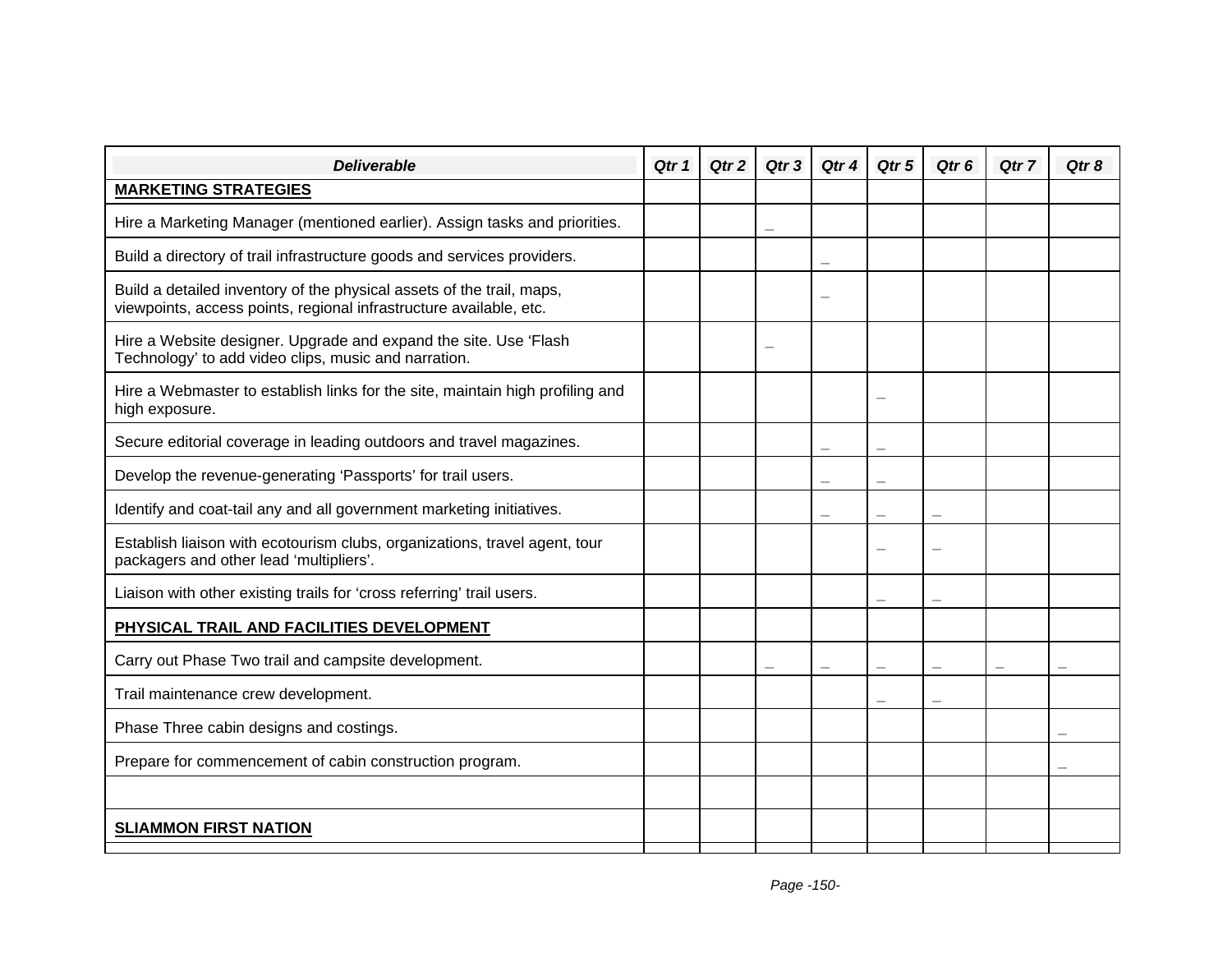| <b>Deliverable</b>                                                                                                                                                                                                               | Qtr 1 | Qtr2 | Qtr 3 | Qtr 4 | Qtr 5 | Qtr <sub>6</sub> | Qtr 7 | Qtr 8 |
|----------------------------------------------------------------------------------------------------------------------------------------------------------------------------------------------------------------------------------|-------|------|-------|-------|-------|------------------|-------|-------|
| Discussions re cultural and heritage opportunities and involvement of SFN<br>in longhouse building, canoe and kayak rentals, guided tours, cultural<br>events and facility rentals at Sliammon Lake and/or Little Sliammon Lake. |       |      |       |       |       |                  |       |       |
|                                                                                                                                                                                                                                  |       |      |       |       |       |                  |       |       |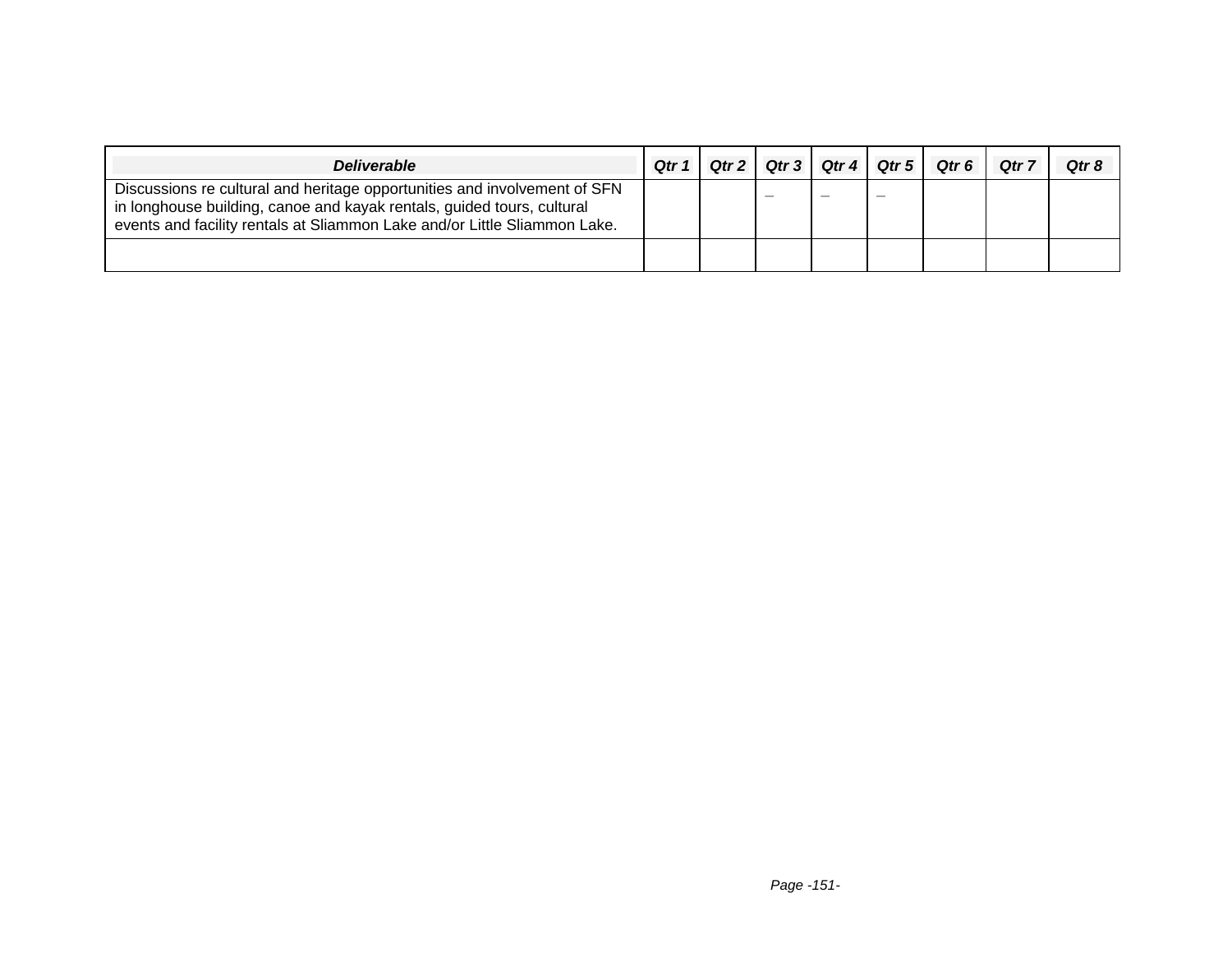### **Bibliography**

Trail Development and Tourism, The Proceedings of the 1996 Annual Conference of the Ontario Trails Council, Beth Bengert and John Marsh, 1996

North American Ecotourists, Market Profile and Trip Characteristics, Pamela A. Wight, 1996

North American Ecotourism Markets: Motivations, Preferences and Destinations, Pamela A. Wight, 1996

Powell River Tourism Study, Final Report, Prepared for Community Futures Development Corporation of the Powell River Region, PriceWaterhouseCoopers, August 1999

Marketing to the Ecotourism Client. Paper presented to Conference Shaping Tomorrow's North - The Role of Tourism and Recreation. Lakehead University, Thunder Bay, Ontario, 1995

Sustainability, Profitability and Ecotourism Markets: What Are They and How Do They Relate? A paper presented by Pamela Wight, at International Conference on Central and Eastern Europe and Baltic Sea Region, September 1997

Ecotourism Nature/Adventure/Culture: Alberta and British Columbia Market Demand Assessment, Prepared for Canadian Heritage Industry Canada, B.C. Ministry of Small Business, Tourism and Culture by HLA Consultants and ARA Consulting Group, 1994

Toward a Principled Evaluation of Ecotourism Venture, George N. Wallace, Colorado State University, 1997

Linking Tourism, The Environment, and Concepts of Sustainability: Setting the Stage, Stephen F. McCool, 1994

Ecotourism Guidelines for Nature Tour Operators, The Ecotourism Society, North Bennington, Vermont, U.S. 1993

Forest, Range & Recreation Resource Analysis, Ministry of Forests, 1997

The Bruce Trail, Ontario, Users and Their Economic Impact, Canadian Heritage and Development Studies, A.M. Schutt, 1996

A Study of the Real and Perceived Impacts of Recreational Use on the Campsites of the West Coast Trail, A Thesis by Jennifer Lee, Trent University, March 1999